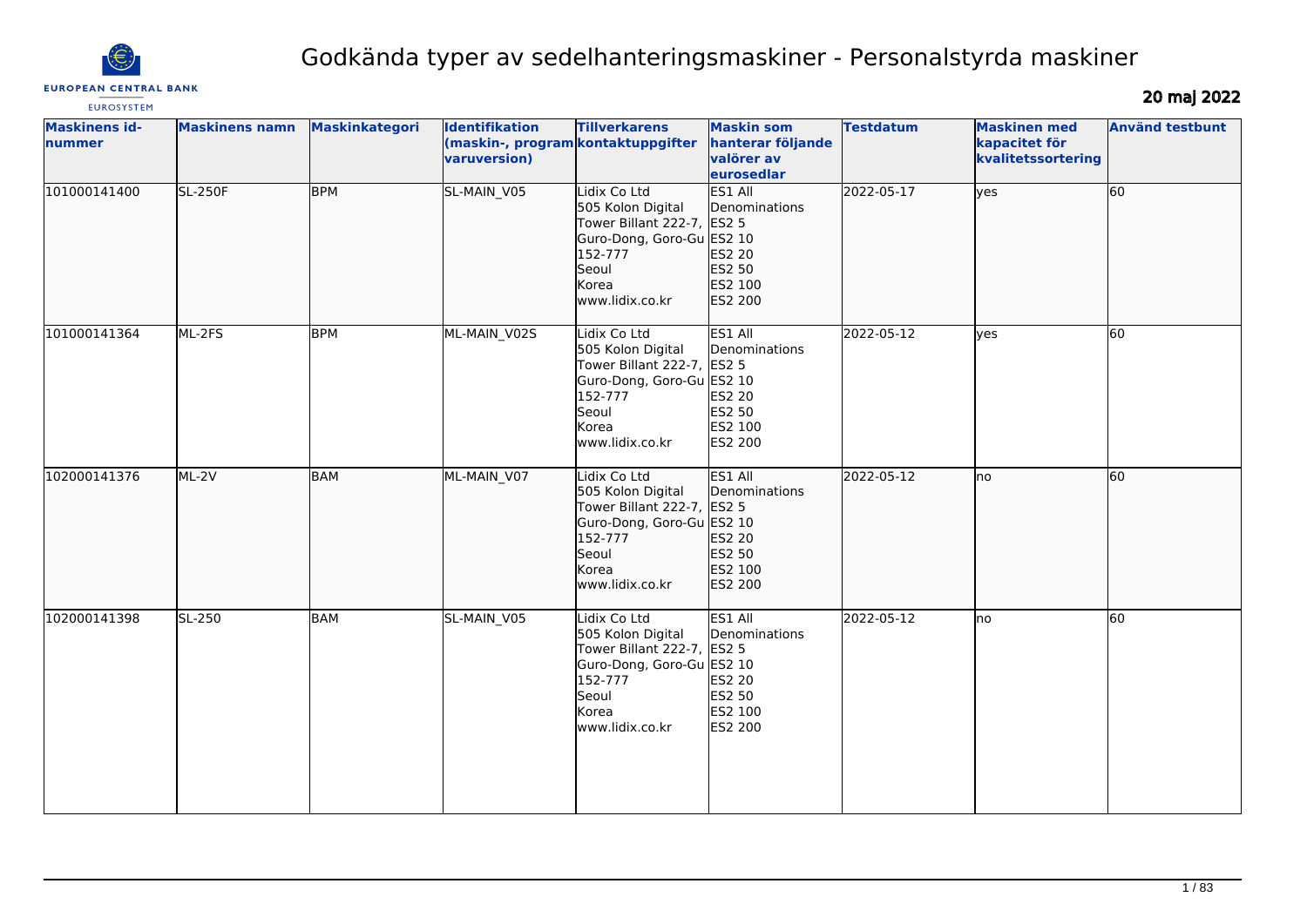

| <b>Maskinens id-</b><br>nummer | <b>Maskinens namn</b> | <b>Maskinkategori</b> | <b>Identifikation</b><br>(maskin-, program kontaktuppgifter<br>varuversion)         | <b>Tillverkarens</b>                                                                                                                                                                                                      | <b>Maskin som</b><br>hanterar följande<br>valörer av<br>eurosedlar                                  | <b>Testdatum</b> | <b>Maskinen med</b><br>kapacitet för<br>kvalitetssortering | <b>Använd testbunt</b> |
|--------------------------------|-----------------------|-----------------------|-------------------------------------------------------------------------------------|---------------------------------------------------------------------------------------------------------------------------------------------------------------------------------------------------------------------------|-----------------------------------------------------------------------------------------------------|------------------|------------------------------------------------------------|------------------------|
| 101000141411                   | $ML-2F$               | <b>BPM</b>            | ML-MAIN V07                                                                         | Lidix Co Ltd<br>505 Kolon Digital<br>Tower Billant 222-7, ES2 5<br>Guro-Dong, Goro-Gu ES2 10<br>152-777<br>Seoul<br>Korea<br>www.lidix.co.kr                                                                              | ES1 All<br>Denominations<br>ES2 20<br>ES2 50<br>ES2 100<br>ES2 200                                  | 2022-05-12       | lyes                                                       | 60                     |
| 102000142732                   | ML-2VS                | <b>BAM</b>            | ML-MAIN_V02S                                                                        | Lidix Co Ltd<br>505 Kolon Digital<br>Tower Billant 222-7, ES2 5<br>Guro-Dong, Goro-Gu ES2 10<br>152-777<br>Seoul<br>Korea<br>www.lidix.co.kr                                                                              | ES1 All<br>Denominations<br>ES2 20<br>ES2 50<br>ES2 100<br>ES2 200                                  | 2022-05-12       | lno                                                        | 60                     |
| 103000162670                   | $RZ-100$              | <b>TARM</b>           | HVC-40<br>EUR52                                                                     | Glory Global<br>Solutions<br>Thomas-Edison-Platz ES2 5<br>63263<br>Neu-Isenburg<br>Germany<br>www.gloryglobalsolu ES2 200<br>tions.com                                                                                    | ES1 All<br>Denominations<br>ES2 10<br>ES2 20<br>ES2 50<br>ES2 100                                   | 2022-05-09       | lyes                                                       | 60                     |
| 101000162623                   | X Range               | <b>BPM</b>            | Detector set - Euro<br><b>standard</b><br>Template<br>01.02.00.00(22<br>07<br>01)02 | Cash Processing<br>Solutions Ltd<br>De La Rue House,<br>Jays Close, Viables,<br>Basingstoke<br>Hampshire<br><b>RG22 4BS</b><br>Viables Kingdom<br>United Kingdom<br>martin.hobhouse@u<br>k.delarue.com<br>www.delarue.com | ES1 All<br>Denominations<br><b>ES2 5</b><br>ES2 10<br><b>ES2 20</b><br>ES2 50<br>ES2 100<br>ES2 200 | 2022-05-06       | yes                                                        | 60                     |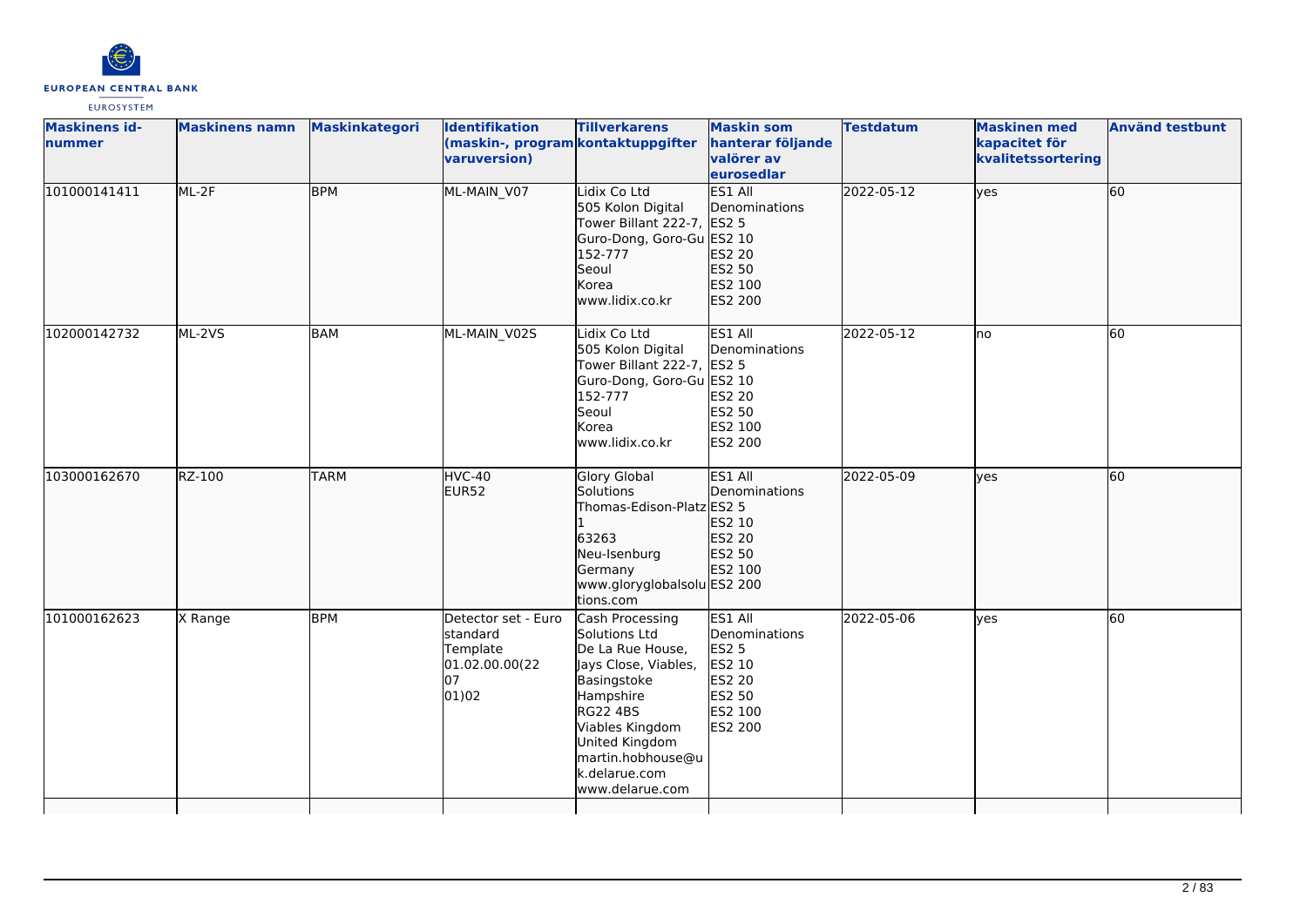

| <b>Maskinens id-</b><br>nummer | <b>Maskinens namn</b> | <b>Maskinkategori</b> | Identifikation<br>(maskin-, program kontaktuppgifter<br>varuversion) | <b>Tillverkarens</b>                                                                                                                                                     | <b>Maskin som</b><br>hanterar följande<br>valörer av<br>eurosedlar                              | <b>Testdatum</b> | <b>Maskinen med</b><br>kapacitet för<br>kvalitetssortering | <b>Använd testbunt</b> |
|--------------------------------|-----------------------|-----------------------|----------------------------------------------------------------------|--------------------------------------------------------------------------------------------------------------------------------------------------------------------------|-------------------------------------------------------------------------------------------------|------------------|------------------------------------------------------------|------------------------|
| 102000150915                   | K <sub>2</sub>        | <b>BAM</b>            | Main: v2.4; Reco:<br>v2.4                                            | Kisan Electronics Co ES1 All<br>Ltd<br>273-1 Sungsoo-<br>Dong<br>2GA 3 Dong<br>Sungdong-Gu 133,<br>831 Seoul<br>South Korea<br>yshin21@kisane.co<br>www.kisane.com       | Denominations<br><b>ES2 5</b><br>ES2 10<br>ES2 20<br>ES2 50<br>ES2 100<br>ES2 200               | 2022-04-28       | lno                                                        | 60                     |
| 101000162598                   | K <sub>6</sub>        | <b>BPM</b>            | Main: v1.6, Reco:<br>v1.6                                            | Kisan Electronics Co ES1 All<br>Ltd<br>273-1 Sungsoo-<br>Dong<br>2GA 3 Dong<br>Sungdong-Gu 133,<br>831 Seoul<br>South Korea<br>yshin21@kisane.co<br>m<br>www.kisane.com  | Denominations<br><b>ES2 5</b><br>ES2 10<br><b>ES2 20</b><br><b>ES2 50</b><br>ES2 100<br>ES2 200 | 2022-04-28       | <b>ves</b>                                                 | 60                     |
| 101000151528                   | K <sub>5</sub>        | <b>BPM</b>            | Main V3.04; Reco<br>V3.04                                            | Kisan Electronics Co ES1 All<br>Ltd<br>273-1 Sungsoo-<br>Dong<br>2GA 3 Dong<br>Sungdong-Gu 133,<br>831 Seoul<br>South Korea<br>yshin21@kisane.co<br>lm<br>www.kisane.com | Denominations<br><b>ES2 5</b><br>ES2 10<br>ES2 20<br>ES2 50<br>ES2 100<br>ES2 200               | 2022-04-27       | lves                                                       | 60                     |
| 102000162394                   | NEWTON3-V             | <b>BAM</b>            | Main: v1.6, Reco:<br>v1.6                                            | Kisan Electronics Co ES1 All<br>Ltd<br>273-1 Sungsoo-<br>Dong<br>2GA 3 Dong<br>Sungdong-Gu 133,<br>831 Seoul                                                             | Denominations<br><b>ES2 5</b><br>ES2 10<br><b>ES2 20</b><br>ES2 50<br>ES2 100                   | 2022-04-27       | lno                                                        | 60                     |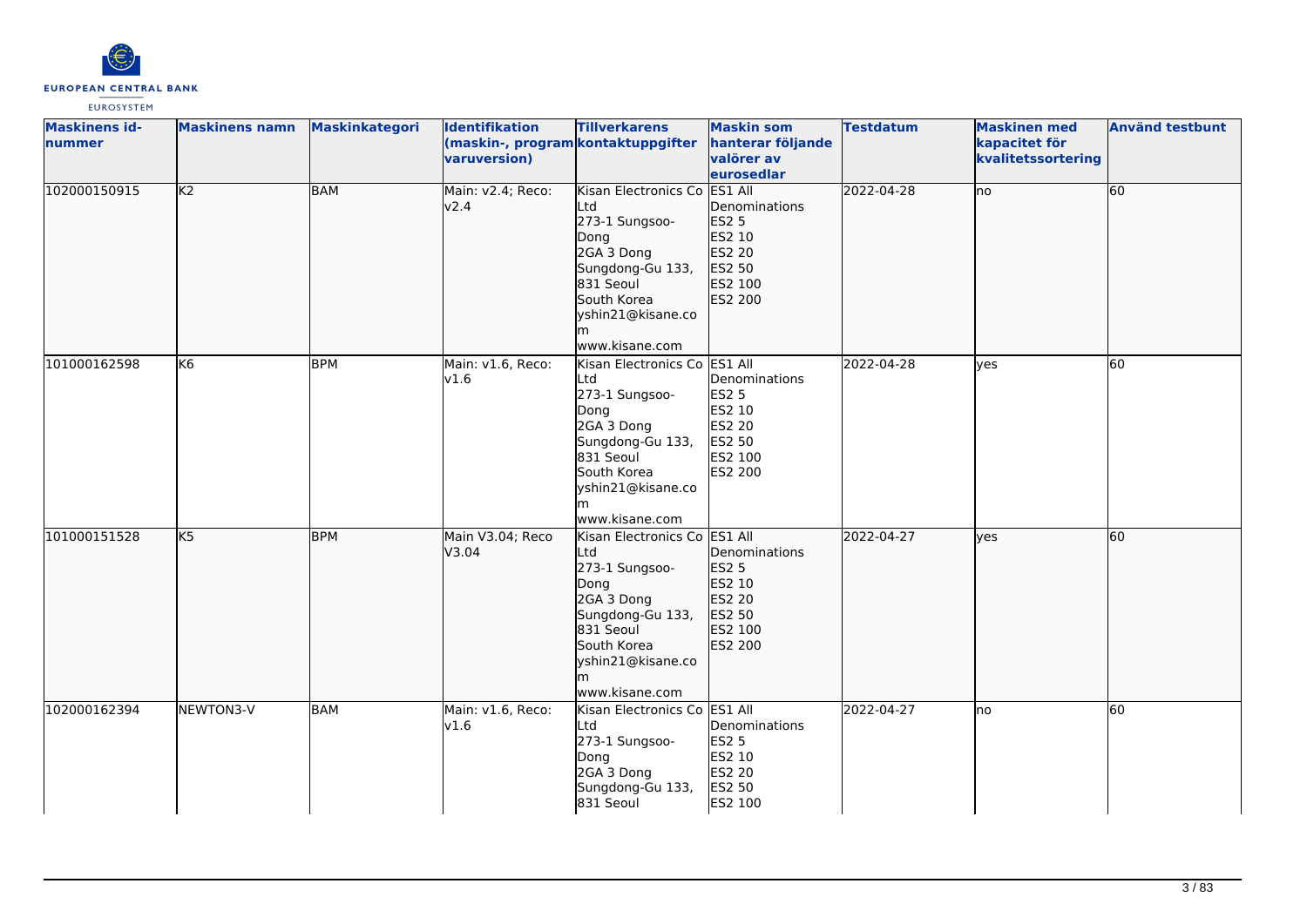

| <b>Maskinens id-</b><br>nummer | <b>Maskinens namn</b> | <b>Maskinkategori</b> | <b>Identifikation</b><br>(maskin-, program kontaktuppgifter<br>varuversion) | <b>Tillverkarens</b><br>South Korea                                                                                                                                      | <b>Maskin som</b><br>hanterar följande<br>valörer av<br>eurosedlar<br>ES2 200            | <b>Testdatum</b> | <b>Maskinen med</b><br>kapacitet för<br>kvalitetssortering | <b>Använd testbunt</b> |
|--------------------------------|-----------------------|-----------------------|-----------------------------------------------------------------------------|--------------------------------------------------------------------------------------------------------------------------------------------------------------------------|------------------------------------------------------------------------------------------|------------------|------------------------------------------------------------|------------------------|
|                                |                       |                       |                                                                             | yshin21@kisane.co<br>www.kisane.com                                                                                                                                      |                                                                                          |                  |                                                            |                        |
| 101000162406                   | NEWTON3-F             | <b>BPM</b>            | Main: v1.6, Reco:<br>v1.6                                                   | Kisan Electronics Co ES1 All<br>Ltd<br>273-1 Sungsoo-<br>Dong<br>2GA 3 Dong<br>Sungdong-Gu 133,<br>831 Seoul<br>South Korea<br>yshin21@kisane.co<br>m<br>www.kisane.com  | Denominations<br><b>ES2 5</b><br>ES2 10<br>ES2 20<br>ES2 50<br>ES2 100<br>ES2 200        | 2022-04-27       | lves                                                       | 60                     |
| 101000162428                   | K3-A                  | <b>BPM</b>            | Main: v1.6, Reco:<br>v1.6                                                   | Kisan Electronics Co ES1 All<br>Ltd<br>273-1 Sungsoo-<br>Dong<br>2GA 3 Dong<br>Sungdong-Gu 133,<br>831 Seoul<br>South Korea<br>yshin21@kisane.co<br>lm<br>www.kisane.com | Denominations<br><b>ES2 5</b><br>ES2 10<br>ES2 20<br><b>ES2 50</b><br>ES2 100<br>ES2 200 | 2022-04-27       | lves                                                       | 60                     |
| 101000162439                   | $K5-A$                | <b>BPM</b>            | Main: v1.6, Reco:<br>v1.6                                                   | Kisan Electronics Co ES1 All<br>Ltd<br>273-1 Sungsoo-<br>Dong<br>2GA 3 Dong<br>Sungdong-Gu 133,<br>831 Seoul<br>South Korea<br>yshin21@kisane.co<br>www.kisane.com       | Denominations<br><b>ES2 5</b><br>ES2 10<br>ES2 20<br>ES2 50<br>ES2 100<br>ES2 200        | 2022-04-27       | lves                                                       | 60                     |
| 102000162383                   | <b>NEWTON-A</b>       | BAM                   | Main Ver. 1.6, Reco<br>Ver. 1.6                                             | Kisan Electronics Co ES1 All<br>Ltd                                                                                                                                      | Denominations                                                                            | 2022-04-26       | lno                                                        | 60                     |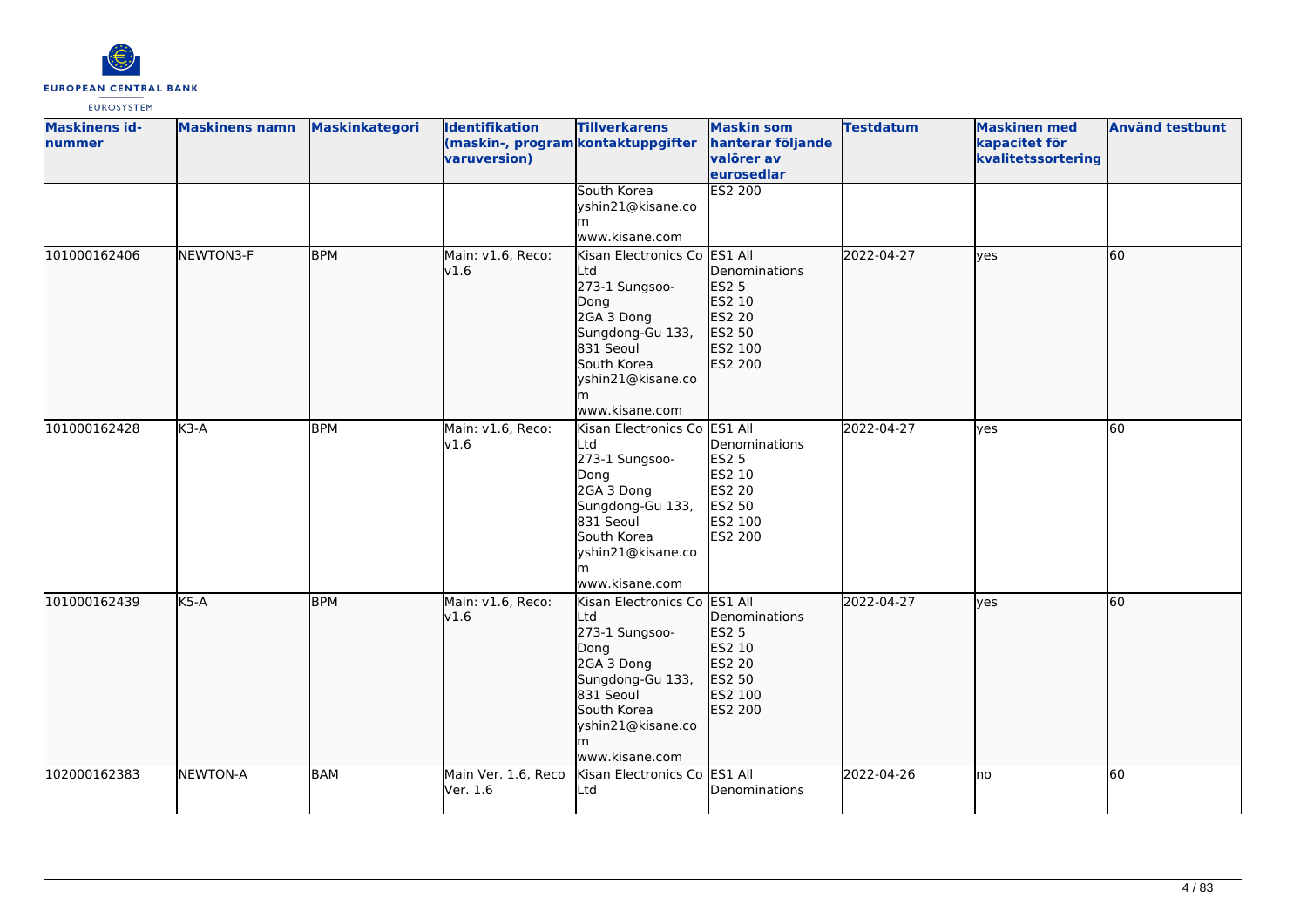

| <b>Maskinens id-</b><br>nummer | <b>Maskinens namn</b> | <b>Maskinkategori</b> | <b>Identifikation</b><br>varuversion) | <b>Tillverkarens</b><br>(maskin-, program kontaktuppgifter                                                                                                              | <b>Maskin som</b><br>hanterar följande<br>valörer av<br>eurosedlar                    | <b>Testdatum</b> | <b>Maskinen med</b><br>kapacitet för<br>kvalitetssortering | <b>Använd testbunt</b> |
|--------------------------------|-----------------------|-----------------------|---------------------------------------|-------------------------------------------------------------------------------------------------------------------------------------------------------------------------|---------------------------------------------------------------------------------------|------------------|------------------------------------------------------------|------------------------|
|                                |                       |                       |                                       | 273-1 Sungsoo-<br>Dong<br>2GA 3 Dong<br>Sungdong-Gu 133,<br>831 Seoul<br>South Korea<br>yshin21@kisane.co<br>www.kisane.com                                             | ES2 <sub>5</sub><br>ES2 10<br><b>ES2 20</b><br><b>ES2 50</b><br>ES2 100<br>ES2 200    |                  |                                                            |                        |
| 102000138941                   | Newton 2 PLUS V       | <b>BAM</b>            | Main: 3.3; Reco: 3.4                  | Kisan Electronics Co ES1 All<br>Ltd<br>273-1 Sungsoo-<br>Dong<br>2GA 3 Dong<br>Sungdong-Gu 133,<br>831 Seoul<br>South Korea<br>yshin21@kisane.co<br>m<br>www.kisane.com | Denominations<br><b>ES2 5</b><br>ES2 10<br>ES2 20<br>ES2 50<br>ES2 100<br>ES2 200     | 2022-04-25       | lno                                                        | 60                     |
| 101000138951                   | Newton 2 PLUS         | <b>BPM</b>            | Main Ver. 3.3, Reco<br>Ver. 3.4       | Kisan Electronics Co ES1 All<br>Ltd<br>273-1 Sungsoo-<br>Dong<br>2GA 3 Dong<br>Sungdong-Gu 133,<br>831 Seoul<br>South Korea<br>yshin21@kisane.co<br>www.kisane.com      | Denominations<br><b>ES2 5</b><br>ES2 10<br>ES2 20<br>ES2 50<br>ES2 100<br>ES2 200     | 2022-04-25       | lyes                                                       | 60                     |
| 102000162657                   | GFS-220 STD           | <b>BAM</b>            | <b>GFS STD BV</b><br> 0.4.6           | <b>Glory Global</b><br>Solutions<br>(International)<br>Limited<br><b>Forest View</b><br>Crockford Lane<br>Chineham Business<br>Park<br>RG24 8QZ                         | ES1 All<br>Denominations<br>ES2 5<br>ES2 10<br>ES2 20<br>ES2 50<br>ES2 100<br>ES2 200 | 2022-04-12       | lno                                                        | 60                     |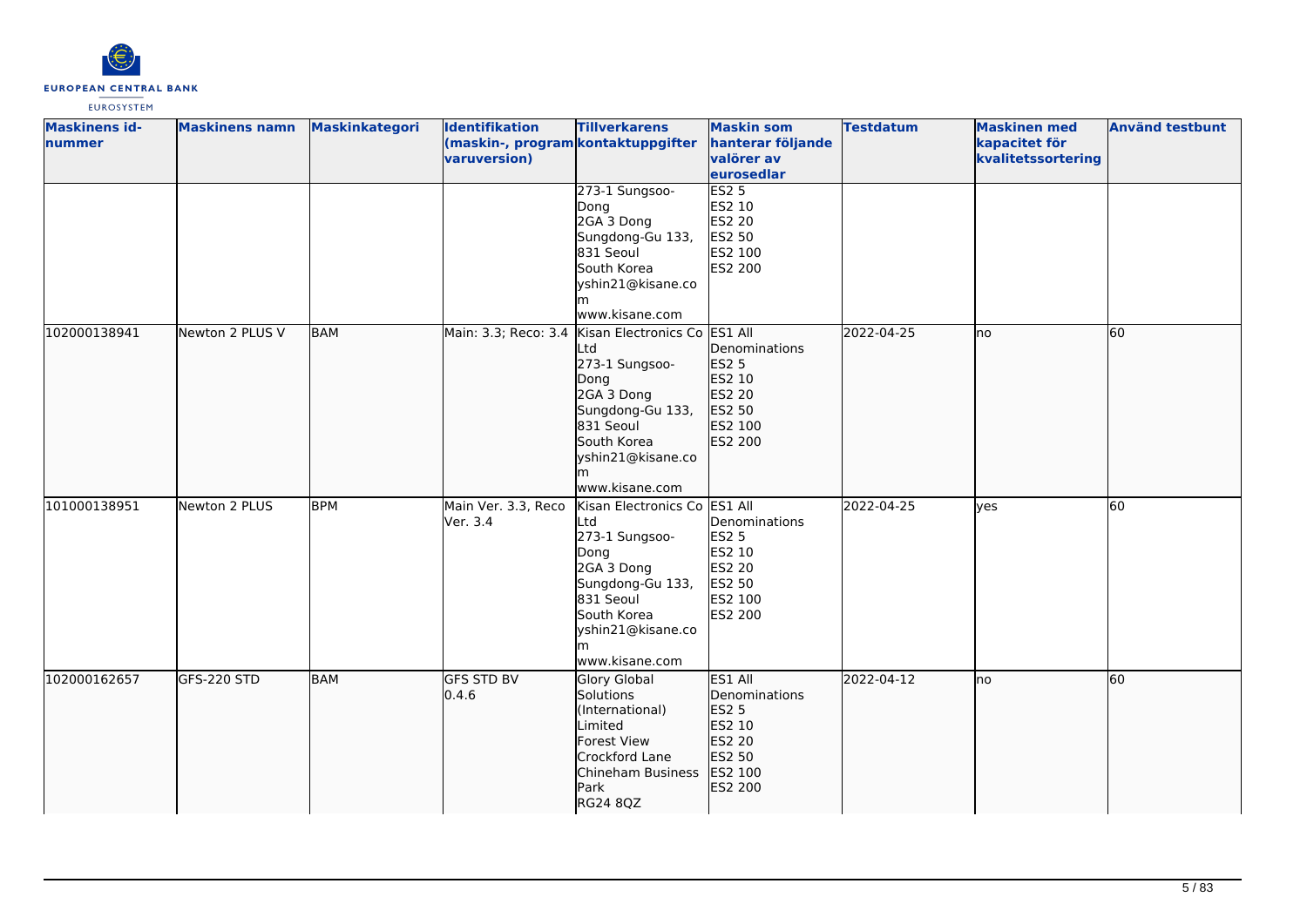

| <b>Maskinens id-</b><br><b>nummer</b> | <b>Maskinens namn</b> | <b>Maskinkategori</b> | Identifikation<br>(maskin-, program kontaktuppgifter<br>varuversion) | <b>Tillverkarens</b>                                                                                                                | <b>Maskin som</b><br>hanterar följande<br>valörer av<br>eurosedlar                              | <b>Testdatum</b> | <b>Maskinen med</b><br>kapacitet för<br>kvalitetssortering | <b>Använd testbunt</b> |
|---------------------------------------|-----------------------|-----------------------|----------------------------------------------------------------------|-------------------------------------------------------------------------------------------------------------------------------------|-------------------------------------------------------------------------------------------------|------------------|------------------------------------------------------------|------------------------|
|                                       |                       |                       |                                                                      | Basingstoke<br>United Kingdom<br>philippe.macon@fr.g<br>lory-global.com<br>www.gloryglobalsolu<br>tions.com                         |                                                                                                 |                  |                                                            |                        |
| 101000162601                          | Rapidcount X 600F     | <b>BPM</b>            | $C25-1-$                                                             | Ratiotec GmbH & Co ES1 All<br>KG<br>Max Keith Strasse<br>66<br>D-45136<br>Essen<br>Germany<br>www.ratio-tec.de                      | Denominations<br><b>ES2 5</b><br>ES2 10<br><b>ES2 20</b><br>ES2 50<br>ES2 100<br><b>ES2 200</b> | 2022-04-11       | ves                                                        | 60                     |
| 101000136243                          | NC-7101               | <b>BPM</b>            | EUR002.107                                                           | Masterwork<br>Automodules<br>4F, 223, Chong Yang ES2 5<br>Rd<br>115 Nangang<br>Taipei<br>Taiwan<br>www.automodules.c ES2 200<br>om  | ES1 All<br>Denominations<br>ES2 10<br>ES2 20<br>ES2 50<br>ES2 100                               | 2022-04-11       | lyes                                                       | 60                     |
| 102000142889                          | <b>NC-6500</b>        | <b>BAM</b>            | EUR 002.117                                                          | Masterwork<br>Automodules<br>4F, 223, Chong Yang ES2 5<br>Rd<br>115 Nangang<br>Taipei<br>Taiwan<br>www.automodules.c ES2 200<br>lom | ES1 All<br>Denominations<br>ES2 10<br>ES2 20<br>ES2 50<br>ES2 100                               | 2022-04-11       | lno                                                        | 60                     |
| 102000161725                          | NC-6100               | <b>BAM</b>            | EUR 002.005                                                          | Masterwork<br>Automodules<br>4F, 223, Chong Yang ES2 5<br>Rd<br>115 Nangang<br>Taipei                                               | ES1 All<br>Denominations<br>ES2 10<br>ES2 20<br>ES2 50                                          | 2022-04-11       | lno                                                        | 60                     |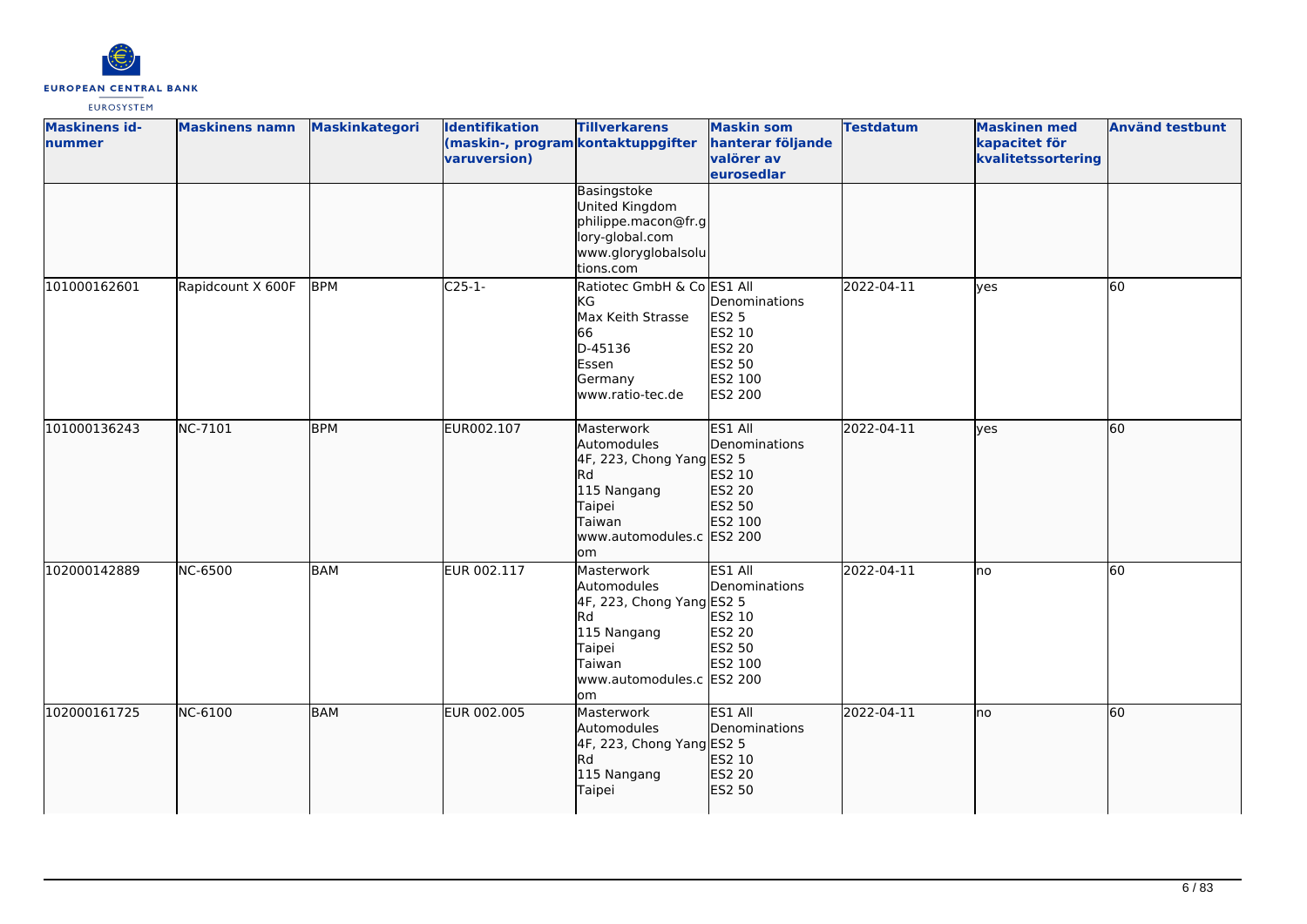

| <b>Maskinens id-</b><br>nummer               | <b>Maskinens namn</b>                        | Maskinkategori | <b>Identifikation</b><br>(maskin-, program kontaktuppgifter<br>varuversion) | <b>Tillverkarens</b>                                                                                                                                                 | <b>Maskin som</b><br>hanterar följande<br>valörer av<br>eurosedlar                    | <b>Testdatum</b> | <b>Maskinen med</b><br>kapacitet för<br>kvalitetssortering | <b>Använd testbunt</b> |
|----------------------------------------------|----------------------------------------------|----------------|-----------------------------------------------------------------------------|----------------------------------------------------------------------------------------------------------------------------------------------------------------------|---------------------------------------------------------------------------------------|------------------|------------------------------------------------------------|------------------------|
|                                              |                                              |                |                                                                             | Taiwan<br>www.automodules.c ES2 200<br>om                                                                                                                            | <b>ES2 100</b>                                                                        |                  |                                                            |                        |
| 101000161735                                 | <b>NC-9500</b>                               | <b>BPM</b>     | EUR:002.015                                                                 | Masterwork<br>Automodules<br>4F, 223, Chong Yang ES2 5<br>Rd<br>115 Nangang<br>Taipei<br>Taiwan<br>www.automodules.c ES2 200<br>lom                                  | ES1 All<br>Denominations<br>ES2 10<br><b>ES2 20</b><br>ES2 50<br>ES2 100              | 2022-04-11       | <b>ves</b>                                                 | 60                     |
| 101000161780<br>101000161791<br>101000161804 | Eagle Eye 7 FS<br>Magner 155 F<br>GC-1000 EE | <b>BPM</b>     | 6.36                                                                        | PULOON Technology ES1 All<br>23-10, Hyoryeong-ro Denominations<br>60 gil<br>Seocho-gu<br>137-866<br>Seoul<br>Korea<br>sales2@puloon.co.krES2 200<br>www.puloon.co.kr | ES2 5<br>ES2 10<br>ES2 20<br>ES2 50<br>ES2 100                                        | 2022-04-06       | lyes                                                       | 60                     |
| 102000161850<br>102000161861<br>102000161872 | Eagle Eye 7 VS<br>Magner 155 V<br>GC-350 VN  | BAM            | 6.43                                                                        | PULOON Technology ES1 All<br>23-10, Hyoryeong-ro Denominations<br>60 gil<br>Seocho-gu<br>137-866<br>Seoul<br>Korea<br>sales2@puloon.co.krES2 200<br>www.puloon.co.kr | <b>ES2 5</b><br>ES2 10<br>ES2 20<br>ES2 50<br>ES2 100                                 | 2022-04-06       | Ino                                                        | 60                     |
| 103000161145                                 | Z1 HRCE                                      | <b>TARM</b>    | $IDU-65$<br>EUR:AA09                                                        | Sigma S.p.A.<br>Via Po 14<br>63017<br>Altidona (FM)<br>Italy<br>www.sigmaspa.com                                                                                     | ES1 All<br>Denominations<br>ES2 5<br>ES2 10<br>ES2 20<br>ES2 50<br>ES2 100<br>ES2 200 | 2022-04-04       | <b>yes</b>                                                 | 60                     |
|                                              |                                              |                |                                                                             |                                                                                                                                                                      |                                                                                       |                  |                                                            |                        |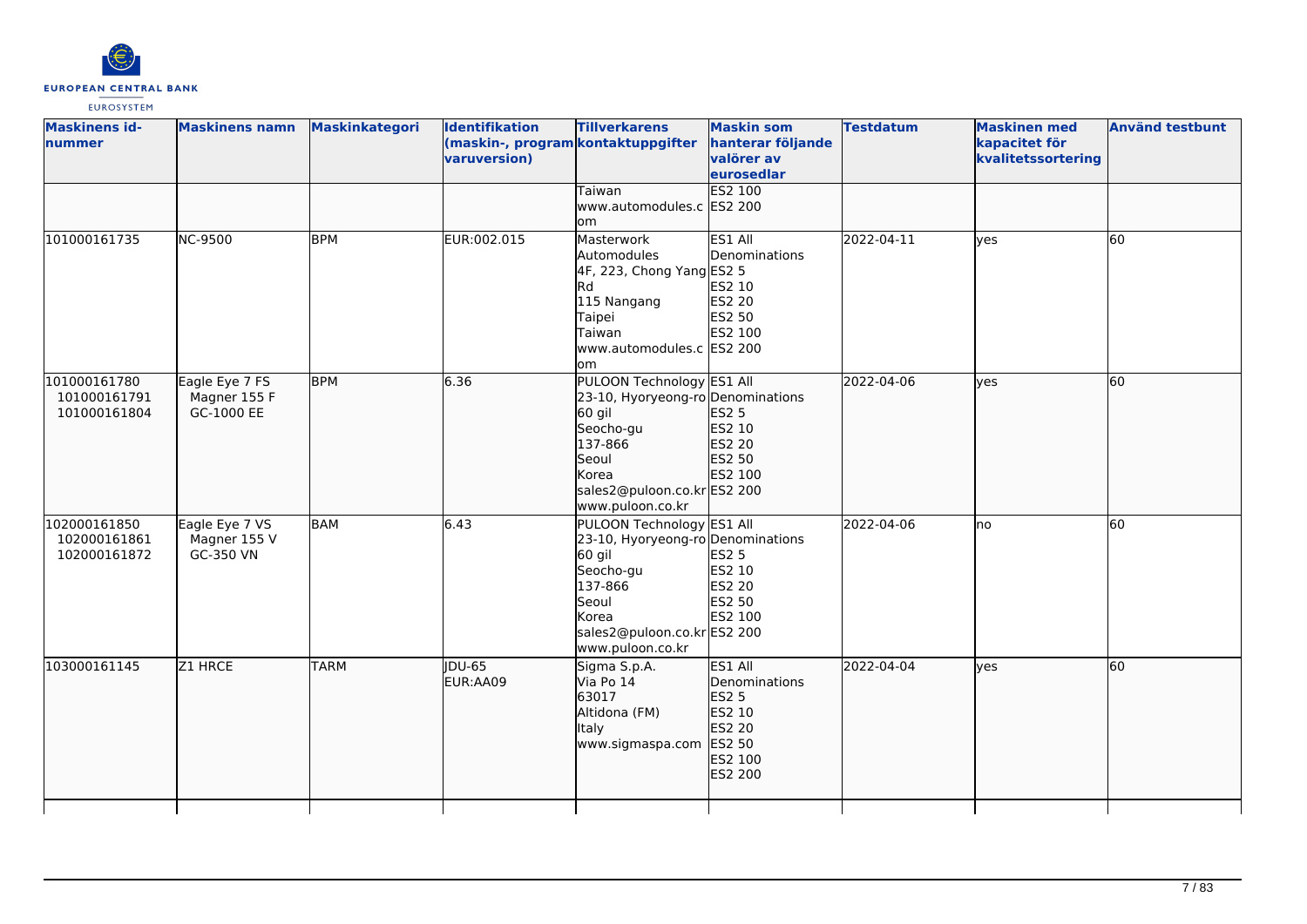

| <b>Maskinens id-</b><br><b>nummer</b>                                                                                                                        | <b>Maskinens namn</b>                                                                                                                                                         | <b>Maskinkategori</b> | <b>Identifikation</b><br>(maskin-, program kontaktuppgifter | <b>Tillverkarens</b>                                                                                                                            | <b>Maskin som</b><br>hanterar följande                                                         | <b>Testdatum</b> | <b>Maskinen med</b><br>kapacitet för | <b>Använd testbunt</b> |
|--------------------------------------------------------------------------------------------------------------------------------------------------------------|-------------------------------------------------------------------------------------------------------------------------------------------------------------------------------|-----------------------|-------------------------------------------------------------|-------------------------------------------------------------------------------------------------------------------------------------------------|------------------------------------------------------------------------------------------------|------------------|--------------------------------------|------------------------|
|                                                                                                                                                              |                                                                                                                                                                               |                       | varuversion)                                                |                                                                                                                                                 | valörer av<br>eurosedlar                                                                       |                  | kvalitetssortering                   |                        |
| 101000161096                                                                                                                                                 | BPS M3                                                                                                                                                                        | <b>BPM</b>            | BPS M3<br>Euro 02.04                                        | Giesecke+Devrient<br>Currency<br><b>Technology GmbH</b><br>Prinzregentenstraße<br>159<br>81677<br>Munich<br>Germany<br>www.gi-de.com            | ES1 All<br>Denominations<br>ES2 5<br>ES2 10<br>ES2 20<br>ES2 50<br>ES2 100<br>ES2 200          | 2022-03-30       | yes                                  | $\overline{60}$        |
| 103000160985<br>103000160996<br>103000161009<br>103000161010<br>103000161021<br>103000161032<br>103000161043<br>103000161054<br>103000161065<br>103000161076 | CINEO C6040<br><b>CINEO C6020</b><br>CS 6020<br><b>CINEO C6030</b><br>CS 6030<br><b>CINEO C6040</b><br>Compact<br>CS 6040<br>CS 6040 Compact<br><b>CINEO C6050</b><br>CS 6050 | <b>TARM</b>           | MOVE AWCA<br>MOVE_AWAA_EUR_1 Systems GmbH<br>055            | Diebold Nixdorf<br>Heinz-Nixdorf-Ring 1<br>33106<br>Paderborn<br>Germany<br>info.de@dieboldnixd<br>orf.com<br>www.dieboldnixdorf.<br>com        | ES1 All<br><b>I</b> Denominations<br>ES2 5<br>ES2 10<br>ES2 20<br>ES2 50<br>ES2 100<br>ES2 200 | 2022-03-24       | lyes                                 | 60                     |
| 102000108569                                                                                                                                                 | <b>BC 280</b>                                                                                                                                                                 | <b>BAM</b>            | $C24-1-$                                                    | Cashtester/Amwit<br>Security B.V.<br>De Corridor 9<br>3621 ZA<br>Breukelen<br><b>Netherlands</b><br>mw@cashtester.co<br>m<br>www.cashtester.com | ES1 All<br>Denominations<br>ES2 5<br>ES2 10<br>ES2 20<br>ES2 50<br>ES2 100<br>ES2 200          | 2022-03-23       | lno                                  | 60                     |
| 103000160792<br>103000160805<br>103000160816<br>103000160827<br>103000160838<br>103000160849<br>103000160850<br>103000160861<br>103000160872<br>103000160883 | CINEO C6040<br><b>CINEO C6020</b><br>CS 6020<br><b>CINEO C6030</b><br>CS 6030<br><b>CINEO C6040</b><br>Compact<br>CS 6040<br>CS 6040 Compact<br><b>CINEO C6050</b><br>CS 6050 | <b>TARM</b>           | <b>MOVE AWAA</b><br>MOVE_AWAA_EUR_1 Systems GmbH<br>055     | Diebold Nixdorf<br>Heinz-Nixdorf-Ring 1<br>33106<br>Paderborn<br>Germany<br>info.de@dieboldnixd<br>lorf.com<br>www.dieboldnixdorf.<br>com       | ES1 All<br>Denominations<br>ES2 5<br>ES2 10<br>ES2 20<br>ES2 50<br>ES2 100<br>ES2 200          | 2022-03-23       | lves                                 | 60                     |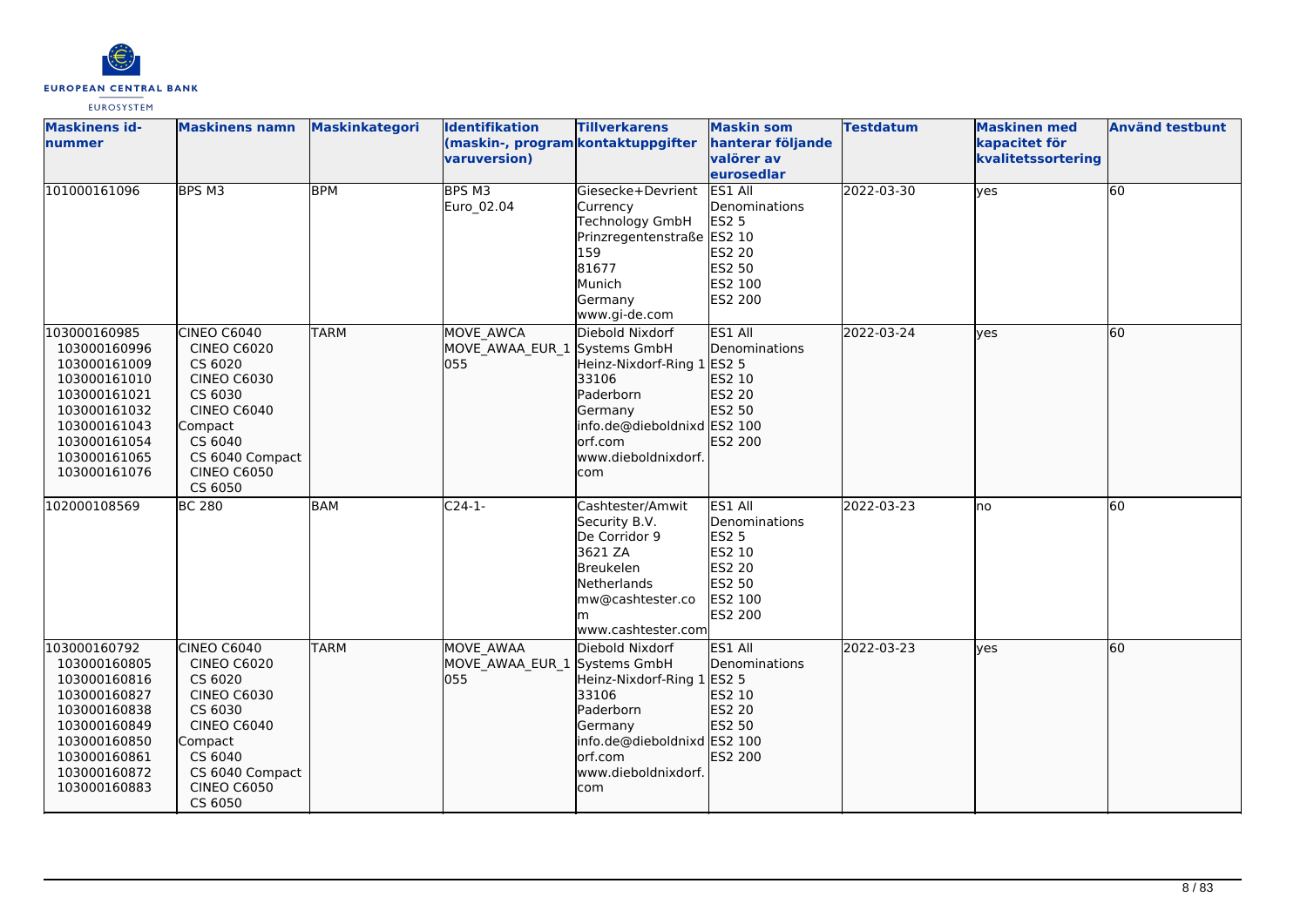

| <b>Maskinens id-</b><br>Inummer                                                                              | <b>Maskinens namn</b>                                                          | <b>Maskinkategori</b> | <b>Identifikation</b><br>(maskin-, program kontaktuppgifter<br>varuversion) | <b>Tillverkarens</b>                                                                                   | <b>Maskin som</b><br>hanterar följande<br>valörer av<br>eurosedlar                                         | <b>Testdatum</b> | <b>Maskinen</b> med<br>kapacitet för<br>kvalitetssortering | <b>Använd testbunt</b> |
|--------------------------------------------------------------------------------------------------------------|--------------------------------------------------------------------------------|-----------------------|-----------------------------------------------------------------------------|--------------------------------------------------------------------------------------------------------|------------------------------------------------------------------------------------------------------------|------------------|------------------------------------------------------------|------------------------|
| 103000142506<br>103000142517<br>103000142528<br>103000142539<br>103000142540<br>103000142551<br>103000142573 | CM18<br>CM18T<br>CM18b<br>CM18EvoT<br>CM18Evo<br>CM18 DaVinci<br>CM18 DaVinciT | <b>TARM</b>           | <b>RS32</b><br>ZF07.EUF010.02                                               | Arca Technologies<br>lsrl<br>Via Statale 17<br>10012<br>Bollengo (TO)<br><b>I</b> taly<br>www.arca.com | ES1 All<br>Denominations<br><b>ES2 5</b><br>ES2 10<br>ES2 20<br>ES2 50<br>ES2 100<br>ES2 200               | 2022-03-21       | <b>l</b> ves                                               | 60                     |
| 103000142584<br>103000142595<br>103000142608<br>103000142619<br>103000142620<br>103000142631<br>103000142653 | CM18<br>CM18T<br>CM18b<br>CM18EvoT<br>CM18Evo<br>CM18 DaVinci<br>CM18 DaVinciT | <b>TARM</b>           | RS32<br>ZG07.EUG010.02                                                      | Arca Technologies<br>lsrl<br>Via Statale 17<br>10012<br>Bollengo (TO)<br><b>Italy</b><br>www.arca.com  | ES1 All<br>Denominations<br>ES2 5<br>ES2 10<br>ES2 20<br>ES2 50<br>ES2 100<br>ES2 200                      | 2022-03-21       | lves                                                       | 60                     |
| 103000148955<br>103000148966<br>103000148977<br>103000148988<br>103000148999<br>103000149002<br>103000149013 | CM18<br>CM18T<br>CM18b<br>CM18EvoT<br>CM18Evo<br>CM18 DaVinci<br>CM18 DaVinciT | <b>TARM</b>           | <b>RS22</b><br>HJ8B.EUN030.19                                               | Arca Technologies<br>srl<br>Via Statale 17<br>10012<br>Bollengo (TO)<br><b>Italy</b><br>www.arca.com   | ES1 All<br>Denominations<br><b>ES2 5</b><br><b>ES2 10</b><br><b>ES2 20</b><br>ES2 50<br>ES2 100<br>ES2 200 | 2022-03-21       | <b>l</b> ves                                               | 60                     |
| 104000149105<br>104000149116<br>104000149127<br>104000149138                                                 | CSeXtra<br><b>SID</b><br>CSeXtraT<br>CSeXtraC                                  | <b>TAM</b>            | Sid Validator 1902-9 Arca Technologies<br><b>EUR1010</b>                    | lsrl<br>Via Statale 17<br>10012<br>Bollengo (TO)<br><b>Italy</b><br>www.arca.com                       | ES1 All<br>Denominations<br>ES2 5<br>ES2 10<br><b>ES2 20</b><br>ES2 50<br>ES2 100<br>ES2 200               | 2022-03-21       | lno                                                        | 60                     |
| 104000149149<br>104000149150<br>104000149161                                                                 | CSeXtra<br><b>SID</b><br>CSeXtraT                                              | <b>TAM</b>            | Sid Validator<br>1902-18<br>EUR1010                                         | Arca Technologies<br>lsrl<br>Via Statale 17                                                            | ES1 All<br>Denominations<br><b>ES2 5</b>                                                                   | 2022-03-21       | lno                                                        | 60                     |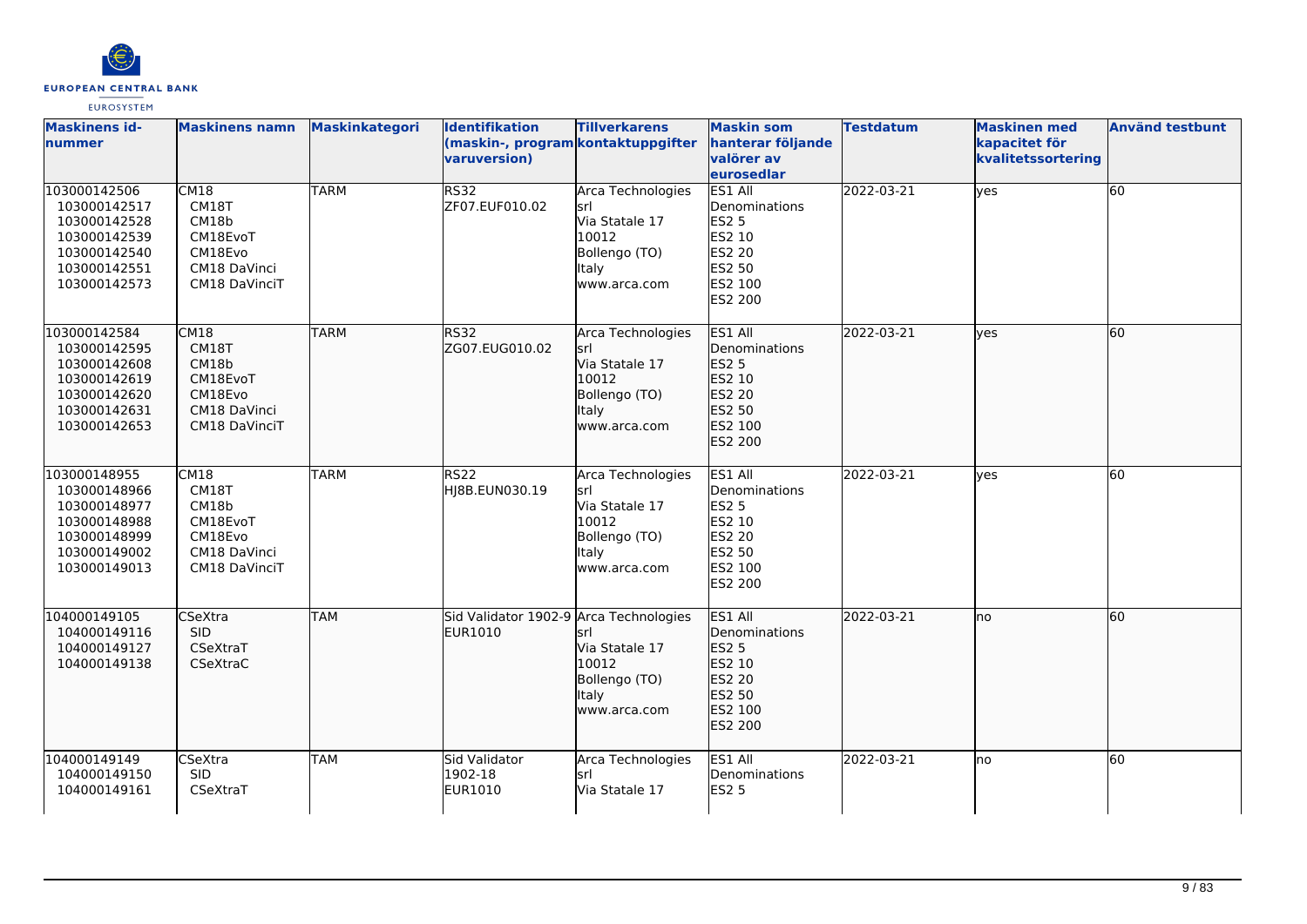

| <b>Maskinens id-</b><br>nummer                                               | <b>Maskinens namn</b>                                                                  | <b>Maskinkategori</b> | Identifikation<br>(maskin-, program kontaktuppgifter<br>varuversion)                                                                                | <b>Tillverkarens</b>                                                                                                                                                          | <b>Maskin som</b><br>hanterar följande<br>valörer av<br>eurosedlar                           | <b>Testdatum</b> | <b>Maskinen med</b><br>kapacitet för<br>kvalitetssortering | <b>Använd testbunt</b> |
|------------------------------------------------------------------------------|----------------------------------------------------------------------------------------|-----------------------|-----------------------------------------------------------------------------------------------------------------------------------------------------|-------------------------------------------------------------------------------------------------------------------------------------------------------------------------------|----------------------------------------------------------------------------------------------|------------------|------------------------------------------------------------|------------------------|
| 104000149172                                                                 | CSeXtraC                                                                               |                       |                                                                                                                                                     | 10012<br>Bollengo (TO)<br>Italy<br>www.arca.com                                                                                                                               | ES2 10<br><b>ES2 20</b><br>ES2 50<br>ES2 100<br>ES2 200                                      |                  |                                                            |                        |
| 103000159813<br>103000159824<br>103000159835<br>103000159846<br>103000159857 | CI-50 RBW-15X<br>CI-100B_SDRB-100<br>CI-10B RBW-100<br>RBW-200 HVE-200<br>CI-5B_RBW-50 | <b>TARM</b>           | HVE-2XX<br>1008                                                                                                                                     | <b>Glory Global</b><br>Solutions<br>Thomas-Edison-Platz ES2 5<br>63263<br>Neu-Isenburg<br>Germany<br>www.gloryglobalsolu ES2 200<br>tions.com                                 | ES1 All<br>Denominations<br>ES2 10<br>ES2 20<br>ES2 50<br>ES2 100                            | 2022-03-18       | ves                                                        | 60                     |
| 101000160028                                                                 | USF-200                                                                                | <b>BPM</b>            | <b>HVD-300</b><br>0028                                                                                                                              | Glory Global<br>Solutions<br>Thomas-Edison-Platz ES2 5<br>63263<br>Neu-Isenburg<br>Germany<br>www.gloryglobalsolu ES2 200<br>tions.com                                        | ES1 All<br>Denominations<br>ES2 10<br><b>ES2 20</b><br>ES2 50<br>ES2 100                     | 2022-03-18       | yes                                                        | 60                     |
| 101000129507                                                                 | DLR7000/17/14                                                                          | <b>BPM</b>            | <b>ECM Console</b><br>5.2.844 7000<br>Console 5.2.844 IDS De La Rue House,<br>1 7.00031000 IDS 2 Jays Close, Viables,<br>7.00031000 IDSS<br>6.15170 | Cash Processing<br>Solutions Ltd<br>Basingstoke<br>Hampshire<br><b>RG22 4BS</b><br>Viables Kingdom<br>United Kingdom<br>martin.hobhouse@u<br>k.delarue.com<br>www.delarue.com | ES1 All<br>Denominations<br><b>ES2 5</b><br>ES2 10<br>ES2 20<br>ES2 50<br>ES2 100<br>ES2 200 | 2022-03-17       | lves                                                       | 60                     |
| 101000160266                                                                 | <b>SH-08C1</b>                                                                         | <b>BPM</b>            | 20220312A<br>3.0 A8611244                                                                                                                           | Nanjing<br>NUMENMATIC TECH<br>Co., LTD                                                                                                                                        | ES1 All<br>Denominations<br><b>ES2 5</b>                                                     | 2022-03-17       | ves                                                        | 60                     |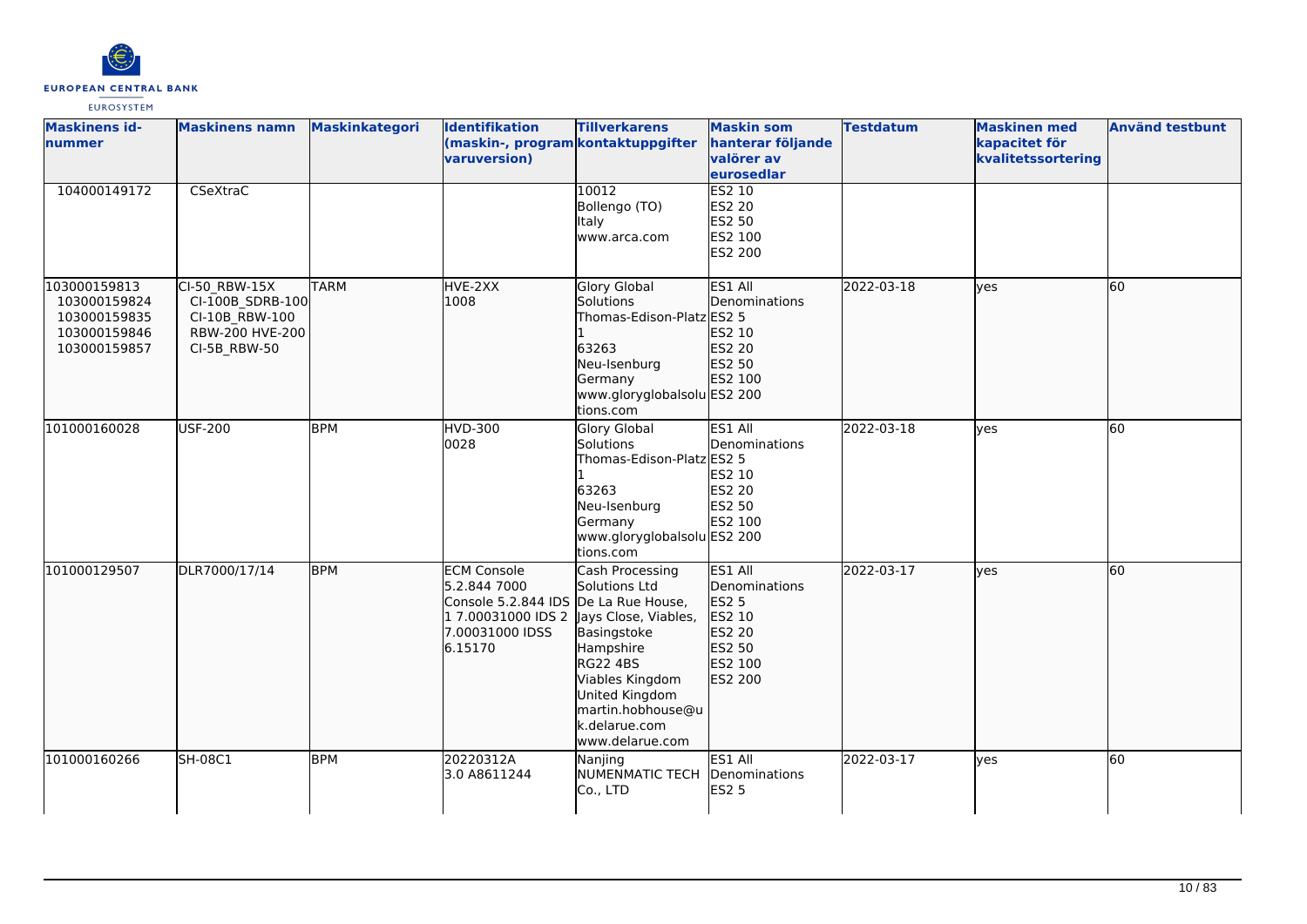

| <b>Maskinens id-</b><br>nummer | <b>Maskinens namn</b>     | Maskinkategori | Identifikation<br>(maskin-, program kontaktuppgifter<br>varuversion)                                               | <b>Tillverkarens</b><br>606#, Jiuzhou B<br>Building, PingYang<br>325400<br>WenZhou City<br>China<br>brian@numenmatic.<br>com<br>www.numenmatic.c<br><b>om</b>                                                             | <b>Maskin som</b><br>hanterar följande<br>valörer av<br>eurosedlar<br><b>ES2 10</b><br><b>ES2 20</b><br>ES2 50<br>ES2 100<br>ES2 200 | <b>Testdatum</b> | <b>Maskinen med</b><br>kapacitet för<br>kvalitetssortering | <b>Använd testbunt</b> |
|--------------------------------|---------------------------|----------------|--------------------------------------------------------------------------------------------------------------------|---------------------------------------------------------------------------------------------------------------------------------------------------------------------------------------------------------------------------|--------------------------------------------------------------------------------------------------------------------------------------|------------------|------------------------------------------------------------|------------------------|
| 101000161290                   | DLR7000/17/14             | <b>BPM</b>     | <b>ECM Console</b><br>05.02.849 7000<br>Console 05.02.849<br>IDS1 6.15170000<br>IDS2 6.15170000<br>IDSS 6.15170000 | Cash Processing<br>Solutions Ltd<br>De La Rue House,<br>Jays Close, Viables,<br>Basingstoke<br>Hampshire<br><b>RG22 4BS</b><br>Viables Kingdom<br>United Kingdom<br>martin.hobhouse@u<br>k.delarue.com<br>www.delarue.com | ES1 All<br>Denominations<br><b>ES2 5</b><br>ES2 10<br>ES2 20<br>ES2 50<br>ES2 100<br>ES2 200                                         | 2022-03-17       | lves                                                       | 60                     |
| 103000159697<br>103000159700   | <b>LTA-380</b><br>LTA-450 | <b>TARM</b>    | BV3<br>GAUL2203040E                                                                                                | ATEC AP Co. Ltd.<br>9F, 7, 289, Pangyo-<br>ro, Bundang-gu,<br>Seongnam-si<br>13488<br>Gyeonggi-do<br>South Korea<br>http://www.atecap.k ES2 200                                                                           | ES1 All<br>Denominations<br><b>ES2 5</b><br>ES2 10<br>ES2 20<br>ES2 50<br>ES2 100                                                    | 2022-03-16       | ves                                                        | 60                     |
| 102000159867                   | Safescan 2985-SX<br>lG3   | <b>BAM</b>     | 2985SXG3-E03-X2                                                                                                    | Safescan B.V.<br>Heliumstraat 14<br>2718 SL<br>Zoetermeer<br>Holland<br>info@safescan.com<br>www.safescan.com                                                                                                             | ES1 All<br><b>Denominations</b><br><b>ES2 5</b><br>ES2 10<br>ES2 20<br>ES2 50<br>ES2 100<br>ES2 200                                  | 2022-03-16       | lno                                                        | 60                     |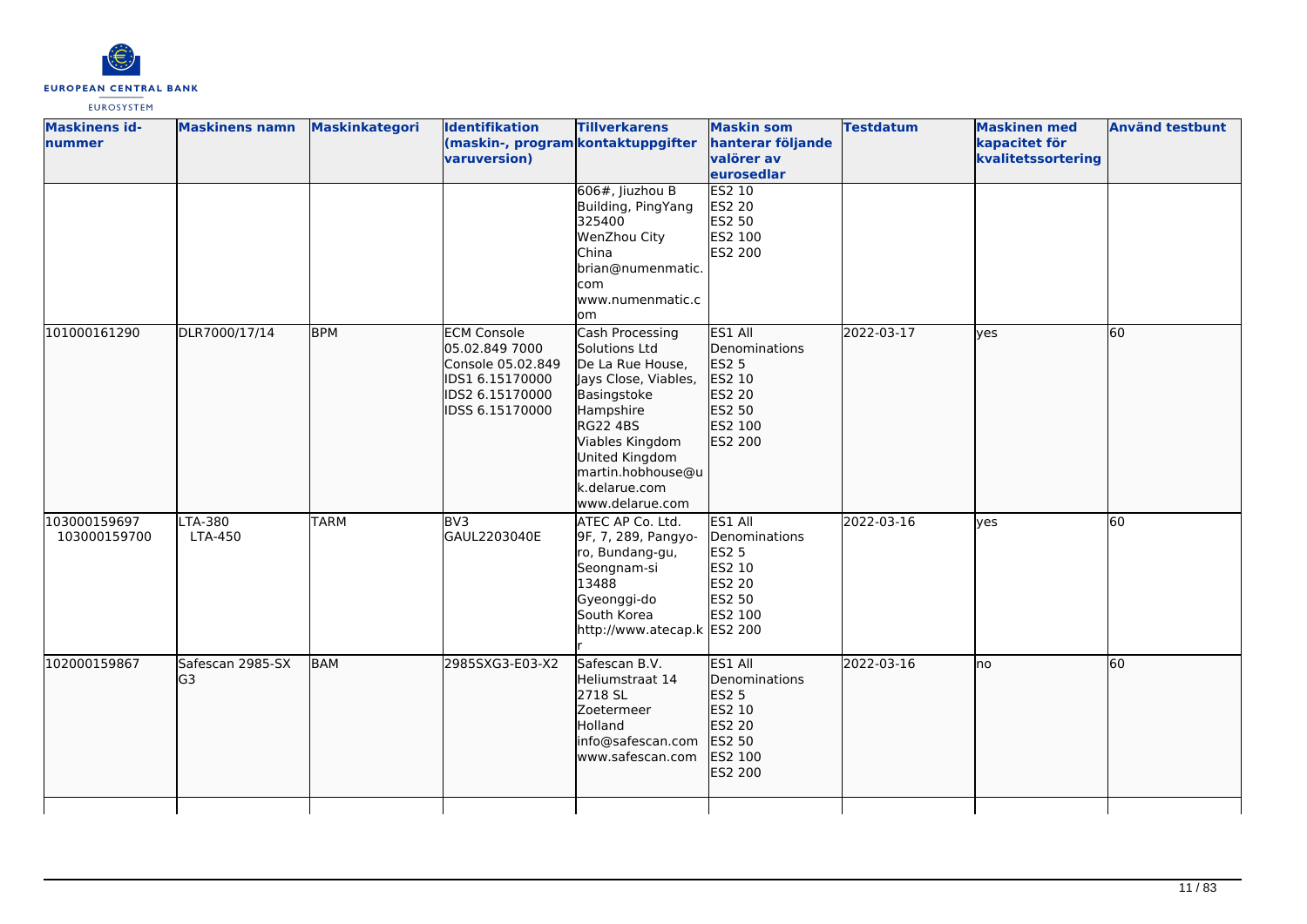

| <b>Maskinens id-</b><br>nummer | <b>Maskinens namn</b> | Maskinkategori | Identifikation<br>(maskin-, program kontaktuppgifter<br>varuversion) | <b>Tillverkarens</b>                                                                                                                                                                              | <b>Maskin som</b><br>hanterar följande<br>valörer av<br>eurosedlar                                         | <b>Testdatum</b> | <b>Maskinen med</b><br>kapacitet för<br>kvalitetssortering | <b>Använd testbunt</b> |
|--------------------------------|-----------------------|----------------|----------------------------------------------------------------------|---------------------------------------------------------------------------------------------------------------------------------------------------------------------------------------------------|------------------------------------------------------------------------------------------------------------|------------------|------------------------------------------------------------|------------------------|
| 103000145280                   | CM18 Da Vinci         | <b>TARM</b>    | <b>RS32</b><br>ZG07 EUG010.02                                        | Arca Technologies<br>lsrl<br>Via Statale 17<br>10012<br>Bollengo (TO)<br>Italy<br>www.arca.com                                                                                                    | ES1 All<br>Denominations<br><b>ES2 5</b><br>ES2 10<br><b>ES2 20</b><br>ES2 50<br>ES2 100<br>ES2 200        | 2022-03-14       | yes                                                        | 60                     |
| 103000145291                   | CM18 Da Vinci         | <b>TARM</b>    | RS32<br>ZF07 EUF010.02                                               | Arca Technologies<br>lsrl<br>Via Statale 17<br>10012<br>Bollengo (TO)<br>Italy<br>www.arca.com                                                                                                    | ES1 All<br>Denominations<br>ES2 5<br>ES2 10<br>ES2 20<br>ES2 50<br>ES2 100<br>ES2 200                      | 2022-03-14       | <b>ves</b>                                                 | 60                     |
| 103000150905                   | CM18 Da Vinci         | <b>TARM</b>    | <b>RS22</b><br>HJ8B EUN030.19                                        | Arca Technologies<br>lsrl<br>Via Statale 17<br>10012<br>Bollengo (TO)<br>Italy<br>www.arca.com                                                                                                    | ES1 All<br>Denominations<br><b>ES2 5</b><br>ES2 10<br><b>ES2 20</b><br>ES2 50<br>ES2 100<br><b>ES2 200</b> | 2022-03-14       | yes                                                        | 60                     |
| 103000160031                   | <b>THR 150</b>        | <b>TARM</b>    | Hart-CPU-Key<br>40F-21T                                              | Hart Automation S.L. ES1 All<br>Avda. Camino de lo<br>cortao, 34<br>28703<br>San Sebastián de los ES2 20<br>Reyes (Madrid)<br>Spain<br>rgomeze@hart-<br>automation.com<br>www.cashphenix.co<br>lm | Denominations<br>ES2 5<br>ES2 10<br>ES2 50<br><b>ES2 100</b><br>ES2 200                                    | 2022-03-09       | lyes                                                       | 60                     |
| 101000159285                   | <b>USF-50</b>         | <b>BPM</b>     | 0408                                                                 | Glory Global                                                                                                                                                                                      | ES1 All                                                                                                    | 2022-03-08       | ves                                                        | 60                     |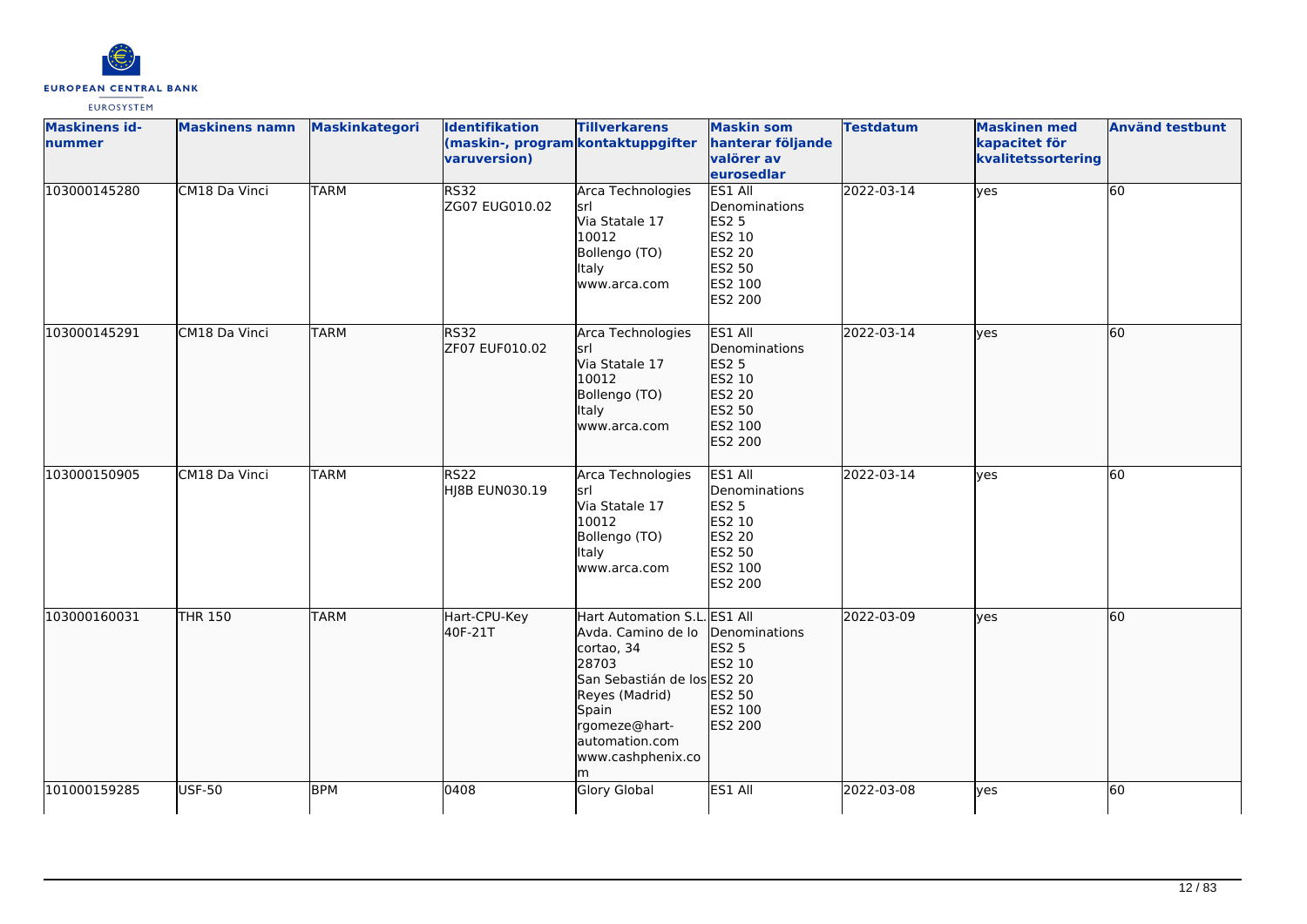

| <b>Maskinens id-</b><br><b>nummer</b> | <b>Maskinens namn</b>          | Maskinkategori | <b>Identifikation</b><br>(maskin-, program kontaktuppgifter<br>varuversion) | <b>Tillverkarens</b><br><b>Solutions</b><br>Thomas-Edison-Platz ES2 5                                                                                                                                                     | <b>Maskin som</b><br>hanterar följande<br>valörer av<br>eurosedlar<br>Denominations                 | <b>Testdatum</b> | <b>Maskinen med</b><br>kapacitet för<br>kvalitetssortering | <b>Använd testbunt</b> |
|---------------------------------------|--------------------------------|----------------|-----------------------------------------------------------------------------|---------------------------------------------------------------------------------------------------------------------------------------------------------------------------------------------------------------------------|-----------------------------------------------------------------------------------------------------|------------------|------------------------------------------------------------|------------------------|
|                                       |                                |                |                                                                             | 63263<br>Neu-Isenburg<br>Germany<br>www.gloryglobalsolu ES2 200<br>tions.com                                                                                                                                              | ES2 10<br>ES2 20<br>ES2 50<br>ES2 100                                                               |                  |                                                            |                        |
| 101000159296                          | USF-51                         | <b>BPM</b>     | 0408                                                                        | Glory Global<br>Solutions<br>Thomas-Edison-Platz ES2 5<br>63263<br>Neu-Isenburg<br>Germany<br>www.gloryglobalsolu ES2 200<br>tions.com                                                                                    | <b>ES1 All</b><br>Denominations<br>ES2 10<br>ES2 20<br>ES2 50<br>ES2 100                            | 2022-03-08       | ves                                                        | 60                     |
| 101000159321                          | V-Series                       | <b>BPM</b>     | V001.006                                                                    | Cash Processing<br>Solutions Ltd<br>De La Rue House,<br>Jays Close, Viables,<br>Basingstoke<br>Hampshire<br><b>RG22 4BS</b><br>Viables Kingdom<br>United Kingdom<br>martin.hobhouse@u<br>k.delarue.com<br>www.delarue.com | ES1 All<br>Denominations<br><b>ES2 5</b><br>ES2 10<br><b>ES2 20</b><br>ES2 50<br>ES2 100<br>ES2 200 | 2022-03-08       | yes                                                        | $\overline{60}$        |
| 101000141466<br>101000141477          | $MIB-11F$<br>MultiCash MIB-11F | <b>BPM</b>     | 01.05                                                                       | Hyundai MIB<br>International Co.<br>Ltd.<br>3301, A Bld, 17,<br>Gosan-ro 148beon-<br>gil<br>15850<br>Gunpo-si, Gyeonggi-<br>do, 15850, Gunpo<br>City<br>KOREA (Republic)                                                  | ES1 All<br>Denominations<br>ES2 5<br>ES2 10<br>ES2 20<br>ES2 50<br>ES2 100<br>ES2 200               | 2022-02-24       | lyes                                                       | 60                     |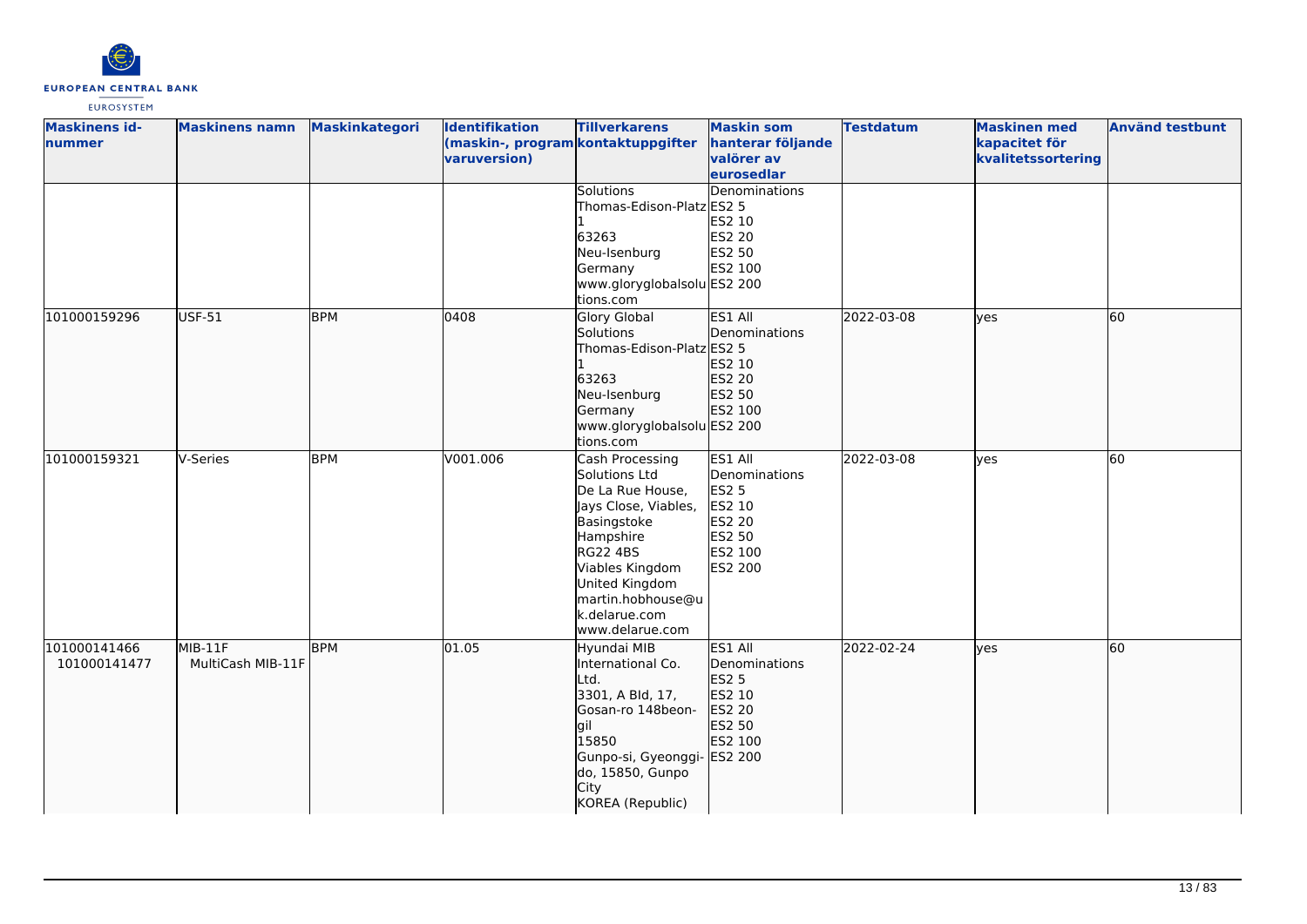

| <b>Maskinens id-</b><br>nummer | <b>Maskinens namn</b>              | <b>Maskinkategori</b> | <b>Identifikation</b><br>(maskin-, program kontaktuppgifter<br>varuversion) | <b>Tillverkarens</b>                                                                                                                                                                                                                                 | <b>Maskin som</b><br>hanterar följande<br>valörer av<br>eurosedlar                                                        | <b>Testdatum</b> | <b>Maskinen med</b><br>kapacitet för<br>kvalitetssortering | <b>Använd testbunt</b> |
|--------------------------------|------------------------------------|-----------------------|-----------------------------------------------------------------------------|------------------------------------------------------------------------------------------------------------------------------------------------------------------------------------------------------------------------------------------------------|---------------------------------------------------------------------------------------------------------------------------|------------------|------------------------------------------------------------|------------------------|
|                                |                                    |                       |                                                                             | sjpark5423@hyunda<br>imib.com<br>www.hyundaimib.co<br>m                                                                                                                                                                                              |                                                                                                                           |                  |                                                            |                        |
| 102000142402<br>102000142413   | $SB-7$<br>Multi Cash SB-7          | BAM                   | 01.31                                                                       | Hyundai MIB<br>International Co.<br>Ltd.<br>3301, A Bld, 17,<br>Gosan-ro 148beon-<br>lgil<br>15850<br>Gunpo-si, Gyeonggi-<br>do, 15850, Gunpo<br><b>City</b><br>KOREA (Republic)<br>sjpark5423@hyunda<br>imib.com<br>www.hyundaimib.co<br>lm         | ES1 5<br>ES1 10<br>ES1 20<br>ES1 50<br>ES1 200<br><b>ES2 5</b><br>ES2 10<br><b>ES2 20</b><br>ES2 50<br>ES2 100<br>ES2 200 | 2022-02-24       | lno                                                        | 60                     |
| 102000142446<br>102000142457   | $MIB-11V$<br>Multi Cash<br>MIB-11V | <b>BAM</b>            | 01.05                                                                       | Hyundai MIB<br>International Co.<br>Ltd.<br>3301, A Bld, 17,<br>Gosan-ro 148beon-<br>gil<br>15850<br>Gunpo-si, Gyeonggi- ES2 200<br>do, 15850, Gunpo<br><b>City</b><br>KOREA (Republic)<br>sjpark5423@hyunda<br>imib.com<br>www.hyundaimib.co<br>lm. | ES1 All<br>Denominations<br><b>ES2 5</b><br>ES2 10<br>ES2 20<br>ES2 50<br>ES2 100                                         | 2022-02-24       | lno                                                        | 60                     |
| 101000142489<br>101000142490   | SB-3000<br>Multi Cash<br>SB-3000   | <b>BPM</b>            | Main: 02.02, IMG:<br>03.02                                                  | Hyundai MIB<br>International Co.<br>Ltd.<br>3301, A Bld, 17,<br>Gosan-ro 148beon-<br>gil                                                                                                                                                             | ES1 All<br>Denominations<br><b>ES2 5</b><br>ES2 10<br><b>ES2 20</b><br>ES2 50                                             | 2022-02-24       | yes                                                        | 60                     |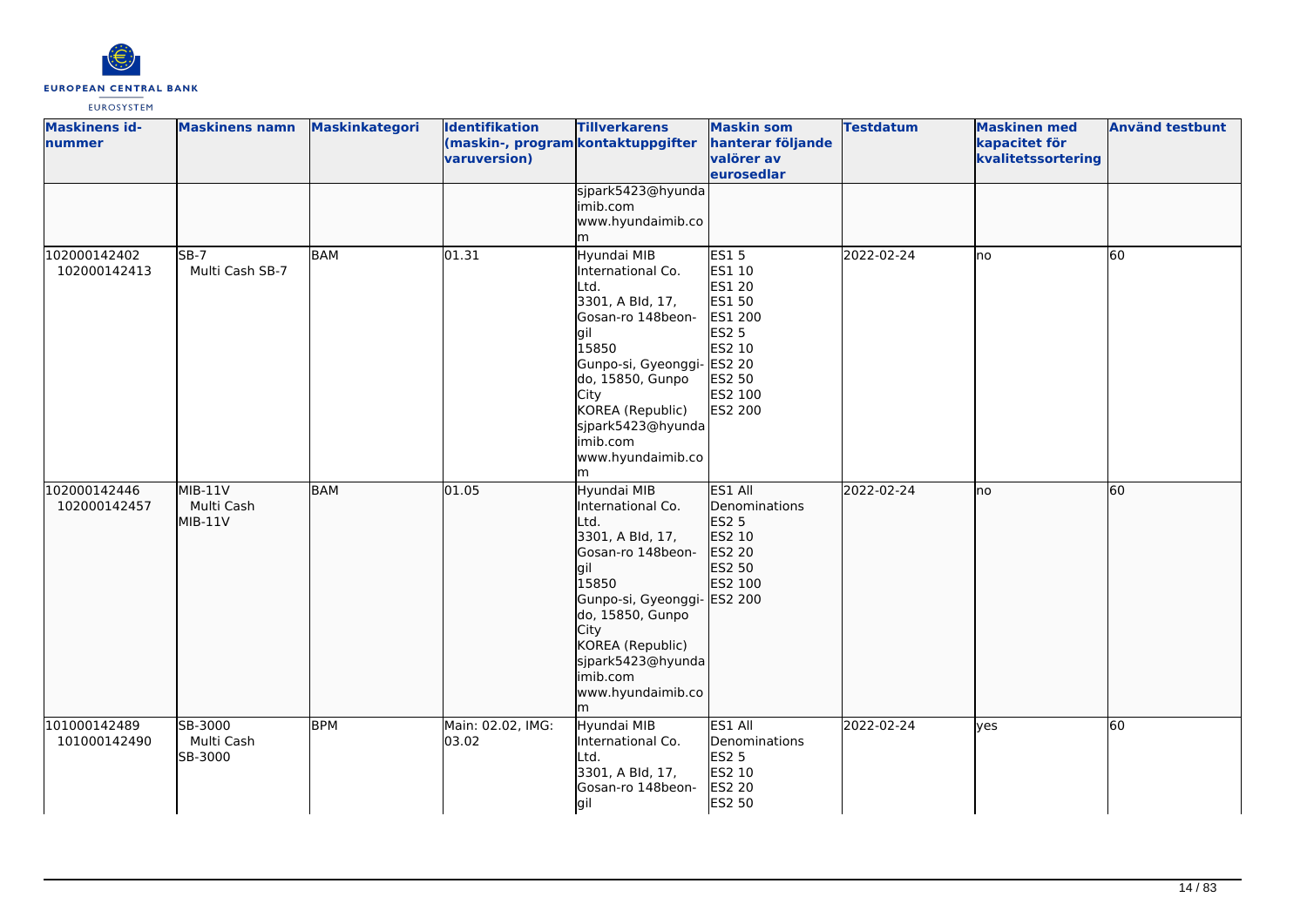

| <b>Maskinens id-</b><br>nummer | <b>Maskinens namn</b>        | <b>Maskinkategori</b> | Identifikation<br>(maskin-, program kontaktuppgifter<br>varuversion) | <b>Tillverkarens</b><br>15850<br>Gunpo-si, Gyeonggi- ES2 200<br>do, 15850, Gunpo<br>City<br>KOREA (Republic)<br>sjpark5423@hyunda<br>imib.com                                                                                                | <b>Maskin som</b><br>hanterar följande<br>valörer av<br>eurosedlar<br>ES2 100     | <b>Testdatum</b> | <b>Maskinen med</b><br>kapacitet för<br>kvalitetssortering | <b>Använd testbunt</b> |
|--------------------------------|------------------------------|-----------------------|----------------------------------------------------------------------|----------------------------------------------------------------------------------------------------------------------------------------------------------------------------------------------------------------------------------------------|-----------------------------------------------------------------------------------|------------------|------------------------------------------------------------|------------------------|
|                                |                              |                       |                                                                      | www.hyundaimib.co<br>m                                                                                                                                                                                                                       |                                                                                   |                  |                                                            |                        |
| 101000143709<br>101000143812   | SB-5000<br>MultiCash SB-5000 | <b>BPM</b>            | Main: 02.02 IMG:<br>03.02                                            | Hyundai MIB<br>International Co.<br>Ltd.<br>3301, A Bld, 17,<br>Gosan-ro 148beon-<br>lail<br>15850<br>Gunpo-si, Gyeonggi- ES2 200<br>do, 15850, Gunpo<br>City<br>KOREA (Republic)<br>sjpark5423@hyunda<br>imib.com<br>www.hyundaimib.co<br>m | ES1 All<br>Denominations<br><b>ES2 5</b><br>ES2 10<br>ES2 20<br>ES2 50<br>ES2 100 | 2022-02-24       | lves                                                       | 60                     |
| 102000144017<br>102000144028   | EP-100<br>Multi Cash EP-100  | BAM                   | V: 200130                                                            | TBM Co., LTD.<br>395-37 Heungan-<br>Daero, Dongan-Gu<br>14060<br>Anyang-City,<br>Gyeonggi-Do,<br><b>KOREA</b><br>swyou.tbm@gmail.c ES2 200<br>om                                                                                             | ES1 All<br>Denominations<br><b>ES2 5</b><br>ES2 10<br>ES2 20<br>ES2 50<br>ES2 100 | 2022-02-24       | lno                                                        | 60                     |
| 102000149864<br>102000149875   | MIB-9<br>MultiCash MIB-9     | <b>BAM</b>            | 01.03                                                                | Hyundai MIB<br>International Co.<br>Ltd.<br>3301, A Bld, 17,<br>Gosan-ro 148beon-<br>lgil                                                                                                                                                    | ES1 All<br>Denominations<br><b>ES2 5</b><br>ES2 10<br>ES2 20<br>ES2 50            | 2022-02-24       | Ino                                                        | 60                     |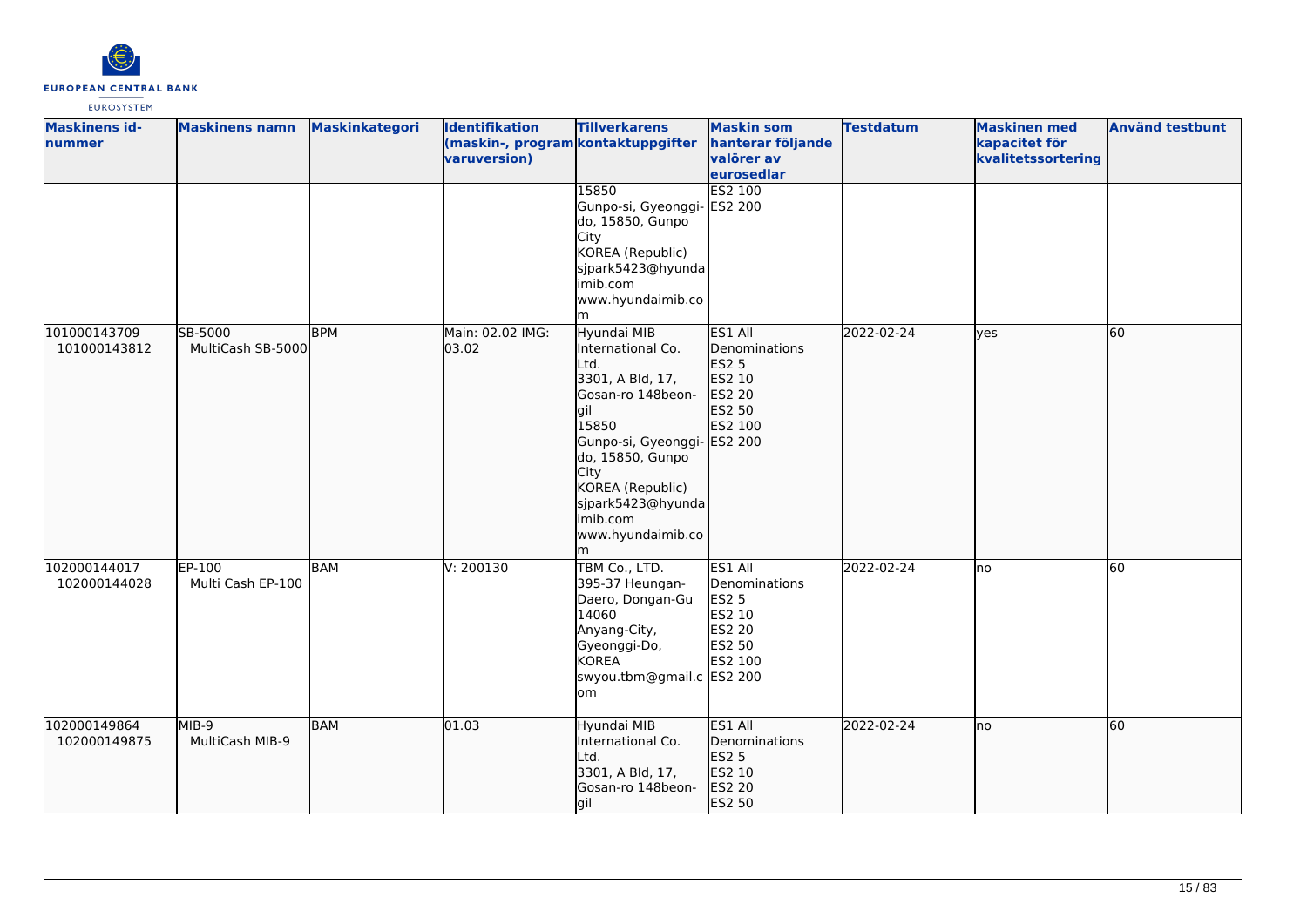

| <b>Maskinens id-</b><br>nummer | <b>Maskinens namn</b>            | Maskinkategori | <b>Identifikation</b><br>(maskin-, program kontaktuppgifter | <b>Tillverkarens</b>                                                                                                                                                                                                                               | <b>Maskin som</b><br>hanterar följande                                                                         | <b>Testdatum</b> | <b>Maskinen med</b><br>kapacitet för | <b>Använd testbunt</b> |
|--------------------------------|----------------------------------|----------------|-------------------------------------------------------------|----------------------------------------------------------------------------------------------------------------------------------------------------------------------------------------------------------------------------------------------------|----------------------------------------------------------------------------------------------------------------|------------------|--------------------------------------|------------------------|
|                                |                                  |                | varuversion)                                                |                                                                                                                                                                                                                                                    | valörer av<br>eurosedlar                                                                                       |                  | kvalitetssortering                   |                        |
|                                |                                  |                |                                                             | 15850<br>Gunpo-si, Gyeonggi- ES2 200<br>do, 15850, Gunpo<br>City<br>KOREA (Republic)<br>sjpark5423@hyunda<br>imib.com<br>www.hyundaimib.co<br>m                                                                                                    | ES2 100                                                                                                        |                  |                                      |                        |
| 101000154565<br>101000154576   | SB-2000<br>Multi Cash<br>SB-2000 | <b>BPM</b>     | 01.19                                                       | Hyundai MIB<br>International Co.<br>Ltd.<br>3301, A Bld, 17,<br>Gosan-ro 148beon-<br>gil<br>15850<br>Gunpo-si, Gyeonggi- ES2 10<br>do, 15850, Gunpo<br>City<br>KOREA (Republic)<br>sjpark5423@hyunda ES2 200<br>imib.com<br>www.hyundaimib.co<br>m | <b>ES15</b><br>ES1 10<br>ES1 20<br>ES1 50<br>ES1 100<br>ES1 200<br><b>ES2 5</b><br>ES2 20<br>ES2 50<br>ES2 100 | 2022-02-24       | <b>ves</b>                           | 60                     |
| 102000154588<br>102000154599   | $SB-9$<br>Multi Cash SB-9        | <b>BAM</b>     | 01.17                                                       | Hyundai MIB<br>International Co.<br>Ltd.<br>3301, A Bld, 17,<br>Gosan-ro 148beon-<br>gil<br>15850<br>Gunpo-si, Gyeonggi- ES2 200<br>do, 15850, Gunpo<br>City<br>KOREA (Republic)<br>sjpark5423@hyunda<br>imib.com<br>www.hyundaimib.co<br>m        | ES1 All<br>Denominations<br><b>ES2 5</b><br>ES2 10<br>ES2 20<br>ES2 50<br>ES2 100                              | 2022-02-24       | lno                                  | 60                     |
| 102000158673                   | RACER 1                          | <b>BAM</b>     | 34EUR02                                                     | KOA CO., LTD.                                                                                                                                                                                                                                      | ES1 All                                                                                                        | 2022-02-24       | lno                                  | 60                     |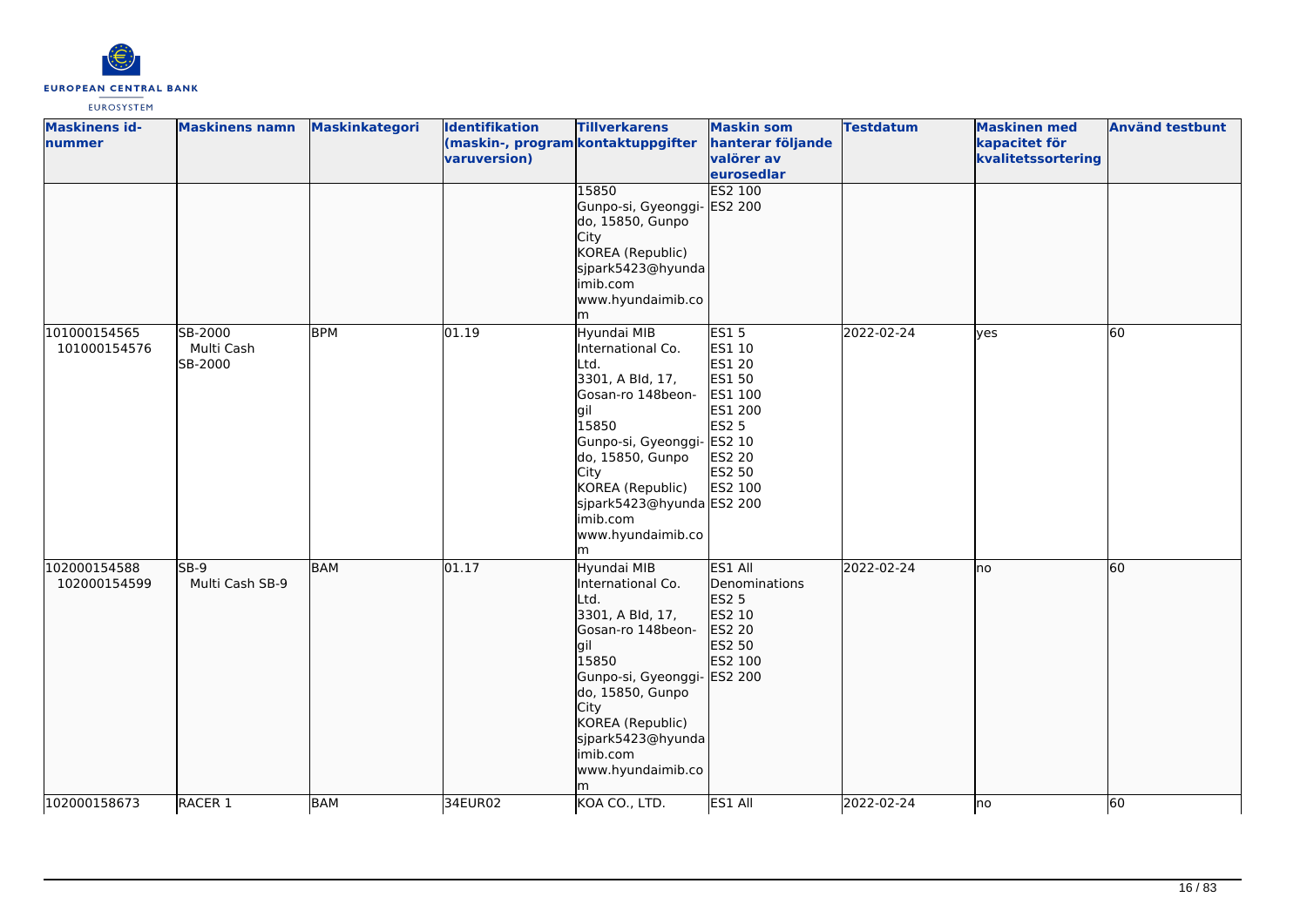

| <b>Maskinens id-</b><br><b>nummer</b> | <b>Maskinens namn</b> | Maskinkategori | Identifikation<br>varuversion)                                                                                                                          | <b>Tillverkarens</b><br>(maskin-, program kontaktuppgifter<br>$6 - 31 - 33$<br>Sagamigaoka<br>Zama, Kanagawa,<br>252-001<br>Japan<br>ogi@koagiken.co.jp<br>www.koagiken.co.jp ES2 200                        | <b>Maskin som</b><br>hanterar följande<br>valörer av<br>eurosedlar<br>Denominations<br><b>ES2 5</b><br>ES2 10<br>ES2 20<br>ES2 50<br>ES2 100 | <b>Testdatum</b> | <b>Maskinen med</b><br>kapacitet för<br>kvalitetssortering | <b>Använd testbunt</b> |
|---------------------------------------|-----------------------|----------------|---------------------------------------------------------------------------------------------------------------------------------------------------------|--------------------------------------------------------------------------------------------------------------------------------------------------------------------------------------------------------------|----------------------------------------------------------------------------------------------------------------------------------------------|------------------|------------------------------------------------------------|------------------------|
| 103000159232                          | CI-50 RBW-15X         | <b>TARM</b>    | HVE-2XX<br>5008                                                                                                                                         | <b>Glory Global</b><br><b>Solutions</b><br>Thomas-Edison-Platz ES2 5<br>63263<br>Neu-Isenburg<br>Germany<br>www.gloryglobalsolu ES2 200<br>tions.com                                                         | <b>ES1 AII</b><br>Denominations<br>ES2 10<br>ES2 20<br>ES2 50<br>ES2 100                                                                     | 2022-02-24       | lves                                                       | 60                     |
| 101000146655                          | CPS 1800              | <b>BPM</b>     | CPS 7.6.55-U<br>$05-10-10$<br>VME 7.0.0-p7 Jan 28, De La Rue House,<br>2008<br>CONF 7.0.3<br>IDS 1, IDS<br>2:6.15170000, IDS<br>SHAPE:<br>6.15170000001 | Cash Processing<br><b>Solutions Ltd</b><br>Jays Close, Viables,<br>Basingstoke<br>Hampshire<br><b>RG22 4BS</b><br>Viables Kingdom<br>United Kingdom<br>martin.hobhouse@u<br>k.delarue.com<br>www.delarue.com | ES1 All<br>Denominations<br><b>ES2 5</b><br>ES2 10<br>ES2 20<br>ES2 50<br>ES2 100<br>ES2 200                                                 | 2022-02-23       | <b>ves</b>                                                 | 60                     |
| 102000159275                          | Numenmatic SH-08CBAM  |                | Mainboard; CIS; IR;<br>MG; UV; Motor<br>20220106A 3.0<br>A8611241                                                                                       | Nanjing<br>NUMENMATIC TECH<br>Co., LTD<br>606#, Jiuzhou B<br>Building, PingYang<br>325400<br>WenZhou City<br>China<br>brian@numenmatic.<br>com<br>www.numenmatic.c                                           | ES1 All<br>Denominations<br>ES2 5<br>ES2 10<br>ES2 20<br>ES2 50<br>ES2 100<br>ES2 200                                                        | 2022-02-21       | lno                                                        | 60                     |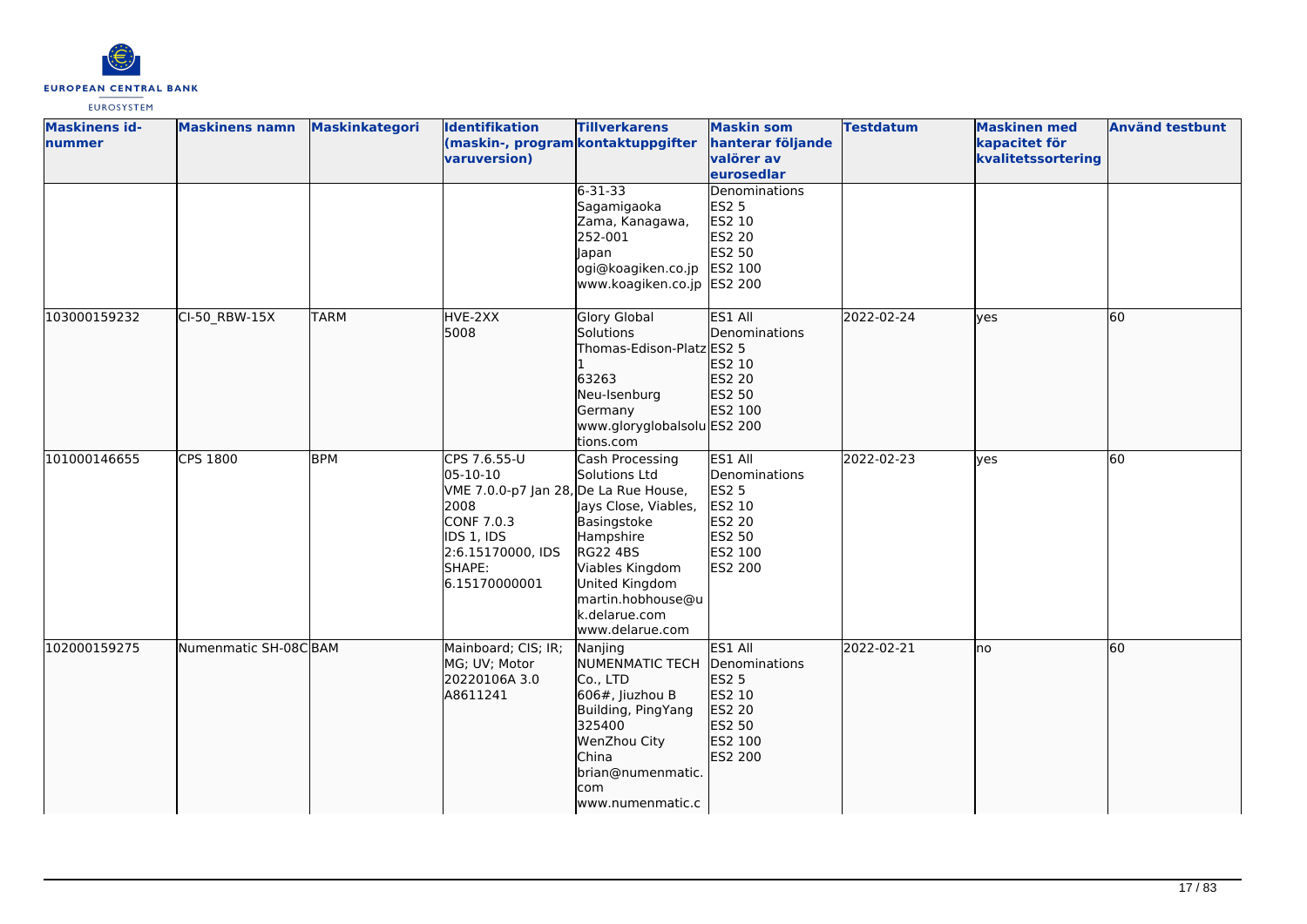

| <b>Maskinens id-</b><br>nummer                                                               | <b>Maskinens namn</b>                                                  | <b>Maskinkategori</b> | <b>Identifikation</b><br>(maskin-, program kontaktuppgifter<br>varuversion) | <b>Tillverkarens</b>                                                                                                                                                | <b>Maskin som</b><br>hanterar följande<br>valörer av<br>eurosedlar                                  | <b>Testdatum</b> | <b>Maskinen med</b><br>kapacitet för<br>kvalitetssortering | <b>Använd testbunt</b> |
|----------------------------------------------------------------------------------------------|------------------------------------------------------------------------|-----------------------|-----------------------------------------------------------------------------|---------------------------------------------------------------------------------------------------------------------------------------------------------------------|-----------------------------------------------------------------------------------------------------|------------------|------------------------------------------------------------|------------------------|
|                                                                                              |                                                                        |                       |                                                                             | om                                                                                                                                                                  |                                                                                                     |                  |                                                            |                        |
| 101000158887<br>101000158898<br>101000158901<br>101000158912<br>101000158923<br>101000158934 | UW-F4<br><b>UW-F12</b><br><b>UW-F16</b><br>UW-F8<br>GDB-100<br>GDB-200 | <b>BPM</b>            | HVD-310<br>0028                                                             | <b>Glory Global</b><br>Solutions<br>Thomas-Edison-Platz ES2 5<br>63263<br>Neu-Isenburg<br>Germany<br>www.gloryglobalsolu ES2 200<br>tions.com                       | ES1 All<br>Denominations<br>ES2 10<br>ES2 20<br>ES2 50<br>ES2 100                                   | 2022-02-17       | lyes                                                       | $\overline{60}$        |
| 102000159026<br>102000159048<br>102000159242<br>102000159253                                 | GFS-120B<br>GFS-120S<br>GFS-110<br>GFS-120                             | <b>BAM</b>            | GFS-BV+MG<br>3321                                                           | <b>Glory Global</b><br>Solutions<br>Thomas-Edison-Platz ES2 5<br>63263<br>Neu-Isenburg<br>Germany<br>www.gloryglobalsolu ES2 200<br>tions.com                       | ES1 All<br>Denominations<br>ES2 10<br>ES2 20<br>ES2 50<br>ES2 100                                   | 2022-02-17       | lno                                                        | 60                     |
| 101000140205<br>101000140671<br>101000140682<br>101000140693<br>101000140706<br>101000140717 | Ks4<br>Ks8<br><b>Ks12</b><br><b>Ks16</b><br>Ks20<br>Ks24               | <b>BPM</b>            | JDU-70<br>EUR: AA01                                                         | Laurel Bank<br>Machines Co Ltd<br>1-1-2 Toranomon<br>Minato-ku<br>Tokyo<br>Japan<br>www.lbm.co.jp                                                                   | ES1 All<br>Denominations<br><b>ES2 5</b><br>ES2 10<br>ES2 20<br><b>ES2 50</b><br>ES2 100<br>ES2 200 | 2022-02-16       | lves                                                       | 60                     |
| 101000150446                                                                                 | <b>CM100V</b>                                                          | <b>BPM</b>            | M71004B050                                                                  | <b>GRG Banking</b><br>Equipment Co Ltd<br>9 Kelin Road Science ES2 5<br>City<br>510663<br>Guangzhou, District ES2 50<br>Luogang<br>China<br>www.grgbanking.co<br>lm | ES1 All<br>Denominations<br>ES2 10<br>ES2 20<br>ES2 100<br>ES2 200                                  | 2022-02-16       | lyes                                                       | 60                     |
| 101000152825                                                                                 | <b>CM800</b>                                                           | <b>BPM</b>            | V43004A330                                                                  | <b>GRG Banking</b>                                                                                                                                                  | ES1 All                                                                                             | 2022-02-16       | yes                                                        | 60                     |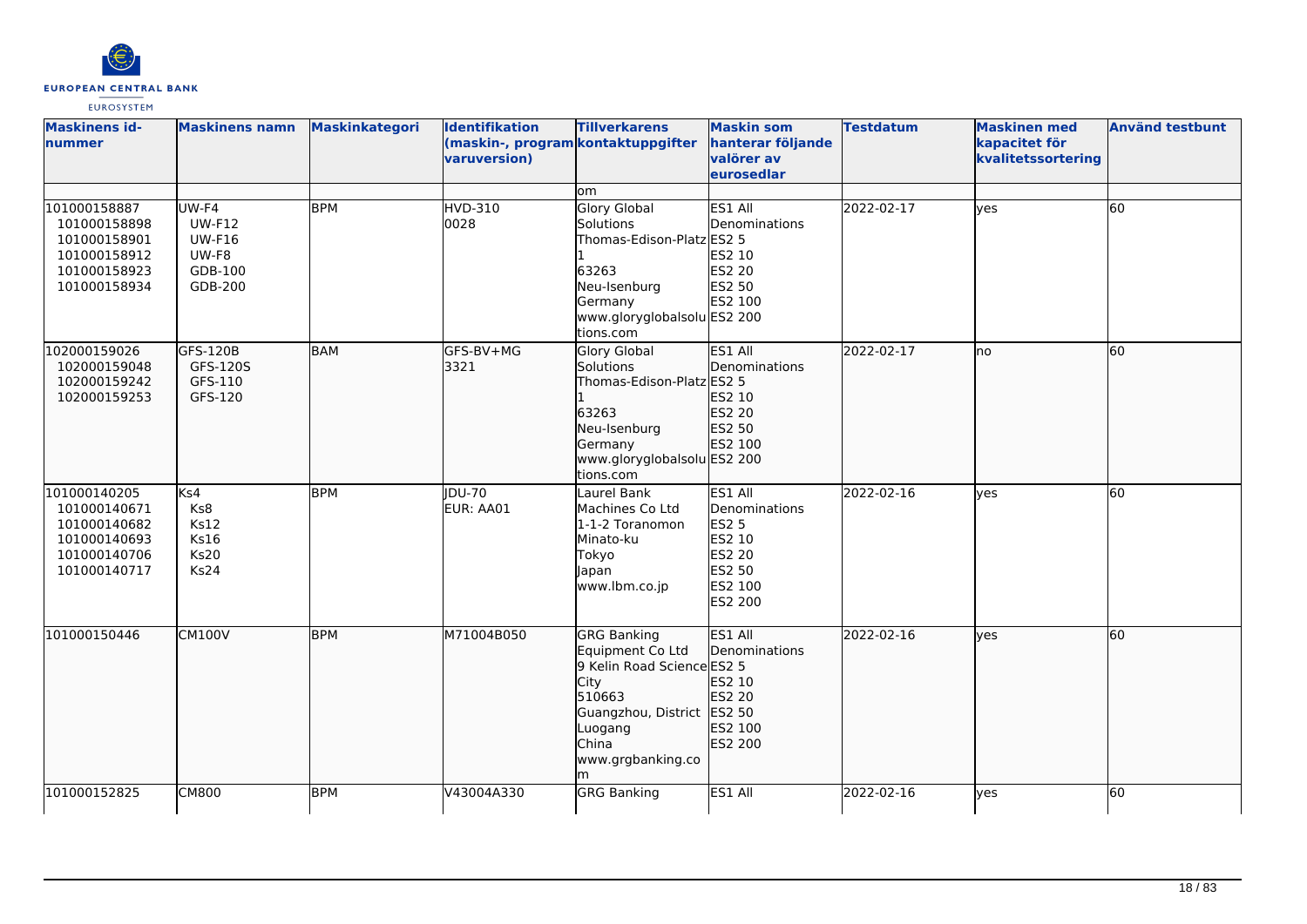

| <b>Maskinens id-</b><br>nummer<br>101000152836<br>101000152847<br>101000152858<br>101000152869<br>101000152870                                                               | <b>Maskinens namn</b><br><b>CM300</b><br>CM400<br>CM600<br>CM3000<br>CM-NLU-G1                                                                                                            | <b>Maskinkategori</b> | <b>Identifikation</b><br>(maskin-, program kontaktuppgifter<br>varuversion)     | <b>Tillverkarens</b><br>Equipment Co Ltd<br>9 Kelin Road Science ES2 5<br>City<br>510663<br>Guangzhou, District ES2 50<br>Luogang<br>China<br>www.grgbanking.co                           | <b>Maskin som</b><br>hanterar följande<br>valörer av<br>eurosedlar<br>Denominations<br>ES2 10<br>ES2 20<br>ES2 100<br>ES2 200 | <b>Testdatum</b> | <b>Maskinen med</b><br>kapacitet för<br>kvalitetssortering | <b>Använd testbunt</b> |
|------------------------------------------------------------------------------------------------------------------------------------------------------------------------------|-------------------------------------------------------------------------------------------------------------------------------------------------------------------------------------------|-----------------------|---------------------------------------------------------------------------------|-------------------------------------------------------------------------------------------------------------------------------------------------------------------------------------------|-------------------------------------------------------------------------------------------------------------------------------|------------------|------------------------------------------------------------|------------------------|
| 102000158775<br>102000158786<br>102000158797<br>102000158800<br>102000158811<br>102000158822<br>102000158833<br>102000158844<br>102000158855<br>102000158866<br>102000158877 | <b>BCS-160</b><br>DM-150D<br><b>BNC-7100</b><br>BCS-150 PLUS<br>BCS-160 PLUS<br><b>ZSA 3500SN</b><br><b>SKTM 8002</b><br>Magner 152DC<br>Magner 152DC+<br><b>SK-170V</b><br>DTK-3100 PLUS | <b>BAM</b>            | Mainboard: 010510,<br>Imageboard:<br>020510                                     | m<br>Suzhou Ribao<br>Technology Co., Ltd<br>No.299, YuanQi Rd<br>Yuanhe Technology<br>Park<br>Xiangcheng<br>215133<br>Suzhou<br>China<br>info@nippo.com.cn<br>www.ribaotechnolog<br>y.com | ES1 All<br>Denominations<br>ES2 5<br>ES2 10<br>ES2 20<br>ES2 50<br>ES2 100<br>ES2 200                                         | 2022-02-14       | lno                                                        | 60                     |
| 103000146748                                                                                                                                                                 | Vertera 6G                                                                                                                                                                                | <b>TARM</b>           | <b>SDA II Fitness</b><br>Sorting Compliant<br>Model Package:<br>536-87-0978 v23 | Glory Global<br>Solutions<br>Thomas-Edison-Platz ES2 5<br>63263<br>Neu-Isenburg<br>Germany<br>www.gloryglobalsolu ES2 200<br>tions.com                                                    | ES1 All<br>Denominations<br>ES2 10<br>ES2 20<br>ES2 50<br>ES2 100                                                             | 2022-02-11       | yes                                                        | 60                     |
| 103000158709<br>103000158710                                                                                                                                                 | <b>RBG-200</b><br>RZ-200                                                                                                                                                                  | <b>TARM</b>           | <b>HVD-200</b><br>6618                                                          | Glory Global<br>Solutions<br>Thomas-Edison-Platz ES2 5<br>63263<br>Neu-Isenburg<br>Germany<br>www.gloryglobalsolu ES2 200<br>tions.com                                                    | ES1 All<br>Denominations<br>ES2 10<br>ES2 20<br>ES2 50<br>ES2 100                                                             | 2022-02-11       | lves                                                       | 60                     |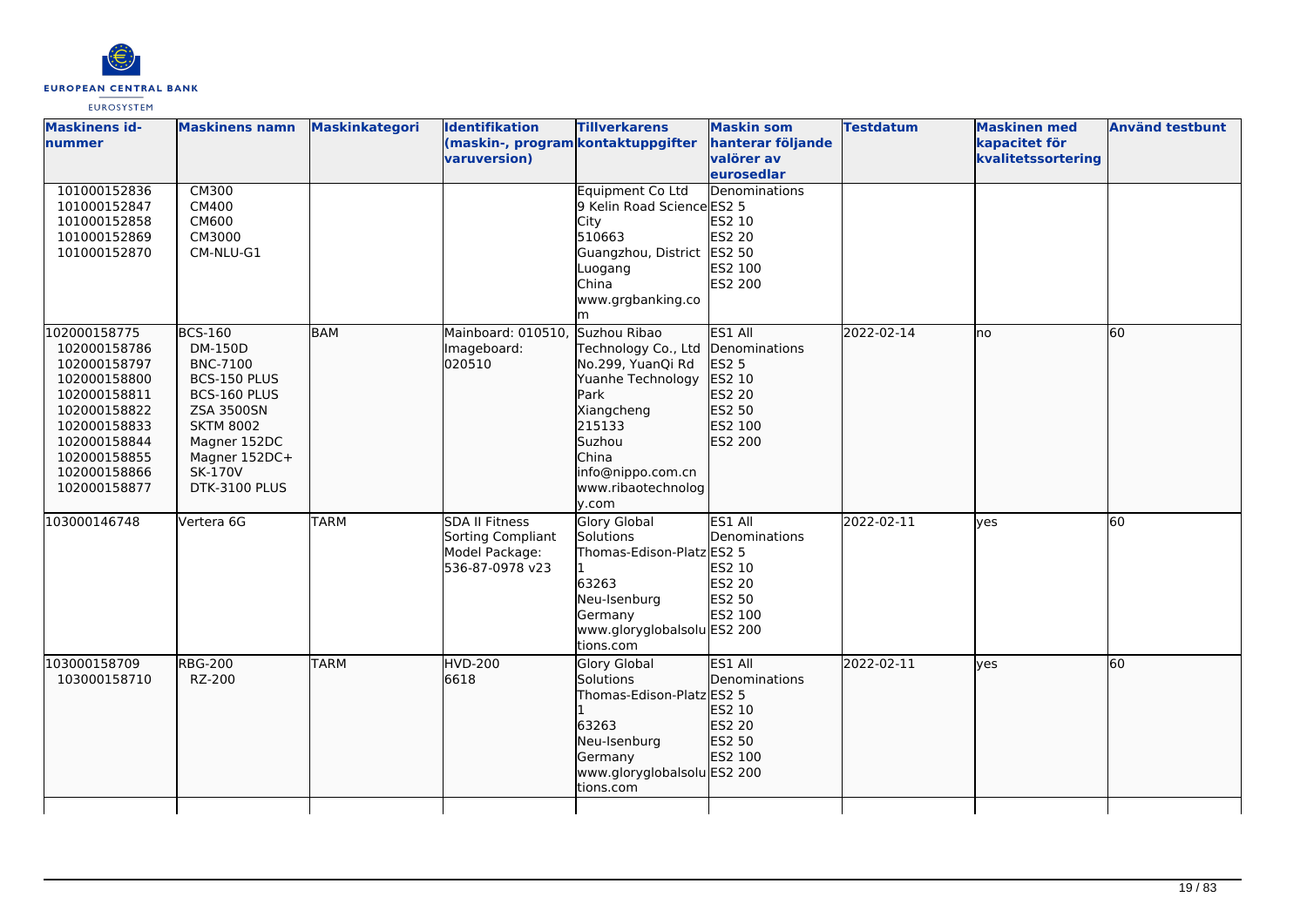

| <b>Maskinens id-</b><br>nummer | <b>Maskinens namn</b>                    | Maskinkategori | <b>Identifikation</b><br>(maskin-, program kontaktuppgifter<br>varuversion)            | <b>Tillverkarens</b>                                                                                                                          | <b>Maskin som</b><br>hanterar följande<br>valörer av<br>eurosedlar       | <b>Testdatum</b> | <b>Maskinen med</b><br>kapacitet för<br>kvalitetssortering | <b>Använd testbunt</b> |
|--------------------------------|------------------------------------------|----------------|----------------------------------------------------------------------------------------|-----------------------------------------------------------------------------------------------------------------------------------------------|--------------------------------------------------------------------------|------------------|------------------------------------------------------------|------------------------|
| 103000158743<br>103000158754   | <b>RBG-200</b><br>RZ-200                 | <b>TARM</b>    | <b>HVD-210</b><br>6618                                                                 | <b>Glory Global</b><br>Solutions<br>Thomas-Edison-Platz ES2 5<br>63263<br>Neu-Isenburg<br>Germany<br>www.gloryglobalsolu ES2 200<br>tions.com | ES1 All<br>Denominations<br>ES2 10<br><b>ES2 20</b><br>ES2 50<br>ES2 100 | 2022-02-11       | yes                                                        | 60                     |
| 104000132082                   | Vertera TM<br>Advanced<br>Authentication | <b>TAM</b>     | SDA Advanced<br>Authentication<br>Detector: 15.16,<br>Currency: 634.3412<br>V21        | Glory Global<br>Solutions<br>Thomas-Edison-Platz ES2 5<br>63263<br>Neu-Isenburg<br>Germany<br>www.gloryglobalsolu ES2 200<br>tions.com        | ES1 All<br>Denominations<br>ES2 10<br>ES2 20<br>ES2 50<br>ES2 100        | 2022-02-10       | no                                                         | 60                     |
| 103000132092                   | Vertera TM Fitness<br>Sorting Compliant  | <b>TARM</b>    | SDA Fitness Sorting<br>Compliant<br>Detector: 15.16,<br>Currency: 634.3412 1<br>V21    | <b>Glory Global</b><br>Solutions<br>Thomas-Edison-Platz ES2 5<br>63263<br>Neu-Isenburg<br>Germany<br>www.gloryglobalsolu ES2 200<br>tions.com | ES1 All<br>Denominations<br>ES2 10<br><b>ES2 20</b><br>ES2 50<br>ES2 100 | 2022-02-10       | lyes                                                       | 60                     |
| 104000146669                   | Vertera TM<br>Advanced<br>Authentication | <b>TAM</b>     | <b>SDA Advanced</b><br>Authentication<br>Detector: 15.16,<br>Currency: 634.3412<br>V22 | Glory Global<br>Solutions<br>Thomas-Edison-Platz ES2 5<br>63263<br>Neu-Isenburg<br>Germany<br>www.gloryglobalsolu ES2 200<br>tions.com        | ES1 All<br>Denominations<br>ES2 10<br>ES2 20<br>ES2 50<br>ES2 100        | 2022-02-10       | lno                                                        | 60                     |
| 103000146679                   | Vertera TM Fitness<br>Sorting Compliant  | <b>TARM</b>    | <b>SDA Fitness Sorting</b><br>Compliant<br>Detector: 15.16,                            | Glory Global<br>Solutions<br>Thomas-Edison-Platz ES2 5                                                                                        | ES1 All<br>Denominations                                                 | 2022-02-10       | lyes                                                       | 60                     |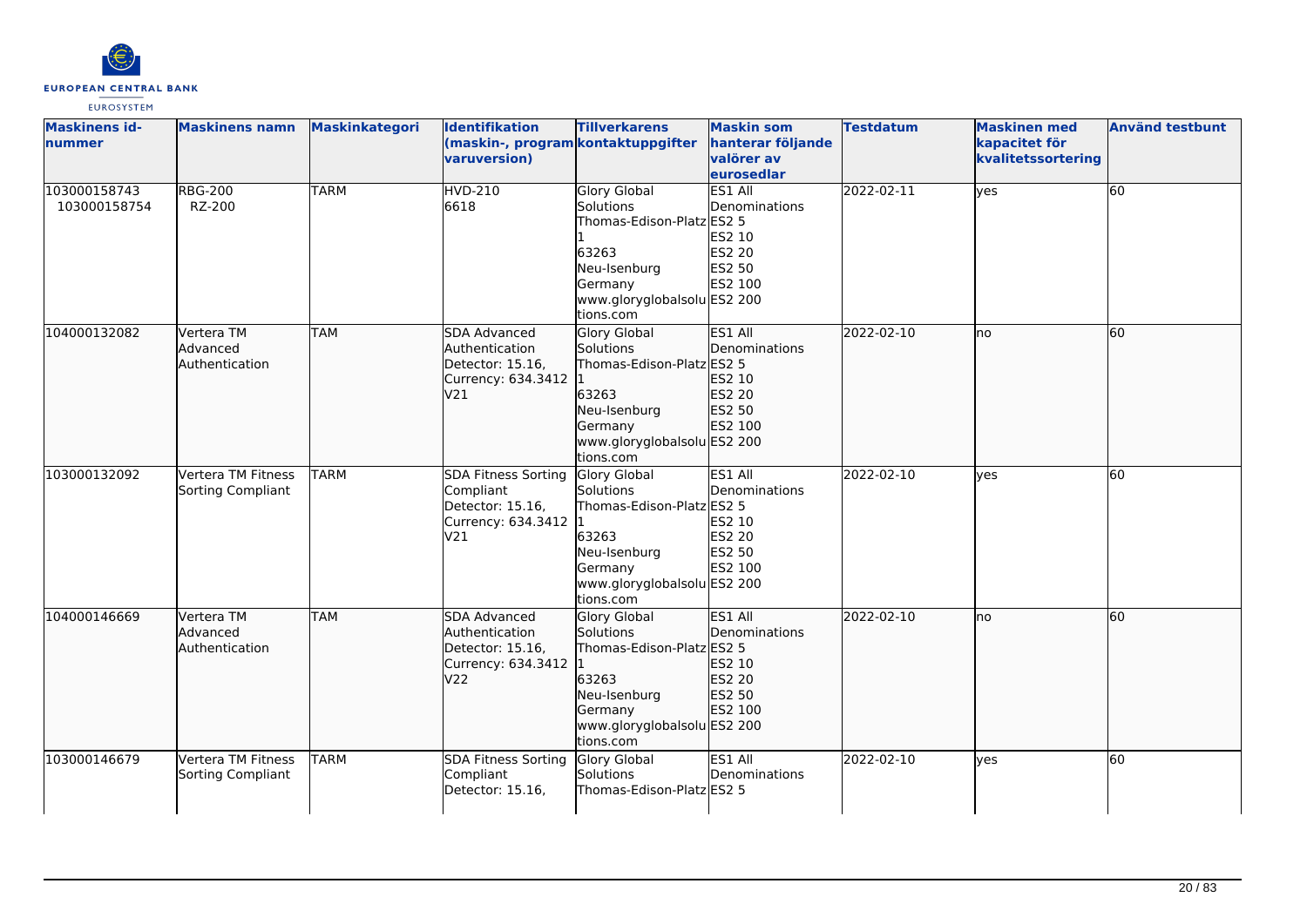

| <b>Maskinens id-</b><br>nummer | <b>Maskinens namn</b>    | <b>Maskinkategori</b> | Identifikation<br>(maskin-, program kontaktuppgifter<br>varuversion)  | <b>Tillverkarens</b>                                                                                                                          | <b>Maskin som</b><br>hanterar följande<br>valörer av<br>eurosedlar                    | <b>Testdatum</b> | <b>Maskinen med</b><br>kapacitet för<br>kvalitetssortering | <b>Använd testbunt</b> |
|--------------------------------|--------------------------|-----------------------|-----------------------------------------------------------------------|-----------------------------------------------------------------------------------------------------------------------------------------------|---------------------------------------------------------------------------------------|------------------|------------------------------------------------------------|------------------------|
|                                |                          |                       | Currency: 634.3412 1<br>V22                                           | 63263<br>Neu-Isenburg<br>Germany<br>www.gloryglobalsolu ES2 200<br>tions.com                                                                  | ES2 10<br>ES2 20<br>ES2 50<br>ES2 100                                                 |                  |                                                            |                        |
| 102000158194                   | Scan Coin SC8200V        | <b>BAM</b>            | Denomination Sorter Suzo international<br>Main 7.10 Reco<br>7.13(EUR) | NL. B.V. / Suzohapp<br>Rijnzathe 12<br>3454PV<br>De Meern<br>Netherlands<br>info@suzohapp.nl<br>eu.suzohapp.com                               | ES1 All<br>Denominations<br>ES2 5<br>ES2 10<br>ES2 20<br>ES2 50<br>ES2 100<br>ES2 200 | 2022-02-04       | no                                                         | 60                     |
| 103000158026<br>103000158037   | <b>RBG-200</b><br>RZ-200 | <b>TARM</b>           | HVD-200<br>0514                                                       | Glory Global<br>Solutions<br>Thomas-Edison-Platz ES2 5<br>63263<br>Neu-Isenburg<br>Germany<br>www.gloryglobalsolu ES2 200<br>tions.com        | ES1 All<br>Denominations<br>ES2 10<br><b>ES2 20</b><br>ES2 50<br>ES2 100              | 2022-02-03       | yes                                                        | 60                     |
| 103000158060<br>103000158071   | <b>RBG-200</b><br>RZ-200 | <b>TARM</b>           | <b>HVD-210</b><br>0514                                                | <b>Glory Global</b><br>Solutions<br>Thomas-Edison-Platz ES2 5<br>63263<br>Neu-Isenburg<br>Germany<br>www.gloryglobalsolu ES2 200<br>tions.com | ES1 All<br>Denominations<br>ES2 10<br>ES2 20<br>ES2 50<br>ES2 100                     | 2022-02-03       | lyes                                                       | 60                     |
| 103000111315                   | CM 18(T) plus            | <b>TARM</b>           | <b>RS22</b><br>HJ8B.EUN028.18                                         | Ratiodata SE<br>Denecken Heide 4<br>30900<br>Weidemark<br>Germany<br>Uwe.Merker@ratiod                                                        | ES1 All<br>Denominations<br><b>ES2 5</b><br>ES2 10<br>ES2 20<br>ES2 50                | 2022-02-01       | lves                                                       | 60                     |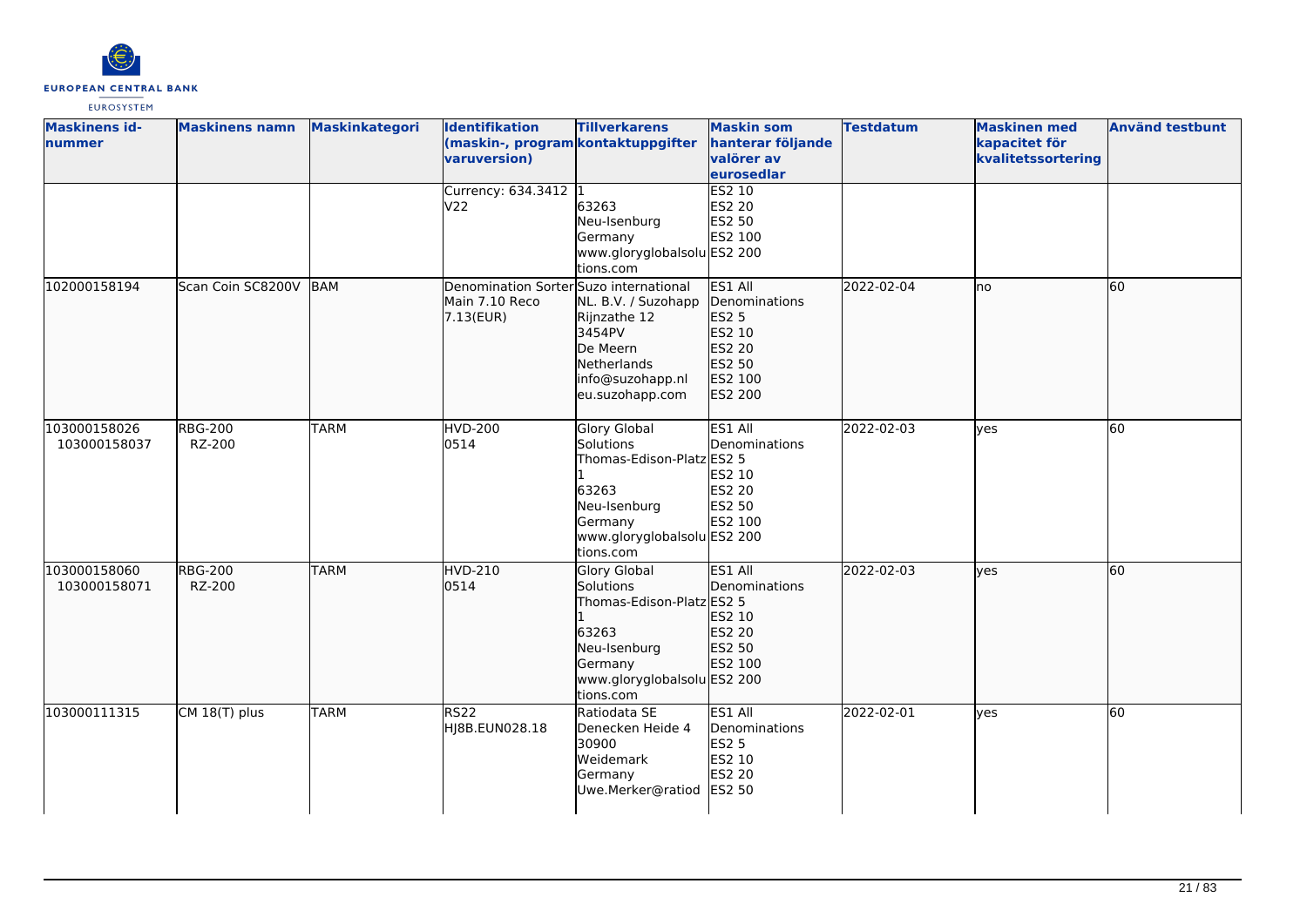

| <b>Maskinens id-</b><br>nummer | <b>Maskinens namn</b>    | <b>Maskinkategori</b> | Identifikation<br>(maskin-, program kontaktuppgifter<br>varuversion) | <b>Tillverkarens</b><br>ata.de<br>www.ratiodata.de                                                                                            | <b>Maskin som</b><br>hanterar följande<br>valörer av<br>eurosedlar<br>ES2 100<br>ES2 200     | <b>Testdatum</b> | <b>Maskinen med</b><br>kapacitet för<br>kvalitetssortering | <b>Använd testbunt</b> |
|--------------------------------|--------------------------|-----------------------|----------------------------------------------------------------------|-----------------------------------------------------------------------------------------------------------------------------------------------|----------------------------------------------------------------------------------------------|------------------|------------------------------------------------------------|------------------------|
| 103000111359                   | CM 18(T) plus            | <b>TARM</b>           | <b>RS32</b><br>ZG04.EUG005.05                                        | Ratiodata SE<br>Denecken Heide 4<br>30900<br>Weidemark<br>Germany<br>Uwe.Merker@ratiod<br>ata.de<br>www.ratiodata.de                          | ES1 All<br>Denominations<br>ES2 5<br>ES2 10<br>ES2 20<br>ES2 50<br>ES2 100<br>ES2 200        | 2022-02-01       | lves                                                       | 60                     |
| 103000111360                   | Direktsafe-TCM.8Fit TARM |                       | <b>RS15</b><br>HR8A.EUN028.18                                        | Ratiodata SE<br>Denecken Heide 4<br>30900<br>Weidemark<br>Germany<br>Uwe.Merker@ratiod<br>ata.de<br>lwww.ratiodata.de                         | ES1 All<br>Denominations<br><b>ES2 5</b><br>ES2 10<br>ES2 20<br>ES2 50<br>ES2 100<br>ES2 200 | 2022-02-01       | yes                                                        | 60                     |
| 103000158173                   | <b>GLR-200</b>           | <b>TARM</b>           | <b>HVD-500</b><br>0004                                               | <b>Glory Global</b><br>Solutions<br>Thomas-Edison-Platz ES2 5<br>63263<br>Neu-Isenburg<br>Germany<br>www.gloryglobalsolu ES2 200<br>tions.com | ES1 All<br>Denominations<br>ES2 10<br>ES2 20<br>ES2 50<br>ES2 100                            | 2022-02-01       | <b>lves</b>                                                | 60                     |
| 102000157898                   | GFS-100                  | BAM                   | GFS-BV<br>3302                                                       | Glory Global<br>Solutions<br>Thomas-Edison-Platz ES2 5<br>63263<br>Neu-Isenburg<br>Germany<br>www.gloryglobalsolu ES2 200<br>tions.com        | ES1 All<br>Denominations<br>ES2 10<br>ES2 20<br>ES2 50<br>ES2 100                            | 2022-01-31       | lno                                                        | 60                     |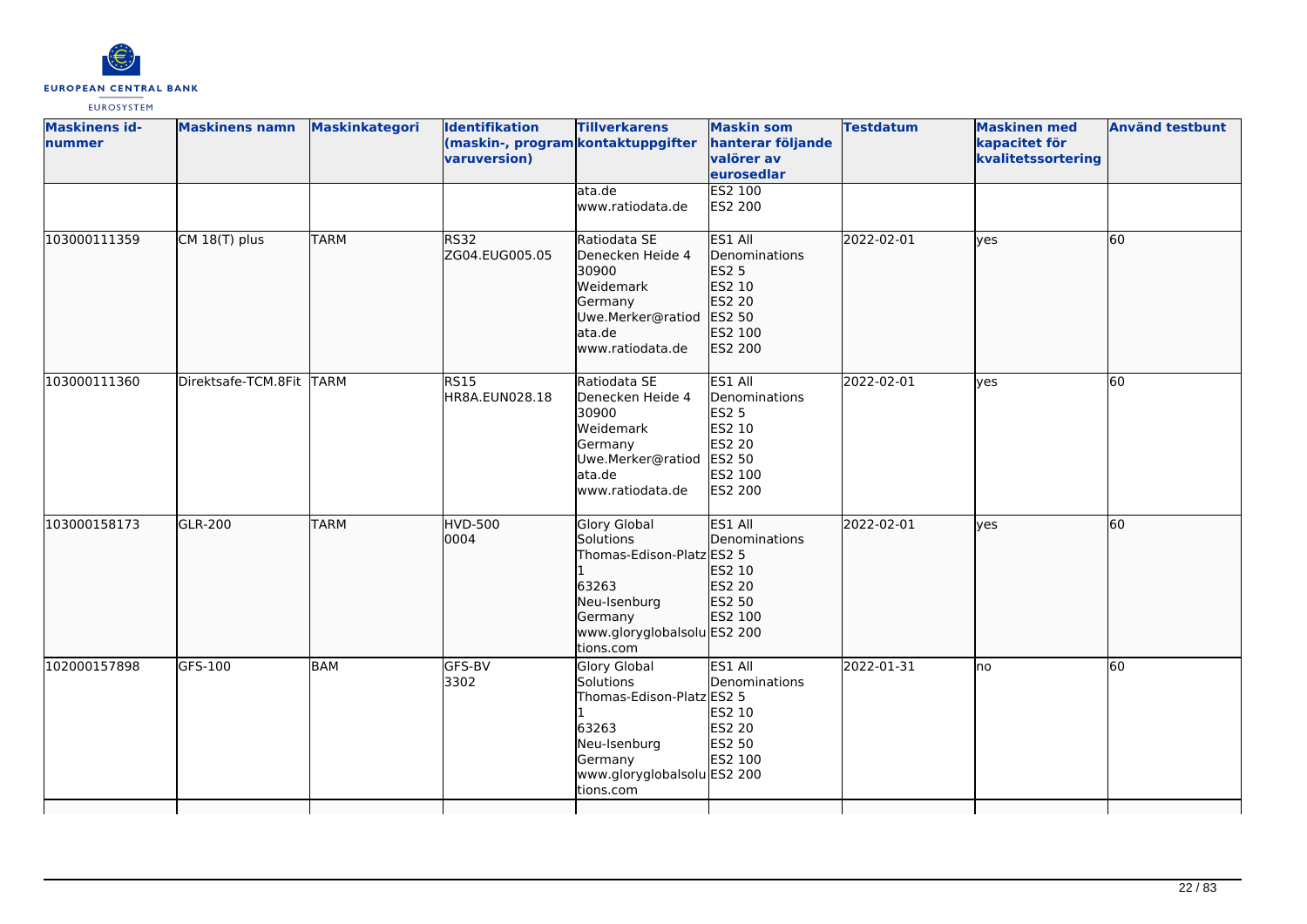

| <b>Maskinens id-</b><br>nummer                               | <b>Maskinens namn</b>                      | <b>Maskinkategori</b> | <b>Identifikation</b><br>(maskin-, program kontaktuppgifter<br>varuversion)                                                 | <b>Tillverkarens</b>                                                                                                                          | <b>Maskin som</b><br>hanterar följande<br>valörer av<br>eurosedlar                              | <b>Testdatum</b> | <b>Maskinen med</b><br>kapacitet för<br>kvalitetssortering | <b>Använd testbunt</b> |
|--------------------------------------------------------------|--------------------------------------------|-----------------------|-----------------------------------------------------------------------------------------------------------------------------|-----------------------------------------------------------------------------------------------------------------------------------------------|-------------------------------------------------------------------------------------------------|------------------|------------------------------------------------------------|------------------------|
| 102000157901<br>102000157912<br>102000157923<br>102000157934 | GFS-120B<br>GFS-110<br>GFS-120<br>GFS-120S | <b>BAM</b>            | GFS-BV+MG<br>3302                                                                                                           | <b>Glory Global</b><br>Solutions<br>Thomas-Edison-Platz ES2 5<br>63263<br>Neu-Isenburg<br>Germany<br>www.gloryglobalsolu ES2 200<br>tions.com | ES1 All<br>Denominations<br>ES2 10<br>ES2 20<br>ES2 50<br>ES2 100                               | 2022-01-31       | lno                                                        | 60                     |
| 102000158230                                                 | <b>DORS 800</b>                            | <b>BAM</b>            | Firmware: controller: DORS LLC<br>v 1.3.3759,<br>validator: v 0.1.217, prospect, 5, build.2<br>currency base: v<br>0.18.111 | Federativnyi<br>Street 2<br>111399<br>Moscow<br>Russia<br>p.minin@systema.bi ES2 200<br>www.dors.com                                          | ES1 All<br>Denominations<br><b>ES2 5</b><br>ES2 10<br>ES2 20<br>ES2 50<br>ES2 100               | 2022-01-31       | lno                                                        | 60                     |
| 102000137187<br>102000137198                                 | D6<br>D <sub>5</sub>                       | <b>BAM</b>            | 1.0.1.X                                                                                                                     | Grupo Sallén Tech.<br>S.L.<br>C/Lérida 68<br>22500<br>Binéfar Huesca<br>Spain<br>www.sallenelectroni ES2 100<br>cs.es                         | ES1 All<br><b>I</b> Denominations<br><b>ES2 5</b><br>ES2 10<br>ES2 20<br>ES2 50<br>ES2 200      | 2022-01-26       | no                                                         | 60                     |
| 102000157887                                                 | DF4                                        | <b>BAM</b>            | 1.0.1.X                                                                                                                     | Grupo Sallén Tech.<br>S.L.<br>C/Lérida 68<br>22500<br>Binéfar Huesca<br>Spain<br>www.sallenelectroni ES2 100<br>cs.es                         | ES1 All<br>Denominations<br><b>ES2 5</b><br>ES2 10<br><b>ES2 20</b><br><b>ES2 50</b><br>ES2 200 | 2022-01-26       | no                                                         | 60                     |
| 103000157354<br>103000157365                                 | CINEO C6040<br><b>CINEO C6020</b>          | <b>TARM</b>           | MOVE AWAA<br>MOVE AWAA EUR 1 Systems GmbH                                                                                   | Diebold Nixdorf                                                                                                                               | ES1 All<br><b>I</b> Denominations                                                               | 2022-01-25       | lyes                                                       | 60                     |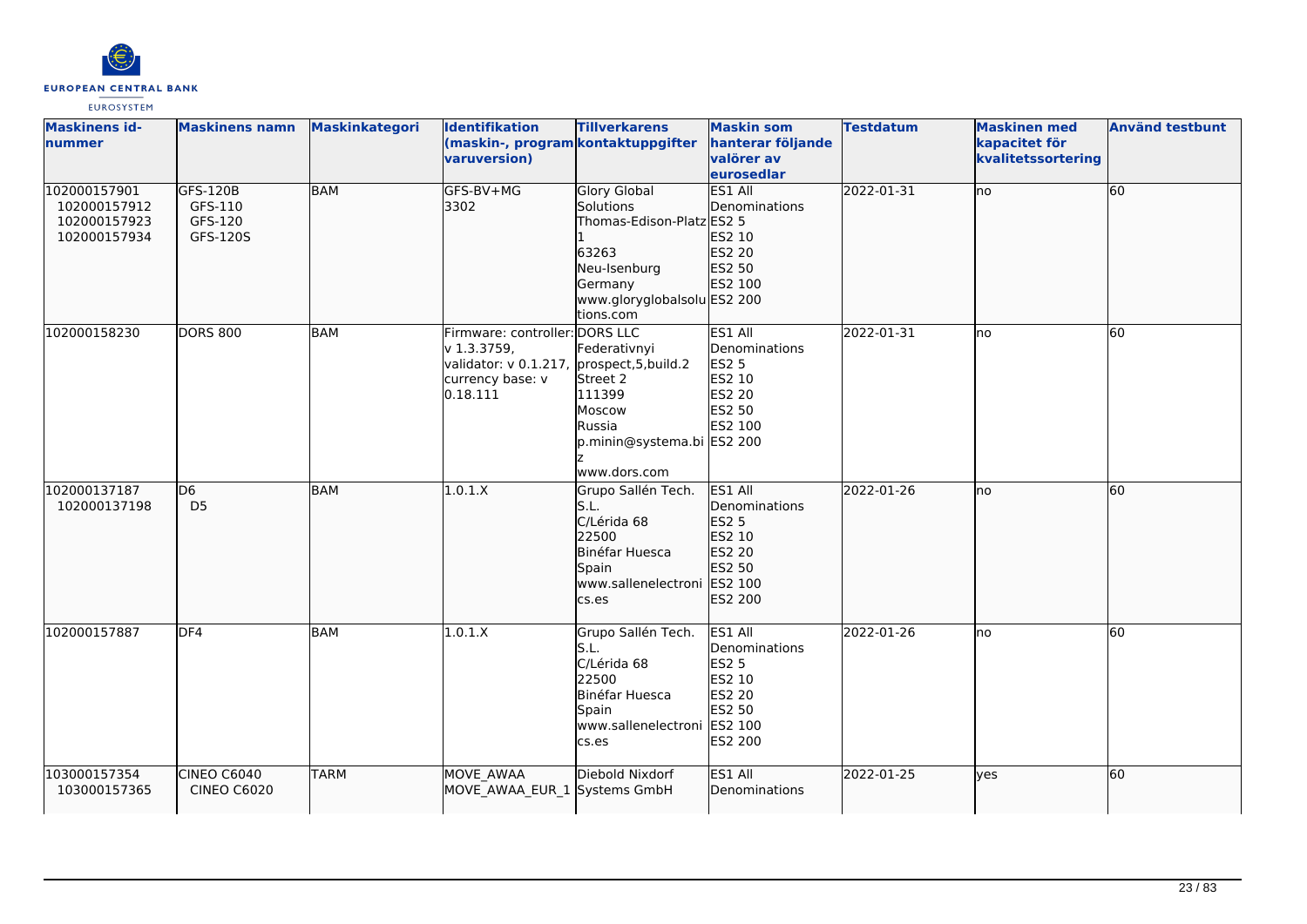

| <b>Maskinens id-</b><br>nummer                                                                                                                               | <b>Maskinens namn</b>                                                                                                                                                                | <b>Maskinkategori</b> | <b>Identifikation</b><br>(maskin-, program kontaktuppgifter<br>varuversion)        | <b>Tillverkarens</b>                                                                                                                                   | <b>Maskin som</b><br>hanterar följande<br>valörer av<br>eurosedlar                               | <b>Testdatum</b> | <b>Maskinen med</b><br>kapacitet för<br>kvalitetssortering | <b>Använd testbunt</b> |
|--------------------------------------------------------------------------------------------------------------------------------------------------------------|--------------------------------------------------------------------------------------------------------------------------------------------------------------------------------------|-----------------------|------------------------------------------------------------------------------------|--------------------------------------------------------------------------------------------------------------------------------------------------------|--------------------------------------------------------------------------------------------------|------------------|------------------------------------------------------------|------------------------|
| 103000157376<br>103000157387<br>103000157398<br>103000157401<br>103000157412<br>103000157423<br>103000157434<br>103000157445                                 | $CS$ 6020<br><b>CINEO C6030</b><br>CS 6030<br><b>CINEO C6040</b><br>Compact<br>CS 6040<br>CS 6040 Compact<br><b>CINEO C6050</b><br>CS 6050                                           |                       | 053                                                                                | Heinz-Nixdorf-Ring 1 ES2 5<br>33106<br>Paderborn<br>Germany<br>info.de@dieboldnixd ES2 100<br>orf.com<br>www.dieboldnixdorf.<br>com                    | ES2 10<br>ES2 20<br><b>ES2 50</b><br>ES2 200                                                     |                  |                                                            |                        |
| 103000157456<br>103000157467<br>103000157478<br>103000157489<br>103000157490<br>103000157504<br>103000157515<br>103000157526<br>103000157537<br>103000157548 | <b>CINEO C6040</b><br><b>CINEO C6020</b><br>CS 6020<br><b>CINEO C6030</b><br>CS 6030<br><b>CINEO C6040</b><br>Compact<br>CS 6040<br>CS 6040 Compact<br><b>CINEO C6050</b><br>CS 6050 | <b>TARM</b>           | <b>MOVE AWCA</b><br>MOVE AWAA EUR 1 Systems GmbH<br>053                            | Diebold Nixdorf<br>Heinz-Nixdorf-Ring 1 ES2 5<br>33106<br>Paderborn<br>Germany<br>info.de@dieboldnixd ES2 100<br>orf.com<br>www.dieboldnixdorf.<br>com | ES1 All<br>Denominations<br>ES2 10<br>ES2 20<br>ES2 50<br>ES2 200                                | 2022-01-25       | <b>ves</b>                                                 | 60                     |
| 101000156727                                                                                                                                                 | BPS <sub>C1</sub>                                                                                                                                                                    | <b>BPM</b>            | HW Rel. 2.3<br>(12-track<br><b>Imechanical</b><br>Thickness Sensor)<br>EUR_F02.112 | Giesecke+Devrient<br>Currency<br>Technology GmbH<br>Prinzregentenstraße ES2 10<br>159<br>81677<br>Munich<br>Germany<br>www.gi-de.com                   | ES1 All<br>Denominations<br><b>ES2 5</b><br>ES2 20<br>ES2 50<br>ES2 100<br>ES2 200               | 2022-01-18       | lves                                                       | 60                     |
| 101000156738                                                                                                                                                 | BPS C1                                                                                                                                                                               | <b>BPM</b>            | HW Rel. 3.0<br>$(19$ -track<br>mechanical<br>Thickness Sensor)<br>EUR_F02.112      | Giesecke+Devrient<br>Currency<br>Technology GmbH<br>Prinzregentenstraße ES2 10<br>159<br>81677<br>Munich<br>Germany<br>www.gi-de.com                   | ES1 All<br>Denominations<br><b>ES2 5</b><br><b>ES2 20</b><br><b>ES2 50</b><br>ES2 100<br>ES2 200 | 2022-01-18       | lves                                                       | 60                     |
| 101000156829                                                                                                                                                 | BPS C5                                                                                                                                                                               | <b>BPM</b>            | EUR Version :                                                                      | Giesecke+Devrient                                                                                                                                      | ES1 All                                                                                          | 2022-01-18       | lyes                                                       | 60                     |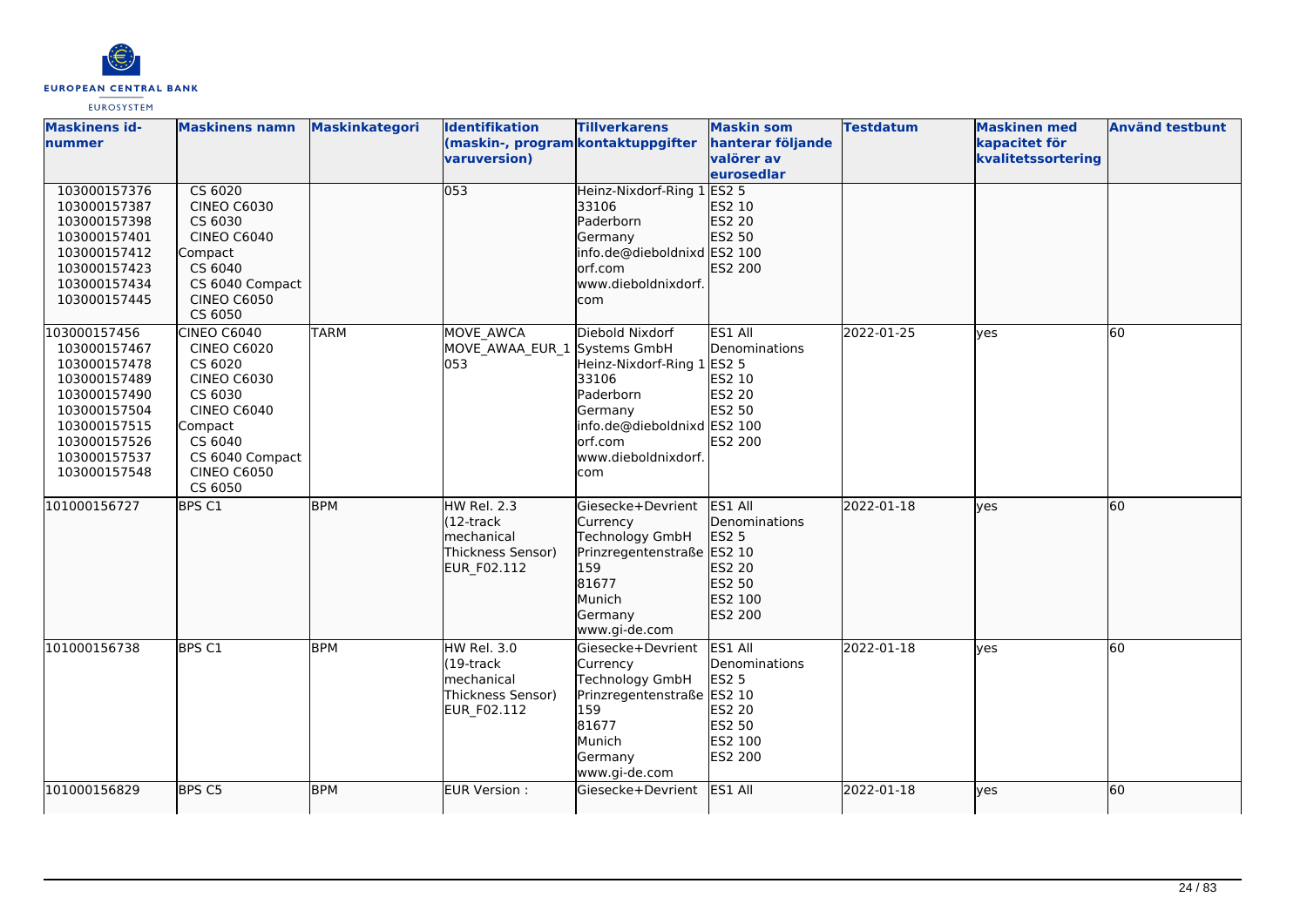

| <b>Maskinens id-</b><br>nummer                                                                               | <b>Maskinens namn</b>                                                              | Maskinkategori | Identifikation<br>(maskin-, program kontaktuppgifter<br>varuversion) | <b>Tillverkarens</b>                                                                                                                                                                                             | <b>Maskin som</b><br>hanterar följande<br>valörer av<br>eurosedlar             | <b>Testdatum</b> | <b>Maskinen med</b><br>kapacitet för<br>kvalitetssortering | <b>Använd testbunt</b> |
|--------------------------------------------------------------------------------------------------------------|------------------------------------------------------------------------------------|----------------|----------------------------------------------------------------------|------------------------------------------------------------------------------------------------------------------------------------------------------------------------------------------------------------------|--------------------------------------------------------------------------------|------------------|------------------------------------------------------------|------------------------|
| 101000156830                                                                                                 | BPS <sub>C2</sub>                                                                  |                | 20.17.000                                                            | Currency<br>Technology GmbH<br>Prinzregentenstraße ES2 10<br>159<br>81677<br>Munich<br>Germany<br>www.gi-de.com                                                                                                  | Denominations<br>ES2 5<br>ES2 20<br>ES2 50<br>ES2 100<br>ES2 200               |                  |                                                            |                        |
| 101000156749<br>101000156750<br>101000156761<br>101000156772<br>101000156783<br>101000156794<br>101000156807 | ST-350<br>MAGNER350<br>ST-350N<br>ST-300<br>ST-300N<br>Magner300<br><b>iSORTER</b> | <b>BPM</b>     | $V$ 1.2.4                                                            | Hitachi Terminal<br>Solutions Korea Co., Denominations<br>Ltd<br>7-6, 4-gil, Samsung<br>1-ro, Hwaseong-Si<br>445-170<br>Gyeonggi-do<br>South Korea<br>info@hitachi-<br>tsol.co.kr<br>lwww.hitachi-<br>tsol.co.kr | ES1 All<br><b>ES2 5</b><br>ES2 10<br>ES2 20<br>ES2 50<br>ES2 100<br>ES2 200    | 2022-01-17       | <b>ves</b>                                                 | 60                     |
| 101000156852<br>101000156863                                                                                 | <b>iH-210</b><br>Magner250                                                         | <b>BPM</b>     | $V$ 0.1.2                                                            | Hitachi Terminal<br>Solutions Korea Co., Denominations<br>Ltd<br>7-6, 4-gil, Samsung<br>1-ro, Hwaseong-Si<br>445-170<br>Gyeonggi-do<br>South Korea<br>info@hitachi-<br>tsol.co.kr<br>www.hitachi-<br>tsol.co.kr  | ES1 All<br>ES2 5<br>ES2 10<br>ES2 20<br>ES2 50<br>ES2 100<br>ES2 200           | 2022-01-17       | lyes                                                       | 60                     |
| 102000157694                                                                                                 | B210                                                                               | <b>BAM</b>     | 5.20                                                                 | CM Europe B.V.<br>Danzigweg 15<br>7418 EN<br>Deventer<br>Nederland<br>info@cmeurope.com ES2 50<br>www.cmeurope.com ES2 100                                                                                       | ES1 All<br>Denominations<br><b>ES2 5</b><br>ES2 10<br><b>ES2 20</b><br>ES2 200 | 2022-01-17       | lno                                                        | 60                     |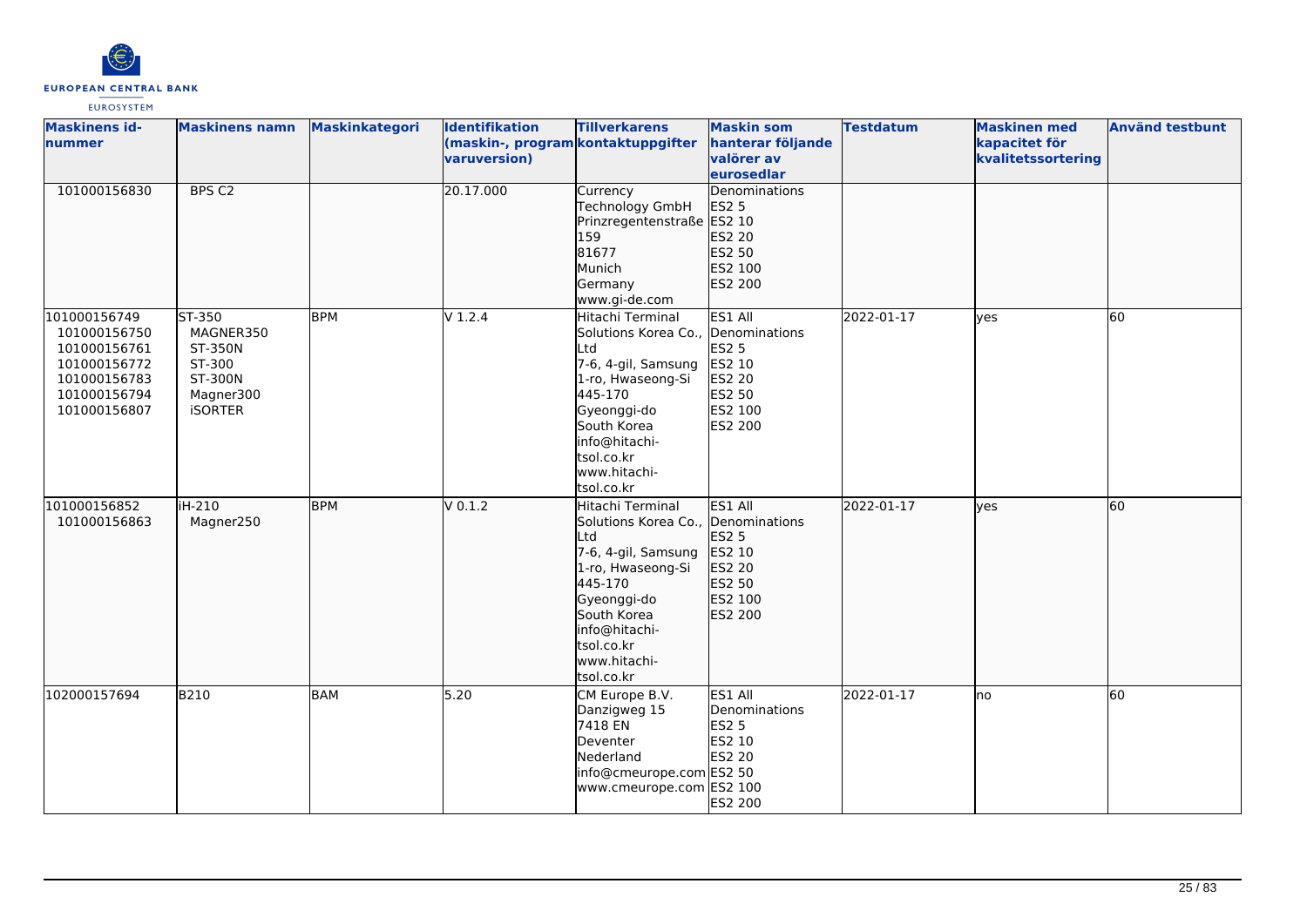

| <b>Maskinens id-</b><br>nummer | <b>Maskinens namn</b>              | <b>Maskinkategori</b> | Identifikation<br>(maskin-, program kontaktuppgifter<br>varuversion) | <b>Tillverkarens</b>                                                                                                                                                                                            | <b>Maskin som</b><br>hanterar följande<br>valörer av<br>eurosedlar                           | <b>Testdatum</b> | <b>Maskinen med</b><br>kapacitet för<br>kvalitetssortering | <b>Använd testbunt</b> |
|--------------------------------|------------------------------------|-----------------------|----------------------------------------------------------------------|-----------------------------------------------------------------------------------------------------------------------------------------------------------------------------------------------------------------|----------------------------------------------------------------------------------------------|------------------|------------------------------------------------------------|------------------------|
| 101000156692                   | DV 1851                            | <b>BPM</b>            | 2201.11.02                                                           | DV UVIRMA Ltd<br>2 Kaufmann street,<br>Textile Centre 14F1<br>6801294<br><b>Tel Aviv</b><br>Israel<br>niklaus@digital-<br>verification.com<br>www.uvirma.com                                                    | ES1 All<br>Denominations<br><b>ES2 5</b><br>ES2 10<br>ES2 20<br>ES2 50<br>ES2 100<br>ES2 200 | 2022-01-12       | lyes                                                       | 60                     |
| 101000156670                   | MS-310                             | <b>BPM</b>            | TypeO TS-P8S1000<br>EUR2 2.0.0.6                                     | Hitachi Terminal<br>Solutions Korea Co., Denominations<br>_td<br>7-6, 4-gil, Samsung<br>1-ro, Hwaseong-Si<br>445-170<br>Gyeonggi-do<br>South Korea<br>info@hitachi-<br>tsol.co.kr<br>www.hitachi-<br>tsol.co.kr | ES1 All<br><b>ES2 5</b><br>ES2 10<br><b>ES2 20</b><br>ES2 50<br>ES2 100<br><b>ES2 200</b>    | 2022-01-05       | lves                                                       | 60                     |
| 104000156651                   | 1-Cash Deposit Safe TAM<br>DP-5100 |                       | DP-5100<br>1.92                                                      | Double Power<br>Europe GmbH<br>Hajo-Rüter-Str. 19<br>65239<br>Hochheim<br>Germany<br>pk@doublepowereur ES2 100<br>ope.com<br>www.doublepowere<br>urope.com                                                      | ES1 All<br>Denominations<br><b>ES2 5</b><br>ES2 10<br>ES2 20<br>ES2 50<br>ES2 200            | 2021-12-22       | lno                                                        | 60                     |
| 103000156547                   | CI-50 RBW-15X                      | <b>TARM</b>           | HVE-2XX<br>5005                                                      | Glory Global<br>Solutions<br>Thomas-Edison-Platz ES2 5<br>63263<br>Neu-Isenburg<br>Germany<br>www.gloryglobalsolu ES2 200<br>tions.com                                                                          | ES1 All<br>Denominations<br>ES2 10<br>ES2 20<br>ES2 50<br>ES2 100                            | 2021-12-17       | yes                                                        | 60                     |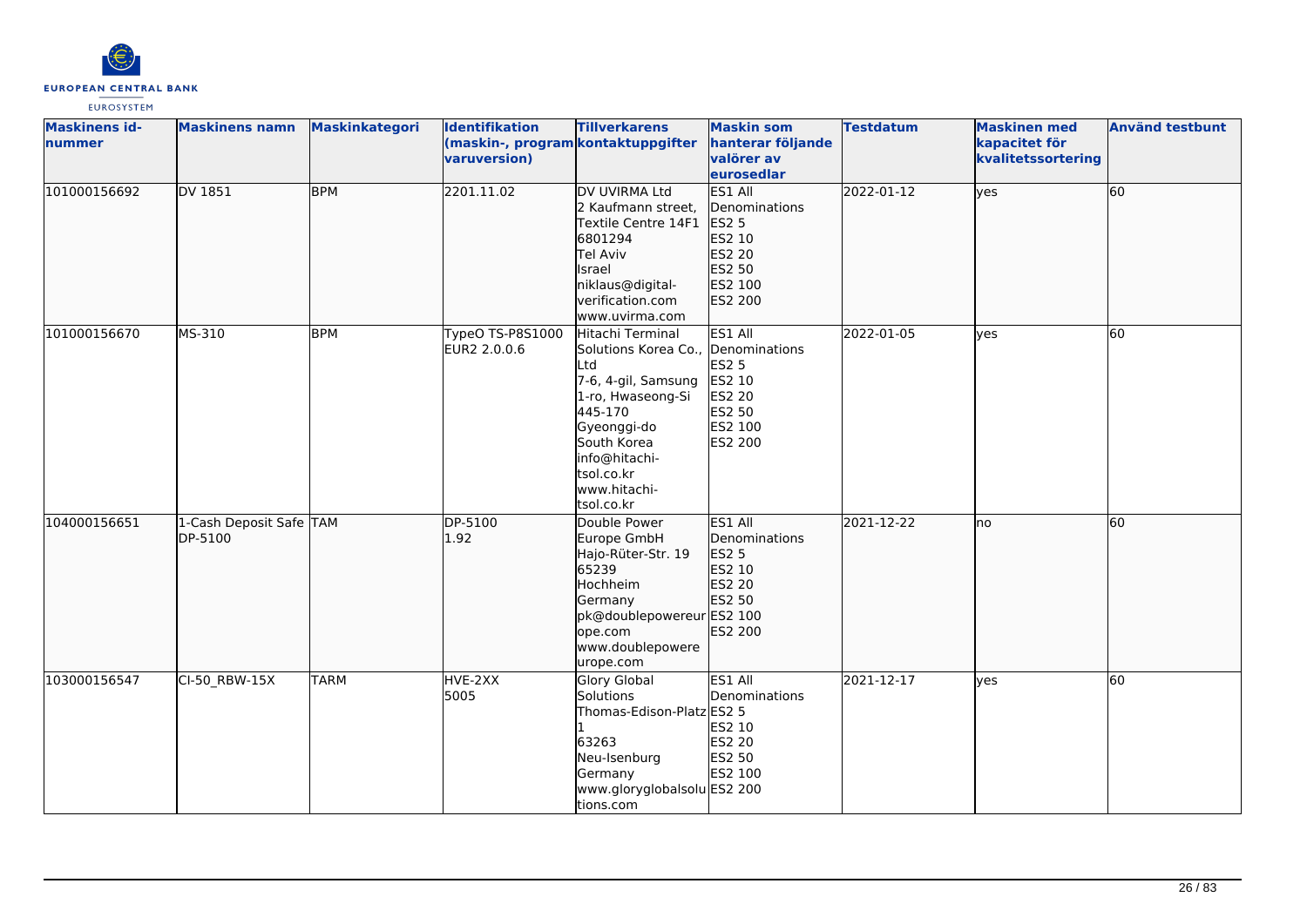

| <b>Maskinens id-</b><br>nummer                                               | <b>Maskinens namn</b>                                                                  | Maskinkategori | <b>Identifikation</b><br>(maskin-, program kontaktuppgifter<br>varuversion) | <b>Tillverkarens</b>                                                                                                                                           | <b>Maskin som</b><br>hanterar följande<br>valörer av<br>eurosedlar                                                  | <b>Testdatum</b> | <b>Maskinen med</b><br>kapacitet för<br>kvalitetssortering | <b>Använd testbunt</b> |
|------------------------------------------------------------------------------|----------------------------------------------------------------------------------------|----------------|-----------------------------------------------------------------------------|----------------------------------------------------------------------------------------------------------------------------------------------------------------|---------------------------------------------------------------------------------------------------------------------|------------------|------------------------------------------------------------|------------------------|
| 104000156343<br>104000156354<br>104000156365<br>104000156376<br>104000156387 | CI-50 RBW-15X<br>CI-100B SDRB-100<br>CI-10B_RBW-100<br>CI-5B_RBW-50<br>RBW-200 HVE-200 | <b>TAM</b>     | HVE-2XX<br>1005                                                             | Glory Global<br>Solutions<br>Thomas-Edison-Platz ES2 5<br>63263<br>Neu-Isenburg<br>Germany<br>www.gloryglobalsolu ES2 200<br>tions.com                         | ES1 All<br>Denominations<br>ES2 10<br>ES2 20<br>ES2 50<br>ES2 100                                                   | 2021-12-09       | lno                                                        | 60                     |
| 103000156397<br>103000156400<br>103000156411<br>103000156422<br>103000156433 | CI-50 RBW-15X<br>CI-100B_SDRB-100<br>CI-10B RBW-100<br>CI-5B_RBW-50<br>RBW-200 HVE-200 | <b>TARM</b>    | HVE-2XX<br>1005                                                             | Glory Global<br>Solutions<br>Thomas-Edison-Platz ES2 5<br>63263<br>Neu-Isenburg<br>Germany<br>www.gloryglobalsolu ES2 200<br>tions.com                         | ES1 All<br>Denominations<br>ES2 10<br><b>ES2 20</b><br>ES2 50<br>ES2 100                                            | 2021-12-09       | lves                                                       | 60                     |
| 103000113885<br>103000114410                                                 | ProCash 6000xe<br>ProCash 6100xe                                                       | <b>TARM</b>    | RS <sub>25</sub><br>HY89, EUN028                                            | Diebold Nixdorf<br>Systems GmbH<br>Heinz-Nixdorf-Ring 1<br>33106<br>Paderborn<br>Germany<br>info.de@dieboldnixd ES2 5<br>orf.com<br>www.dieboldnixdorf.<br>com | <b>ES15</b><br>ES1 10<br>ES1 20<br>ES1 50<br>ES1 100<br>ES1 200<br>ES2 10<br>ES2 20<br>ES2 50<br>ES2 100<br>ES2 200 | 2021-12-08       | lyes                                                       | 60                     |
| 103000114385<br>103000114396                                                 | ProCash 6000<br>ProCash 6100                                                           | <b>TARM</b>    | <b>RS25</b><br>HY89, EUN028                                                 | Diebold Nixdorf<br>Systems GmbH<br>Heinz-Nixdorf-Ring 1<br>33106<br>Paderborn<br>Germany<br>info.de@dieboldnixd ES2 5<br>orf.com<br>www.dieboldnixdorf. ES2 20 | <b>ES15</b><br>ES1 10<br>ES1 20<br>ES1 50<br>ES1 100<br>ES1 200<br>ES2 10                                           | 2021-12-08       | yes                                                        | 60                     |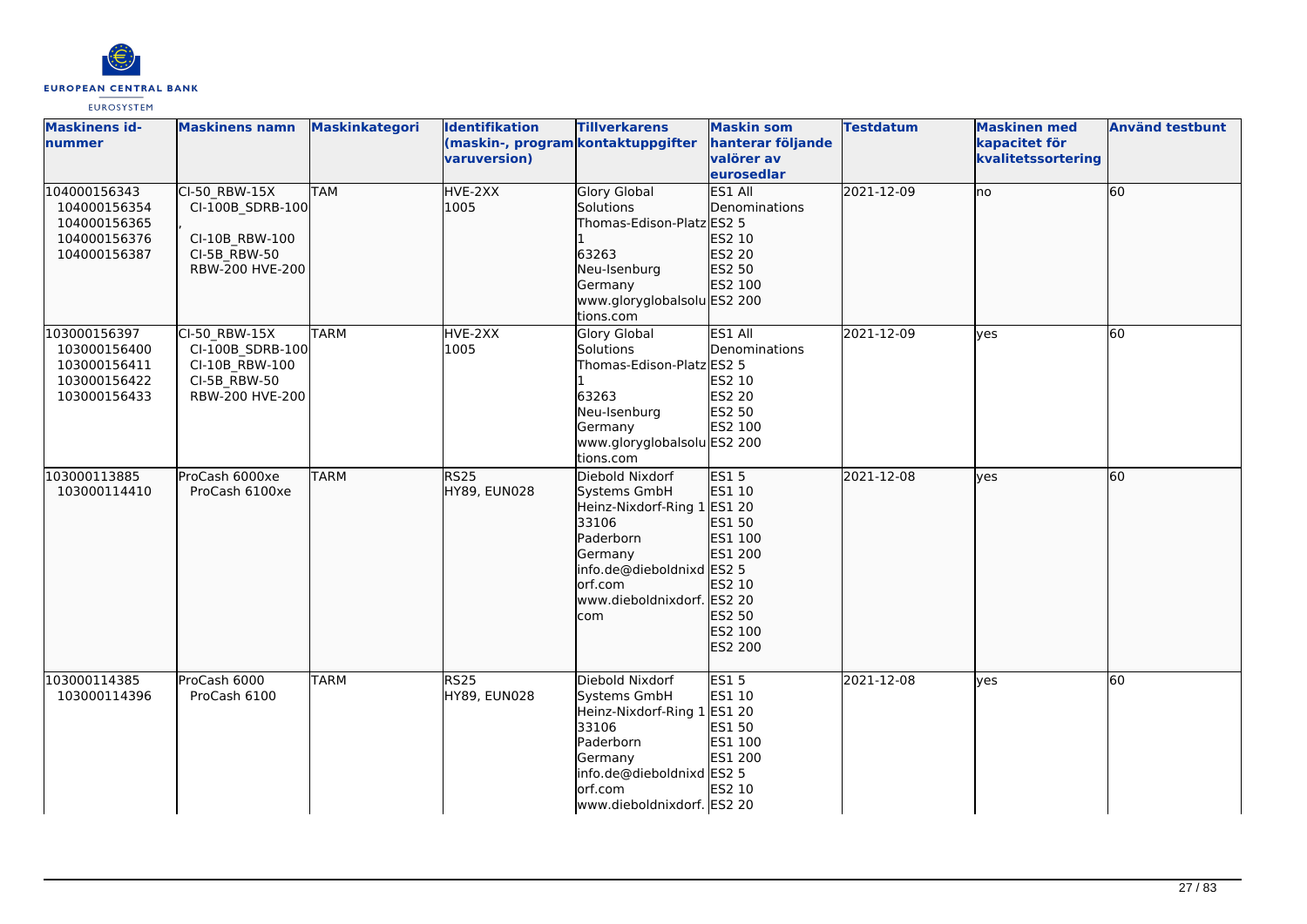

| <b>Maskinens id-</b><br>nummer | <b>Maskinens namn</b>            | Maskinkategori | Identifikation<br>(maskin-, program kontaktuppgifter<br>varuversion) | <b>Tillverkarens</b><br>com                                                                                                                                                  | <b>Maskin som</b><br>hanterar följande<br>valörer av<br>eurosedlar<br>ES2 50<br>ES2 100<br>ES2 200        | <b>Testdatum</b> | <b>Maskinen med</b><br>kapacitet för<br>kvalitetssortering | <b>Använd testbunt</b> |
|--------------------------------|----------------------------------|----------------|----------------------------------------------------------------------|------------------------------------------------------------------------------------------------------------------------------------------------------------------------------|-----------------------------------------------------------------------------------------------------------|------------------|------------------------------------------------------------|------------------------|
| 103000114922<br>103000114933   | ProCash 6000xe<br>ProCash 6100xe | <b>TARM</b>    | <b>RS15</b><br>HR8A, EUN028                                          | Diebold Nixdorf<br>Systems GmbH<br>Heinz-Nixdorf-Ring 1<br>33106<br>Paderborn<br>Germany<br>info.de@dieboldnixd ES2 5<br>orf.com<br>www.dieboldnixdorf. ES2 20<br>com        | <b>ES15</b><br>ES1 10<br>ES1 20<br>ES1 50<br>ES1 100<br>ES1 200<br>ES2 10<br>ES2 50<br>ES2 100<br>ES2 200 | 2021-12-08       | lves                                                       | 60                     |
| 103000114944<br>103000114955   | ProCash 6000<br>ProCash 6100     | <b>TARM</b>    | <b>RS15</b><br>HR8A, EUN028                                          | Diebold Nixdorf<br>Systems GmbH<br>Heinz-Nixdorf-Ring 1 ES1 20<br>33106<br>Paderborn<br>Germany<br>info.de@dieboldnixd ES2 5<br>orf.com<br>www.dieboldnixdorf. ES2 20<br>com | <b>ES15</b><br>ES1 10<br>ES1 50<br>ES1 100<br>ES1 200<br><b>ES2 10</b><br>ES2 50<br>ES2 100<br>ES2 200    | 2021-12-08       | yes                                                        | $\overline{60}$        |
| 101000156124                   | GFS-220F                         | <b>BPM</b>     | GFS220F BV<br> 0.4.5                                                 | <b>Glory Global</b><br>Solutions<br>(International)<br>Limited<br>Forest View<br>Crockford Lane<br>Chineham Business<br>Park<br>RG24 8QZ<br>Basingstoke                      | ES1 All<br>Denominations<br>ES2 5<br>ES2 10<br>ES2 20<br>ES2 50<br>ES2 100<br>ES2 200                     | 2021-12-08       | lyes                                                       | 60                     |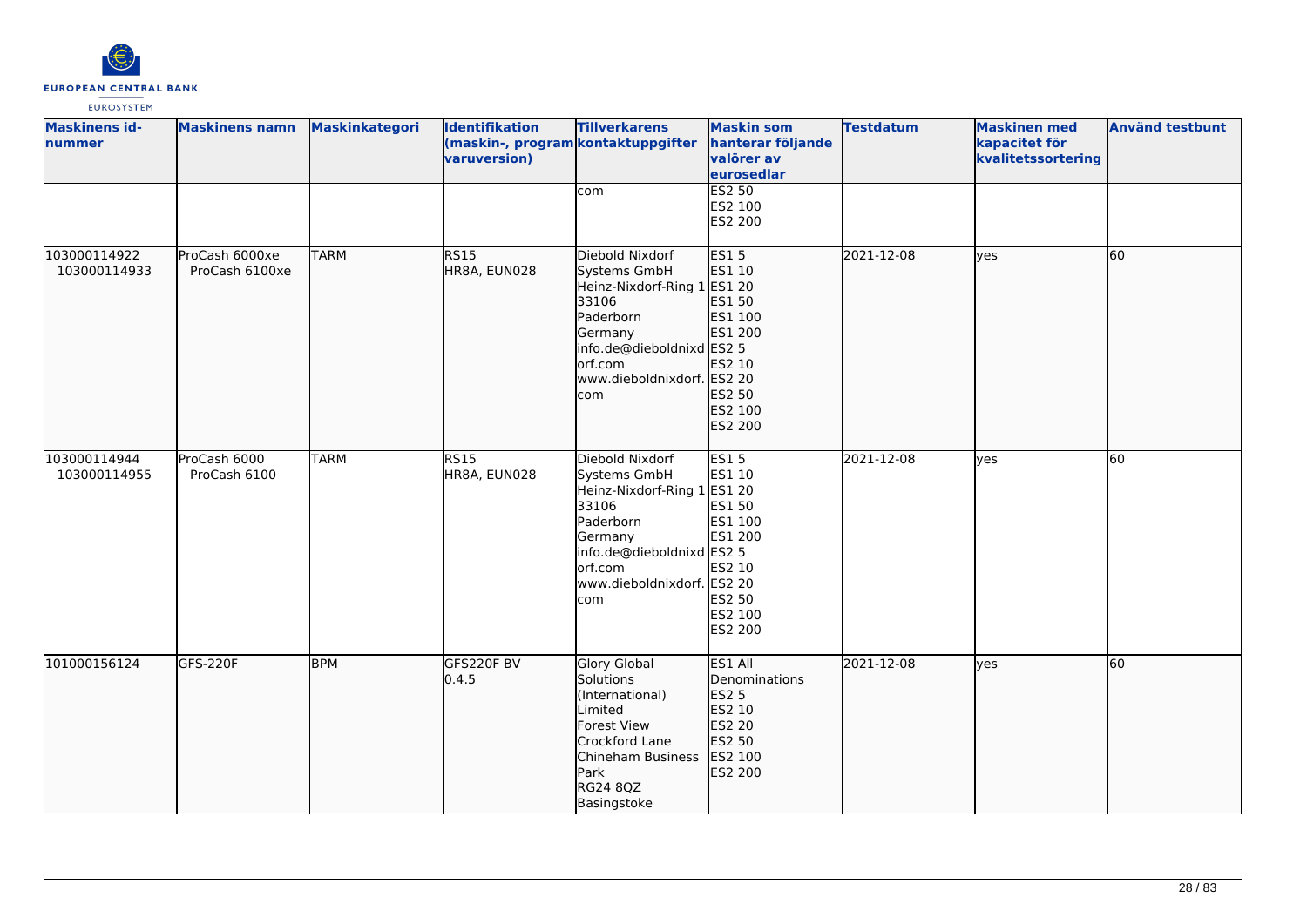

| <b>Maskinens id-</b><br>nummer | <b>Maskinens namn</b>    | <b>Maskinkategori</b> | <b>Identifikation</b><br>(maskin-, program kontaktuppgifter<br>varuversion) | <b>Tillverkarens</b>                                                                                                                                                                                                                                    | <b>Maskin som</b><br>hanterar följande<br>valörer av<br>eurosedlar                                  | <b>Testdatum</b> | <b>Maskinen med</b><br>kapacitet för<br>kvalitetssortering | <b>Använd testbunt</b> |
|--------------------------------|--------------------------|-----------------------|-----------------------------------------------------------------------------|---------------------------------------------------------------------------------------------------------------------------------------------------------------------------------------------------------------------------------------------------------|-----------------------------------------------------------------------------------------------------|------------------|------------------------------------------------------------|------------------------|
|                                |                          |                       |                                                                             | <b>United Kingdom</b><br>philippe.macon@fr.g<br>lory-global.com<br>www.gloryglobalsolu<br>tions.com                                                                                                                                                     |                                                                                                     |                  |                                                            |                        |
| 102000156136                   | Ntegra Compact           | <b>BAM</b>            | <b>NTEGRA COMPACT</b><br><b>BV</b><br>EUR:2.1                               | Glory Global<br>Solutions<br>(International)<br>Limited<br>Forest View<br>Crockford Lane<br>Chineham Business<br>Park<br><b>RG24 8QZ</b><br>Basingstoke<br>United Kingdom<br>philippe.macon@fr.g<br>lory-global.com<br>www.gloryglobalsolu<br>tions.com | ES1 All<br>Denominations<br><b>ES2 5</b><br>ES2 10<br><b>ES2 20</b><br>ES2 50<br>ES2 100<br>ES2 200 | 2021-12-08       | no                                                         | 60                     |
| 103000156592<br>103000156605   | <b>RBG-200</b><br>RZ-200 | <b>TARM</b>           | <b>HVD-200</b><br>6617                                                      | <b>Glory Global</b><br>Solutions<br>Thomas-Edison-Platz ES2 5<br>63263<br>Neu-Isenburg<br>Germany<br>www.gloryglobalsolu ES2 200<br>tions.com                                                                                                           | ES1 All<br>Denominations<br>ES2 10<br>ES2 20<br>ES2 50<br>ES2 100                                   | 2021-12-08       | lves                                                       | 60                     |
| 103000156616<br>103000156627   | <b>RBG-200</b><br>RZ-200 | <b>TARM</b>           | <b>HVD-210</b><br>6617                                                      | Glory Global<br>Solutions<br>Thomas-Edison-Platz ES2 5<br>63263<br>Neu-Isenburg<br>Germany<br>www.gloryglobalsolu ES2 200<br>tions.com                                                                                                                  | ES1 All<br>Denominations<br>ES2 10<br><b>ES2 20</b><br>ES2 50<br>ES2 100                            | 2021-12-08       | ves                                                        | 60                     |
| 103000113818                   | CINEO C6060              | <b>TARM</b>           | <b>RS32</b>                                                                 | Diebold Nixdorf                                                                                                                                                                                                                                         | ES1 All                                                                                             | 2021-12-07       | yes                                                        | 60                     |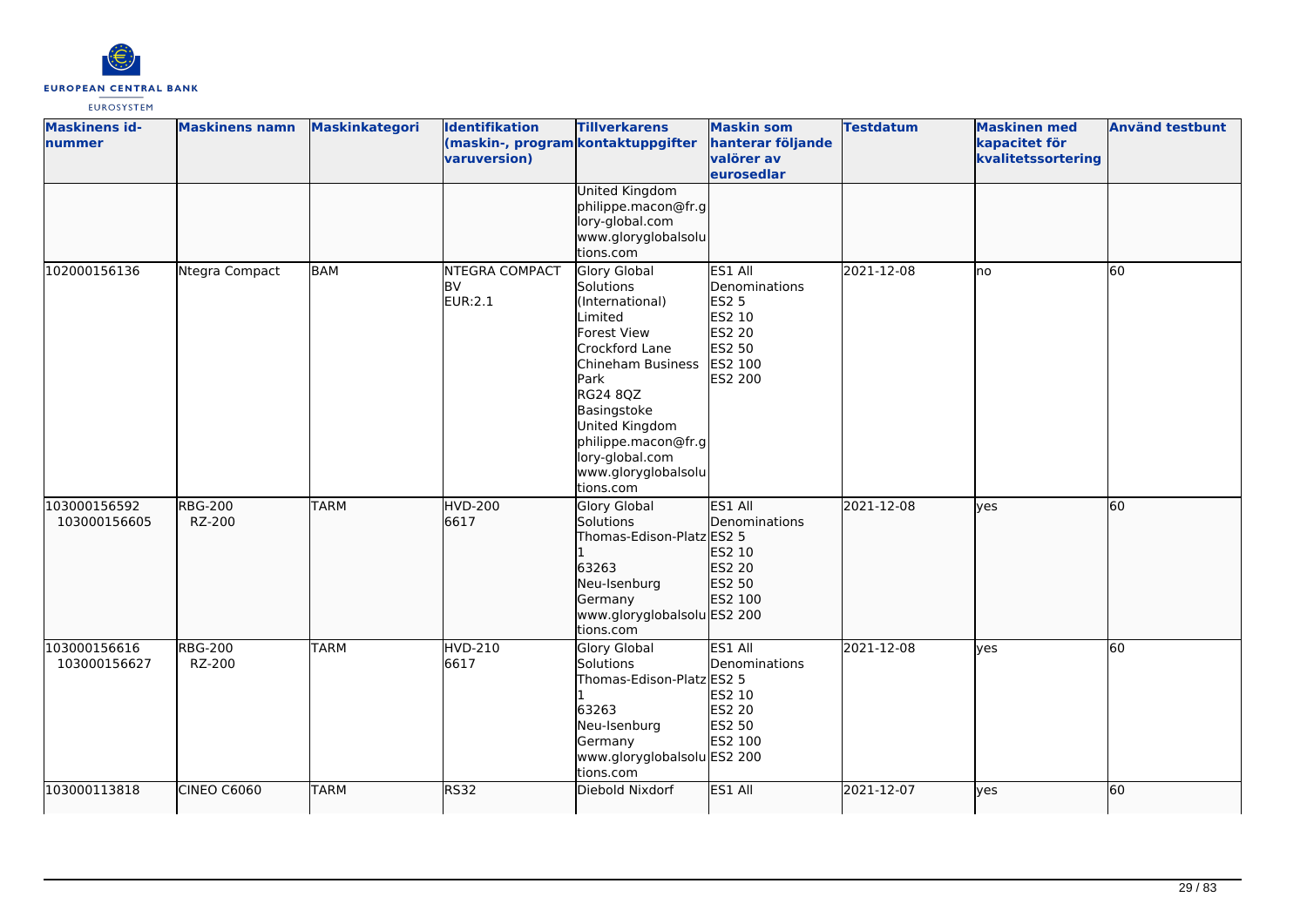

| <b>Maskinens id-</b><br>nummer                                                                                                                                                               | <b>Maskinens namn</b>                                                                                                                                                                                | Maskinkategori | <b>Identifikation</b><br>(maskin-, program kontaktuppgifter<br>varuversion) | <b>Tillverkarens</b>                                                                                                                                 | <b>Maskin som</b><br>hanterar följande<br>valörer av<br>eurosedlar       | <b>Testdatum</b> | <b>Maskinen</b> med<br>kapacitet för<br>kvalitetssortering | <b>Använd testbunt</b> |
|----------------------------------------------------------------------------------------------------------------------------------------------------------------------------------------------|------------------------------------------------------------------------------------------------------------------------------------------------------------------------------------------------------|----------------|-----------------------------------------------------------------------------|------------------------------------------------------------------------------------------------------------------------------------------------------|--------------------------------------------------------------------------|------------------|------------------------------------------------------------|------------------------|
| 103000113829<br>103000143380<br>103000143391                                                                                                                                                 | CINEO C6060 T<br>CS6060<br>CS6060T                                                                                                                                                                   |                | ZG04.EUG005.05                                                              | <b>Systems GmbH</b><br>Heinz-Nixdorf-Ring 1<br>33106<br>Paderborn<br>Germany<br>info.de@dieboldnixd ES2 100<br>orf.com<br>www.dieboldnixdorf.<br>com | Denominations<br>ES2 5<br>ES2 10<br>ES2 20<br>ES2 50<br>ES2 200          |                  |                                                            |                        |
| 102000141456                                                                                                                                                                                 | GFS-220                                                                                                                                                                                              | BAM            | <b>GFS STD BV</b><br>0.4.3                                                  | Glory Global<br>Solutions<br>Thomas-Edison-Platz ES2 5<br>63263<br>Neu-Isenburg<br>Germany<br>www.gloryglobalsolu ES2 200<br>tions.com               | ES1 All<br>Denominations<br>ES2 10<br>ES2 20<br>ES2 50<br>ES2 100        | 2021-12-07       | lno                                                        | 60                     |
| 101000145448                                                                                                                                                                                 | <b>USF-200</b>                                                                                                                                                                                       | <b>BPM</b>     | HVD-300<br>0027                                                             | Glory Global<br>Solutions<br>Thomas-Edison-Platz ES2 5<br>63263<br>Neu-Isenburg<br>Germany<br>www.gloryglobalsolu ES2 200<br>tions.com               | ES1 All<br>Denominations<br>ES2 10<br>ES2 20<br>ES2 50<br>ES2 100        | 2021-12-07       | yes                                                        | 60                     |
| 101000150117<br>101000150128<br>101000150139<br>101000150140<br>101000150151<br>101000150162<br>101000150173<br>101000150184<br>101000150195<br>101000150208<br>101000150219<br>101000150220 | USF-100<br><b>USF-100 EU</b><br><b>UW-500EU</b><br><b>UW-500EUD</b><br><b>UW-500EUL</b><br>UW-500EUB<br><b>UW-600EU</b><br>UW-600EUD<br>UW-600EUL<br>UW-600EUB<br><b>UWH-1000</b><br><b>UWH-1500</b> | <b>BPM</b>     | HVD-1XX<br>7131                                                             | <b>Glory Global</b><br>Solutions<br>Thomas-Edison-Platz ES2 5<br>63263<br>Neu-Isenburg<br>Germany<br>www.gloryglobalsolu ES2 200<br>tions.com        | ES1 All<br>Denominations<br>ES2 10<br><b>ES2 20</b><br>ES2 50<br>ES2 100 | 2021-12-07       | yes                                                        | 60                     |
|                                                                                                                                                                                              |                                                                                                                                                                                                      |                |                                                                             |                                                                                                                                                      |                                                                          |                  |                                                            |                        |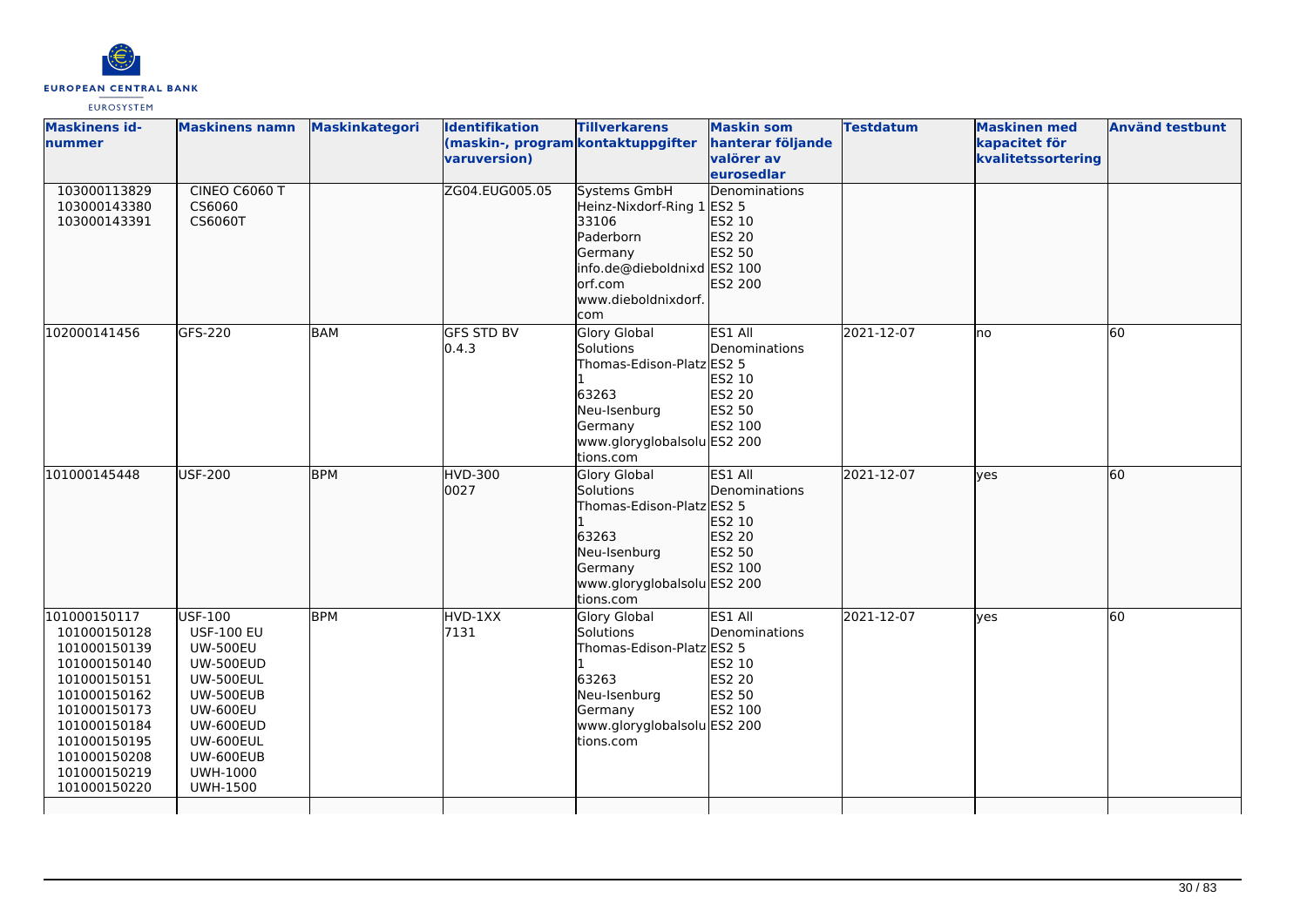

| <b>Maskinens id-</b><br><b>Inummer</b>                                                                                       | <b>Maskinens namn</b>                                                                                                   | <b>Maskinkategori</b> | <b>Identifikation</b><br>(maskin-, program kontaktuppgifter<br>varuversion) | <b>Tillverkarens</b>                                                                                                                                                                                            | <b>Maskin som</b><br>hanterar följande<br>valörer av<br>eurosedlar                    | <b>Testdatum</b> | <b>Maskinen med</b><br>kapacitet för<br>kvalitetssortering | <b>Använd testbunt</b> |
|------------------------------------------------------------------------------------------------------------------------------|-------------------------------------------------------------------------------------------------------------------------|-----------------------|-----------------------------------------------------------------------------|-----------------------------------------------------------------------------------------------------------------------------------------------------------------------------------------------------------------|---------------------------------------------------------------------------------------|------------------|------------------------------------------------------------|------------------------|
| 101000156191<br>101000156204<br>101000156215<br>101000156226<br>101000156237<br>101000156248<br>101000156259<br>101000156260 | <b>iH-110F</b><br>iH-110FB<br>iH-110FS<br>New i-Hunter F<br>Magner 165F<br>Magner 165FB<br>Magner 165FS<br>Magner 150NF | <b>BPM</b>            | $V$ 0.1.4                                                                   | Hitachi Terminal<br>Solutions Korea Co., Denominations<br>Ltd<br>7-6, 4-gil, Samsung<br>1-ro, Hwaseong-Si<br>445-170<br>Gyeonggi-do<br>South Korea<br>info@hitachi-<br>tsol.co.kr<br>www.hitachi-<br>tsol.co.kr | ES1 All<br>ES2 5<br>ES2 10<br>ES2 20<br>ES2 50<br>ES2 100<br>ES2 200                  | 2021-12-07       | lves                                                       | 60                     |
| 103000116775<br>103000116786<br>103000143404<br>103000143415                                                                 | <b>CINEO C6060</b><br>CINEO C6060 T<br>CS6060<br>CS6060T                                                                | <b>TARM</b>           | RS32 Plus<br>ZG04.EUG005.05                                                 | Diebold Nixdorf<br>Systems GmbH<br>Heinz-Nixdorf-Ring 1 ES2 5<br>33106<br>Paderborn<br>Germany<br>info.de@dieboldnixd ES2 100<br>orf.com<br>www.dieboldnixdorf.<br>com                                          | ES1 All<br>Denominations<br>ES2 10<br>ES2 20<br>ES2 50<br><b>ES2 200</b>              | 2021-12-02       | lyes                                                       | 60                     |
| 102000156557                                                                                                                 | b9200                                                                                                                   | <b>BAM</b>            | $C-25$                                                                      | Hilton Europe S.L.<br>Principe de Vergara<br>5-bajo dcha.<br>28001<br>Madrid<br>Spain<br>www.hiltoneurope.c<br>lom                                                                                              | ES1 All<br>Denominations<br>ES2 5<br>ES2 10<br>ES2 20<br>ES2 50<br>ES2 100<br>ES2 200 | 2021-12-02       | lno                                                        | 60                     |
| 103000145086<br>103000145097<br>103000145100<br>103000145111                                                                 | iCash 50<br>iCash 100<br>ProCash 6300<br>ProCash 6300 Mini                                                              | <b>TARM</b>           | HVC-40<br>Nationcode 37,<br>Version 75 (4bhex)                              | Diebold Nixdorf<br>Systems GmbH<br>Heinz-Nixdorf-Ring 1 ES1 20<br>33106<br>Paderborn<br>Germany<br>info.de@dieboldnixd ES2 5<br>orf.com<br>www.dieboldnixdorf. ES2 20                                           | <b>ES15</b><br>ES1 10<br>ES1 50<br>ES1 100<br>ES1 200<br>ES2 10                       | 2021-12-01       | lyes                                                       | 60                     |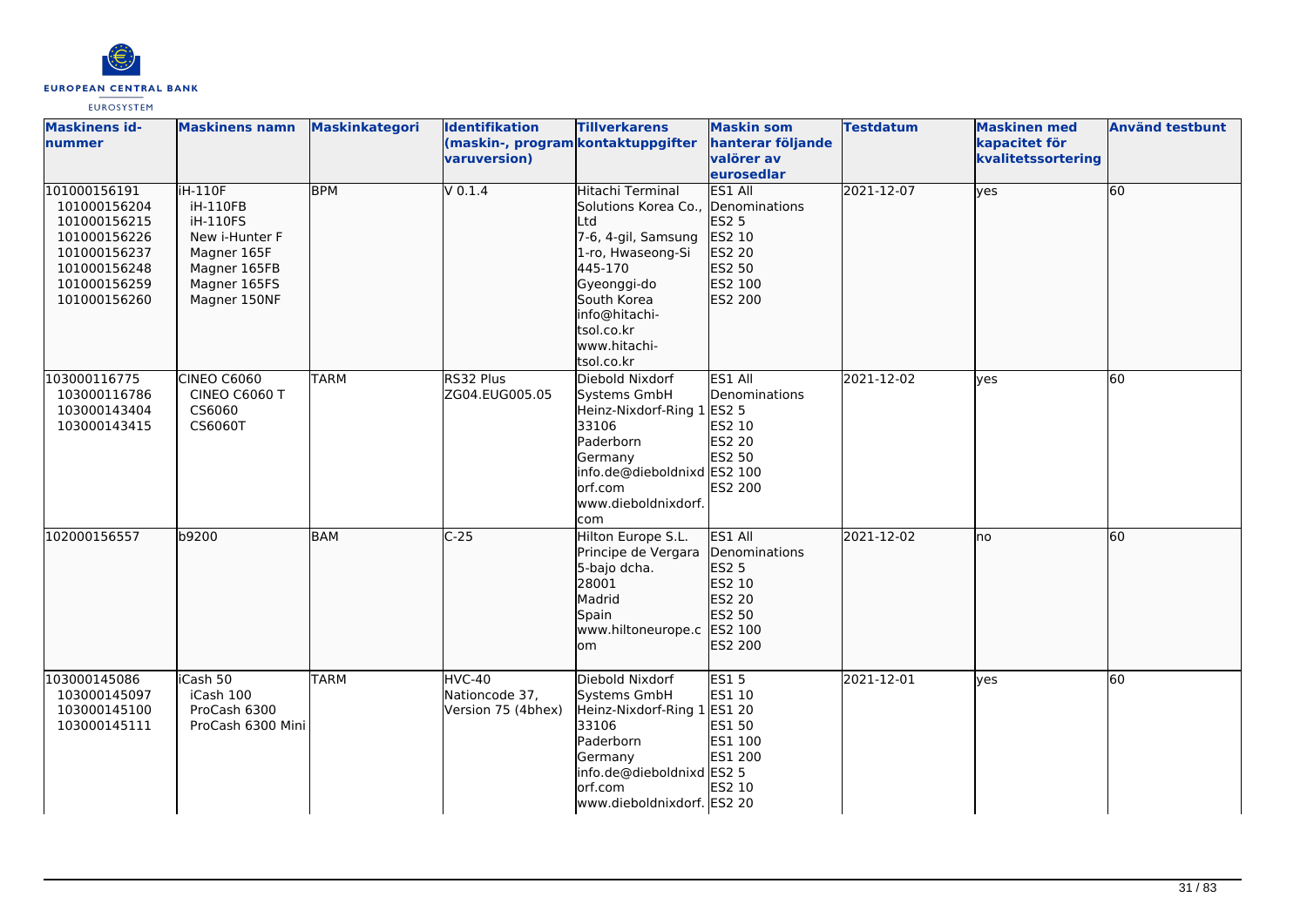

| <b>Maskinens id-</b><br>nummer                               | <b>Maskinens namn</b>                             | Maskinkategori | <b>Identifikation</b><br>(maskin-, program kontaktuppgifter<br>varuversion) | <b>Tillverkarens</b>                                                                                                                                              | <b>Maskin som</b><br>hanterar följande<br>valörer av<br>eurosedlar                              | <b>Testdatum</b> | <b>Maskinen med</b><br>kapacitet för<br>kvalitetssortering | <b>Använd testbunt</b> |
|--------------------------------------------------------------|---------------------------------------------------|----------------|-----------------------------------------------------------------------------|-------------------------------------------------------------------------------------------------------------------------------------------------------------------|-------------------------------------------------------------------------------------------------|------------------|------------------------------------------------------------|------------------------|
|                                                              |                                                   |                |                                                                             | com                                                                                                                                                               | ES2 50<br>ES2 100<br>ES2 200                                                                    |                  |                                                            |                        |
| 103000155546                                                 | CM18NS                                            | <b>TARM</b>    | <b>RL40</b><br>P001.EU0001.00                                               | Arca Technologies<br>srl<br>Via Statale 17<br>10012<br>Bollengo (TO)<br>Italy<br>www.arca.com                                                                     | ES1 All<br>Denominations<br>ES2 5<br>ES2 10<br>ES2 20<br>ES2 50<br>ES2 100<br>ES2 200           | 2021-12-01       | lyes                                                       | 60                     |
| 103000155739<br>103000155740<br>103000155751<br>103000155762 | CINEO C6060<br>CINEO C6060 T<br>CS6060<br>CS6060T | <b>TARM</b>    | <b>RS32</b><br>ZG07.EUG010.02                                               | Diebold Nixdorf<br>Systems GmbH<br>Heinz-Nixdorf-Ring 1<br>33106<br>Paderborn<br>Germany<br>info.de@dieboldnixd ES2 100<br>lorf.com<br>www.dieboldnixdorf.<br>com | ES1 All<br>Denominations<br><b>ES2 5</b><br>ES2 10<br><b>ES2 20</b><br>ES2 50<br><b>ES2 200</b> | 2021-12-01       | lyes                                                       | 60                     |
| 103000155773<br>103000155784<br>103000155795<br>103000155808 | CINEO C6060<br>CINEO C6060 T<br>CS6060<br>CS6060T | <b>TARM</b>    | RS32 Plus<br>ZG07.EUG010.02                                                 | Diebold Nixdorf<br>Systems GmbH<br>Heinz-Nixdorf-Ring 1<br>33106<br>Paderborn<br>Germany<br>info.de@dieboldnixd ES2 100<br>orf.com<br>www.dieboldnixdorf.<br>com  | ES1 All<br>Denominations<br>ES2 5<br>ES2 10<br>ES2 20<br>ES2 50<br>ES2 200                      | 2021-12-01       | lyes                                                       | 60                     |
| 104000113615                                                 | iCash 10                                          | <b>TAM</b>     | HVC-40<br>Nation Code 37, Ver Systems GmbH<br>92                            | Diebold Nixdorf<br>Heinz-Nixdorf-Ring 1 ES2 5<br>33106<br>Paderborn<br>Germany                                                                                    | ES1 All<br>Denominations<br>ES2 10<br>ES2 20<br>ES2 50                                          | 2021-11-30       | lno                                                        | 60                     |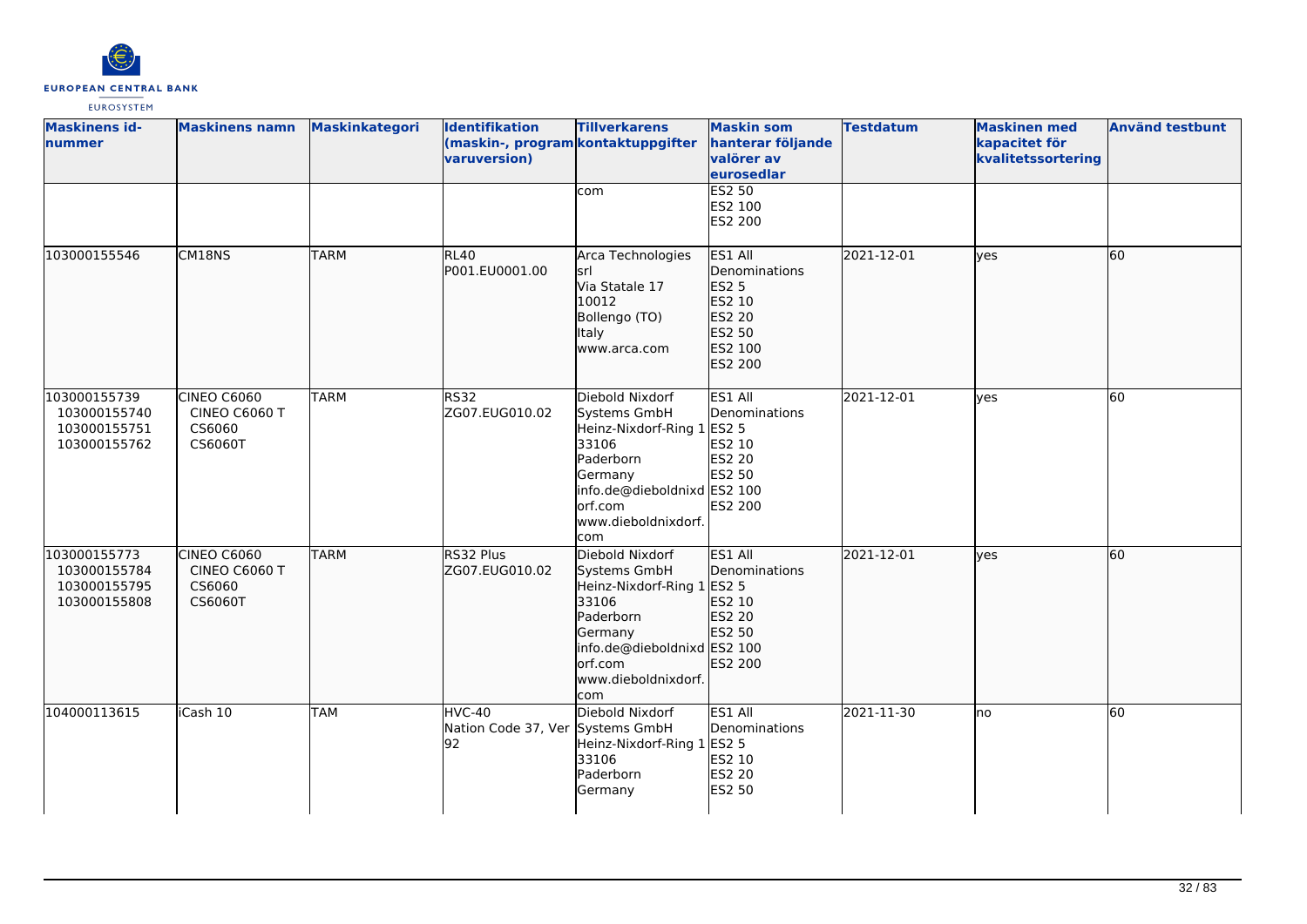

| <b>Maskinens id-</b><br>nummer                                                               | <b>Maskinens namn</b>                                                                 | <b>Maskinkategori</b>    | <b>Identifikation</b><br>(maskin-, program kontaktuppgifter<br>varuversion) | <b>Tillverkarens</b><br>info.de@dieboldnixd ES2 100<br>lorf.com<br>www.dieboldnixdorf.                                                                                                                          | <b>Maskin som</b><br>hanterar följande<br>valörer av<br>eurosedlar<br>ES2 200                    | <b>Testdatum</b> | <b>Maskinen</b> med<br>kapacitet för<br>kvalitetssortering | <b>Använd testbunt</b> |
|----------------------------------------------------------------------------------------------|---------------------------------------------------------------------------------------|--------------------------|-----------------------------------------------------------------------------|-----------------------------------------------------------------------------------------------------------------------------------------------------------------------------------------------------------------|--------------------------------------------------------------------------------------------------|------------------|------------------------------------------------------------|------------------------|
| 101000147587<br>101000147598<br>101000147601                                                 | K4<br>K12<br>K <sub>8</sub><br><b>ST-150F</b>                                         | <b>BPM</b><br><b>BPM</b> | Fitness Sorter<br>EUR:CA08                                                  | com<br>Laurel Bank<br>Machines Co Ltd<br>1-1-2 Toranomon<br>Minato-ku<br>Tokyo<br>Japan<br>www.lbm.co.jp                                                                                                        | ES1 All<br>Denominations<br>ES2 5<br>ES2 10<br>ES2 20<br>ES2 50<br>ES2 100<br>ES2 200<br>ES1 All | 2021-11-26       | lves                                                       | 60                     |
| 101000155555<br>101000155566<br>101000155577<br>101000155588<br>101000155599<br>101000155602 | iHunter+F<br>iHunter2.0F<br>Magner 175F<br>GBS ST-150F<br>Multicash ST-150F           |                          | 2021_11                                                                     | Hitachi Terminal<br>Solutions Korea Co., Denominations<br>Ltd<br>7-6, 4-gil, Samsung<br>1-ro, Hwaseong-Si<br>445-170<br>Gyeonggi-do<br>South Korea<br>info@hitachi-<br>tsol.co.kr<br>www.hitachi-<br>tsol.co.kr | <b>ES2 5</b><br>ES2 10<br><b>ES2 20</b><br>ES2 50<br>ES2 100<br>ES2 200                          | 2021-11-26       | lves                                                       | 60                     |
| 102000155614<br>102000155625<br>102000155636<br>102000155647                                 | ST-150NV<br>Magner 175V<br>i-Hunter 2.0 Dual<br>ICIS.<br>MultiCash<br><b>ST-150NV</b> | <b>BAM</b>               | V 1.0.4                                                                     | Hitachi Terminal<br>Solutions Korea Co., Denominations<br>Ltd<br>7-6, 4-gil, Samsung<br>1-ro, Hwaseong-Si<br>445-170<br>Gyeonggi-do<br>South Korea<br>info@hitachi-<br>tsol.co.kr<br>www.hitachi-<br>tsol.co.kr | ES1 All<br><b>ES2 5</b><br>ES2 10<br>ES2 20<br>ES2 50<br>ES2 100<br>ES2 200                      | 2021-11-26       | lno                                                        | 60                     |
| 101000155679<br>101000155680                                                                 | k4 Rev.2<br>K12 Rev.2                                                                 | <b>BPM</b>               | <b>IDU-64</b><br>EUR:AA09                                                   | Laurel Bank<br>Machines Co Ltd                                                                                                                                                                                  | ES1 All<br>Denominations                                                                         | 2021-11-26       | yes                                                        | 60                     |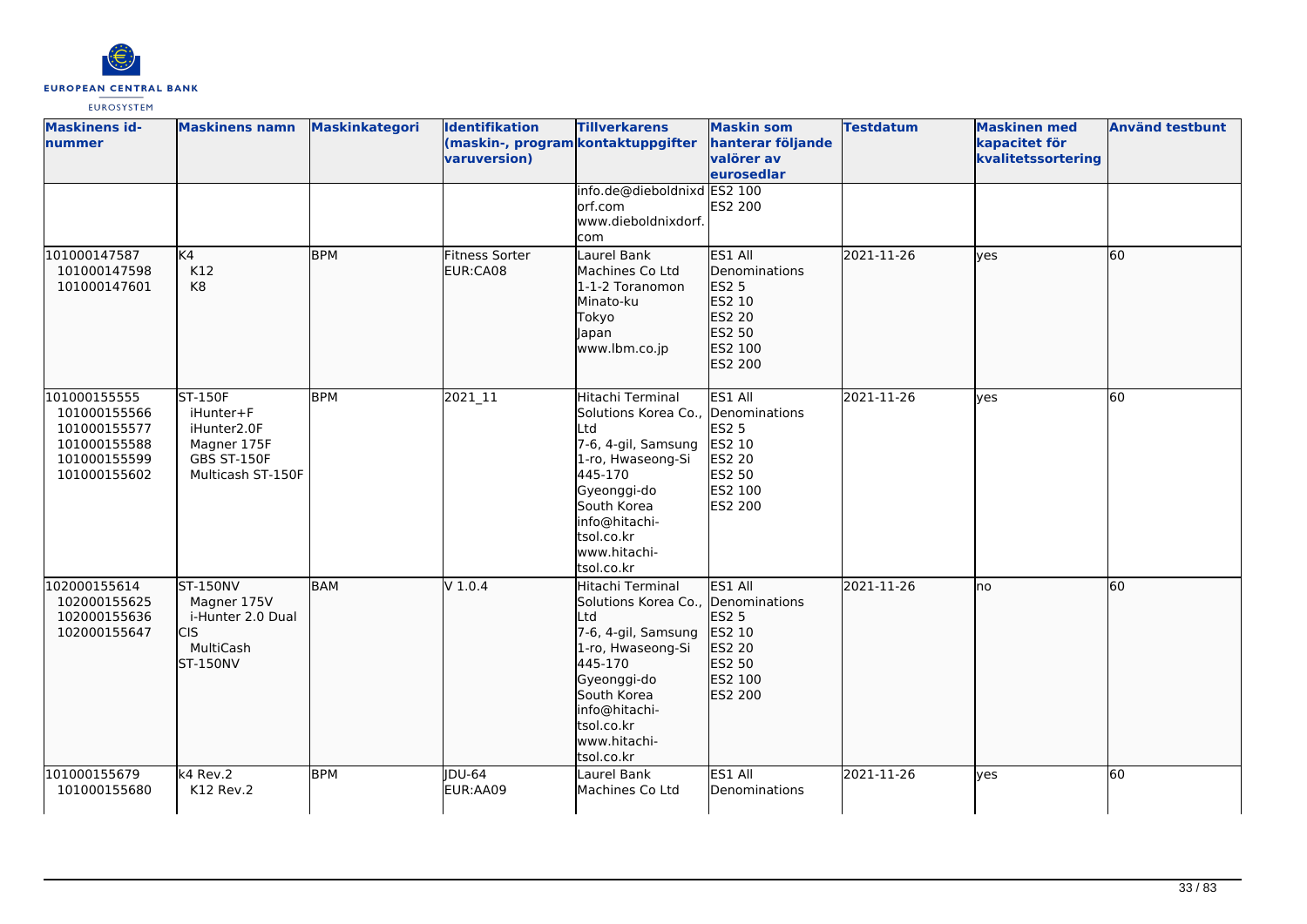

| <b>Maskinens id-</b><br>nummer<br>101000155691<br>101000155704 | <b>Maskinens namn</b><br>K8 Rev.2<br>K <sub>3</sub>                                         | <b>Maskinkategori</b> | <b>Identifikation</b><br>(maskin-, program kontaktuppgifter<br>varuversion) | <b>Tillverkarens</b><br>1-1-2 Toranomon<br>Minato-ku                                                     | <b>Maskin som</b><br>hanterar följande<br>valörer av<br>eurosedlar<br>ES2 <sub>5</sub><br>ES2 10           | <b>Testdatum</b> | <b>Maskinen med</b><br>kapacitet för<br>kvalitetssortering | <b>Använd testbunt</b> |
|----------------------------------------------------------------|---------------------------------------------------------------------------------------------|-----------------------|-----------------------------------------------------------------------------|----------------------------------------------------------------------------------------------------------|------------------------------------------------------------------------------------------------------------|------------------|------------------------------------------------------------|------------------------|
|                                                                |                                                                                             |                       |                                                                             | Tokyo<br>Japan<br>www.lbm.co.jp                                                                          | ES2 20<br>ES2 50<br>ES2 100<br>ES2 200                                                                     |                  |                                                            |                        |
| 102000147555                                                   | X8                                                                                          | <b>BAM</b>            | Denomination Sorter Laurel Bank<br>EUR CB01                                 | Machines Co Ltd<br>1-1-2 Toranomon<br>Minato-ku<br>Tokyo<br>Japan<br>www.lbm.co.jp                       | ES1 All<br>Denominations<br>ES2 5<br>ES2 10<br>ES2 20<br>ES2 50<br>ES2 100<br>ES2 200                      | 2021-11-25       | lno                                                        | 60                     |
| 101000149317<br>101000149328<br>101000149339<br>101000149340   | K4 Rev.3<br>K3HR<br>K8 Rev.3<br>K12 Rev.3                                                   | <b>BPM</b>            | <b>IDU-65</b><br>EUR:AA09                                                   | Laurel Bank<br>Machines Co Ltd<br>1-1-2 Toranomon<br>Minato-ku<br>Tokyo<br>Japan<br>www.lbm.co.jp        | ES1 All<br>Denominations<br><b>ES2 5</b><br>ES2 10<br><b>ES2 20</b><br>ES2 50<br>ES2 100<br><b>ES2 200</b> | 2021-11-25       | lves                                                       | 60                     |
| 103000155341<br>103000155352                                   | Oki Teller Cash<br>Recycler G7<br>(GZ9321B)<br>Oki Teller Cash<br>Recycler G7<br>(GZ79321A) | <b>TARM</b>           | OKI TG7-BRM 39.xx<br>OKI TG7-Recognition Co, Ltd<br>(Euro) 6.02             | Oki Electric Industry ES1 All<br>3-1 Futabacho,<br>Takasaki<br>370-8585<br>Gumma<br>Japan<br>www.oki.com | Denominations<br>ES2 5<br>ES2 10<br>ES2 20<br>ES2 50<br>ES2 100<br>ES2 200                                 | 2021-11-24       | lves                                                       | 60                     |
| 102000155362                                                   | <b>X10V</b>                                                                                 | BAM                   | SL-MAIN Rev.A3a<br>EUR V04                                                  | Laurel Bank<br>Machines Co Ltd<br>1-1-2 Toranomon<br>Minato-ku<br>Tokyo                                  | ES1 All<br>Denominations<br><b>ES2 5</b><br>ES2 10<br><b>ES2 20</b>                                        | 2021-11-23       | Ino                                                        | 60                     |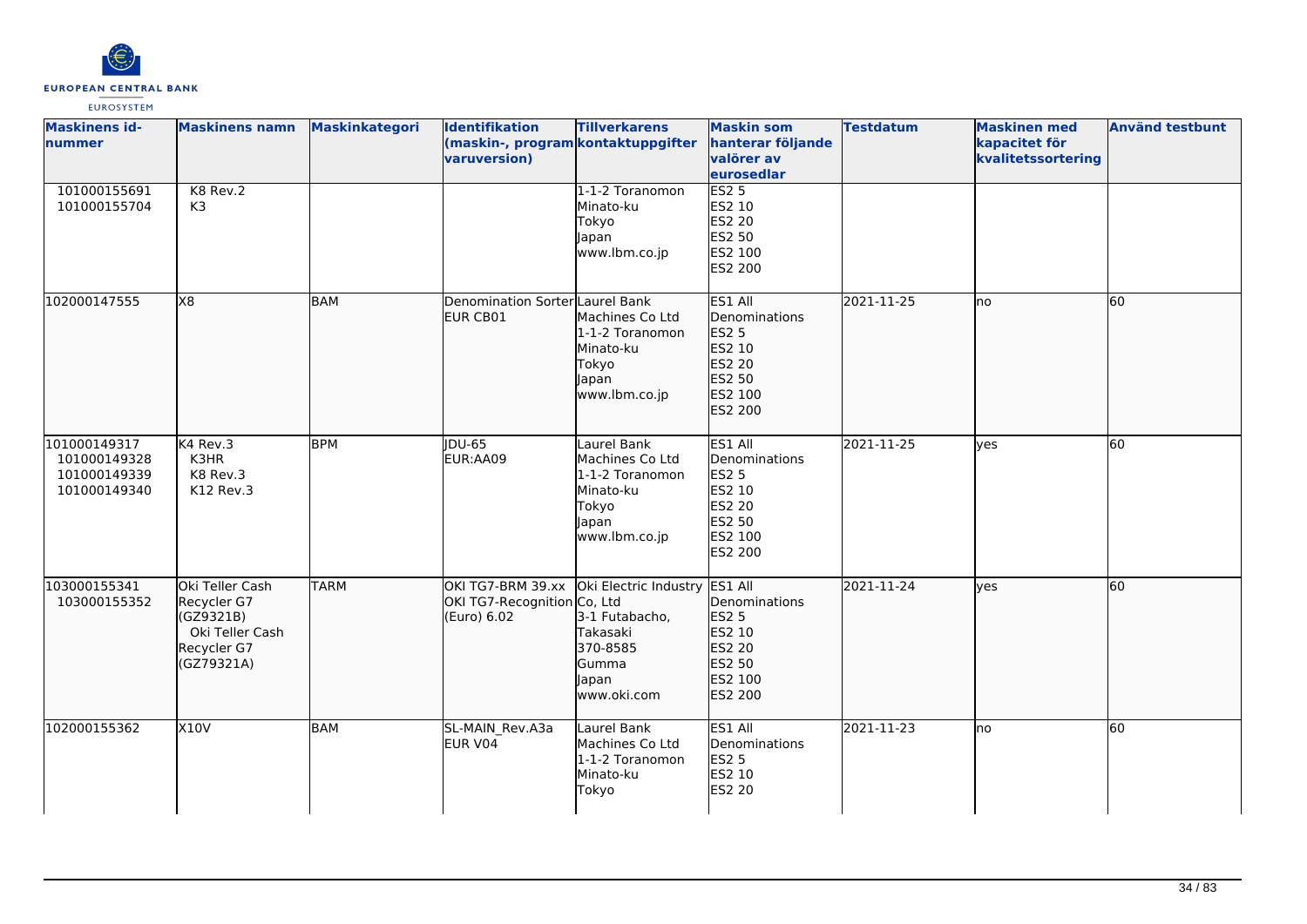

| <b>Maskinens id-</b><br>nummer               | <b>Maskinens namn</b>                                         | Maskinkategori | Identifikation<br>(maskin-, program kontaktuppgifter<br>varuversion) | <b>Tillverkarens</b>                                                                                                                          | <b>Maskin som</b><br>hanterar följande<br>valörer av<br>eurosedlar                           | <b>Testdatum</b> | <b>Maskinen med</b><br>kapacitet för<br>kvalitetssortering | <b>Använd testbunt</b> |
|----------------------------------------------|---------------------------------------------------------------|----------------|----------------------------------------------------------------------|-----------------------------------------------------------------------------------------------------------------------------------------------|----------------------------------------------------------------------------------------------|------------------|------------------------------------------------------------|------------------------|
|                                              |                                                               |                |                                                                      | apan<br>www.lbm.co.jp                                                                                                                         | ES2 50<br>ES2 100<br>ES2 200                                                                 |                  |                                                            |                        |
| 101000155372                                 | X10F                                                          | <b>BPM</b>     | SL-MAIN_Rev.A3a<br>EUR V04                                           | Laurel Bank<br>Machines Co Ltd<br>1-1-2 Toranomon<br>Minato-ku<br>Tokyo<br>Japan<br>www.lbm.co.jp                                             | ES1 All<br>Denominations<br>ES2 5<br>ES2 10<br>ES2 20<br>ES2 50<br>ES2 100<br>ES2 200        | 2021-11-23       | lyes                                                       | 60                     |
| 101000155430                                 | let Scan iFX2 i427                                            | <b>BPM</b>     | <b>EURO REVISION</b><br>7.31, CFF 7.20                               | Cummins-Allison<br>Corp<br>891 Feehandville<br>Drive<br>IL 60056<br>MT. Prospect<br><b>USA</b><br>www.cumminsalliso<br>n.com                  | ES1 All<br>Denominations<br><b>ES2 5</b><br>ES2 10<br>ES2 20<br>ES2 50<br>ES2 100<br>ES2 200 | 2021-11-23       | yes                                                        | 60                     |
| 104000144337<br>104000144348<br>104000155729 | CI-10B RBW-100<br>$CI-5B$ <sub>RBW-50</sub><br><b>RBW-200</b> | <b>TAM</b>     | <b>HVE-10</b><br>1501                                                | <b>Glory Global</b><br>Solutions<br>Thomas-Edison-Platz ES2 5<br>63263<br>Neu-Isenburg<br>Germany<br>www.gloryglobalsolu ES2 200<br>tions.com | ES1 All<br>Denominations<br>ES2 10<br>ES2 20<br>ES2 50<br>ES2 100                            | 2021-11-22       | Ino                                                        | 60                     |
| 102000156660                                 | Tellac-22                                                     | <b>BAM</b>     | V4.0                                                                 | Musashi Co Ltd<br>20-36, Ginza,<br>Chuoku<br>104-0061<br>Tokyo<br><b>Japan</b><br>www.musashinet.co. ES2 100                                  | ES1 All<br>Denominations<br><b>ES2 5</b><br>ES2 10<br><b>ES2 20</b><br>ES2 50<br>ES2 200     | 2021-11-22       | Ino                                                        | 60                     |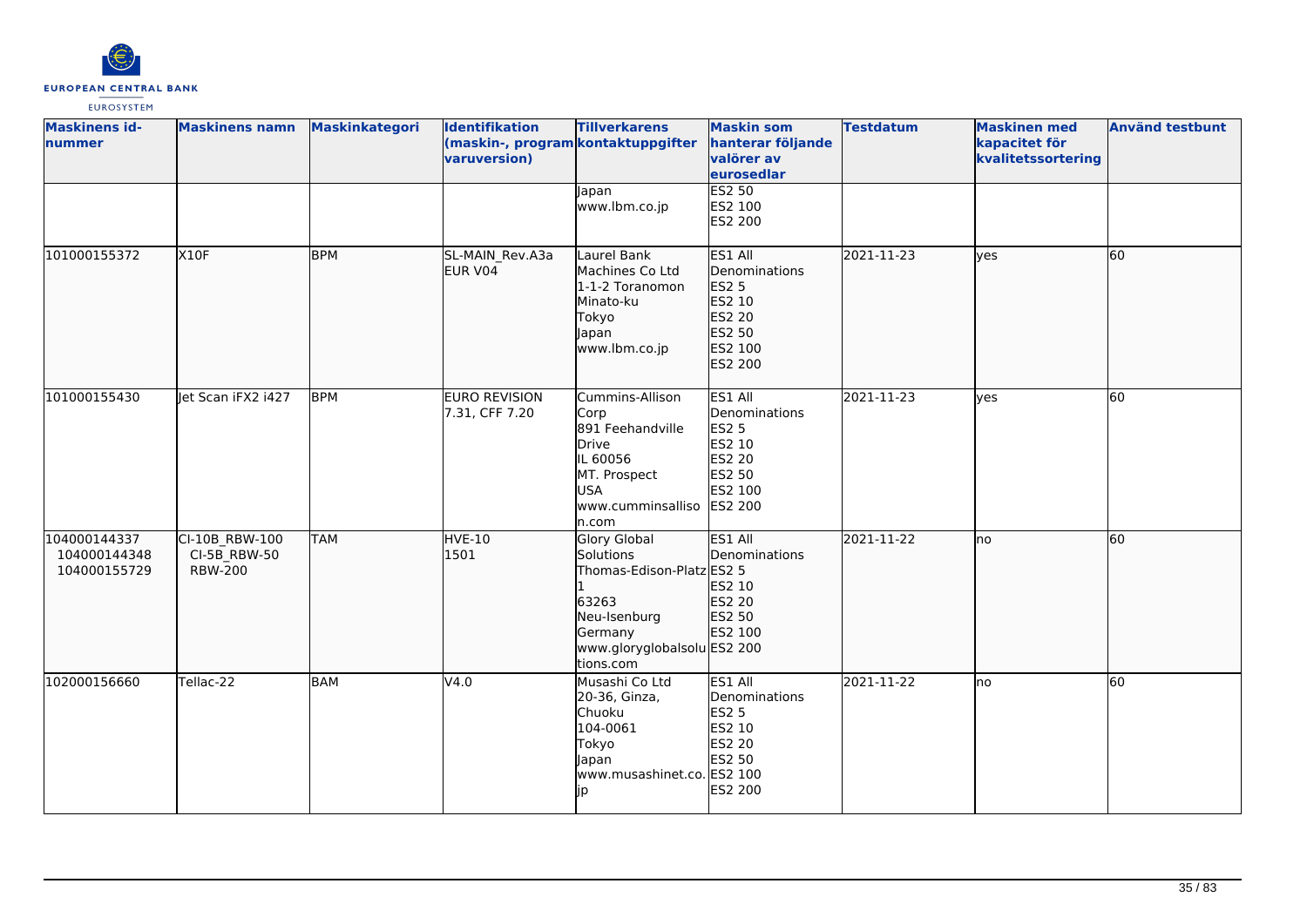

| <b>Maskinens id-</b><br><b>Inummer</b>                                                       | <b>Maskinens namn</b>                                                                         | Maskinkategori | <b>Identifikation</b><br>(maskin-, program kontaktuppgifter<br>varuversion) | <b>Tillverkarens</b>                                                                                                                                                                                            | <b>Maskin som</b><br>hanterar följande<br>valörer av<br>eurosedlar                           | <b>Testdatum</b> | <b>Maskinen med</b><br>kapacitet för<br>kvalitetssortering | <b>Använd testbunt</b> |
|----------------------------------------------------------------------------------------------|-----------------------------------------------------------------------------------------------|----------------|-----------------------------------------------------------------------------|-----------------------------------------------------------------------------------------------------------------------------------------------------------------------------------------------------------------|----------------------------------------------------------------------------------------------|------------------|------------------------------------------------------------|------------------------|
| 101000155101<br>101000155112<br>101000155123<br>101000155134                                 | <b>ST-150NF</b><br>Magner 175FF<br>MultiCash<br><b>ST-150NF</b><br>i-Hunter 2.0 Dual<br>CIS-F | <b>BPM</b>     | V1.0.4                                                                      | Hitachi Terminal<br>Solutions Korea Co., Denominations<br>Ltd<br>7-6, 4-gil, Samsung<br>1-ro, Hwaseong-Si<br>445-170<br>Gyeonggi-do<br>South Korea<br>info@hitachi-<br>tsol.co.kr<br>www.hitachi-<br>tsol.co.kr | ES1 All<br>ES2 5<br>ES2 10<br>ES2 20<br>ES2 50<br>ES2 100<br>ES2 200                         | 2021-11-19       | lves                                                       | 60                     |
| 102000155226<br>102000155237<br>102000155248<br>102000155259<br>102000155260<br>102000155271 | ST-150<br>iHunter+<br>iHunter2.0<br>Magner 175<br><b>GBS ST-150</b><br>Multicash ST-150       | <b>BAM</b>     | 2021_11                                                                     | Hitachi Terminal<br>Solutions Korea Co., Denominations<br>Ltd<br>7-6, 4-gil, Samsung<br>1-ro, Hwaseong-Si<br>445-170<br>Gyeonggi-do<br>South Korea<br>info@hitachi-<br>tsol.co.kr<br>www.hitachi-<br>tsol.co.kr | ES1 All<br>ES2 5<br>ES2 10<br><b>ES2 20</b><br>ES2 50<br>ES2 100<br><b>ES2 200</b>           | 2021-11-19       | Ino                                                        | 60                     |
| 102000155282<br>102000155293<br>102000155306<br>102000155317<br>102000155328<br>102000155339 | liH-110<br>iH-110 S<br>iH-110 B<br>Magner 165<br>Magner 165 S<br>Magner 165 BC                | BAM            | 0.1.4                                                                       | Hitachi Terminal<br>Solutions Korea Co.,<br>Ltd<br>7-6, 4-gil, Samsung<br>1-ro, Hwaseong-Si<br>445-170<br>Gyeonggi-do<br>South Korea<br>info@hitachi-<br>tsol.co.kr<br>www.hitachi-<br>tsol.co.kr               | ES1 All<br>Denominations<br>ES2 5<br>ES2 10<br>ES2 20<br>ES2 50<br>ES2 100<br><b>ES2 200</b> | 2021-11-19       | Ino                                                        | 60                     |
| 102000111893                                                                                 | P30                                                                                           | <b>BAM</b>     | Micro Processor type Plus Banking<br>Main P-2.1.0 14.2.4                    | Machines Co Ltd<br>Dangsandong-6Ka,<br>Youngdeungpo-Ku                                                                                                                                                          | ES1 All<br>Denominations<br><b>ES2 5</b><br>ES2 10                                           | 2021-11-18       | lno                                                        | 60                     |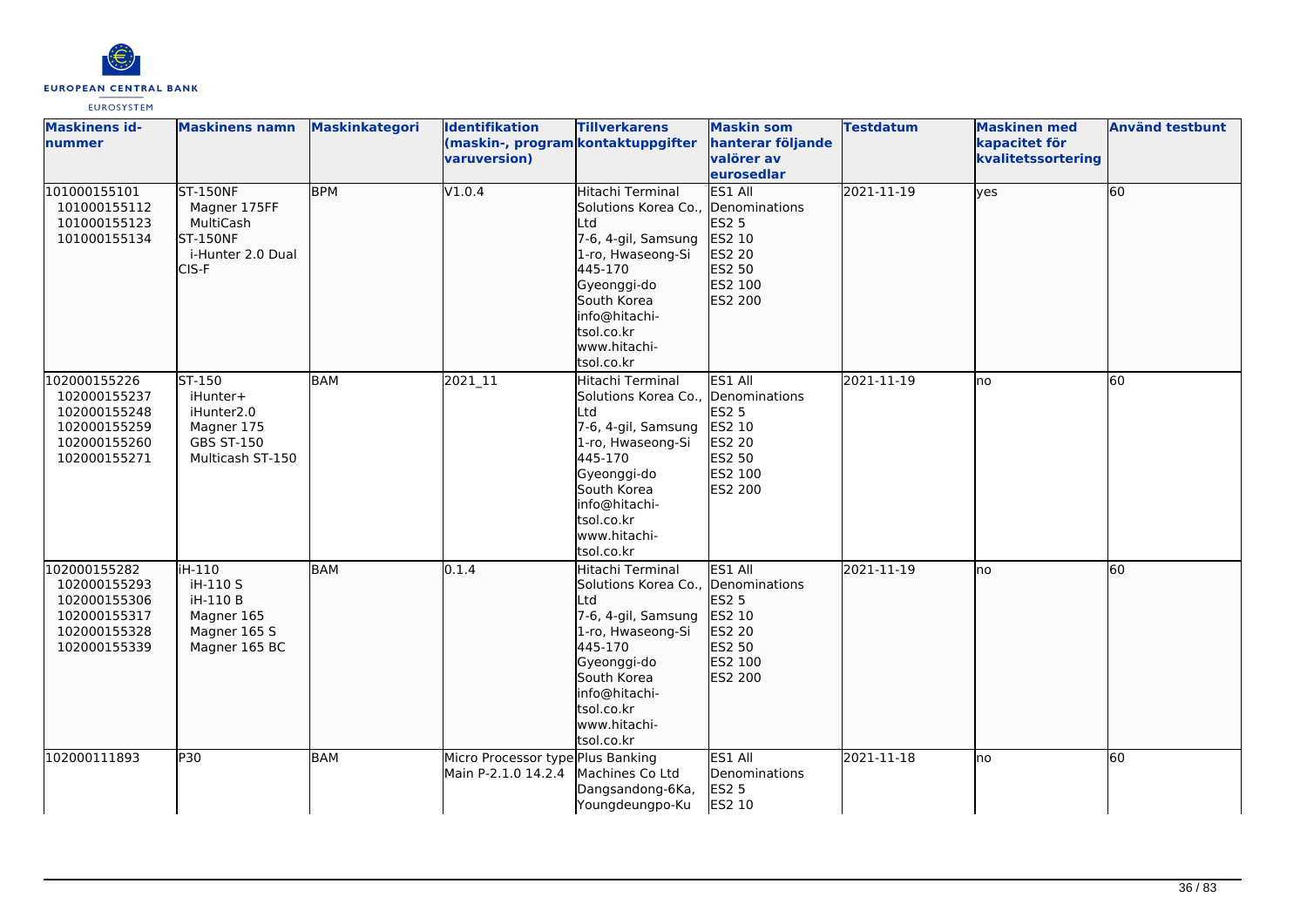

| <b>Maskinens id-</b><br>nummer | <b>Maskinens namn</b>    | <b>Maskinkategori</b> | Identifikation<br>(maskin-, program kontaktuppgifter<br>varuversion) | <b>Tillverkarens</b>                                                                                                                          | <b>Maskin som</b><br>hanterar följande<br>valörer av<br>eurosedlar                           | <b>Testdatum</b> | <b>Maskinen med</b><br>kapacitet för<br>kvalitetssortering | <b>Använd testbunt</b> |
|--------------------------------|--------------------------|-----------------------|----------------------------------------------------------------------|-----------------------------------------------------------------------------------------------------------------------------------------------|----------------------------------------------------------------------------------------------|------------------|------------------------------------------------------------|------------------------|
|                                |                          |                       |                                                                      | $340 - 4$<br>Seoul<br>Korea<br>plus@plus.co.kr<br>www.plus.co.kr                                                                              | <b>ES2 20</b><br>ES2 50<br>ES2 100<br>ES2 200                                                |                  |                                                            |                        |
| 102000155055                   | let Scan iFX3 i236       | <b>BAM</b>            | EURO REVISION 7.31 Cummins-Allison                                   | Corp<br>891 Feehandville<br>Drive<br>IL 60056<br>MT. Prospect<br><b>USA</b><br>www.cumminsalliso<br>n.com                                     | ES1 All<br>Denominations<br>ES2 5<br>ES2 10<br>ES2 20<br>ES2 50<br>ES2 100<br><b>ES2 200</b> | 2021-11-18       | no                                                         | 60                     |
| 103000144427<br>103000144438   | <b>RBG-200</b><br>RZ-200 | <b>TARM</b>           | <b>HVD-200</b><br>6616                                               | <b>Glory Global</b><br>Solutions<br>Thomas-Edison-Platz ES2 5<br>63263<br>Neu-Isenburg<br>Germany<br>www.gloryglobalsolu ES2 200<br>tions.com | ES1 All<br>Denominations<br>ES2 10<br>ES2 20<br>ES2 50<br>ES2 100                            | 2021-11-17       | lyes                                                       | 60                     |
| 103000144449<br>103000144450   | <b>RBG-200</b><br>RZ-200 | <b>TARM</b>           | <b>HVD-210</b><br>6616                                               | <b>Glory Global</b><br>Solutions<br>Thomas-Edison-Platz ES2 5<br>63263<br>Neu-Isenburg<br>Germany<br>www.gloryglobalsolu ES2 200<br>tions.com | ES1 All<br>Denominations<br>ES2 10<br>ES2 20<br>ES2 50<br>ES2 100                            | 2021-11-17       | <b>l</b> ves                                               | 60                     |
| 101000145745                   | <b>USF-50</b>            | <b>BPM</b>            | 0317                                                                 | Glory Global<br>Solutions<br>Thomas-Edison-Platz ES2 5<br>63263<br>Neu-Isenburg<br>Germany                                                    | ES1 All<br>Denominations<br>ES2 10<br><b>ES2 20</b><br>ES2 50<br>ES2 100                     | 2021-11-17       | <b>ves</b>                                                 | 60                     |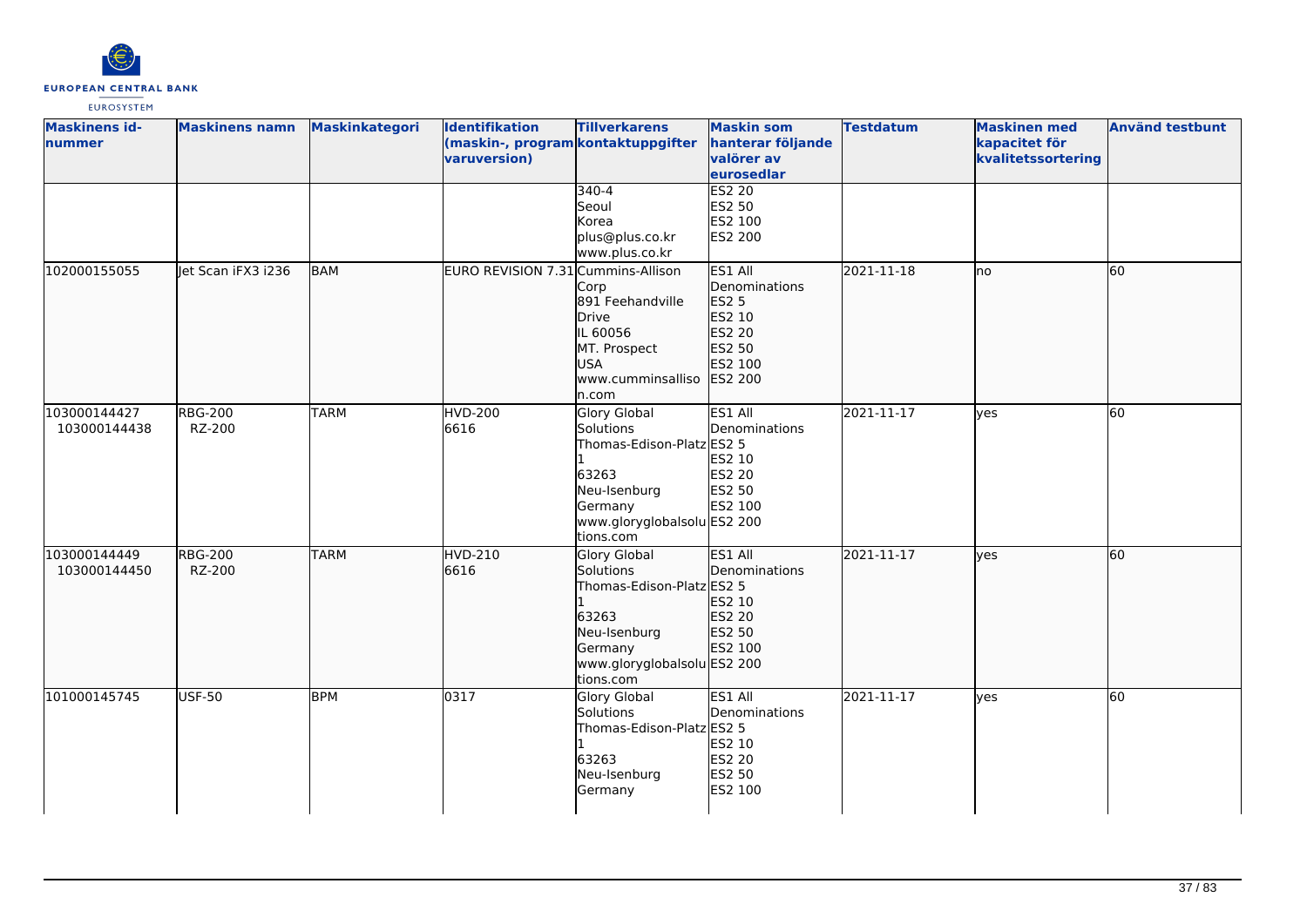

| <b>Maskinens id-</b><br>nummer                                                                               | <b>Maskinens namn</b>                                                                                                                 | Maskinkategori | <b>Identifikation</b><br>(maskin-, program kontaktuppgifter<br>varuversion) | <b>Tillverkarens</b>                                                                                                                          | <b>Maskin som</b><br>hanterar följande<br>valörer av<br>eurosedlar                                         | <b>Testdatum</b> | <b>Maskinen med</b><br>kapacitet för<br>kvalitetssortering | <b>Använd testbunt</b> |
|--------------------------------------------------------------------------------------------------------------|---------------------------------------------------------------------------------------------------------------------------------------|----------------|-----------------------------------------------------------------------------|-----------------------------------------------------------------------------------------------------------------------------------------------|------------------------------------------------------------------------------------------------------------|------------------|------------------------------------------------------------|------------------------|
|                                                                                                              |                                                                                                                                       |                |                                                                             | www.gloryglobalsolu ES2 200<br>tions.com                                                                                                      |                                                                                                            |                  |                                                            |                        |
| 101000145756                                                                                                 | USF-51                                                                                                                                | <b>BPM</b>     | 0317                                                                        | <b>Glory Global</b><br>Solutions<br>Thomas-Edison-Platz ES2 5<br>63263<br>Neu-Isenburg<br>Germany<br>www.gloryglobalsolu ES2 200<br>tions.com | ES1 All<br>Denominations<br>ES2 10<br>ES2 20<br>ES2 50<br>ES2 100                                          | 2021-11-17       | ves                                                        | 60                     |
| 101000145767<br>101000145778<br>101000145789<br>101000145790<br>101000145803<br>101000145814<br>101000145870 | <b>USF-300</b><br><b>USF-100EU2</b><br><b>UW-500EU2</b><br><b>UW-600EU2</b><br><b>UW-700EU2</b><br><b>UW-800EU2</b><br><b>USF-120</b> | <b>BPM</b>     | HVD-2XX<br>0317                                                             | <b>Glory Global</b><br>Solutions<br>Thomas-Edison-Platz ES2 5<br>63263<br>Neu-Isenburg<br>Germany<br>www.gloryglobalsolu ES2 200<br>tions.com | ES1 All<br>Denominations<br>ES2 10<br><b>ES2 20</b><br>ES2 50<br>ES2 100                                   | 2021-11-17       | ves                                                        | $\overline{60}$        |
| 101000145825<br>101000145836<br>101000145847<br>101000145858<br>101000146815<br>101000146826                 | UW-F4<br><b>UW-F12</b><br><b>UW-F16</b><br>UW-F8<br>GDB-100<br>GDB-200                                                                | <b>BPM</b>     | <b>HVD-310</b><br>0027                                                      | Glory Global<br>Solutions<br>Thomas-Edison-Platz ES2 5<br>63263<br>Neu-Isenburg<br>Germany<br>www.gloryglobalsolu ES2 200<br>tions.com        | ES1 All<br>Denominations<br>ES2 10<br>ES2 20<br>ES2 50<br>ES2 100                                          | 2021-11-17       | <b>ves</b>                                                 | 60                     |
| 102000155044                                                                                                 | BIMAC B-666                                                                                                                           | <b>BAM</b>     | 6483                                                                        | Prema GmbH<br>Tychbodenstrasse 9<br>4663<br>Oftringen<br>Switzerland<br>sascha.steinmann@<br>lprema.ch<br>www.prema.ch                        | ES1 All<br>Denominations<br><b>ES2 5</b><br>ES2 10<br><b>ES2 20</b><br>ES2 50<br>ES2 100<br><b>ES2 200</b> | 2021-11-12       | Ino                                                        | $\overline{60}$        |
| 102000154851                                                                                                 | <b>BCS-160</b>                                                                                                                        | <b>BAM</b>     | Mainboard: 010507, Suzhou Ribao                                             |                                                                                                                                               | ES1 All                                                                                                    | 2021-11-11       | lno                                                        | 60                     |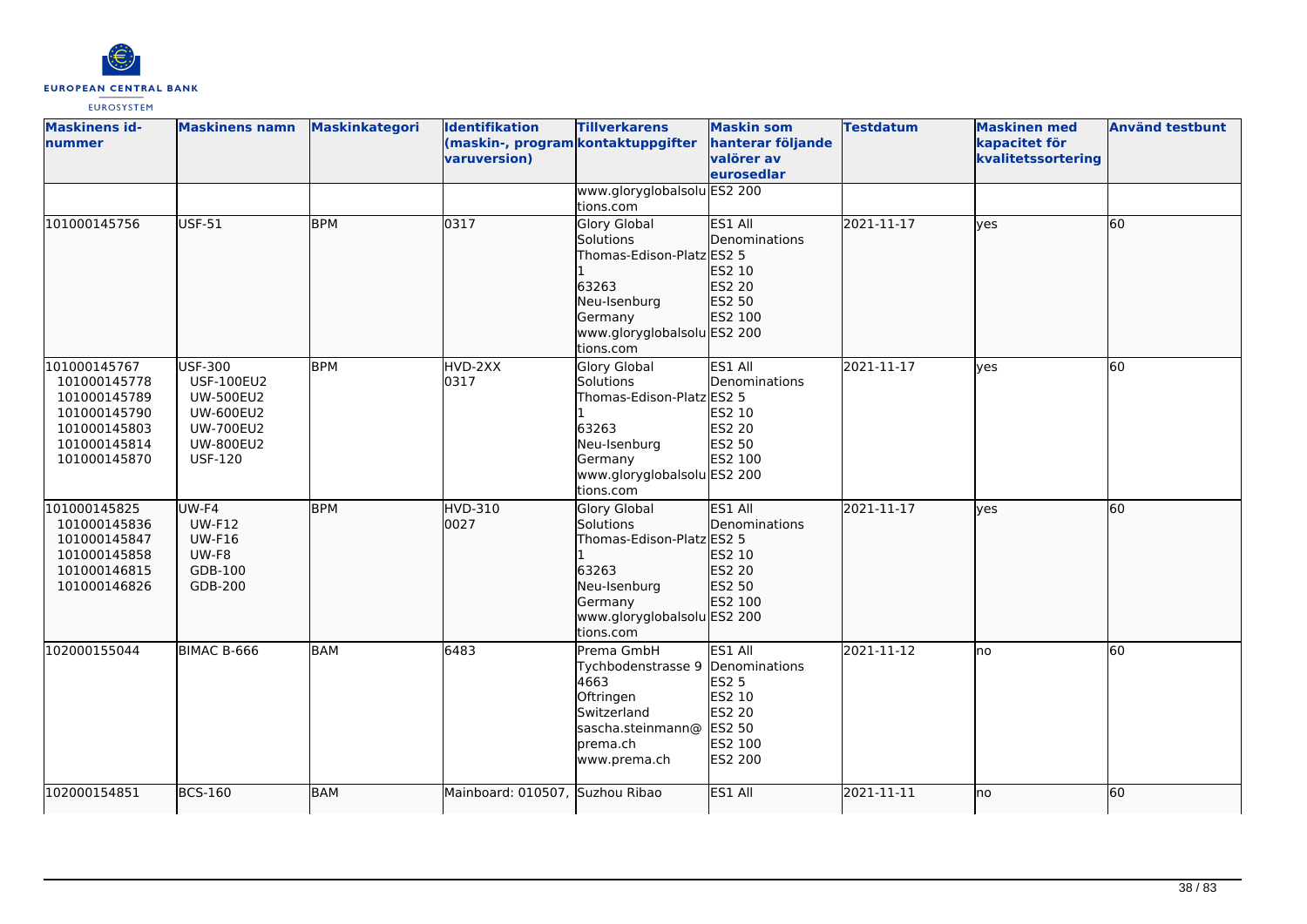

| <b>Maskinens id-</b><br><b>Inummer</b>                                                                                                                                       | <b>Maskinens namn</b>                                                                                                                                                                        | Maskinkategori | <b>Identifikation</b><br>(maskin-, program kontaktuppgifter<br>varuversion) | <b>Tillverkarens</b>                                                                                                                                                 | <b>Maskin som</b><br>hanterar följande<br>valörer av<br>eurosedlar                                         | <b>Testdatum</b> | <b>Maskinen med</b><br>kapacitet för<br>kvalitetssortering | <b>Använd testbunt</b> |
|------------------------------------------------------------------------------------------------------------------------------------------------------------------------------|----------------------------------------------------------------------------------------------------------------------------------------------------------------------------------------------|----------------|-----------------------------------------------------------------------------|----------------------------------------------------------------------------------------------------------------------------------------------------------------------|------------------------------------------------------------------------------------------------------------|------------------|------------------------------------------------------------|------------------------|
| 102000154862<br>102000154873<br>102000154884<br>102000154895<br>102000154908<br>102000154919<br>102000154920<br>102000154931<br>102000154942<br>102000154953<br>102000154964 | <b>DM-150D</b><br><b>BNC-7100</b><br>BCS-150 PLUS<br>BCS-160 PLUS<br><b>ZSA 3500SN</b><br><b>SKTM 8002</b><br>Magner 152DC<br>Magner 152DC+<br><b>SK-170V</b><br>DTK-3100 PLUS<br>Magner 152 |                | Imageboard:<br>020507                                                       | Technology Co., Ltd<br>No.299, YuanQi Rd<br>Yuanhe Technology<br>Park<br>Xiangcheng<br>215133<br>Suzhou<br>China<br>info@nippo.com.cn<br>www.ribaotechnolog<br>v.com | Denominations<br><b>ES2 5</b><br>ES2 10<br>ES2 20<br>ES2 50<br>ES2 100<br>ES2 200                          |                  |                                                            |                        |
| 102000154602                                                                                                                                                                 | V&T-8800                                                                                                                                                                                     | BAM            | V <sub>2.7</sub>                                                            | V&T (Wei Ke)<br>5F, Nm 170-1 Hsin-<br>yi Road Sec 3<br>10658<br>Taipei Citty<br>Taiwan<br>www.vtc.com.tw                                                             | ES1 All<br>Denominations<br><b>ES2 5</b><br>ES2 10<br><b>ES2 20</b><br>ES2 50<br>ES2 100<br><b>ES2 200</b> | 2021-11-03       | no                                                         | 60                     |
| 102000154613<br>102000154624                                                                                                                                                 | <b>DSC-100</b><br>MultiCash<br><b>DSC-100</b>                                                                                                                                                | BAM            | 1.00                                                                        | Colink International<br>Co.,LTD.<br>4F, NO.70,<br>Roosevelt Road<br>Section 2<br>10084<br>Taipei<br>Taiwan<br>colink@ms64.hinet.<br><b>net</b>                       | ES1 All<br>Denominations<br><b>ES2 5</b><br>ES2 10<br>ES2 20<br>ES2 50<br>ES2 100<br>ES2 200               | 2021-11-03       | no                                                         | 60                     |
| 102000154349<br>102000154533                                                                                                                                                 | let Scan iFX1 i226<br>Jet Scan iFX1 i206                                                                                                                                                     | <b>BAM</b>     | EURO REVISION 7.31 Cummins-Allison                                          | Corp<br>891 Feehandville<br><b>Drive</b><br>IL 60056<br>MT. Prospect<br><b>USA</b><br>www.cumminsalliso<br>n.com                                                     | ES1 All<br>Denominations<br><b>ES2 5</b><br>ES2 10<br>ES2 20<br>ES2 50<br>ES2 100<br>ES2 200               | 2021-10-28       | Ino                                                        | 60                     |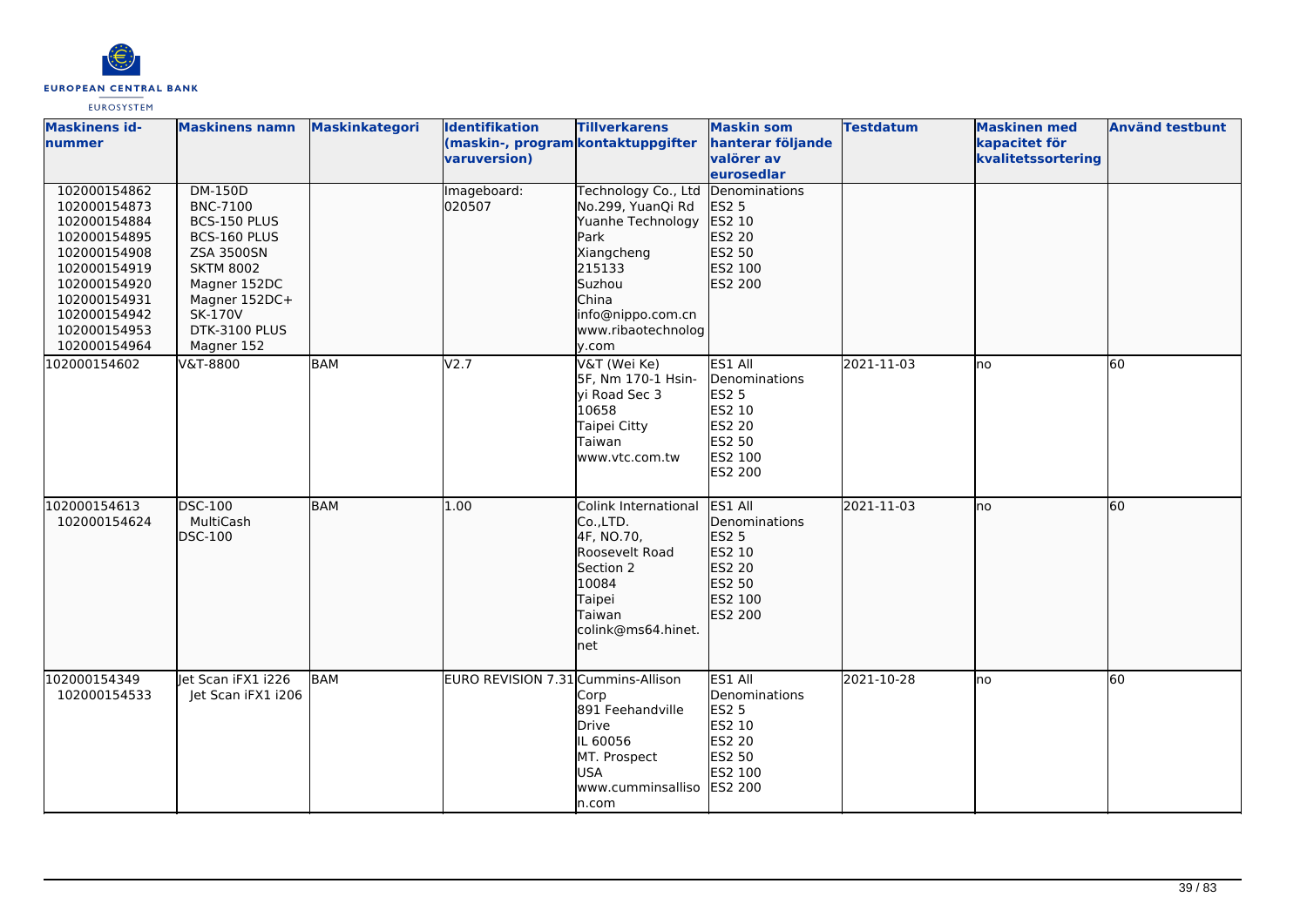

| <b>Maskinens id-</b><br>nummer | <b>Maskinens namn</b>                    | Maskinkategori | Identifikation<br>(maskin-, program kontaktuppgifter | <b>Tillverkarens</b>                                                                                                                       | <b>Maskin som</b><br>hanterar följande                                                                     | <b>Testdatum</b> | <b>Maskinen med</b><br>kapacitet för | <b>Använd testbunt</b> |
|--------------------------------|------------------------------------------|----------------|------------------------------------------------------|--------------------------------------------------------------------------------------------------------------------------------------------|------------------------------------------------------------------------------------------------------------|------------------|--------------------------------------|------------------------|
|                                |                                          |                | varuversion)                                         |                                                                                                                                            | valörer av<br>eurosedlar                                                                                   |                  | kvalitetssortering                   |                        |
| 101000154371                   | Jet Scan iFX1 i427                       | <b>BPM</b>     | EUR 7.31, CFF 7.20                                   | Cummins-Allison<br>Corp<br>891 Feehandville<br>Drive<br>IL 60056<br>MT. Prospect<br><b>USA</b><br>www.cumminsalliso<br>n.com               | <b>ES1 All</b><br>Denominations<br>ES2 5<br>ES2 10<br><b>ES2 20</b><br>ES2 50<br>ES2 100<br><b>ES2 200</b> | 2021-10-28       | yes                                  | 60                     |
| 102000154383                   | let Scan iFX3 i436                       | <b>BAM</b>     | EURO REVISION 7.31 Cummins-Allison                   | Corp<br>891 Feehandville<br>Drive<br>IL 60056<br>MT. Prospect<br>USA<br>www.cumminsalliso ES2 200<br>ln.com                                | ES1 All<br>Denominations<br><b>ES2 5</b><br><b>ES2 10</b><br>ES2 20<br>ES2 50<br>ES2 100                   | 2021-10-28       | lno                                  | 60                     |
| 102000154429<br>102000154430   | let Scan iFX1 i406<br>Jetscan iFX1 i426  | <b>BAM</b>     | EURO REVISION 7.31 Cummins-Allison                   | Corp<br>891 Feehandville<br><b>Drive</b><br>IL 60056<br>MT. Prospect<br><b>USA</b><br>www.cumminsalliso<br>n.com                           | ES1 All<br>Denominations<br>ES2 5<br>ES2 10<br>ES2 20<br>ES2 50<br>ES2 100<br><b>ES2 200</b>               | 2021-10-28       | lno                                  | 60                     |
| 101000154473                   | Holenburg HT 8030                        | <b>BPM</b>     | C <sub>25</sub>                                      | Iternet-European<br>Distribution<br>Via S. Merli 64/66<br>29122<br><b>Piacenza</b><br>Italy<br>www.iternet-security ES2 100<br>systems.com | ES1 All<br>Denominations<br><b>ES2 5</b><br>ES2 10<br><b>ES2 20</b><br>ES2 50<br><b>ES2 200</b>            | 2021-10-28       | ves                                  | 60                     |
| 102000154281<br>102000154511   | let Scan iFX2 i226<br>Jet Scan iFX2 i206 | BAM            | EURO REVISION 7.31 Cummins-Allison                   | Corp<br>891 Feehandville                                                                                                                   | ES1 All<br>Denominations<br>ES2 5                                                                          | 2021-10-27       | lno                                  | 60                     |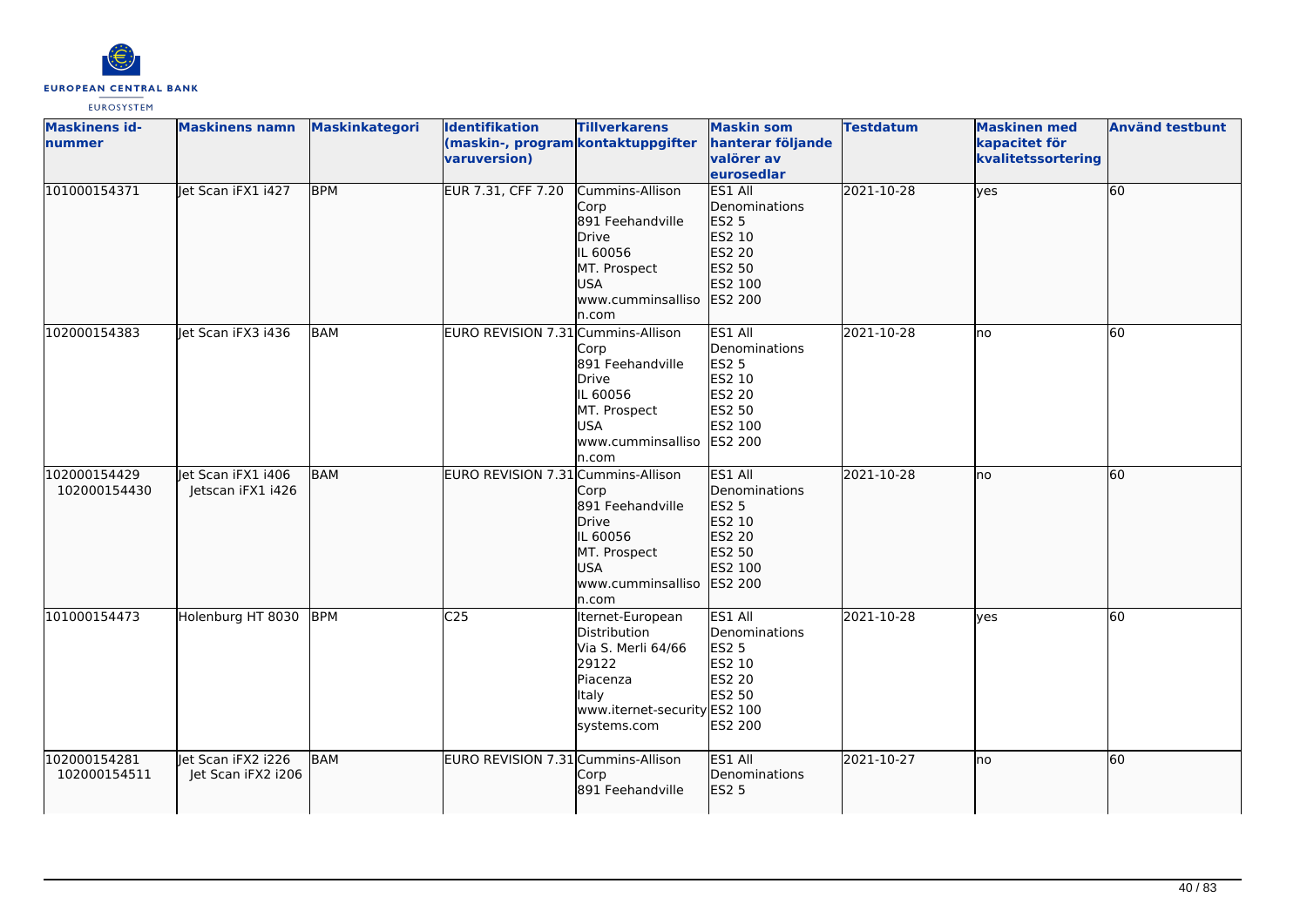

| <b>Maskinens id-</b><br>nummer                                                                                               | <b>Maskinens namn</b>                                                                                                                                                      | Maskinkategori | Identifikation<br>(maskin-, program kontaktuppgifter<br>varuversion) | <b>Tillverkarens</b>                                                                                                    | <b>Maskin som</b><br>hanterar följande<br>valörer av<br>eurosedlar                                         | <b>Testdatum</b> | <b>Maskinen med</b><br>kapacitet för<br>kvalitetssortering | <b>Använd testbunt</b> |
|------------------------------------------------------------------------------------------------------------------------------|----------------------------------------------------------------------------------------------------------------------------------------------------------------------------|----------------|----------------------------------------------------------------------|-------------------------------------------------------------------------------------------------------------------------|------------------------------------------------------------------------------------------------------------|------------------|------------------------------------------------------------|------------------------|
|                                                                                                                              |                                                                                                                                                                            |                |                                                                      | <b>Drive</b><br>IL 60056<br>MT. Prospect<br><b>USA</b><br>lwww.cumminsalliso<br>n.com                                   | ES2 10<br>ES2 20<br>ES2 50<br>ES2 100<br>ES2 200                                                           |                  |                                                            |                        |
| 102000154305<br>102000154522                                                                                                 | let Scan IFX1 i224<br>Jet Scan iFX1 i204                                                                                                                                   | <b>BAM</b>     | EURO REVISION 7.31 Cummins-Allison                                   | Corp<br>891 Feehandville<br>Drive<br>IL 60056<br>MT. Prospect<br><b>IUSA</b><br>www.cumminsalliso<br>ln.com             | ES1 All<br>Denominations<br><b>ES2 5</b><br>ES2 10<br>ES2 20<br>ES2 50<br>ES2 100<br>ES2 200               | 2021-10-27       | Ino                                                        | 60                     |
| 102000154327                                                                                                                 | et Scan iFX3 i238                                                                                                                                                          | BAM            | EURO REVISION 7.31 Cummins-Allison                                   | Corp<br>891 Feehandville<br>Drive<br>IL 60056<br>MT. Prospect<br><b>USA</b><br>www.cumminsalliso<br>n.com               | ES1 All<br>Denominations<br>ES2 5<br>ES2 10<br>ES2 20<br>ES2 50<br>ES2 100<br>ES2 200                      | 2021-10-27       | lno                                                        | 60                     |
| 102000153601<br>102000153612<br>102000153623<br>102000153963<br>102000153974<br>102000153985<br>102000153996<br>102000154009 | U-BUNDLE<br><b>U-BUNDLE P</b><br>U-BUNDLE 2400<br>U-BUNDLE 4000<br>U-BUNDLE 12000<br>U-BUNDLE_2500<br><b>U-BUNDLE</b><br><b>REAR_4000</b><br><b>U-BUNDLE</b><br>REAR_12000 | <b>BAM</b>     | 0.12                                                                 | YOUGO srl<br>Strada Albareto 11<br>10012<br>Bollengo (TO)<br>Italy<br>info@yougo-<br>tech.com<br>www.yougo-<br>tech.com | ES1 All<br>Denominations<br><b>ES2 5</b><br>ES2 10<br><b>ES2 20</b><br>ES2 50<br>ES2 100<br><b>ES2 200</b> | 2021-10-26       | lno                                                        | 60                     |
| 102000154123                                                                                                                 | let Scan 150                                                                                                                                                               | BAM            | EURO REVISION<br>3.0.82                                              | Cummins-Allison<br>Corp<br>891 Feehandville<br>Drive<br>IL 60056                                                        | ES1 All<br>Denominations<br>ES2 5<br>ES2 10<br>ES2 20                                                      | 2021-10-22       | lno                                                        | 60                     |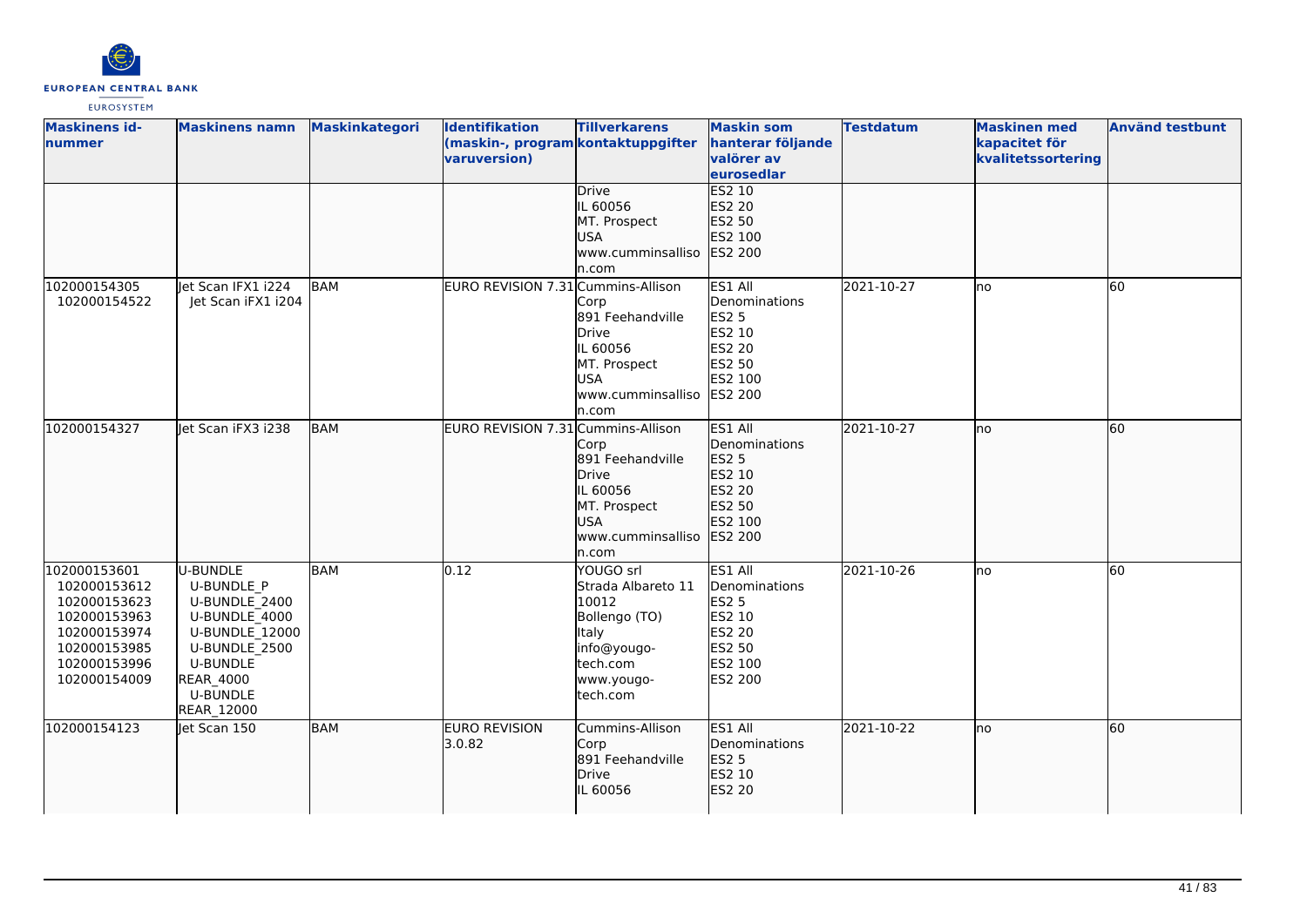

| <b>Maskinens id-</b><br>nummer | <b>Maskinens namn</b>   | <b>Maskinkategori</b> | <b>Identifikation</b><br>(maskin-, program kontaktuppgifter<br>varuversion) | <b>Tillverkarens</b><br>MT. Prospect                                                                                                         | <b>Maskin som</b><br>hanterar följande<br>valörer av<br>eurosedlar<br>ES2 50                                                        | <b>Testdatum</b> | <b>Maskinen med</b><br>kapacitet för<br>kvalitetssortering | <b>Använd testbunt</b> |
|--------------------------------|-------------------------|-----------------------|-----------------------------------------------------------------------------|----------------------------------------------------------------------------------------------------------------------------------------------|-------------------------------------------------------------------------------------------------------------------------------------|------------------|------------------------------------------------------------|------------------------|
|                                |                         |                       |                                                                             | <b>USA</b><br>www.cumminsalliso<br>n.com                                                                                                     | ES2 100<br>ES2 200                                                                                                                  |                  |                                                            |                        |
| 104000154659                   | Scan Coin AB<br>SDS-760 | <b>TAM</b>            | N-Gene F<br>RECO Ver: 1.37B                                                 | Scan Coin AB<br>Jägershillgaten 26<br>SE-213 75<br>Malmö<br>Sweden<br>info@scancoin.se<br>www.scancoin.com                                   | <b>ES15</b><br>ES1 10<br><b>ES1 20</b><br>ES1 50<br>ES1 100<br>ES1 200<br>ES2 5<br>ES2 10<br>ES2 20<br>ES2 50<br>ES2 100<br>ES2 200 | 2021-10-22       | lno                                                        | 60                     |
| 101000136276                   | NC-7100                 | <b>BPM</b>            | EUR 002.107                                                                 | Masterwork<br>Automodules<br>4F, 223, Chong Yang ES2 5<br><b>I</b> Rd<br>115 Nangang<br>Taipei<br>Taiwan<br>www.automodules.c ES2 200<br>lom | ES1 All<br>Denominations<br>ES2 10<br>ES2 20<br>ES2 50<br>ES2 100                                                                   | 2021-10-21       | lyes                                                       | 60                     |
| 101000136891                   | <b>NC-8500</b>          | <b>BPM</b>            | EUR002.014                                                                  | Masterwork<br>Automodules<br>4F, 223, Chong Yang ES2 5<br>Rd<br>115 Nangang<br>Taipei<br>Taiwan<br>www.automodules.c ES2 200<br>lom          | ES1 All<br>Denominations<br>ES2 10<br><b>ES2 20</b><br>ES2 50<br>ES2 100                                                            | 2021-10-19       | lves                                                       | 60                     |
| 102000153816                   | DL-2000                 | <b>BAM</b>            | Roller Friction<br>Feeding System<br>211019                                 | <b>Billcon Corporation</b><br>2-5-24 Kuji Takatsu-<br>ku<br>2130032                                                                          | ES1 All<br>Denominations<br><b>ES2 5</b><br>ES2 10                                                                                  | 2021-10-19       | lno                                                        | 60                     |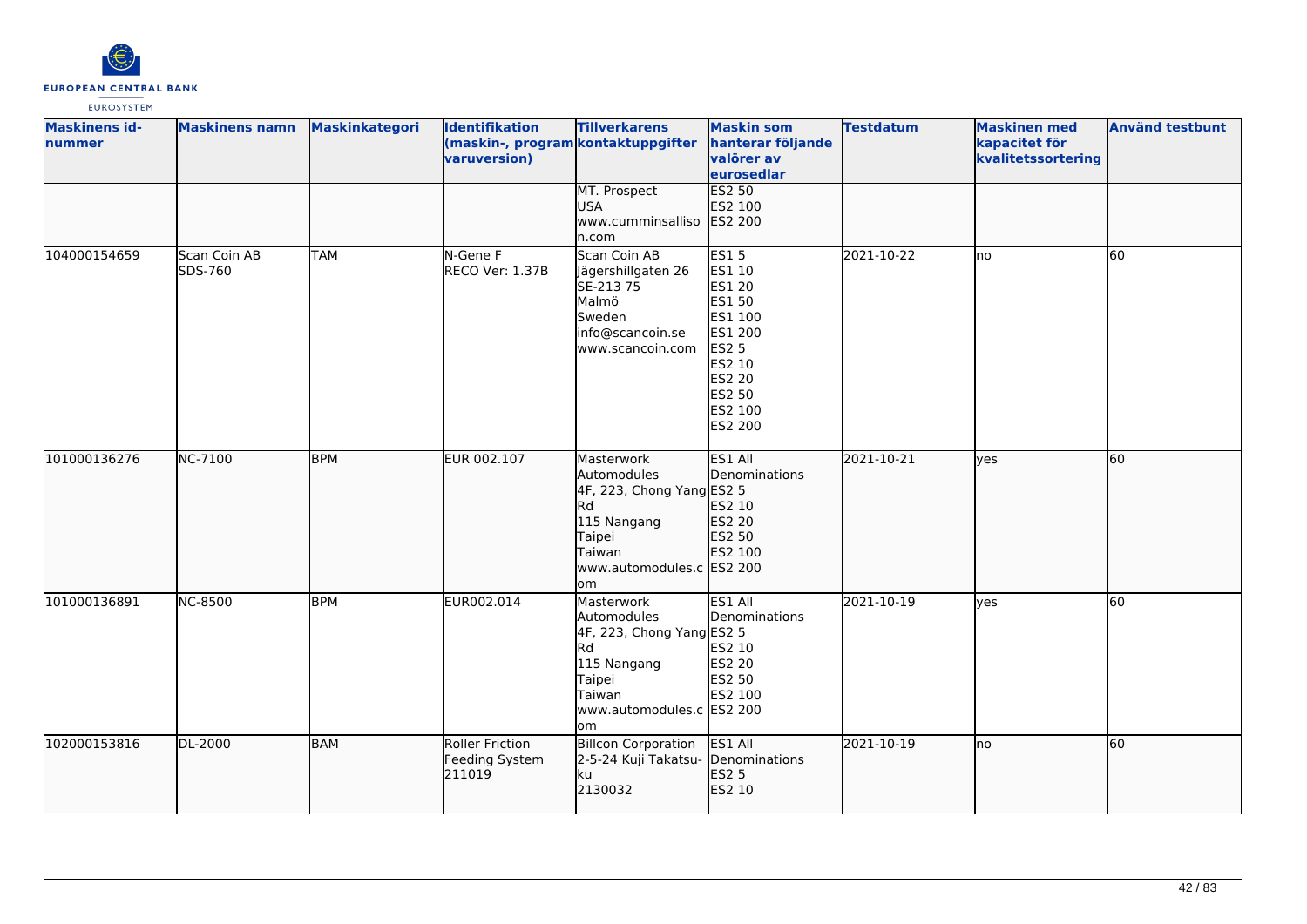

| <b>Maskinens id-</b><br>nummer | <b>Maskinens namn</b> | Maskinkategori | Identifikation<br>(maskin-, program kontaktuppgifter<br>varuversion) | <b>Tillverkarens</b>                                                                                                                                                    | <b>Maskin som</b><br>hanterar följande<br>valörer av<br>eurosedlar                     | <b>Testdatum</b> | <b>Maskinen med</b><br>kapacitet för<br>kvalitetssortering | <b>Använd testbunt</b> |
|--------------------------------|-----------------------|----------------|----------------------------------------------------------------------|-------------------------------------------------------------------------------------------------------------------------------------------------------------------------|----------------------------------------------------------------------------------------|------------------|------------------------------------------------------------|------------------------|
|                                |                       |                |                                                                      | Kawasaki<br>Japan<br>www.billcon.co.jp                                                                                                                                  | <b>ES2 20</b><br>ES2 50<br>ES2 100<br>ES2 200                                          |                  |                                                            |                        |
| 101000153940                   | NC-7500               | <b>BPM</b>     | EUR 002.107                                                          | Masterwork<br>Automodules<br>4F, 223, Chong Yang ES2 5<br>lRd.<br>115 Nangang<br>Taipei<br>Taiwan<br>www.automodules.c ES2 200<br>lom                                   | ES1 All<br>Denominations<br>ES2 10<br>ES2 20<br>ES2 50<br>ES2 100                      | 2021-10-19       | ves                                                        | 60                     |
| 102000154828                   | V800                  | <b>BAM</b>     | V5.40                                                                | Detectalia Europe<br>S.L.U.<br>C/Catalunya 25B<br>Poligono Industrial ElES2 10<br>Pastoret<br>3640<br>Monóvar (Alicante)<br>Spain<br>www.detectalia.com                 | ES1 All<br>Denominations<br>ES2 5<br>ES2 20<br>ES2 50<br>ES2 100<br>ES2 200            | 2021-10-18       | lno                                                        | 60                     |
| 102000154760<br>102000154771   | Lince-600<br>BT-600   | <b>BAM</b>     | <b>IMAGE 165M</b>                                                    | Kobo Science &<br>Technology Co Ltd<br>Room 906 No.1<br>Building Runjie<br>Mansion Dengwei RdES2 20<br>PC 215011<br>Suzhou Jiangsu<br>China<br>www.kobotechweb.c<br>lom | ES1 All<br>Denominations<br>ES2 <sub>5</sub><br>ES2 10<br>ES2 50<br>ES2 100<br>ES2 200 | 2021-10-15       | lno                                                        | 60                     |
| 102000154782<br>102000154793   | Lince-700<br>BT-700   | <b>BAM</b>     | <b>IMAGE 20121</b>                                                   | Kobo Science &<br>Technology Co Ltd<br>Room 906 No.1<br>Building Runjie<br>Mansion Dengwei RdES2 20<br>PC 215011                                                        | ES1 All<br>Denominations<br>ES2 5<br>ES2 10<br>ES2 50                                  | 2021-10-15       | lno                                                        | 60                     |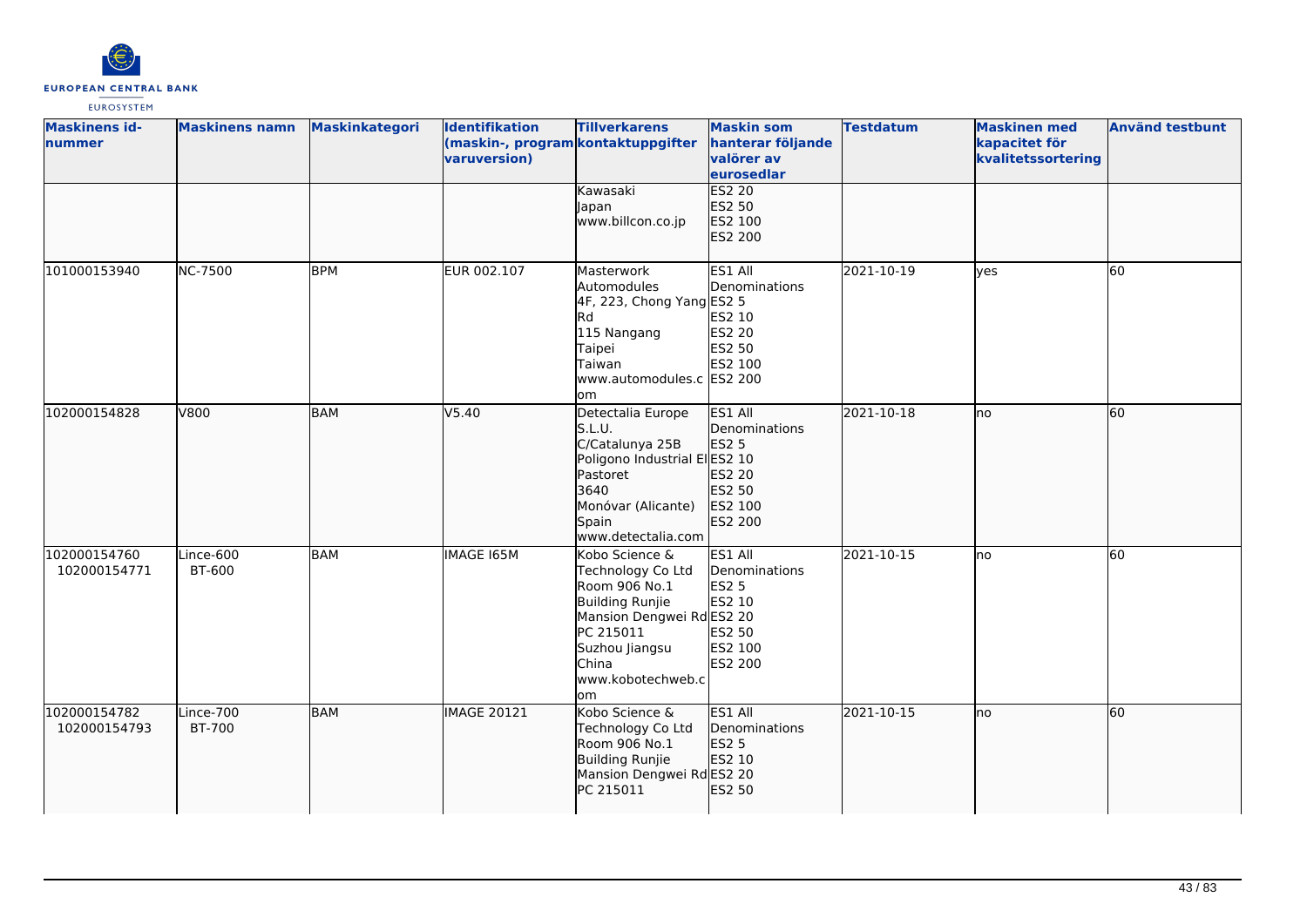

| <b>Maskinens id-</b><br>nummer               | <b>Maskinens namn</b>                              | <b>Maskinkategori</b> | <b>Identifikation</b><br>(maskin-, program kontaktuppgifter<br>varuversion) | <b>Tillverkarens</b>                                                                                                                                     | <b>Maskin som</b><br>hanterar följande<br>valörer av<br>eurosedlar<br>ES2 100                       | <b>Testdatum</b> | <b>Maskinen med</b><br>kapacitet för<br>kvalitetssortering | <b>Använd testbunt</b> |
|----------------------------------------------|----------------------------------------------------|-----------------------|-----------------------------------------------------------------------------|----------------------------------------------------------------------------------------------------------------------------------------------------------|-----------------------------------------------------------------------------------------------------|------------------|------------------------------------------------------------|------------------------|
|                                              |                                                    |                       |                                                                             | Suzhou Jiangsu<br><b>China</b><br>www.kobotechweb.c<br>om                                                                                                | ES2 200                                                                                             |                  |                                                            |                        |
| 101000125024<br>101000125035<br>101000154133 | GA-QFJ2101<br>BT-2101<br>JBYD GA200                | <b>BPM</b>            | EUR.02.05                                                                   | Shangai Guao<br>Electronic<br>Technology Co., Ltd.<br>6, Alley 1225 TonPu<br>Road, PuTuo Distric<br>Shanghai<br>China<br>sales@gooao.cn<br>www.gu-ao.com | ES1 All<br>Denominations<br>ES2 5<br>ES2 10<br><b>ES2 20</b><br>ES2 50<br>ES2 100<br><b>ES2 200</b> | 2021-10-14       | lves                                                       | 60                     |
| 101000154155<br>101000154166<br>101000154177 | GA-QFJ2101 A10<br><b>JBYD GA200</b><br>BT-2101 A10 | <b>BPM</b>            | EUR.03.03                                                                   | Shangai Guao<br>Electronic<br>Technology Co., Ltd.<br>6, Alley 1225 TonPu<br>Road, PuTuo Distric<br>Shanghai<br>China<br>sales@gooao.cn<br>www.gu-ao.com | ES1 All<br>Denominations<br>ES2 <sub>5</sub><br>ES2 10<br>ES2 20<br>ES2 50<br>ES2 100<br>ES2 200    | 2021-10-14       | lves                                                       | 60                     |
| 101000153837<br>101000153860                 | <b>BPS M7 RBSS</b><br>BPS M5                       | <b>BPM</b>            | <b>EUR V2.52</b>                                                            | lGiesecke+Devrient<br>Currency<br>Technology GmbH<br>Prinzregentenstraße<br>159<br>81677<br>Munich<br>Germany<br>www.gi-de.com                           | ES1 All<br>Denominations<br><b>ES2 5</b><br>ES2 10<br>ES2 20<br>ES2 50<br>ES2 100<br>ES2 200        | 2021-10-13       | <b>l</b> ves                                               | 60                     |
| 102000153907                                 | Numeron DU                                         | <b>BAM</b>            | EUR_V5.11._DU                                                               | Giesecke+Devrient<br>Currency<br>Technology GmbH<br>Prinzregentenstraße ES2 10<br>159<br>81677<br>Munich<br>Germany                                      | ES1 All<br><b>IDenominations</b><br>ES2 5<br>ES2 20<br>ES2 50<br>ES2 100<br>ES2 200                 | 2021-10-13       | Ino                                                        | 60                     |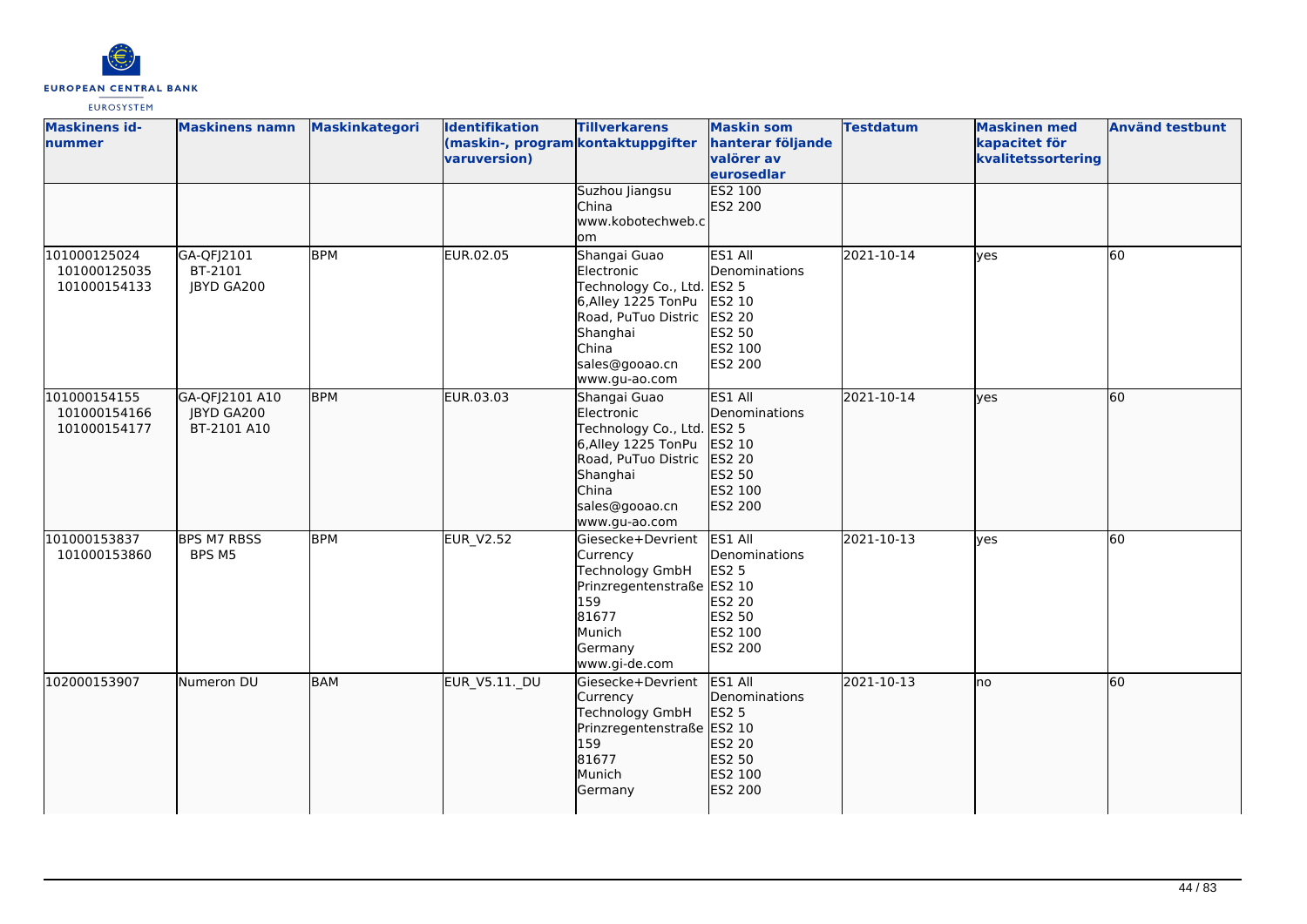

| <b>Maskinens id-</b><br>nummer | <b>Maskinens namn</b>       | Maskinkategori | Identifikation<br>(maskin-, program kontaktuppgifter<br>varuversion)           | <b>Tillverkarens</b>                                                                                                                 | <b>Maskin som</b><br>hanterar följande<br>valörer av<br>eurosedlar                                  | <b>Testdatum</b> | <b>Maskinen med</b><br>kapacitet för<br>kvalitetssortering | <b>Använd testbunt</b> |
|--------------------------------|-----------------------------|----------------|--------------------------------------------------------------------------------|--------------------------------------------------------------------------------------------------------------------------------------|-----------------------------------------------------------------------------------------------------|------------------|------------------------------------------------------------|------------------------|
|                                |                             |                |                                                                                | www.gi-de.com                                                                                                                        |                                                                                                     |                  |                                                            |                        |
| 102000153918                   | Numeron T                   | <b>BAM</b>     | EUR_V5.11._T                                                                   | Giesecke+Devrient<br>Currency<br>Technology GmbH<br>Prinzregentenstraße ES2 10<br>159<br>81677<br>Munich<br>Germany<br>www.gi-de.com | ES1 All<br>Denominations<br><b>ES2 5</b><br>ES2 20<br>ES2 50<br>ES2 100<br><b>ES2 200</b>           | 2021-10-13       | no                                                         | 60                     |
| 101000137299<br>101000137379   | BPS C5<br>BPS <sub>C2</sub> | <b>BPM</b>     | EUR Version:<br>10.08.000                                                      | Giesecke+Devrient<br>Currency<br>Technology GmbH<br>Prinzregentenstraße ES2 10<br>159<br>81677<br>Munich<br>Germany<br>www.gi-de.com | ES1 All<br>Denominations<br>ES2 5<br>ES2 20<br>ES2 50<br>ES2 100<br>ES2 200                         | 2021-10-12       | lves                                                       | 60                     |
| 101000153688                   | BPS C1                      | <b>BPM</b>     | HW Rel. 2.3<br>$(12 -$ track<br>mechanical<br>Thickness Sensor)<br>EUR_F02.111 | Giesecke+Devrient<br>Currency<br>Technology GmbH<br>Prinzregentenstraße<br>159<br>81677<br>Munich<br>Germany<br>www.gi-de.com        | ES1 All<br>Denominations<br><b>ES2 5</b><br>ES2 10<br><b>ES2 20</b><br>ES2 50<br>ES2 100<br>ES2 200 | 2021-10-12       | yes                                                        | 60                     |
| 101000153699                   | BPS C1                      | <b>BPM</b>     | HW Rel. 3.0<br>$(19$ -track<br>lmechanical<br>Thickness Sensor)<br>EUR_F02.111 | Giesecke+Devrient<br>Currency<br>Technology GmbH<br>Prinzregentenstraße ES2 10<br>159<br>81677<br>Munich<br>Germany<br>www.gi-de.com | ES1 All<br>Denominations<br>ES2 5<br><b>ES2 20</b><br>ES2 50<br>ES2 100<br>ES2 200                  | 2021-10-12       | lyes                                                       | 60                     |
| 101000153871                   | BPS M7                      | <b>BPM</b>     | <b>EUR V2.52</b>                                                               | Giesecke+Devrient<br>Currency                                                                                                        | ES1 All<br>Denominations                                                                            | 2021-10-12       | lyes                                                       | 60                     |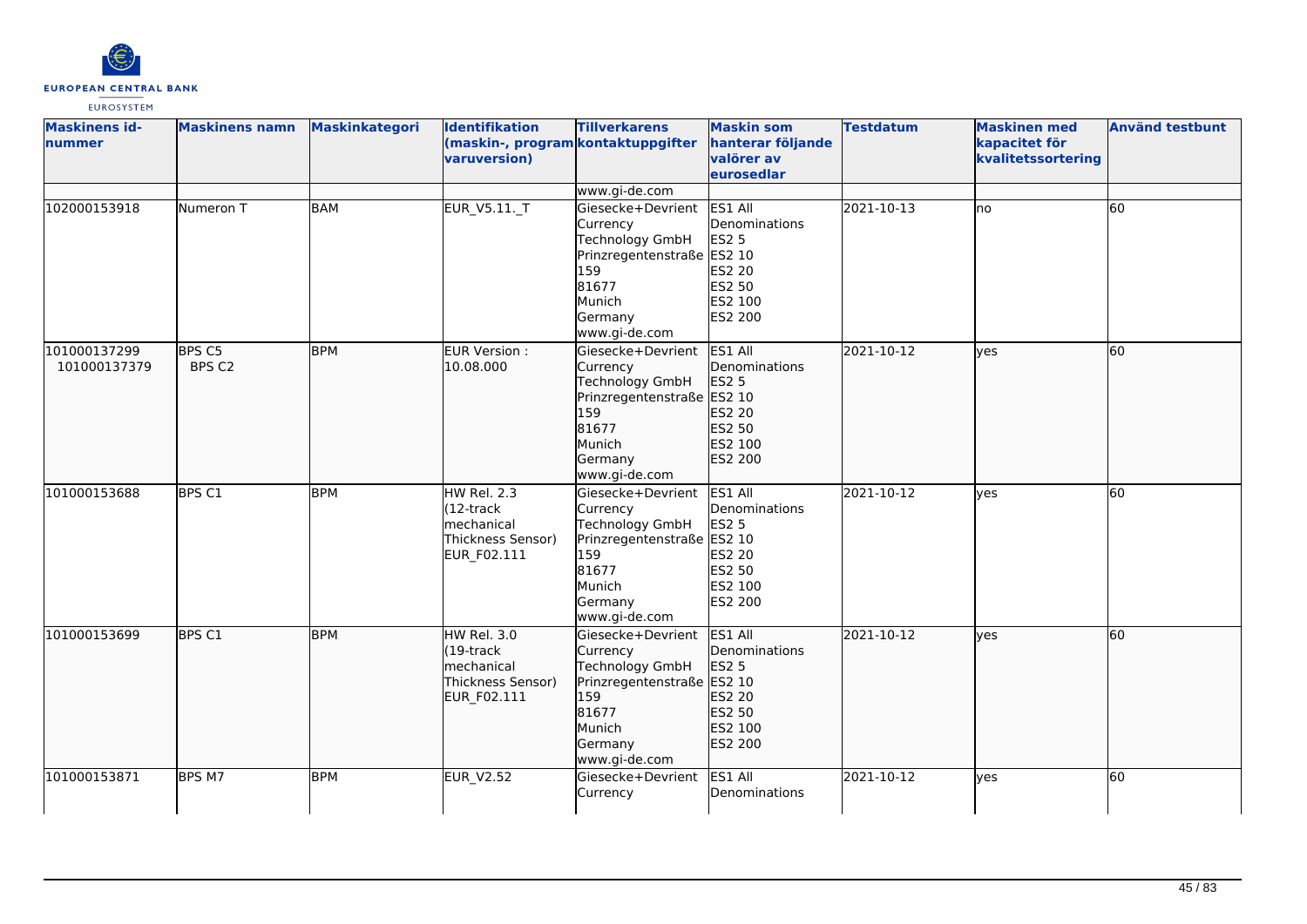

| <b>Maskinens id-</b><br>nummer | <b>Maskinens namn</b>       | <b>Maskinkategori</b> | <b>Identifikation</b><br>(maskin-, program kontaktuppgifter<br>varuversion) | <b>Tillverkarens</b>                                                                                                                        | <b>Maskin som</b><br>hanterar följande<br>valörer av<br>eurosedlar                               | <b>Testdatum</b> | <b>Maskinen med</b><br>kapacitet för<br>kvalitetssortering | <b>Använd testbunt</b> |
|--------------------------------|-----------------------------|-----------------------|-----------------------------------------------------------------------------|---------------------------------------------------------------------------------------------------------------------------------------------|--------------------------------------------------------------------------------------------------|------------------|------------------------------------------------------------|------------------------|
|                                |                             |                       |                                                                             | Technology GmbH<br>Prinzregentenstraße ES2 10<br>159<br>81677<br>Munich<br>Germany<br>www.gi-de.com                                         | ES2 <sub>5</sub><br>ES2 20<br><b>ES2 50</b><br>ES2 100<br>ES2 200                                |                  |                                                            |                        |
| 101000138826<br>101000138837   | BPS C5<br>BPS C2            | <b>BPM</b>            | EUR Version:<br>10.11.000                                                   | Giesecke+Devrient<br>Currency<br><b>Technology GmbH</b><br>Prinzregentenstraße ES2 10<br>159<br>81677<br>Munich<br>Germany<br>www.gi-de.com | ES1 All<br><b>IDenominations</b><br>ES2 5<br>ES2 20<br>ES2 50<br>ES2 100<br>ES2 200              | 2021-10-11       | lves                                                       | 60                     |
| 101000153826                   | BPS C6                      | <b>BPM</b>            | SBV22-EUR2 000003Giesecke+Devrient                                          | Currency<br>Technology GmbH<br>Prinzregentenstraße ES2 10<br>159<br>81677<br>Munich<br>Germany<br>www.gi-de.com                             | ES1 All<br>Denominations<br><b>ES2 5</b><br>ES2 20<br><b>ES2 50</b><br>ES2 100<br><b>ES2 200</b> | 2021-10-11       | ves                                                        | 60                     |
| 101000153882<br>101000153893   | BPS <sub>C5</sub><br>BPS C2 | <b>BPM</b>            | EUR Version :<br>20.16.000                                                  | Giesecke+Devrient<br>Currency<br><b>Technology GmbH</b><br>Prinzregentenstraße ES2 10<br>159<br>81677<br>Munich<br>Germany<br>www.gi-de.com | ES1 All<br>Denominations<br>ES2 5<br>ES2 20<br>ES2 50<br>ES2 100<br>ES2 200                      | 2021-10-11       | lyes                                                       | 60                     |
| 101000123259                   | letscan iFX1 i427           | <b>BPM</b>            | EUR 7.30, CFF 7.20                                                          | Cummins-Allison<br>Corp<br>891 Feehandville<br>Drive<br>IL 60056                                                                            | ES1 All<br>Denominations<br><b>ES2 5</b><br>ES2 10<br>ES2 20                                     | 2021-10-06       | yes                                                        | 60                     |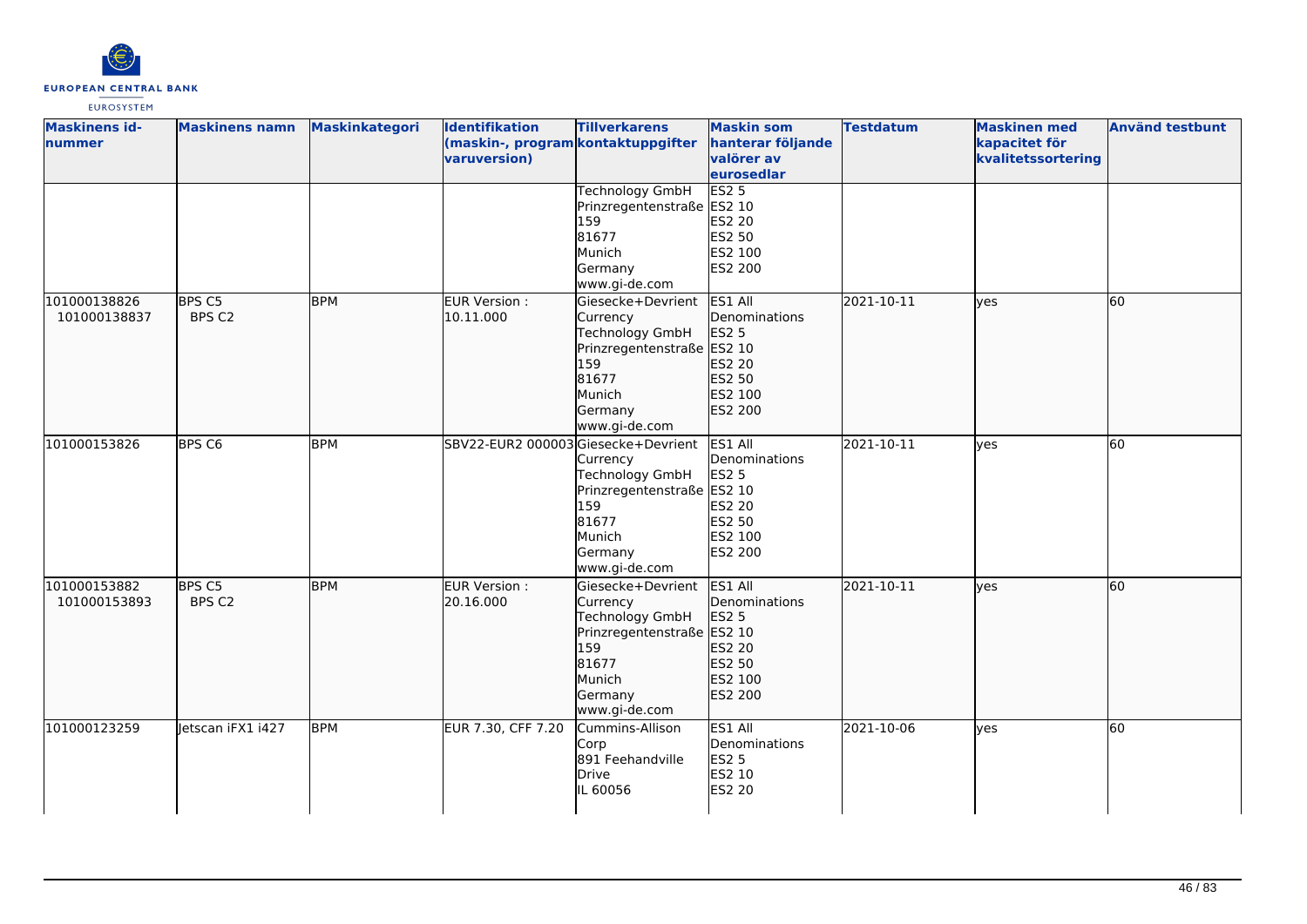

| <b>Maskinens id-</b><br>nummer | <b>Maskinens namn</b> | <b>Maskinkategori</b> | Identifikation<br>(maskin-, program kontaktuppgifter<br>varuversion) | <b>Tillverkarens</b>                                                                                            | <b>Maskin som</b><br>hanterar följande<br>valörer av<br>eurosedlar                                  | <b>Testdatum</b> | <b>Maskinen med</b><br>kapacitet för<br>kvalitetssortering | <b>Använd testbunt</b> |
|--------------------------------|-----------------------|-----------------------|----------------------------------------------------------------------|-----------------------------------------------------------------------------------------------------------------|-----------------------------------------------------------------------------------------------------|------------------|------------------------------------------------------------|------------------------|
|                                |                       |                       |                                                                      | MT. Prospect<br><b>USA</b><br>www.cumminsalliso<br>n.com                                                        | ES2 50<br>ES2 100<br>ES2 200                                                                        |                  |                                                            |                        |
| 102000152882                   | SCAN COIN SC-8220 BAM |                       | Denomination Sorter Suzo international<br>$C24-4$                    | NL. B.V. / Suzohapp<br>Rijnzathe 12<br>3454PV<br>De Meern<br>Netherlands<br>info@suzohapp.nl<br>eu.suzohapp.com | ES1 All<br>Denominations<br>ES2 5<br>ES2 10<br>ES2 20<br>ES2 50<br>ES2 100<br>ES2 200               | 2021-09-29       | lno                                                        | 60                     |
| 102000153257                   | BellCount S715        | <b>BAM</b>            | SW: 002.004                                                          | <b>BellCon Aps</b><br>Messingvei 64A<br>8940<br>Randers SV<br>Denmark<br>www.bellcon.com                        | ES1 All<br>Denominations<br><b>ES2 5</b><br>ES2 10<br><b>ES2 20</b><br>ES2 50<br>ES2 100<br>ES2 200 | 2021-09-29       | lno                                                        | 60                     |
| 102000149227                   | BellCount S515        | <b>BAM</b>            | Friction counter<br>V3.030u_S3.003                                   | <b>BellCon Aps</b><br>Messingvei 64A<br>8940<br>Randers SV<br>Denmark<br>www.bellcon.com                        | ES1 All<br>Denominations<br>ES2 5<br>ES2 10<br><b>ES2 20</b><br>ES2 50<br>ES2 100<br>ES2 200        | 2021-09-28       | no                                                         | 60                     |
| 101000153278                   | BellCount S515F       | <b>BPM</b>            | V3.032d_S3.003_F2. BellCon Aps<br>503                                | Messingvei 64A<br>8940<br>Randers SV<br>Denmark<br>www.bellcon.com                                              | ES1 All<br>Denominations<br><b>ES2 5</b><br>ES2 10<br><b>ES2 20</b><br>ES2 50<br>ES2 100<br>ES2 200 | 2021-09-28       | <b>l</b> ves                                               | 60                     |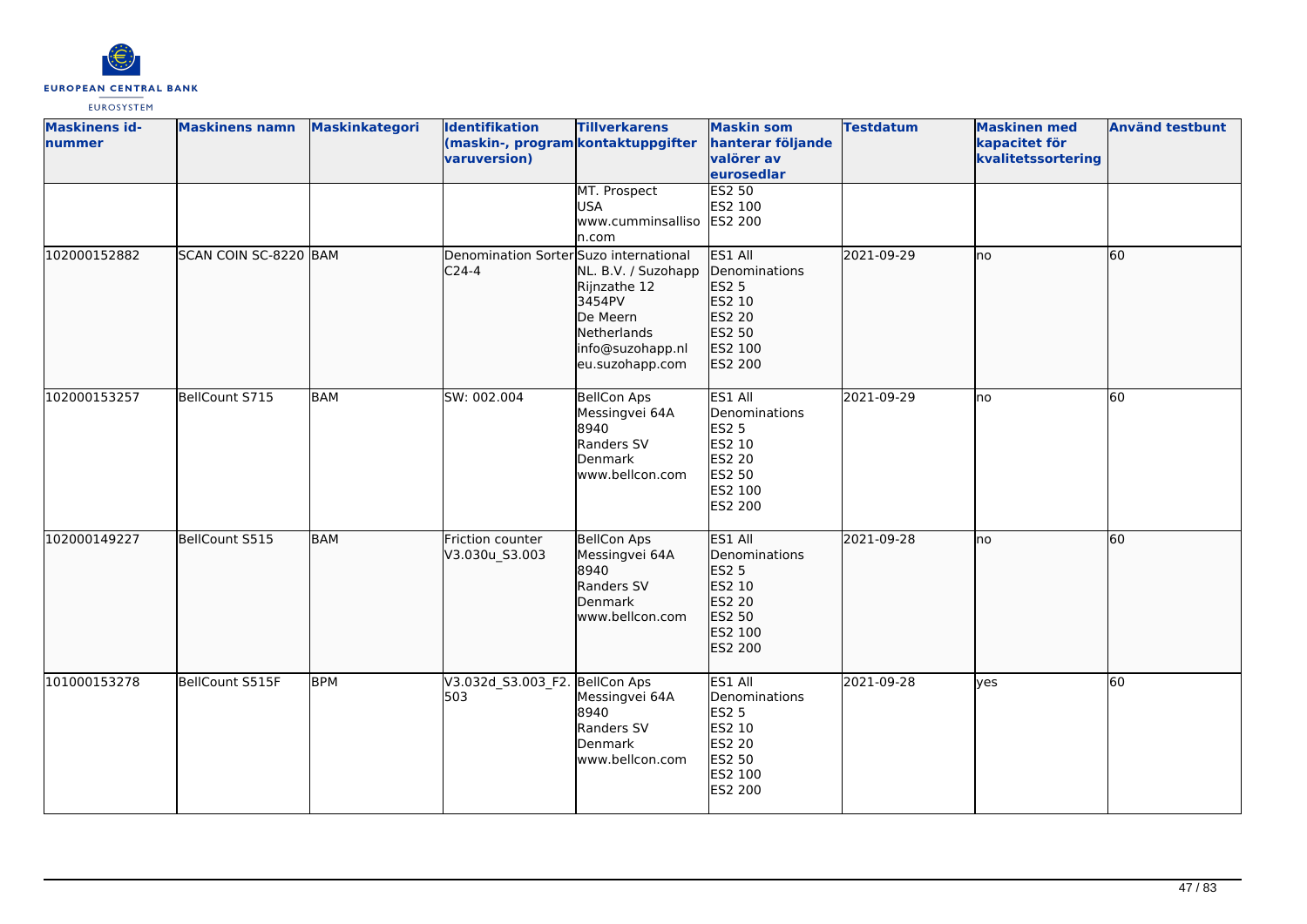

| <b>Maskinens id-</b><br>nummer                                                                                                                               | <b>Maskinens namn</b>                                                                                                                                              | Maskinkategori | Identifikation<br>(maskin-, program kontaktuppgifter<br>varuversion) | <b>Tillverkarens</b>                                                                                                                                                                    | <b>Maskin som</b><br>hanterar följande<br>valörer av<br>eurosedlar                       | <b>Testdatum</b> | <b>Maskinen med</b><br>kapacitet för<br>kvalitetssortering | <b>Använd testbunt</b> |
|--------------------------------------------------------------------------------------------------------------------------------------------------------------|--------------------------------------------------------------------------------------------------------------------------------------------------------------------|----------------|----------------------------------------------------------------------|-----------------------------------------------------------------------------------------------------------------------------------------------------------------------------------------|------------------------------------------------------------------------------------------|------------------|------------------------------------------------------------|------------------------|
| 102000106705                                                                                                                                                 | <b>TN20</b>                                                                                                                                                        | <b>BAM</b>     | <b>EUR SW: EUR 03.03</b>                                             | <b>SOUTH Automation</b><br><b>International GmbH</b><br>Waldeckerstr. 6<br>64546<br>Walldorf-Mörfelden<br>Germany<br>mjb@southautomati ES2 100<br>on.net<br>www.southautomati<br>on.net | ES1 All<br>Denominations<br>ES2 5<br>ES2 10<br>ES2 20<br>ES2 50<br>ES2 200               | 2021-09-27       | lno                                                        | 60                     |
| 104000153077<br>104000153088                                                                                                                                 | CINEO C6010<br>CS 6010                                                                                                                                             | <b>TAM</b>     | <b>MOVE PWAA</b><br>MOVE PWAA EUR 1<br>050                           | Diebold Nixdorf<br>Systems GmbH<br>Heinz-Nixdorf-Ring 1<br>33106<br>Paderborn<br>Germany<br>info.de@dieboldnixd ES2 100<br>orf.com<br>www.dieboldnixdorf.<br>com                        | ES1 All<br>Denominations<br><b>ES2 5</b><br>ES2 10<br><b>ES2 20</b><br>ES2 50<br>ES2 200 | 2021-09-23       | lno                                                        | 60                     |
| 103000153098<br>103000153101                                                                                                                                 | CINEO C6010<br>CS 6010                                                                                                                                             | <b>TARM</b>    | <b>MOVE PWBA</b><br>MOVE PWBA EUR 1<br>lo50                          | Diebold Nixdorf<br>Systems GmbH<br>Heinz-Nixdorf-Ring 1<br>33106<br>Paderborn<br>Germany<br>info.de@dieboldnixd ES2 100<br>lorf.com<br>www.dieboldnixdorf.<br>com                       | ES1 All<br><b>IDenominations</b><br>ES2 5<br>ES2 10<br>ES2 20<br>ES2 50<br>ES2 200       | 2021-09-23       | lves                                                       | 60                     |
| 103000153145<br>103000153156<br>103000153167<br>103000153178<br>103000153189<br>103000153190<br>103000153203<br>103000153214<br>103000153225<br>103000153236 | CINEO C6040<br><b>CINEO C6020</b><br>CS 6020<br><b>CINEO C6030</b><br>CS 6030<br><b>CINEO C6040</b><br>Compact<br>CS 6040<br>CS 6040 Compact<br><b>CINEO C6050</b> | <b>TARM</b>    | <b>MOVE AWAA</b><br>MOVE_AWAA_EUR_1 Systems GmbH<br>050              | Diebold Nixdorf<br>Heinz-Nixdorf-Ring 1<br>33106<br>Paderborn<br>Germany<br>info.de@dieboldnixd ES2 100<br>lorf.com<br>www.dieboldnixdorf.<br>com                                       | ES1 All<br>Denominations<br><b>ES2 5</b><br>ES2 10<br>ES2 20<br>ES2 50<br><b>ES2 200</b> | 2021-09-23       | <b>ves</b>                                                 | 60                     |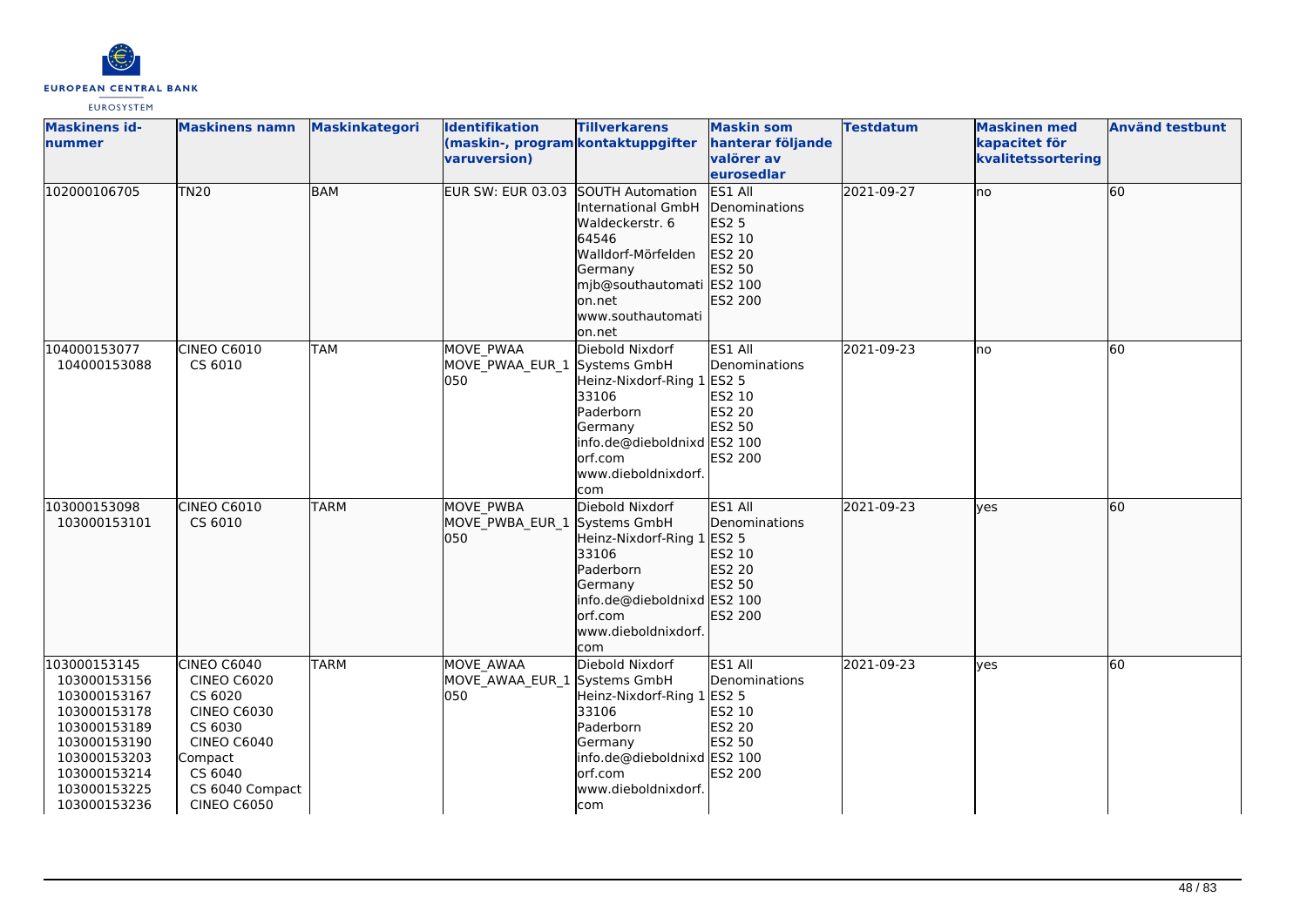

| <b>Maskinens id-</b><br>nummer                                                                                                                               | <b>Maskinens namn</b>                                                                                                                                                                | <b>Maskinkategori</b> | <b>Identifikation</b><br>(maskin-, program kontaktuppgifter<br>varuversion) | <b>Tillverkarens</b>                                                                                                                                   | <b>Maskin som</b><br>hanterar följande<br>valörer av<br>eurosedlar              | <b>Testdatum</b> | <b>Maskinen med</b><br>kapacitet för<br>kvalitetssortering | <b>Använd testbunt</b> |
|--------------------------------------------------------------------------------------------------------------------------------------------------------------|--------------------------------------------------------------------------------------------------------------------------------------------------------------------------------------|-----------------------|-----------------------------------------------------------------------------|--------------------------------------------------------------------------------------------------------------------------------------------------------|---------------------------------------------------------------------------------|------------------|------------------------------------------------------------|------------------------|
|                                                                                                                                                              | CS 6050                                                                                                                                                                              |                       |                                                                             |                                                                                                                                                        |                                                                                 |                  |                                                            |                        |
| 103000153292<br>103000153305<br>103000153316<br>103000153327<br>103000153338<br>103000153349<br>103000153350<br>103000153361<br>103000153372<br>103000153383 | <b>CINEO C6040</b><br>CS 6040<br><b>CINEO C6020</b><br>CS 6020<br><b>CINEO C6040</b><br>Compact<br><b>CINEO C6050</b><br>CS 6040 Compact<br>CS 6050<br><b>CINEO C6030</b><br>CS 6030 | <b>TARM</b>           | MOVE AWCC<br>MOVE AWAA EUR 1 Systems GmbH<br>lo50                           | Diebold Nixdorf<br>Heinz-Nixdorf-Ring 1 ES2 5<br>33106<br>Paderborn<br>Germany<br>info.de@dieboldnixd ES2 100<br>orf.com<br>www.dieboldnixdorf.<br>com | ES1 All<br>Denominations<br>ES2 10<br><b>ES2 20</b><br>ES2 50<br>ES2 200        | 2021-09-23       | <b>yes</b>                                                 | 60                     |
| 103000152907<br>103000152918<br>103000152929<br>103000152930<br>103000152941<br>103000152952<br>103000152963<br>103000152974<br>103000152985<br>103000152996 | <b>CINEO C6040</b><br>CS 6040<br><b>CINEO C6020</b><br>CS 6020<br><b>CINEO C6040</b><br>Compact<br><b>CINEO C6050</b><br>CS 6040 Compact<br>CS 6050<br><b>CINEO C6030</b><br>CS 6030 | <b>TARM</b>           | MOVE CWAA<br>MOVE CWAA EUR 1 Systems GmbH<br>050                            | Diebold Nixdorf<br>Heinz-Nixdorf-Ring 1 ES2 5<br>33106<br>Paderborn<br>Germany<br>info.de@dieboldnixd ES2 100<br>orf.com<br>www.dieboldnixdorf.<br>com | ES1 All<br>Denominations<br>ES2 10<br><b>ES2 20</b><br>ES2 50<br><b>ES2 200</b> | 2021-09-22       | <b>ves</b>                                                 | 60                     |
| 104000153000<br>104000153011                                                                                                                                 | <b>CINEO C6010</b><br>CS 6010                                                                                                                                                        | <b>TAM</b>            | <b>MOVE PWCA</b><br>MOVE_PWAA_EUR_1 Systems GmbH<br>lo50                    | Diebold Nixdorf<br>Heinz-Nixdorf-Ring 1 ES2 5<br>33106<br>Paderborn<br>Germany<br>info.de@dieboldnixd ES2 100<br>orf.com<br>www.dieboldnixdorf.<br>com | ES1 All<br>Denominations<br>ES2 10<br>ES2 20<br>ES2 50<br>ES2 200               | 2021-09-22       | lno                                                        | 60                     |
| 103000153021<br>103000153032                                                                                                                                 | <b>CINEO C6010</b><br>CS 6010                                                                                                                                                        | <b>TARM</b>           | MOVE PWCC<br>MOVE_PWBA_EUR_1 Systems GmbH<br>050                            | Diebold Nixdorf<br>Heinz-Nixdorf-Ring 1 ES2 5<br>33106<br>Paderborn<br>Germany                                                                         | ES1 All<br>Denominations<br>ES2 10<br>ES2 20<br>ES2 50                          | 2021-09-22       | <b>ves</b>                                                 | 60                     |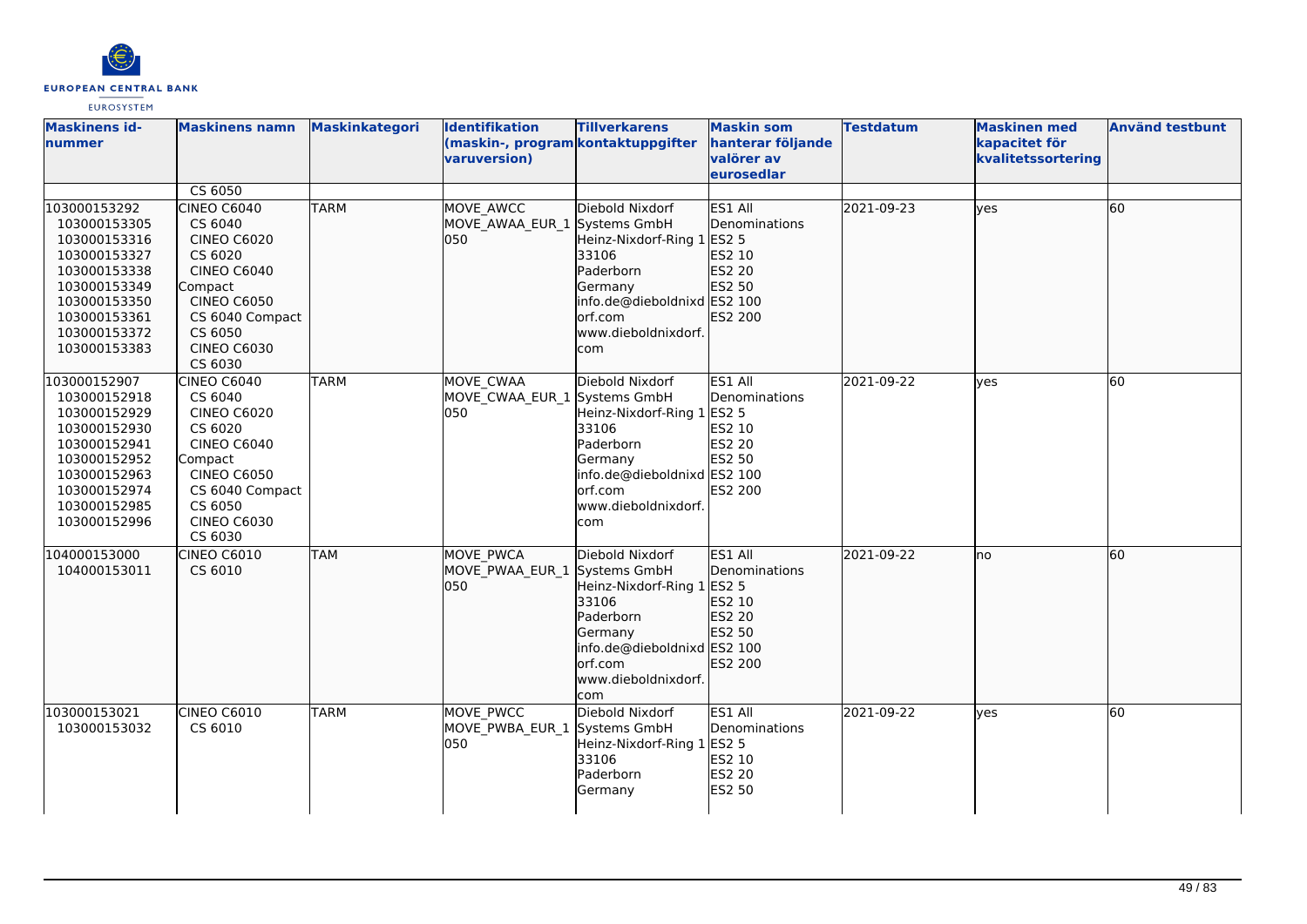

| <b>Maskinens id-</b><br>nummer                                                                                                                               | <b>Maskinens namn</b>                                                                                                                                                                                         | <b>Maskinkategori</b> | <b>Identifikation</b><br>(maskin-, program kontaktuppgifter<br>varuversion) | <b>Tillverkarens</b><br>info.de@dieboldnixd ES2 100<br>lorf.com<br>www.dieboldnixdorf.<br>com                                                     | <b>Maskin som</b><br>hanterar följande<br>valörer av<br>eurosedlar<br>ES2 200                   | <b>Testdatum</b> | <b>Maskinen med</b><br>kapacitet för<br>kvalitetssortering | <b>Använd testbunt</b> |
|--------------------------------------------------------------------------------------------------------------------------------------------------------------|---------------------------------------------------------------------------------------------------------------------------------------------------------------------------------------------------------------|-----------------------|-----------------------------------------------------------------------------|---------------------------------------------------------------------------------------------------------------------------------------------------|-------------------------------------------------------------------------------------------------|------------------|------------------------------------------------------------|------------------------|
| 103000153500<br>103000153511<br>103000153522<br>103000153533<br>103000153544<br>103000153555<br>103000153566<br>103000153577<br>103000153588<br>103000153599 | CINEO C6040<br><b>CINEO C6020</b><br>CS 6020<br><b>CINEO C6030</b><br>CS 6030<br><b>CINEO C6040</b><br>Compact<br>CS 6040<br>CS 6040 Compact<br><b>CINEO C6050</b><br>CS 6050                                 | <b>TARM</b>           | MOVE AWCA<br>MOVE AWAA EUR 1 Systems GmbH<br>lo50                           | Diebold Nixdorf<br>Heinz-Nixdorf-Ring 1<br>33106<br>Paderborn<br>Germany<br>info.de@dieboldnixd ES2 100<br>orf.com<br>www.dieboldnixdorf.<br>com  | ES1 All<br><b>IDenominations</b><br><b>ES2 5</b><br>ES2 10<br>ES2 20<br>ES2 50<br>ES2 200       | 2021-09-22       | <b>l</b> ves                                               | 60                     |
| 103000152451<br>103000153704<br>103000153715<br>103000153726<br>103000153737<br>103000153759<br>103000153760<br>103000153771<br>103000153782<br>103000153793 | <b>CINEO C6040</b><br>CINEO C6020 (only<br>A Wxx)<br>CS 6020 (only A<br>Wxx)<br><b>CINEO C6030</b><br>CS 6030<br><b>CINEO C6040</b><br>Compact<br>CS 6040<br>CS 6040 Compact<br><b>CINEO C6050</b><br>CS 6050 | <b>TARM</b>           | MOVE CWCA<br>MOVE_CWAA_EUR_1 Systems GmbH<br>050                            | Diebold Nixdorf<br>Heinz-Nixdorf-Ring 1<br>33106<br>Paderborn<br>Germany<br>info.de@dieboldnixd ES2 100<br>lorf.com<br>www.dieboldnixdorf.<br>com | ES1 All<br>Denominations<br><b>ES2 5</b><br>ES2 10<br><b>ES2 20</b><br>ES2 50<br><b>ES2 200</b> | 2021-09-21       | lyes                                                       | 60                     |
| 102000119094<br>102000119107                                                                                                                                 | BankInStore<br>BankInStore -<br>Board CA1107                                                                                                                                                                  | BAM                   | ICIS IR<br>AMIS-710207-A4<br>CP1814                                         | Cespro S.R.L.<br>Via Baldanzese 162<br>50041<br>Calenzano (Fi)<br>Italy<br>www.cespro.it                                                          | ES1 All<br>Denominations<br><b>ES2 5</b><br>ES2 10<br>ES2 20<br>ES2 50<br>ES2 100<br>ES2 200    | 2021-09-20       | lno                                                        | 60                     |
| 102000119118<br>102000119129                                                                                                                                 | BankInStore<br>Valorizzatrice DAS                                                                                                                                                                             | <b>BAM</b>            | SWL2R2216N-13042 Cespro S.R.L.                                              | Via Baldanzese 162                                                                                                                                | ES1 All<br>Denominations                                                                        | 2021-09-20       | lno                                                        | 60                     |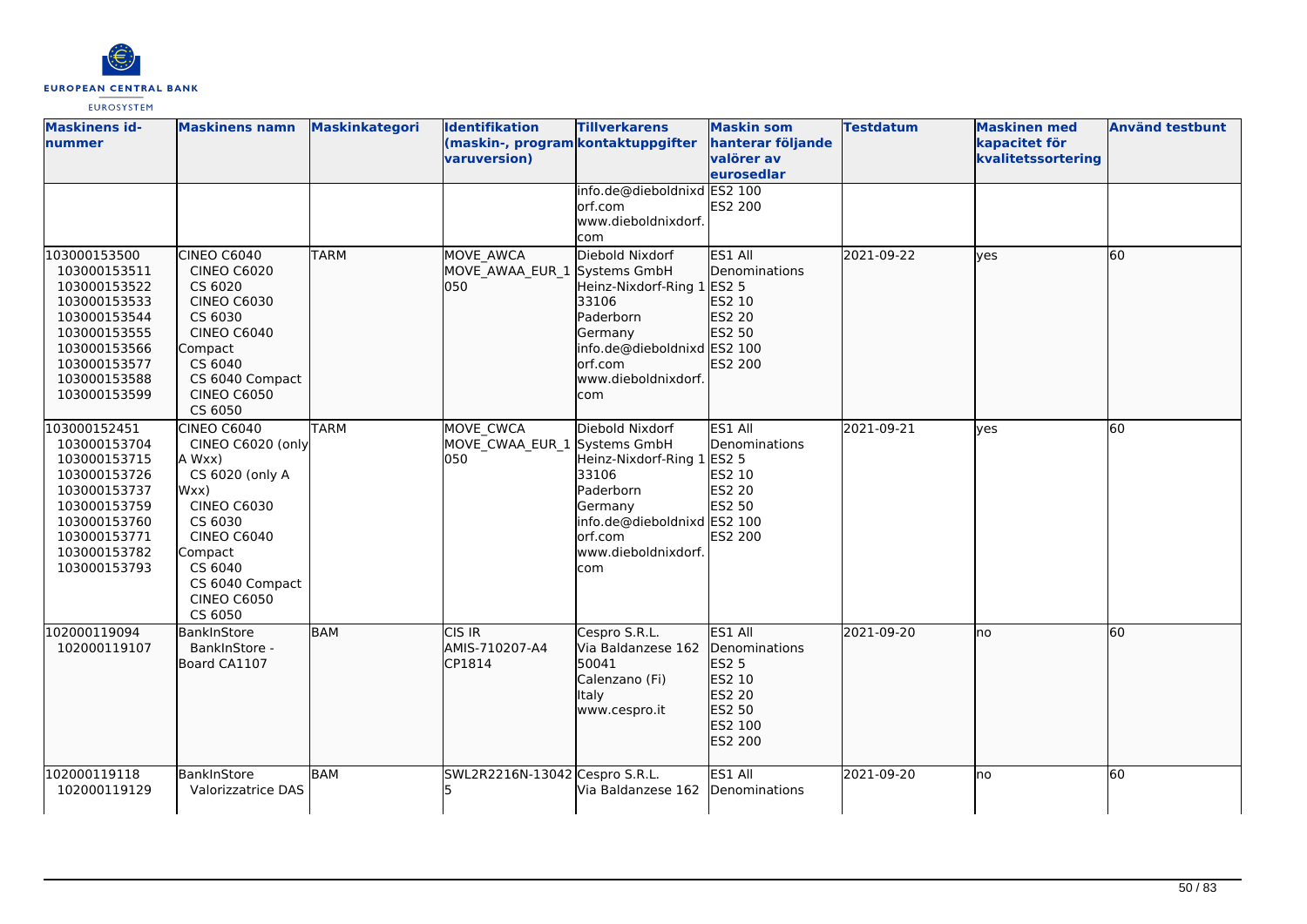

| <b>Maskinens id-</b><br>Inummer                                                                                                                                                                                                              | <b>Maskinens namn</b>                                                                                                                                                                          | Maskinkategori | <b>Identifikation</b><br>(maskin-, program kontaktuppgifter<br>varuversion) | <b>Tillverkarens</b>                                                                                           | <b>Maskin som</b><br>hanterar följande<br>valörer av<br>eurosedlar                                  | <b>Testdatum</b> | <b>Maskinen med</b><br>kapacitet för<br>kvalitetssortering | <b>Använd testbunt</b> |
|----------------------------------------------------------------------------------------------------------------------------------------------------------------------------------------------------------------------------------------------|------------------------------------------------------------------------------------------------------------------------------------------------------------------------------------------------|----------------|-----------------------------------------------------------------------------|----------------------------------------------------------------------------------------------------------------|-----------------------------------------------------------------------------------------------------|------------------|------------------------------------------------------------|------------------------|
|                                                                                                                                                                                                                                              |                                                                                                                                                                                                |                | CP1819                                                                      | 50041<br>Calenzano (Fi)<br>Italy<br>www.cespro.it                                                              | ES25<br>ES2 10<br><b>ES2 20</b><br>ES2 50<br>ES2 100<br><b>ES2 200</b>                              |                  |                                                            |                        |
| 102000152063                                                                                                                                                                                                                                 | BankInStore                                                                                                                                                                                    | BAM            | SWL2R2216N-13042 Cespro S.R.L.<br>CP2138                                    | Via Baldanzese 162<br>50041<br>Calenzano (Fi)<br>Italy<br>www.cespro.it                                        | ES1 All<br>Denominations<br><b>ES2 5</b><br>ES2 10<br>ES2 20<br>ES2 50<br>ES2 100<br>ES2 200        | 2021-09-20       | lno                                                        | 60                     |
| 101000152095<br>101000152108<br>101000152119<br>101000152120                                                                                                                                                                                 | Scancoin RCS500<br><b>RCS 900</b><br>HCM N11<br>HCM N12                                                                                                                                        | <b>BPM</b>     | <b>HOTS BV5A</b><br>BVZ22EUT V000020 NL. B.V. / Suzohapp                    | Suzo international<br>Rijnzathe 12<br>3454PV<br>De Meern<br>Netherlands<br>info@suzohapp.nl<br>eu.suzohapp.com | ES1 All<br>Denominations<br><b>ES2 5</b><br>ES2 10<br><b>ES2 20</b><br>ES2 50<br>ES2 100<br>ES2 200 | 2021-09-20       | lves                                                       | 60                     |
| 101000135071<br>101000135082<br>101000135093<br>101000135106<br>101000135117<br>101000135128<br>101000135139<br>101000135140<br>101000135151<br>101000135162<br>101000135173<br>101000135184<br>101000135195<br>101000135208<br>101000135219 | <b>SDM504S</b><br>SDM501S<br><b>SDM501C</b><br><b>SDM504C</b><br><b>SDM503</b><br>SDM503RC<br>SDM503RH<br>SDM503RS<br>SDM503R<br>8800S<br>8800C<br>8400C<br>8400S<br>CASHERE<br><b>SDM502C</b> | <b>BPM</b>     | <b>BV5000</b><br>BVCM115-EUR11700 Via di Mezzo 2/4                          | Cima S.p.A.<br>41037<br>Mirandola (MO)<br><b>Italy</b><br>info@cimaspa.it<br>www.cimaspa.it                    | ES1 All<br>Denominations<br><b>ES2 5</b><br>ES2 10<br>ES2 20<br>ES2 50<br>ES2 100<br>ES2 200        | 2021-09-14       | lyes                                                       | 60                     |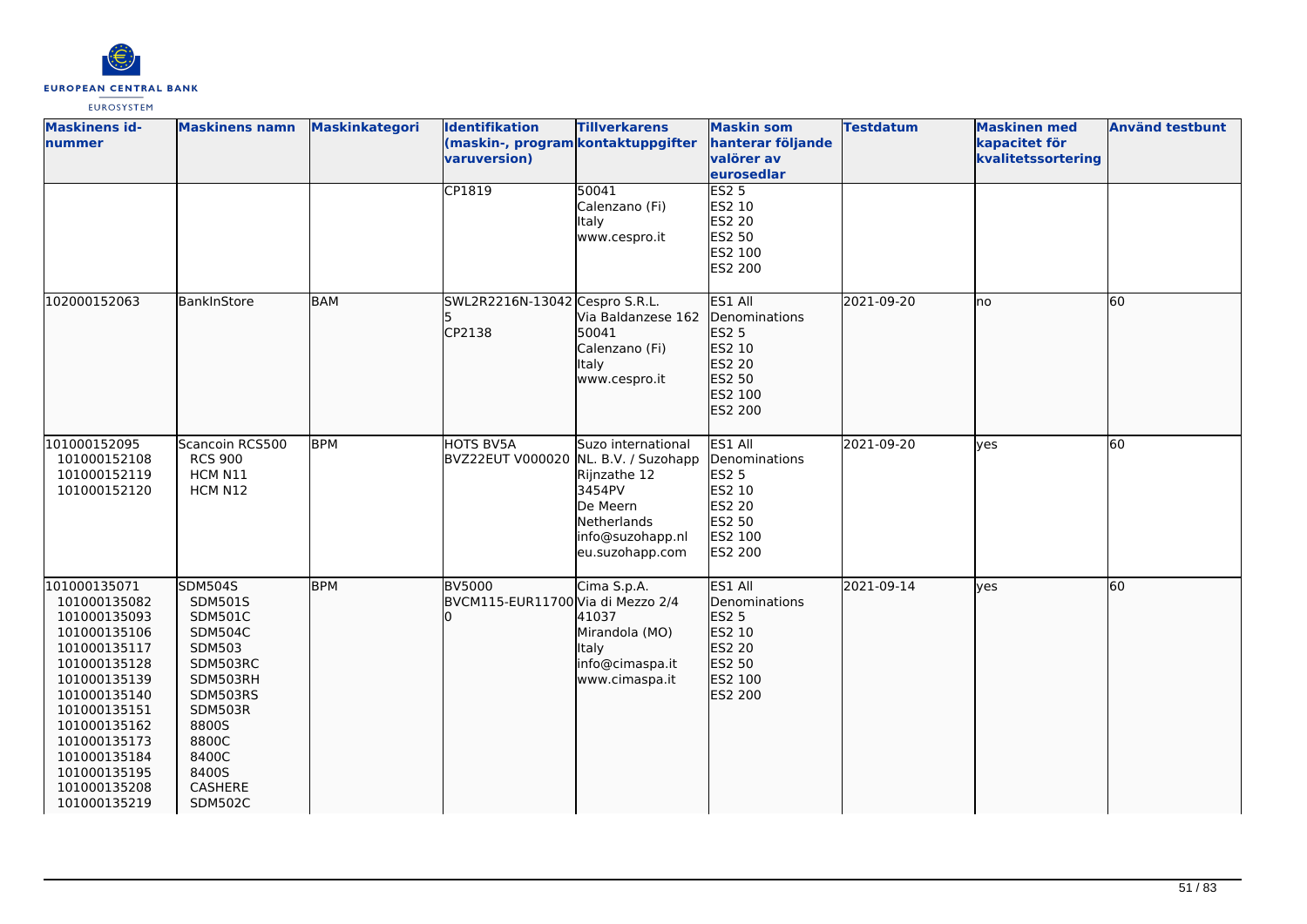

| <b>Maskinens id-</b><br>nummer                                                                                                                                                                                                                               | <b>Maskinens namn</b>                                                                                                                                                                                                | <b>Maskinkategori</b> | Identifikation<br>(maskin-, program kontaktuppgifter<br>varuversion) | <b>Tillverkarens</b>                                                                                     | <b>Maskin som</b><br>hanterar följande<br>valörer av                                                | <b>Testdatum</b> | <b>Maskinen med</b><br>kapacitet för<br>kvalitetssortering | <b>Använd testbunt</b> |
|--------------------------------------------------------------------------------------------------------------------------------------------------------------------------------------------------------------------------------------------------------------|----------------------------------------------------------------------------------------------------------------------------------------------------------------------------------------------------------------------|-----------------------|----------------------------------------------------------------------|----------------------------------------------------------------------------------------------------------|-----------------------------------------------------------------------------------------------------|------------------|------------------------------------------------------------|------------------------|
| 101000135220<br>101000135231<br>101000135242<br>101000135253<br>101000135264                                                                                                                                                                                 | <b>SDM502S</b><br><b>SDM503C</b><br>SDM503S<br><b>SDM505C</b><br><b>SDM505S</b>                                                                                                                                      |                       |                                                                      |                                                                                                          | eurosedlar                                                                                          |                  |                                                            |                        |
| 102000135879<br>102000135880<br>102000135891                                                                                                                                                                                                                 | <b>SDM-100C</b><br><b>SDM-100H</b><br>SDM-100S                                                                                                                                                                       | BAM                   | <b>BV1000</b><br>B1-EUR-105001                                       | Cima S.p.A.<br>Via di Mezzo 2/4<br>41037<br>Mirandola (MO)<br>Italy<br>info@cimaspa.it<br>www.cimaspa.it | ES1 All<br>Denominations<br><b>ES2 5</b><br>ES2 10<br><b>ES2 20</b><br>ES2 50<br>ES2 100<br>ES2 200 | 2021-09-14       | lno                                                        | 60                     |
| 102000150959<br>102000150960<br>102000150971<br>102000150982<br>102000150993<br>102000151006<br>102000151017<br>102000151028<br>102000151039<br>102000151040<br>102000151051<br>102000151062<br>102000151073<br>102000151084<br>102000151095<br>102000151108 | <b>SDM500C</b><br><b>SDM500</b><br><b>SDM500W</b><br>SDM500H<br>SDM500CB<br>SDM500WB<br>SDM500HB<br>SDM500WM<br>SDM500HM<br><b>SDM500S</b><br>SDM500CL<br>SDM500WL<br>SDM500HL<br>SDM500SL<br>SDM500WML<br>SDM500HML | <b>BAM</b>            | <b>BV5000</b><br>BVCM116-EUR11800 Via di Mezzo 2/4                   | Cima S.p.A.<br>41037<br>Mirandola (MO)<br>Italy<br>info@cimaspa.it<br>www.cimaspa.it                     | ES1 All<br>Denominations<br><b>ES2 5</b><br>ES2 10<br>ES2 20<br>ES2 50<br>ES2 100<br>ES2 200        | 2021-09-14       | lno                                                        | 60                     |
| 101000151118<br>101000151129<br>101000151130<br>101000151141<br>101000151152<br>101000151163<br>101000151174<br>101000151185<br>101000151196<br>101000151209                                                                                                 | <b>SDM504S</b><br>SDM501S<br><b>SDM501C</b><br><b>SDM504C</b><br>SDM503<br>SDM503RC<br>SDM503RH<br>SDM503RS<br>SDM503R<br>8800S                                                                                      | <b>BPM</b>            | <b>BV5000</b><br>BVCM116-EUR11800 Via di Mezzo 2/4                   | Cima S.p.A.<br>41037<br>Mirandola (MO)<br>Italy<br>info@cimaspa.it<br>www.cimaspa.it                     | ES1 All<br>Denominations<br><b>ES2 5</b><br>ES2 10<br><b>ES2 20</b><br>ES2 50<br>ES2 100<br>ES2 200 | 2021-09-14       | <b>l</b> ves                                               | 60                     |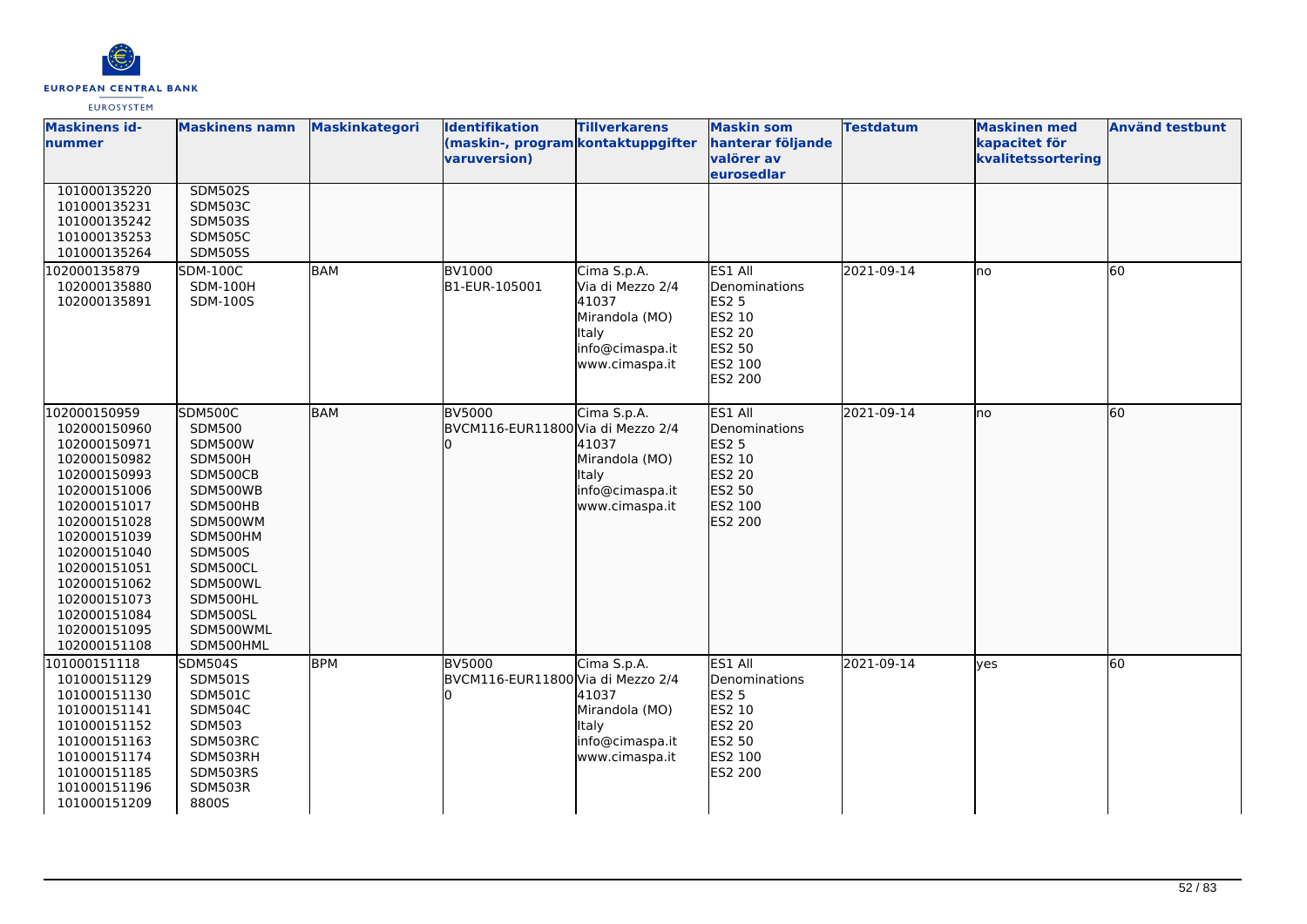

| <b>Maskinens id-</b><br>nummer                                                                                                                                                               | <b>Maskinens namn</b>                                                                                                                                                                         | Maskinkategori | Identifikation<br>(maskin-, program kontaktuppgifter<br>varuversion) | <b>Tillverkarens</b>                                                                                     | <b>Maskin som</b><br>hanterar följande<br>valörer av<br>eurosedlar                                         | <b>Testdatum</b> | <b>Maskinen med</b><br>kapacitet för<br>kvalitetssortering | <b>Använd testbunt</b> |
|----------------------------------------------------------------------------------------------------------------------------------------------------------------------------------------------|-----------------------------------------------------------------------------------------------------------------------------------------------------------------------------------------------|----------------|----------------------------------------------------------------------|----------------------------------------------------------------------------------------------------------|------------------------------------------------------------------------------------------------------------|------------------|------------------------------------------------------------|------------------------|
| 101000151210<br>101000151221<br>101000151232<br>101000151243<br>101000151254<br>101000151265<br>101000151276<br>101000151287<br>101000151298<br>101000151301                                 | 8800C<br>8400C<br>8400S<br>CASHERE<br><b>SDM502C</b><br><b>SDM502S</b><br><b>SDM503C</b><br><b>SDM503S</b><br><b>SDM505C</b><br><b>SDM505S</b>                                                |                |                                                                      |                                                                                                          |                                                                                                            |                  |                                                            |                        |
| 103000151600<br>103000151611<br>103000151622<br>103000151633<br>103000151644<br>103000151655<br>103000151666<br>103000151677<br>103000151688<br>103000151699<br>103000151702<br>103000151713 | AST7000NT-R5<br><b>AST7000NT</b><br>AST7000-FT<br><b>AST7000-FT ER</b><br>AST7016<br>AST7008W<br><b>AST7008WB</b><br>AST7008C<br><b>AST7008CB</b><br><b>AST7008H</b><br>AST7008HB<br>AST7008S | <b>TARM</b>    | <b>BV5000</b><br>BVCM116-EUR11800 Via di Mezzo 2/4<br>10             | Cima S.p.A.<br>41037<br>Mirandola (MO)<br>Italy<br>info@cimaspa.it<br>www.cimaspa.it                     | ES1 All<br><b>Denominations</b><br><b>ES2 5</b><br>ES2 10<br>ES2 20<br>ES2 50<br>ES2 100<br>ES2 200        | 2021-09-14       | lyes                                                       | 60                     |
| 102000151847<br>102000151858<br>102000151869                                                                                                                                                 | <b>SDM-100C</b><br><b>SDM-100H</b><br><b>SDM-100S</b>                                                                                                                                         | BAM            | <b>BV1000</b><br>B1-EUR-106001                                       | Cima S.p.A.<br>Via di Mezzo 2/4<br>41037<br>Mirandola (MO)<br>Italy<br>info@cimaspa.it<br>www.cimaspa.it | ES1 All<br>Denominations<br><b>ES2 5</b><br>ES2 10<br><b>ES2 20</b><br>ES2 50<br>ES2 100<br><b>ES2 200</b> | 2021-09-14       | Ino                                                        | 60                     |
| 103000151871                                                                                                                                                                                 | AST9000                                                                                                                                                                                       | <b>TARM</b>    | BVZ22<br>BVZ22EUT-<br>AA000020                                       | Cima S.p.A.<br>Via di Mezzo 2/4<br>41037<br>Mirandola (MO)<br>Italy<br>info@cimaspa.it<br>www.cimaspa.it | ES1 All<br>Denominations<br>ES2 5<br>ES2 10<br>ES2 20<br>ES2 50<br>ES2 100<br>ES2 200                      | 2021-09-14       | lyes                                                       | 60                     |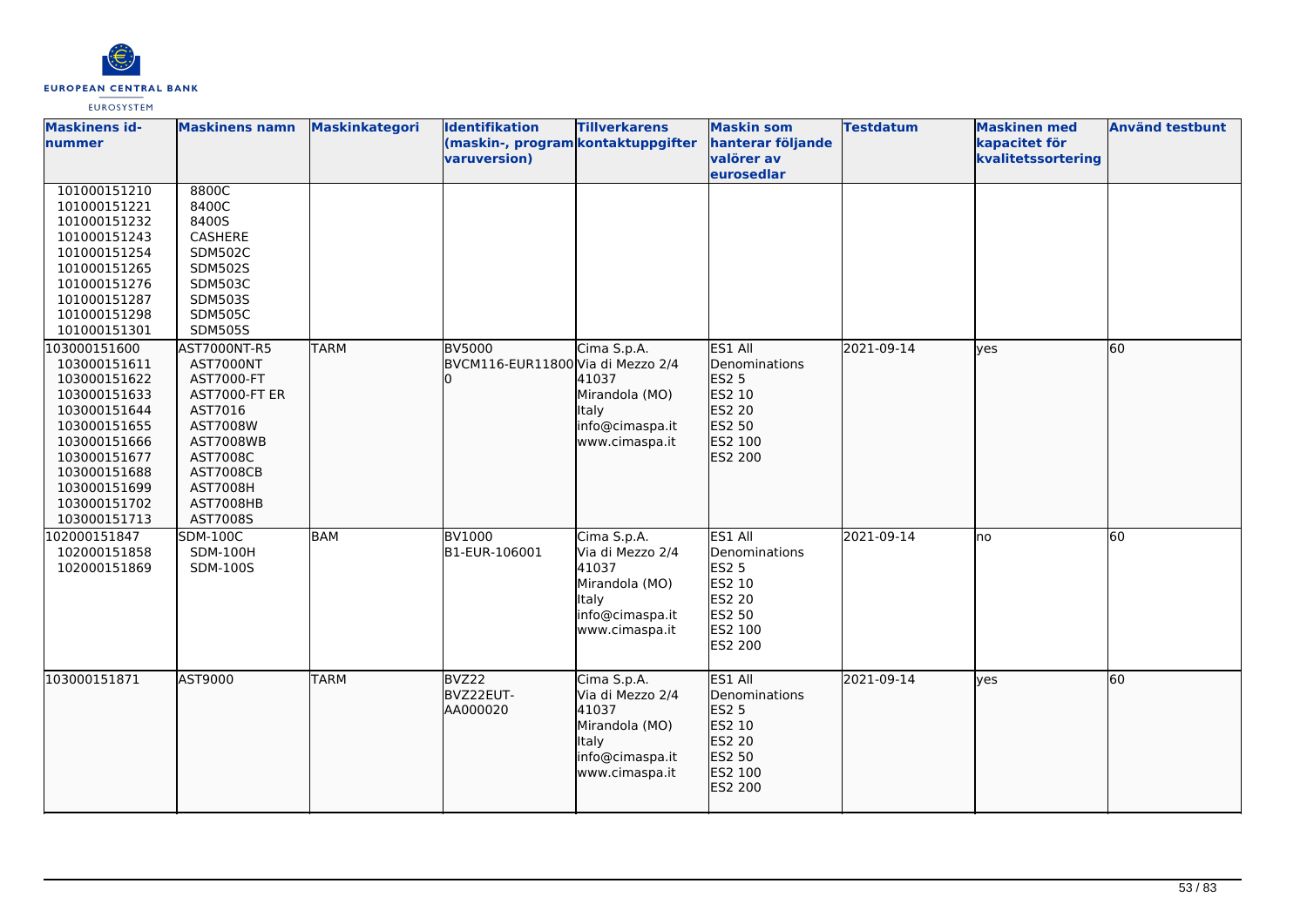

| <b>Maskinens id-</b><br>lnummer                                                              | <b>Maskinens namn</b>                                                                                     | Maskinkategori | Identifikation<br>(maskin-, program kontaktuppgifter<br>varuversion) | <b>Tillverkarens</b>                                                                                                                                       | <b>Maskin som</b><br>hanterar följande<br>valörer av<br>eurosedlar                                         | <b>Testdatum</b> | <b>Maskinen med</b><br>kapacitet för<br>kvalitetssortering | <b>Använd testbunt</b> |
|----------------------------------------------------------------------------------------------|-----------------------------------------------------------------------------------------------------------|----------------|----------------------------------------------------------------------|------------------------------------------------------------------------------------------------------------------------------------------------------------|------------------------------------------------------------------------------------------------------------|------------------|------------------------------------------------------------|------------------------|
| 102000151881<br>102000151892<br>102000151905<br>102000151916<br>102000151927<br>102000151938 | InLane 300<br>InLane 300 Depo<br>InLane 600<br>InLane 600 Depo<br>InLane 900<br>KIOSK@ InLane<br>300 Depo | <b>BAM</b>     | <b>BV1000</b><br>B1-EUR-106001                                       | Cima S.p.A.<br>Via di Mezzo 2/4<br>41037<br>Mirandola (MO)<br>Italy<br>info@cimaspa.it<br>www.cimaspa.it                                                   | <b>ES1 All</b><br>Denominations<br><b>ES2 5</b><br>ES2 10<br><b>ES2 20</b><br>ES2 50<br>ES2 100<br>ES2 200 | 2021-09-14       | lno                                                        | 60                     |
| 102000100856                                                                                 | Obolus Electrum                                                                                           | <b>BAM</b>     | <b>DSP 2.2.0.X</b>                                                   | Grupo Sallén Tech.<br>S.L.<br>C/Lérida 68<br>22500<br>Binéfar Huesca<br>Spain<br>www.sallenelectroni<br>cs.es                                              | ES1 All<br><b>Denominations</b><br><b>ES2 5</b><br>ES2 10<br>ES2 20<br>ES2 50<br>ES2 100<br>ES2 200        | 2021-09-09       | Ino                                                        | 60                     |
| 102000137176                                                                                 | Obolus Electrum                                                                                           | <b>BAM</b>     | DSP 2.2.1.X                                                          | Grupo Sallén Tech.<br>S.L.<br>C/Lérida 68<br>22500<br>Binéfar Huesca<br>Spain<br>www.sallenelectroni ES2 100<br>cs.es                                      | ES1 All<br>Denominations<br><b>ES2 5</b><br>ES2 10<br><b>ES2 20</b><br>ES2 50<br><b>ES2 200</b>            | 2021-09-09       | lno                                                        | 60                     |
| 101000151971                                                                                 | <b>K-500 PRO</b>                                                                                          | <b>BPM</b>     | Main: V4.74, Reco:<br>V4.77                                          | Kisan Electronics Co<br>Ltd<br>273-1 Sungsoo-<br>Dong<br>2GA 3 Dong<br>Sungdong-Gu 133,<br>831 Seoul<br>South Korea<br>yshin21@kisane.co<br>www.kisane.com | ES1 All<br>Denominations<br>ES2 5<br>ES2 10<br>ES2 20<br>ES2 50<br>ES2 100<br>ES2 200                      | 2021-09-09       | <b>l</b> ves                                               | 60                     |
| 103000151995                                                                                 | RZ-100                                                                                                    | <b>TARM</b>    | <b>HVE-100</b>                                                       | Glory Global                                                                                                                                               | ES1 All                                                                                                    | 2021-09-09       | <b>ves</b>                                                 | 60                     |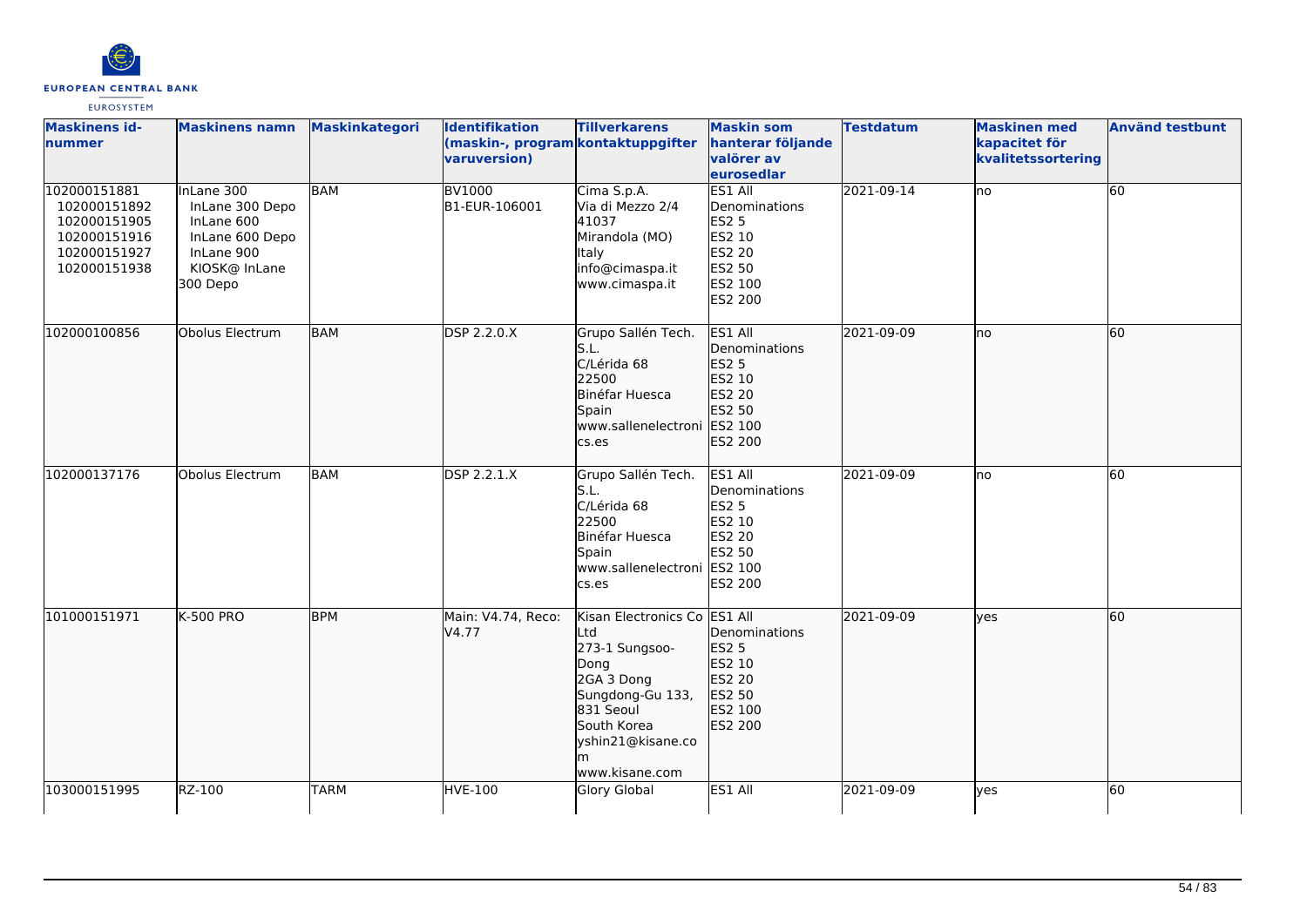

| <b>Maskinens id-</b><br>nummer                                                               | <b>Maskinens namn</b>                                                                           | <b>Maskinkategori</b> | Identifikation<br>(maskin-, program kontaktuppgifter<br>varuversion) | <b>Tillverkarens</b>                                                                                                                                   | <b>Maskin som</b><br>hanterar följande<br>valörer av                              | <b>Testdatum</b> | <b>Maskinen med</b><br>kapacitet för<br>kvalitetssortering | <b>Använd testbunt</b> |
|----------------------------------------------------------------------------------------------|-------------------------------------------------------------------------------------------------|-----------------------|----------------------------------------------------------------------|--------------------------------------------------------------------------------------------------------------------------------------------------------|-----------------------------------------------------------------------------------|------------------|------------------------------------------------------------|------------------------|
|                                                                                              |                                                                                                 |                       |                                                                      |                                                                                                                                                        | eurosedlar                                                                        |                  |                                                            |                        |
| 103000152008<br>103000152019<br>104000151532                                                 | CI-10B_RBW-100<br><b>HVE-100</b><br>CI-100B_SDRB-100<br><b>HVE-100</b><br>DT-7000P1600          | <b>TAM</b>            | $\overline{C4}$<br>M520040030                                        | Solutions<br>Thomas-Edison-Platz ES2 5<br>63263<br>Neu-Isenburg<br>Germany<br>www.gloryglobalsolu ES2 200<br>tions.com<br><b>GRG Banking</b>           | Denominations<br>ES2 10<br><b>ES2 20</b><br>ES2 50<br>ES2 100<br>ES1 All          | 2021-09-08       | no                                                         | 60                     |
| 104000151543<br>104000151554<br>104000151565<br>104000151576<br>104000151587<br>104000151598 | DT-7000P2600E<br>DT-7000P1600N<br>DT-7000P1600S<br>DT-7000P1600L<br>DT-7000P1600C<br>DT-7000K20 |                       |                                                                      | Equipment Co Ltd<br>9 Kelin Road Science ES2 5<br>City<br>510663<br>Guangzhou, District ES2 50<br>Luogang<br>China<br>www.grgbanking.co<br>m           | Denominations<br>ES2 10<br>ES2 20<br>ES2 100<br>ES2 200                           |                  |                                                            |                        |
| 101000152040                                                                                 | <b>CM200V</b>                                                                                   | <b>BPM</b>            | M81004A330                                                           | GRG Banking<br>Equipment Co Ltd<br>9 Kelin Road Science ES2 5<br>City<br>510663<br>Guangzhou, District ES2 50<br>Luogang<br>China<br>www.grgbanking.co | ES1 All<br>Denominations<br>ES2 10<br><b>ES2 20</b><br>ES2 100<br>ES2 200         | 2021-09-08       | yes                                                        | 60                     |
| 101000150925                                                                                 | Newton F                                                                                        | <b>BPM</b>            | Main Ver. 7.10, Reco Kisan Electronics Co ES1 All<br>Ver. 7.13       | Ltd<br>273-1 Sungsoo-<br>Dong<br>2GA 3 Dong<br>Sungdong-Gu 133,<br>831 Seoul<br>South Korea<br>yshin21@kisane.co<br>lm.<br>www.kisane.com              | Denominations<br><b>ES2 5</b><br>ES2 10<br>ES2 20<br>ES2 50<br>ES2 100<br>ES2 200 | 2021-09-07       | lyes                                                       | 60                     |
|                                                                                              |                                                                                                 |                       |                                                                      |                                                                                                                                                        |                                                                                   |                  |                                                            |                        |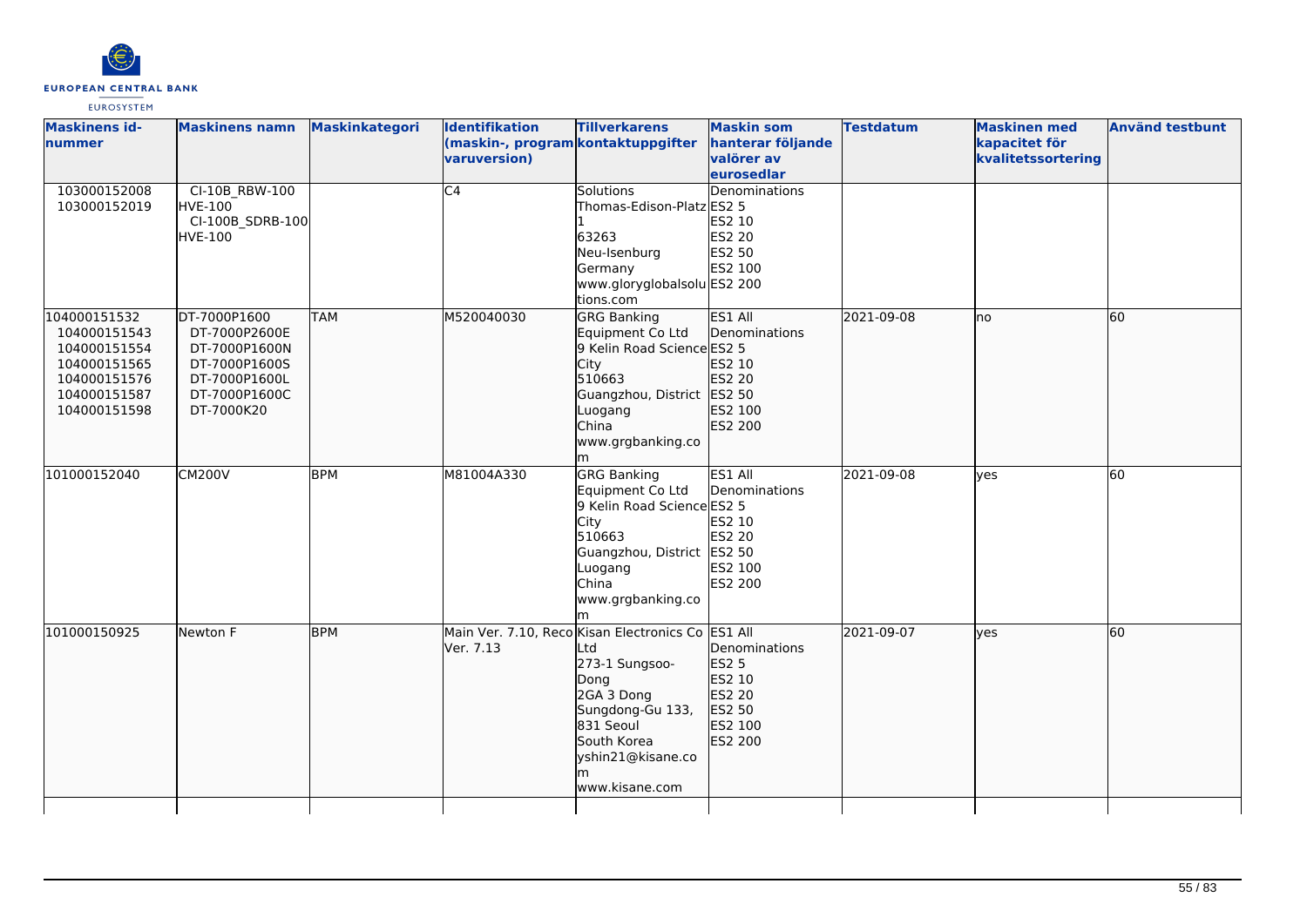

| <b>Maskinens id-</b><br>nummer | <b>Maskinens namn</b>  | <b>Maskinkategori</b> | <b>Identifikation</b><br>(maskin-, program kontaktuppgifter<br>varuversion) | <b>Tillverkarens</b>                                                                                                                                                                    | <b>Maskin som</b><br>hanterar följande<br>valörer av<br>eurosedlar                                  | <b>Testdatum</b> | <b>Maskinen med</b><br>kapacitet för<br>kvalitetssortering | <b>Använd testbunt</b> |
|--------------------------------|------------------------|-----------------------|-----------------------------------------------------------------------------|-----------------------------------------------------------------------------------------------------------------------------------------------------------------------------------------|-----------------------------------------------------------------------------------------------------|------------------|------------------------------------------------------------|------------------------|
| 102000150868                   | <b>NEWTON-A</b>        | <b>BAM</b>            | Main Ver. 1.5, Reco<br>Ver. 1.5                                             | Kisan Electronics Co ES1 All<br>Ltd<br>273-1 Sungsoo-<br>Dong<br>2GA 3 Dong<br>Sungdong-Gu 133,<br>831 Seoul<br>South Korea<br>yshin21@kisane.co<br>www.kisane.com                      | Denominations<br><b>ES2 5</b><br>ES2 10<br>ES2 20<br>ES2 50<br>ES2 100<br>ES2 200                   | 2021-09-06       | no                                                         | $\overline{60}$        |
| 102000150879                   | Newton V               | <b>BAM</b>            | Ver. 7.13                                                                   | Main Ver. 7.10, Reco Kisan Electronics Co ES1 All<br>Ltd<br>273-1 Sungsoo-<br>Dong<br>2GA 3 Dong<br>Sungdong-Gu 133,<br>831 Seoul<br>South Korea<br>yshin21@kisane.co<br>www.kisane.com | Denominations<br>ES2 5<br>ES2 10<br>ES2 20<br>ES2 50<br>ES2 100<br>ES2 200                          | 2021-09-06       | lno                                                        | 60                     |
| 102000150937                   | Scan Coin SC-8100      | <b>BAM</b>            | Count and<br>authenticate notes<br>002.006                                  | Suzo international<br>NL. B.V. / Suzohapp<br>Rijnzathe 12<br>3454PV<br>De Meern<br>Netherlands<br>info@suzohapp.nl<br>eu.suzohapp.com                                                   | ES1 All<br>Denominations<br><b>ES2 5</b><br>ES2 10<br>ES2 20<br><b>ES2 50</b><br>ES2 100<br>ES2 200 | 2021-09-02       | lno                                                        | 60                     |
| 101000151312                   | Scan Coin SC-8220F BPM |                       | Denomination Sorter Suzo international<br>$C24-3$                           | NL. B.V. / Suzohapp<br>Rijnzathe 12<br>3454PV<br>De Meern<br>Netherlands<br>info@suzohapp.nl<br>eu.suzohapp.com                                                                         | ES1 All<br>Denominations<br>ES2 5<br>ES2 10<br>ES2 20<br>ES2 50<br>ES2 100<br>ES2 200               | 2021-09-02       | lyes                                                       | 60                     |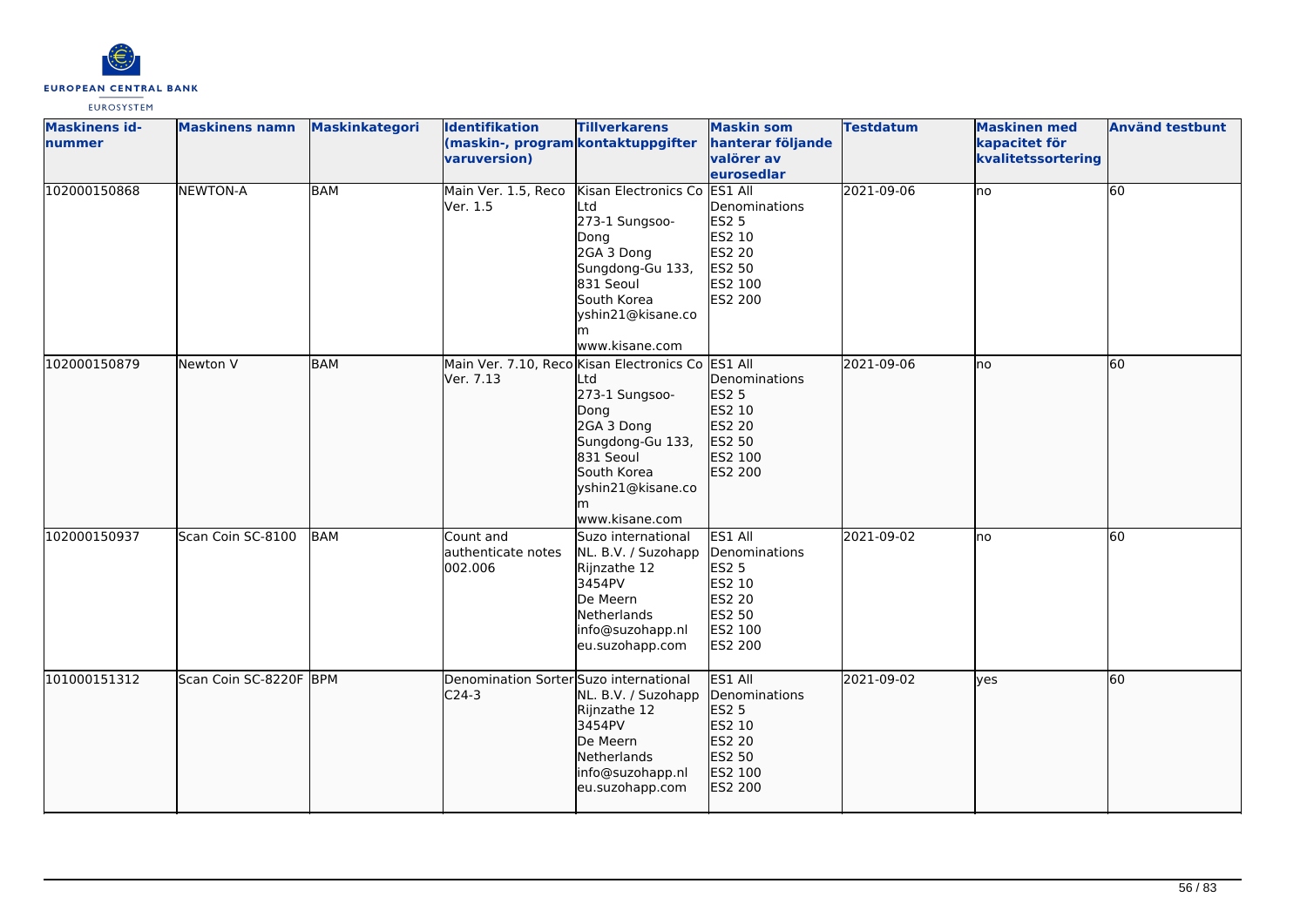

| <b>Maskinens id-</b><br>nummer | <b>Maskinens namn</b>            | Maskinkategori | <b>Identifikation</b><br>(maskin-, program kontaktuppgifter<br>varuversion) | <b>Tillverkarens</b>                                                                                                                                                                     | <b>Maskin som</b><br>hanterar följande<br>valörer av<br>eurosedlar                           | <b>Testdatum</b> | <b>Maskinen med</b><br>kapacitet för<br>kvalitetssortering | <b>Använd testbunt</b> |
|--------------------------------|----------------------------------|----------------|-----------------------------------------------------------------------------|------------------------------------------------------------------------------------------------------------------------------------------------------------------------------------------|----------------------------------------------------------------------------------------------|------------------|------------------------------------------------------------|------------------------|
| 102000150469                   | <b>DP-8122</b>                   | <b>BAM</b>     | Software<br>type?C25-1-                                                     | Shenzhen Double<br>Power Electronics<br>Co., Ltd<br>Rm 1281, 12/F,<br>Yunsong Building<br>Tairan 8rh Road<br>District Shenzen<br>Chegongmiao Futian ES2 200<br>China<br>www.szdpower.com | ES1 All<br>Denominations<br><b>ES2 5</b><br>ES2 10<br><b>ES2 20</b><br>ES2 50<br>ES2 100     | 2021-08-31       | lno                                                        | 60                     |
| 101000150721                   | DP-8130                          | <b>BPM</b>     | $C25-1$                                                                     | Shenzhen Double<br>Power Electronics<br>Co., Ltd<br>Rm 1281, 12/F,<br>Yunsong Building<br>Tairan 8rh Road<br>District Shenzen<br>Chegongmiao Futian ES2 200<br>China<br>www.szdpower.com | ES1 All<br>Denominations<br>ES2 5<br>ES2 10<br>ES2 20<br>ES2 50<br>ES2 100                   | 2021-08-31       | lyes                                                       | 60                     |
| 101000150798                   | CashConcepts CCE<br>6500 FIT-NET | <b>BPM</b>     | $C25-1$                                                                     | CCE - Cash<br>Concepts Europe<br><b>GmbH</b><br>Kemtener Strasse<br>99<br>88131<br>Lindau<br>Germany<br>www.cce.gmbh                                                                     | ES1 All<br>Denominations<br><b>ES2 5</b><br>ES2 10<br>ES2 20<br>ES2 50<br>ES2 100<br>ES2 200 | 2021-08-31       | yes                                                        | 60                     |
| 101000150801                   | $DC-45FX$                        | <b>BPM</b>     | $C25-1$                                                                     | DoCash GmbH<br>Glückstrasse 57<br>22081<br>Hamburg<br>Germany<br>www.docash.de                                                                                                           | ES1 All<br>Denominations<br>ES2 5<br>ES2 10<br>ES2 20<br>ES2 50<br>ES2 100<br>ES2 200        | 2021-08-31       | lyes                                                       | 60                     |
| 101000150812                   | DP-8300                          | <b>BPM</b>     | $C20-2-$                                                                    | Shenzhen Double                                                                                                                                                                          | ES1 All                                                                                      | 2021-08-31       | yes                                                        | 60                     |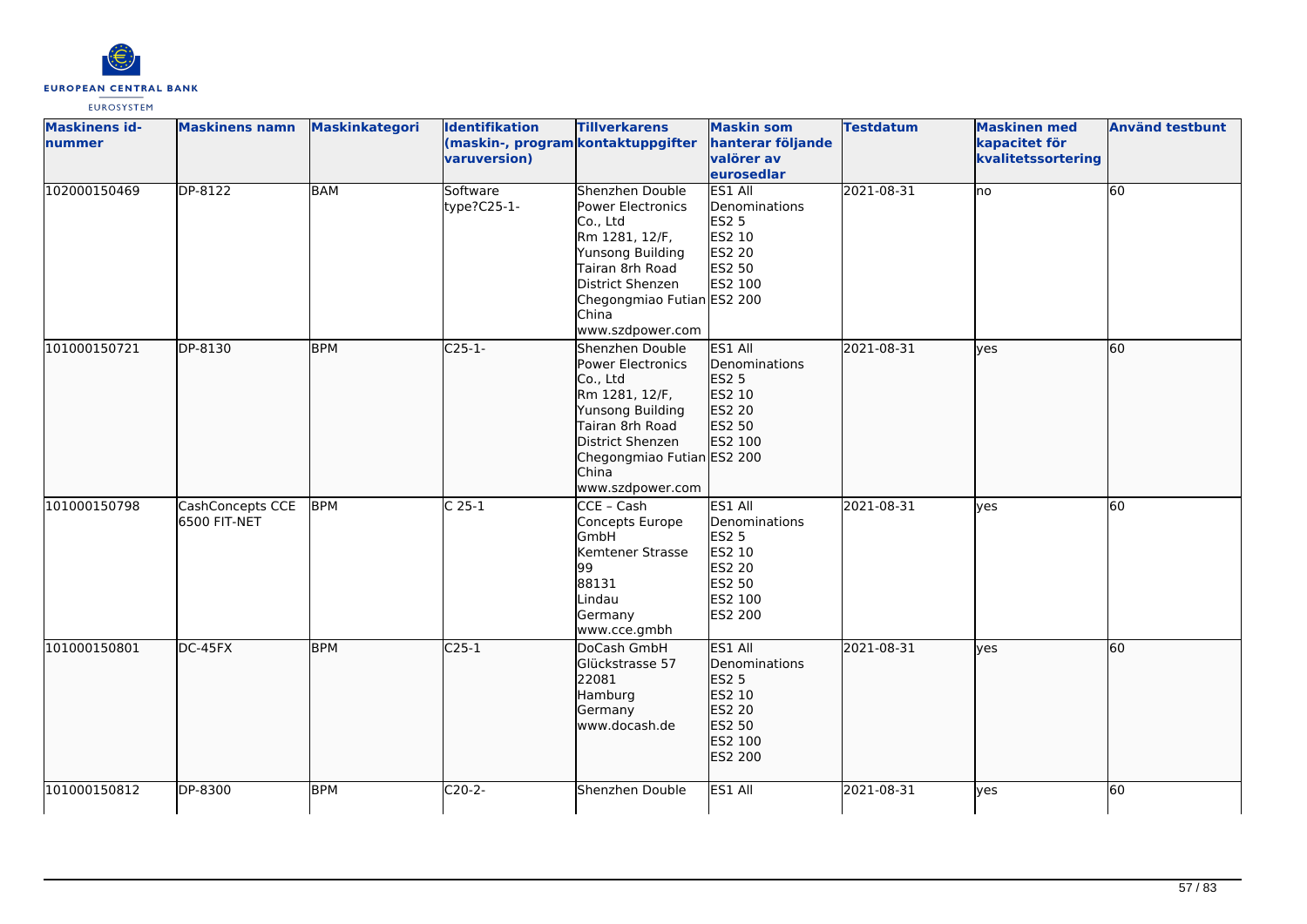

| <b>Maskinens id-</b><br>nummer                               | <b>Maskinens namn</b>                                              | Maskinkategori | <b>Identifikation</b><br>(maskin-, program kontaktuppgifter<br>varuversion) | <b>Tillverkarens</b>                                                                                                                                                                                                                     | <b>Maskin som</b><br>hanterar följande<br>valörer av<br>eurosedlar                           | <b>Testdatum</b> | <b>Maskinen med</b><br>kapacitet för<br>kvalitetssortering | <b>Använd testbunt</b> |
|--------------------------------------------------------------|--------------------------------------------------------------------|----------------|-----------------------------------------------------------------------------|------------------------------------------------------------------------------------------------------------------------------------------------------------------------------------------------------------------------------------------|----------------------------------------------------------------------------------------------|------------------|------------------------------------------------------------|------------------------|
|                                                              |                                                                    |                |                                                                             | <b>Power Electronics</b><br>Co., Ltd<br>Rm 1281, 12/F,<br>Yunsong Building<br>Tairan 8rh Road<br><b>District Shenzen</b><br>Chegongmiao Futian ES2 200<br>China<br>www.szdpower.com                                                      | Denominations<br><b>ES2 5</b><br>ES2 10<br><b>ES2 20</b><br>ES2 50<br>ES2 100                |                  |                                                            |                        |
| 103000150734<br>103000150745<br>103000150756<br>103000150767 | DT-7000TCR71<br>DT-7000P2800NL<br>DT-7000P2800NLR<br>DT-7000P2800N | <b>TARM</b>    | UNV-010<br>V28004A012                                                       | <b>GRG Banking</b><br>Equipment Co Ltd<br>9 Kelin Road Science ES2 5<br>City<br>510663<br>Guangzhou, District ES2 50<br>Luogang<br>China<br>www.grgbanking.co<br>m                                                                       | ES1 All<br>Denominations<br>ES2 10<br>ES2 20<br>ES2 100<br>ES2 200                           | 2021-08-30       | lves                                                       | 60                     |
| 102000150345                                                 | ST-4000                                                            | <b>BAM</b>     | $V$ 4.60                                                                    | <b>ZHEJIANG SEMTOM</b><br>ELECTRONIC CO.<br><b>LTD</b><br>1 Bldg, Section B<br>Shoes Ind. Zone<br>Eco. Development<br>Area, Pingyan<br>325401 Wenzhou<br>Zhejiang<br><b>CHINA</b><br>sales3@semtom.co<br>m<br>http://www.semtom.<br>com/ | ES1 All<br>Denominations<br><b>ES2 5</b><br>ES2 10<br>ES2 20<br>ES2 50<br>ES2 100<br>ES2 200 | 2021-08-18       | lno                                                        | 60                     |
| 102000150367                                                 | SC 1015                                                            | <b>BAM</b>     | $V$ 4.60                                                                    | Merlin<br>Industrieweg 4<br>3606 AS<br>Maarssen<br>The Netherlands<br>info@merlin.nl<br>www.merlin.nl                                                                                                                                    | ES1 All<br>Denominations<br>ES2 5<br>ES2 10<br>ES2 20<br>ES2 50<br>ES2 100                   | 2021-08-18       | lno                                                        | 60                     |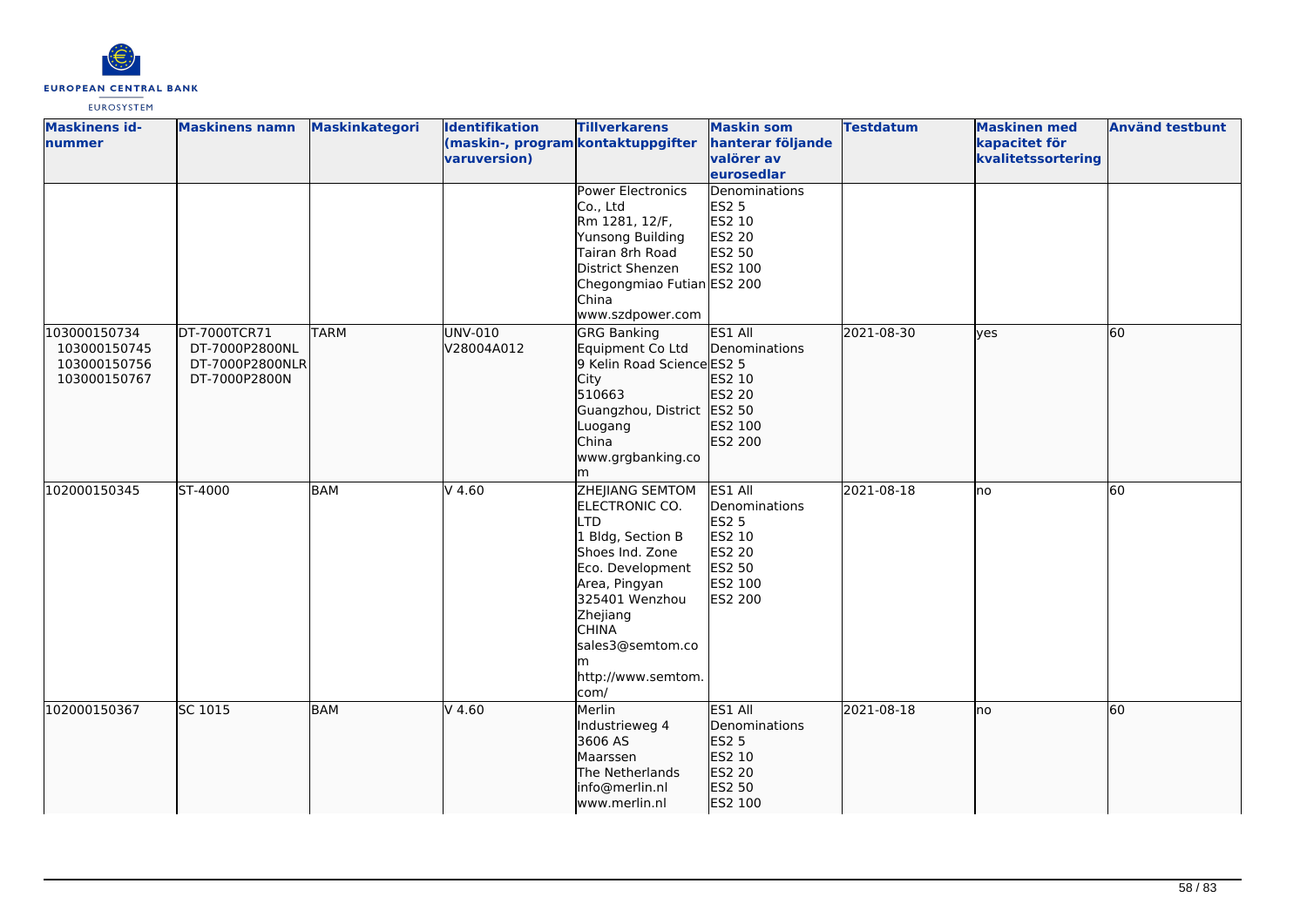

| <b>Maskinens id-</b><br>nummer                               | <b>Maskinens namn</b>                      | <b>Maskinkategori</b> | <b>Identifikation</b><br>(maskin-, program kontaktuppgifter<br>varuversion) | <b>Tillverkarens</b>                                                                                                                   | <b>Maskin som</b><br>hanterar följande<br>valörer av<br>eurosedlar<br>ES2 200                    | <b>Testdatum</b> | <b>Maskinen med</b><br>kapacitet för<br>kvalitetssortering | <b>Använd testbunt</b> |
|--------------------------------------------------------------|--------------------------------------------|-----------------------|-----------------------------------------------------------------------------|----------------------------------------------------------------------------------------------------------------------------------------|--------------------------------------------------------------------------------------------------|------------------|------------------------------------------------------------|------------------------|
|                                                              |                                            |                       |                                                                             |                                                                                                                                        |                                                                                                  |                  |                                                            |                        |
| 102000150298                                                 | Numeron D                                  | <b>BAM</b>            | EUR_V5.11._D                                                                | Giesecke+Devrient<br>Currency<br>Technology GmbH<br>Prinzregentenstraße ES2 10<br>159<br>81677<br>Munich<br>Germany<br>www.gi-de.com   | ES1 All<br>Denominations<br><b>ES2 5</b><br>ES2 20<br><b>ES2 50</b><br>ES2 100<br><b>ES2 200</b> | 2021-08-12       | lno                                                        | 60                     |
| 102000150301<br>102000153406                                 | ProNote 1.5<br>Procoin ProNote<br>1.5      | <b>BAM</b>            | <b>EUR V3.032</b>                                                           | Giesecke+Devrient<br>Currency<br>Technology GmbH<br>Prinzregentenstraße ES2 10<br>159<br>81677<br>Munich<br>Germany<br>www.gi-de.com   | ES1 All<br>Denominations<br><b>ES2 5</b><br>ES2 20<br>ES2 50<br>ES2 100<br>ES2 200               | 2021-08-12       | Ino                                                        | 60                     |
| 102000149944                                                 | GFS-100                                    | BAM                   | GFS-BV<br>3221                                                              | Glory Global<br>Solutions<br>Thomas-Edison-Platz ES2 5<br>63263<br>Neu-Isenburg<br>Germany<br>www.gloryglobalsolu ES2 200<br>tions.com | ES1 All<br>Denominations<br>ES2 10<br><b>ES2 20</b><br>ES2 50<br>ES2 100                         | 2021-08-05       | Ino                                                        | 60                     |
| 102000149955<br>102000149966<br>102000149977<br>102000149988 | GFS-120B<br>GFS-110<br>GFS-120<br>GFS-120S | <b>BAM</b>            | GFS-BV+MG<br>3221                                                           | Glory Global<br>Solutions<br>Thomas-Edison-Platz ES2 5<br>63263<br>Neu-Isenburg<br>Germany<br>www.gloryglobalsolu ES2 200<br>tions.com | ES1 All<br><b>Denominations</b><br>ES2 10<br>ES2 20<br>ES2 50<br>ES2 100                         | 2021-08-05       | lno                                                        | 60                     |
| 101000149998                                                 | USF-100                                    | <b>BPM</b>            | HVD-1XX                                                                     | Glory Global                                                                                                                           | ES1 All                                                                                          | 2021-08-05       | lyes                                                       | 60                     |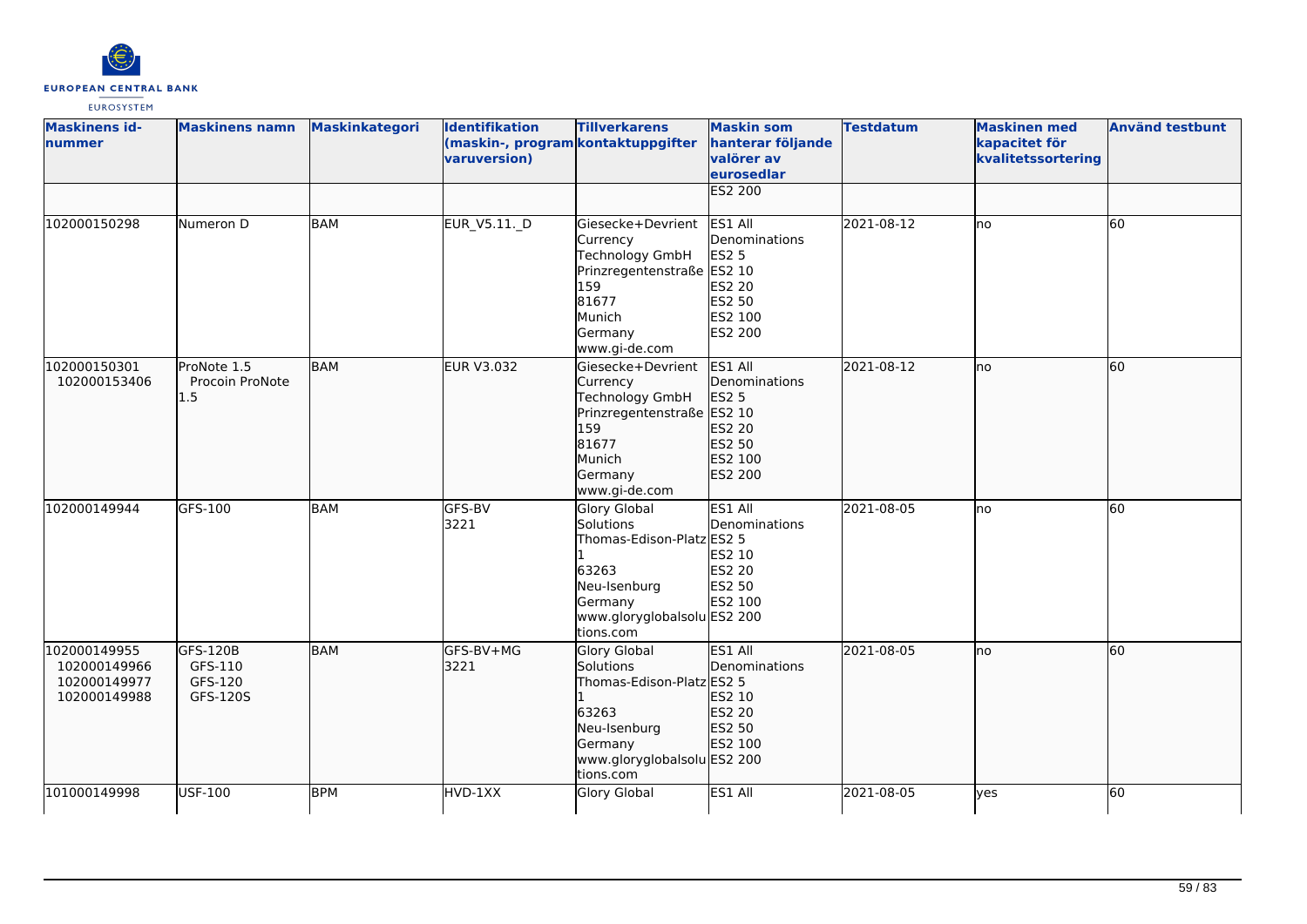

| <b>Maskinens id-</b><br>nummer                                                                                                                                               | <b>Maskinens namn</b>                                                                                                                                                                     | Maskinkategori | <b>Identifikation</b><br>(maskin-, program kontaktuppgifter<br>varuversion) | <b>Tillverkarens</b>                                                                                                                                                                                                           | <b>Maskin som</b><br>hanterar följande<br>valörer av                                                | <b>Testdatum</b> | <b>Maskinen</b> med<br>kapacitet för<br>kvalitetssortering | <b>Använd testbunt</b> |
|------------------------------------------------------------------------------------------------------------------------------------------------------------------------------|-------------------------------------------------------------------------------------------------------------------------------------------------------------------------------------------|----------------|-----------------------------------------------------------------------------|--------------------------------------------------------------------------------------------------------------------------------------------------------------------------------------------------------------------------------|-----------------------------------------------------------------------------------------------------|------------------|------------------------------------------------------------|------------------------|
| 101000150004<br>101000150015<br>101000150026<br>101000150037<br>101000150048<br>101000150059<br>101000150060<br>101000150071<br>101000150082<br>101000150093<br>101000150106 | <b>USF-100 EU</b><br><b>UW-500EU</b><br><b>UW-500EUD</b><br><b>UW-500EUL</b><br>UW-500EUB<br><b>UW-600EU</b><br>UW-600EUD<br>UW-600EUL<br>UW-600EUB<br><b>UWH-1000</b><br><b>UWH-1500</b> |                | 0454                                                                        | <b>Solutions</b><br>Thomas-Edison-Platz ES2 5<br>63263<br>Neu-Isenburg<br>Germany<br>www.gloryglobalsolu ES2 200<br>tions.com                                                                                                  | eurosedlar<br>Denominations<br>ES2 10<br>ES2 20<br>ES2 50<br>ES2 100                                |                  |                                                            |                        |
| 102000149886<br>102000149897                                                                                                                                                 | SB-9<br>Multi Cash SB-9                                                                                                                                                                   | <b>BAM</b>     | 01.16                                                                       | Hyundai MIB<br>nternational Co.<br>Ltd.<br>3301, A Bld, 17,<br>Gosan-ro 148beon-<br>lgil<br>15850<br>Gunpo-si, Gyeonggi-<br>do, 15850, Gunpo<br>City<br>KOREA (Republic)<br>sjpark5423@hyunda<br>imib.com<br>www.hyundaimib.co | ES1 All<br>Denominations<br><b>ES2 5</b><br>ES2 10<br>ES2 20<br>ES2 50<br>ES2 100<br><b>ES2 200</b> | 2021-07-30       | no                                                         | 60                     |
| 102000148818                                                                                                                                                                 | NEWTON3-V                                                                                                                                                                                 | <b>BAM</b>     | Main: v1.3, Reco:<br>v1.3                                                   | Kisan Electronics Co ES1 All<br>Ltd<br>273-1 Sungsoo-<br>Dong<br>2GA 3 Dong<br>Sungdong-Gu 133,<br>831 Seoul<br>South Korea<br>yshin21@kisane.co<br>www.kisane.com                                                             | Denominations<br><b>ES2 5</b><br>ES2 10<br>ES2 20<br>ES2 50<br>ES2 100<br>ES2 200                   | 2021-07-26       | Ino                                                        | 60                     |
| 101000148828                                                                                                                                                                 | $K3-A$                                                                                                                                                                                    | <b>BPM</b>     | Main: v1.3, Reco:<br>v1.3                                                   | Kisan Electronics Co ES1 All<br>Ltd<br>273-1 Sungsoo-                                                                                                                                                                          | Denominations<br>ES2 5                                                                              | 2021-07-26       | lyes                                                       | 60                     |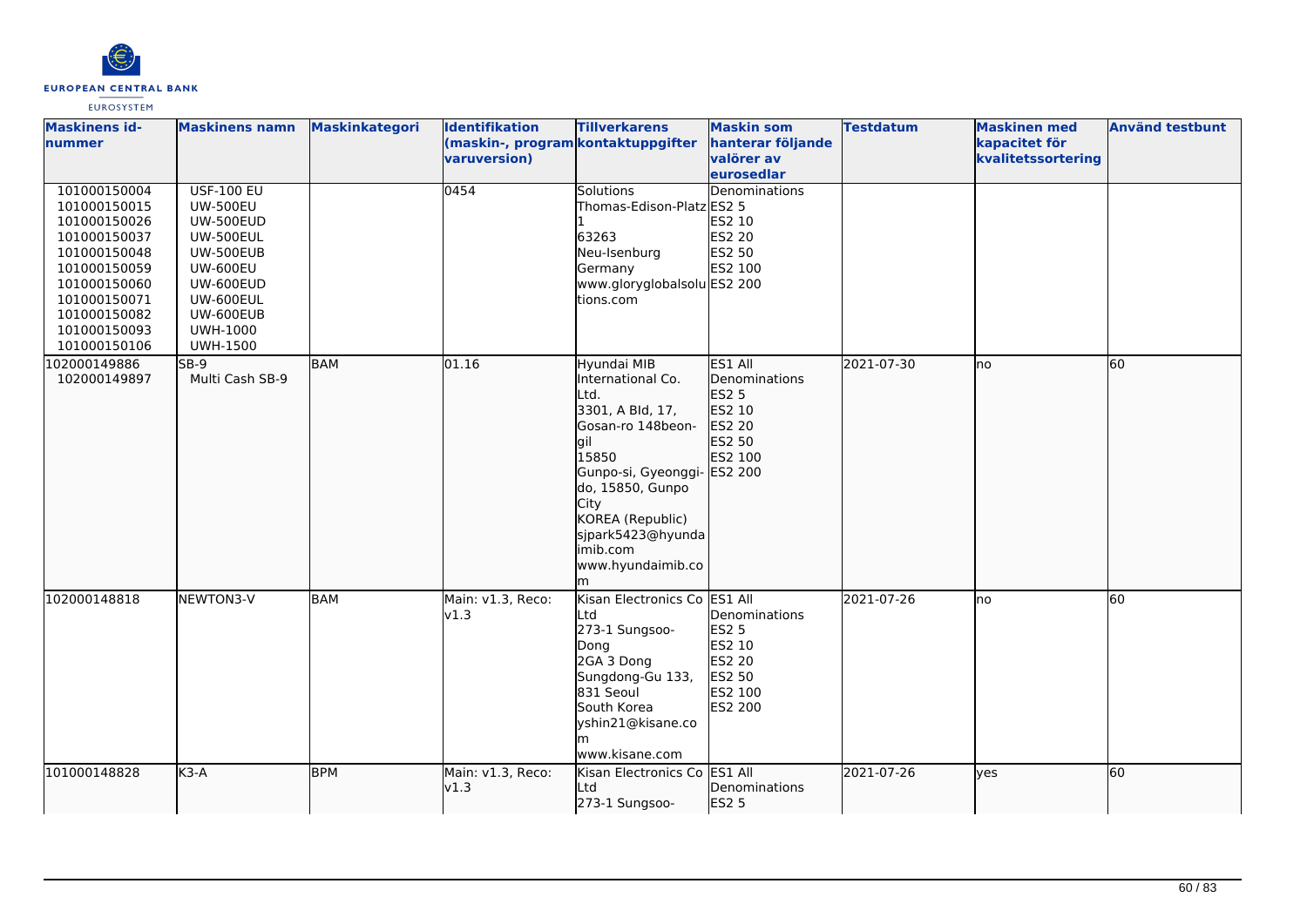

| <b>Maskinens id-</b><br>nummer                                                                               | <b>Maskinens namn</b>                                                                                                                 | <b>Maskinkategori</b> | <b>Identifikation</b><br>(maskin-, program kontaktuppgifter<br>varuversion) | <b>Tillverkarens</b>                                                                                                                   | <b>Maskin som</b><br>hanterar följande<br>valörer av<br>eurosedlar       | <b>Testdatum</b> | <b>Maskinen med</b><br>kapacitet för<br>kvalitetssortering | <b>Använd testbunt</b> |
|--------------------------------------------------------------------------------------------------------------|---------------------------------------------------------------------------------------------------------------------------------------|-----------------------|-----------------------------------------------------------------------------|----------------------------------------------------------------------------------------------------------------------------------------|--------------------------------------------------------------------------|------------------|------------------------------------------------------------|------------------------|
|                                                                                                              |                                                                                                                                       |                       |                                                                             | Dong<br>2GA 3 Dong<br>Sungdong-Gu 133,<br>831 Seoul<br>South Korea<br>yshin21@kisane.co<br>www.kisane.com                              | <b>ES2 10</b><br>ES2 20<br>ES2 50<br>ES2 100<br>ES2 200                  |                  |                                                            |                        |
| 101000148624                                                                                                 | <b>USF-50</b>                                                                                                                         | <b>BPM</b>            | 0407                                                                        | Glory Global<br>Solutions<br>Thomas-Edison-Platz ES2 5<br>63263<br>Neu-Isenburg<br>Germany<br>www.gloryglobalsolu ES2 200<br>tions.com | ES1 All<br>Denominations<br>ES2 10<br><b>ES2 20</b><br>ES2 50<br>ES2 100 | 2021-07-23       | yes                                                        | 60                     |
| 101000148635                                                                                                 | <b>USF-51</b>                                                                                                                         | <b>BPM</b>            | 0407                                                                        | Glory Global<br>Solutions<br>Thomas-Edison-Platz ES2 5<br>63263<br>Neu-Isenburg<br>Germany<br>www.gloryglobalsolu ES2 200<br>tions.com | ES1 All<br>Denominations<br>ES2 10<br>ES2 20<br>ES2 50<br>ES2 100        | 2021-07-23       | lves                                                       | 60                     |
| 101000148646<br>101000148657<br>101000148668<br>101000148679<br>101000148680<br>101000148691<br>101000148704 | <b>USF-300</b><br><b>USF-100EU2</b><br><b>UW-500EU2</b><br><b>UW-600EU2</b><br><b>UW-700EU2</b><br><b>UW-800EU2</b><br><b>USF-120</b> | <b>BPM</b>            | HVD-2XX<br>0407                                                             | Glory Global<br>Solutions<br>Thomas-Edison-Platz ES2 5<br>63263<br>Neu-Isenburg<br>Germany<br>www.gloryglobalsolu ES2 200<br>tions.com | ES1 All<br>Denominations<br>ES2 10<br><b>ES2 20</b><br>ES2 50<br>ES2 100 | 2021-07-23       | ves                                                        | 60                     |
| 101000148715<br>101000148726<br>101000148737<br>101000148748                                                 | UW-F4<br><b>UW-F12</b><br><b>UW-F16</b><br>UW-F8                                                                                      | <b>BPM</b>            | HVD-310<br>5002                                                             | Glory Global<br>Solutions<br>Thomas-Edison-Platz ES2 5                                                                                 | <b>ES1 All</b><br>Denominations<br>ES2 10                                | 2021-07-23       | <b>ves</b>                                                 | 60                     |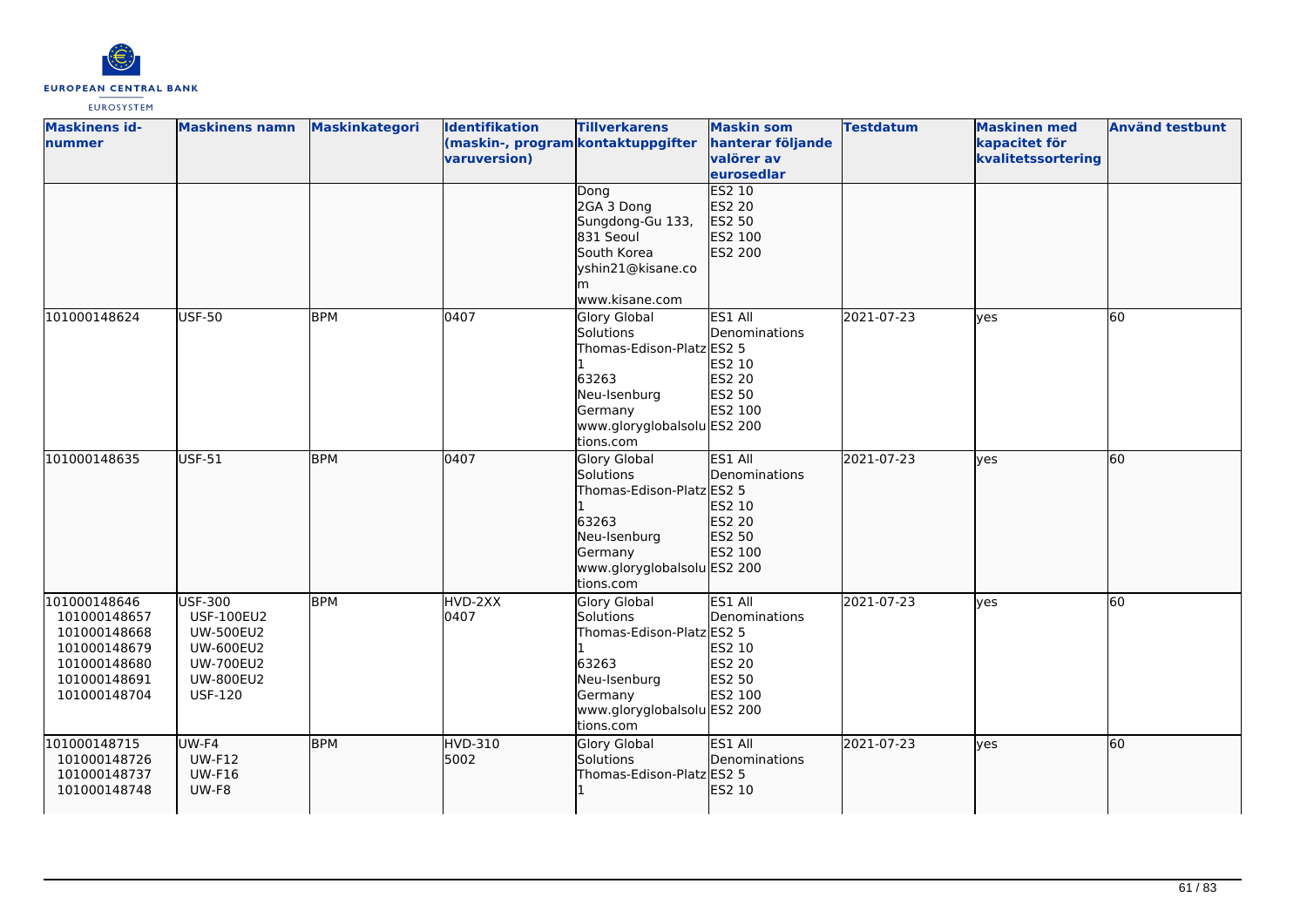

| <b>Maskinens id-</b><br>nummer<br>101000148759<br>101000148760 | <b>Maskinens namn</b><br>GDB-100<br>GDB-200 | Maskinkategori | <b>Identifikation</b><br>(maskin-, program kontaktuppgifter<br>varuversion) | <b>Tillverkarens</b><br>63263<br>Neu-Isenburg<br>Germany<br>www.gloryglobalsolu ES2 200<br>tions.com                                                                    | <b>Maskin som</b><br>hanterar följande<br>valörer av<br>eurosedlar<br><b>ES2 20</b><br>ES2 50<br>ES2 100 | <b>Testdatum</b> | <b>Maskinen med</b><br>kapacitet för<br>kvalitetssortering | <b>Använd testbunt</b> |
|----------------------------------------------------------------|---------------------------------------------|----------------|-----------------------------------------------------------------------------|-------------------------------------------------------------------------------------------------------------------------------------------------------------------------|----------------------------------------------------------------------------------------------------------|------------------|------------------------------------------------------------|------------------------|
| 101000148782                                                   | K <sub>6</sub>                              | <b>BPM</b>     | Main: v1.3, Reco:<br>v1.3                                                   | Kisan Electronics Co ES1 All<br>_td<br>273-1 Sungsoo-<br>Dong<br>2GA 3 Dong<br>Sungdong-Gu 133,<br>831 Seoul<br>South Korea<br>yshin21@kisane.co<br>www.kisane.com      | Denominations<br>ES2 5<br>ES2 10<br><b>ES2 20</b><br>ES2 50<br>ES2 100<br>ES2 200                        | 2021-07-23       | yes                                                        | 60                     |
| 101000148793                                                   | $K5-A$                                      | <b>BPM</b>     | Main: v1.3, Reco:<br>v1.3                                                   | Kisan Electronics Co ES1 All<br>Ltd<br>273-1 Sungsoo-<br>Dong<br>2GA 3 Dong<br>Sungdong-Gu 133,<br>831 Seoul<br>South Korea<br>yshin21@kisane.co<br>m<br>www.kisane.com | Denominations<br><b>ES2 5</b><br>ES2 10<br>ES2 20<br>ES2 50<br>ES2 100<br>ES2 200                        | 2021-07-23       | lyes                                                       | 60                     |
| 101000148806                                                   | NEWTON3-F                                   | <b>BPM</b>     | Main: v1.3, Reco:<br>v1.3                                                   | Kisan Electronics Co ES1 All<br>Ltd<br>273-1 Sungsoo-<br>Dong<br>2GA 3 Dong<br>Sungdong-Gu 133,<br>831 Seoul<br>South Korea<br>yshin21@kisane.co<br>www.kisane.com      | Denominations<br><b>ES2 5</b><br>ES2 10<br>ES2 20<br>ES2 50<br>ES2 100<br>ES2 200                        | 2021-07-23       | yes                                                        | 60                     |
| 102000149249                                                   | <b>DC-45V</b>                               | <b>BAM</b>     | $C25-1$                                                                     | DoCash GmbH                                                                                                                                                             | ES1 All                                                                                                  | 2021-07-23       | Ino                                                        | 60                     |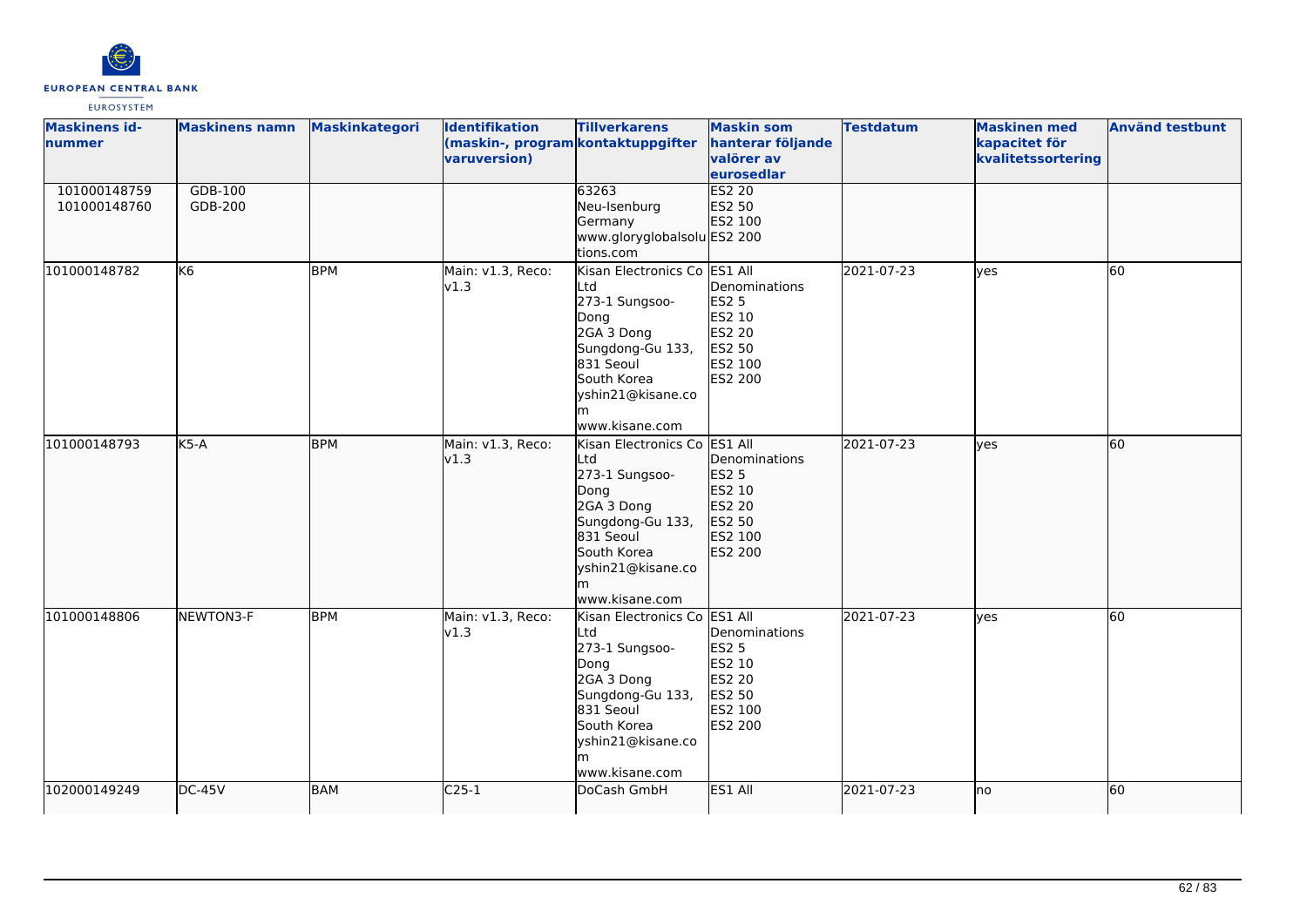

| <b>Maskinens id-</b><br>nummer | <b>Maskinens namn</b> | Maskinkategori | <b>Identifikation</b><br>(maskin-, program kontaktuppgifter<br>varuversion) | <b>Tillverkarens</b>                                                                                                                                                                                                                | <b>Maskin som</b><br>hanterar följande<br>valörer av<br>eurosedlar                                  | <b>Testdatum</b> | <b>Maskinen med</b><br>kapacitet för<br>kvalitetssortering | <b>Använd testbunt</b> |
|--------------------------------|-----------------------|----------------|-----------------------------------------------------------------------------|-------------------------------------------------------------------------------------------------------------------------------------------------------------------------------------------------------------------------------------|-----------------------------------------------------------------------------------------------------|------------------|------------------------------------------------------------|------------------------|
|                                |                       |                |                                                                             | Glückstrasse 57<br>22081<br>Hamburg<br>Germany<br>www.docash.de                                                                                                                                                                     | Denominations<br><b>ES2 5</b><br>ES2 10<br>ES2 20<br>ES2 50<br>ES2 100<br>ES2 200                   |                  |                                                            |                        |
| 103000149193                   | <b>RBU-10</b>         | <b>TARM</b>    | HV-80<br>J008D                                                              | Fujitsu Technology<br>Solutions S.A.<br>Camino Cerro de los ES2 5<br>Gamos 1<br>28224<br>Pozuelo de Alarcón,<br>Madrid<br>Spain<br>www.es.fujitsu.com                                                                               | ES1 All<br>Denominations<br>ES2 10<br><b>ES2 20</b><br>ES2 50<br>ES2 100<br><b>ES2 200</b>          | 2021-07-22       | yes                                                        | 60                     |
| 103000149217                   | <b>RBU-10</b>         | <b>TARM</b>    | $HV-84$<br> J008D                                                           | Fujitsu Technology<br>Solutions S.A.<br>Camino Cerro de los ES2 5<br>Gamos 1<br>28224<br>Pozuelo de Alarcón,<br>Madrid<br>Spain<br>www.es.fujitsu.com                                                                               | ES1 All<br>Denominations<br>ES2 10<br>ES2 20<br>ES2 50<br>ES2 100<br>ES2 200                        | 2021-07-22       | lyes                                                       | 60                     |
| 102000149250                   | Ntegra Compact        | <b>BAM</b>     | NTEGRA COMPACT<br><b>BV</b><br>EUR:2.0                                      | Glory Global<br>Solutions<br>(International)<br>Limited<br>Forest View<br>Crockford Lane<br>Chineham Business<br>Park<br>RG24 8QZ<br>Basingstoke<br>United Kingdom<br>philippe.macon@fr.g<br>lory-global.com<br>www.gloryglobalsolu | ES1 All<br>Denominations<br><b>ES2 5</b><br>ES2 10<br><b>ES2 20</b><br>ES2 50<br>ES2 100<br>ES2 200 | 2021-07-21       | Ino                                                        | 60                     |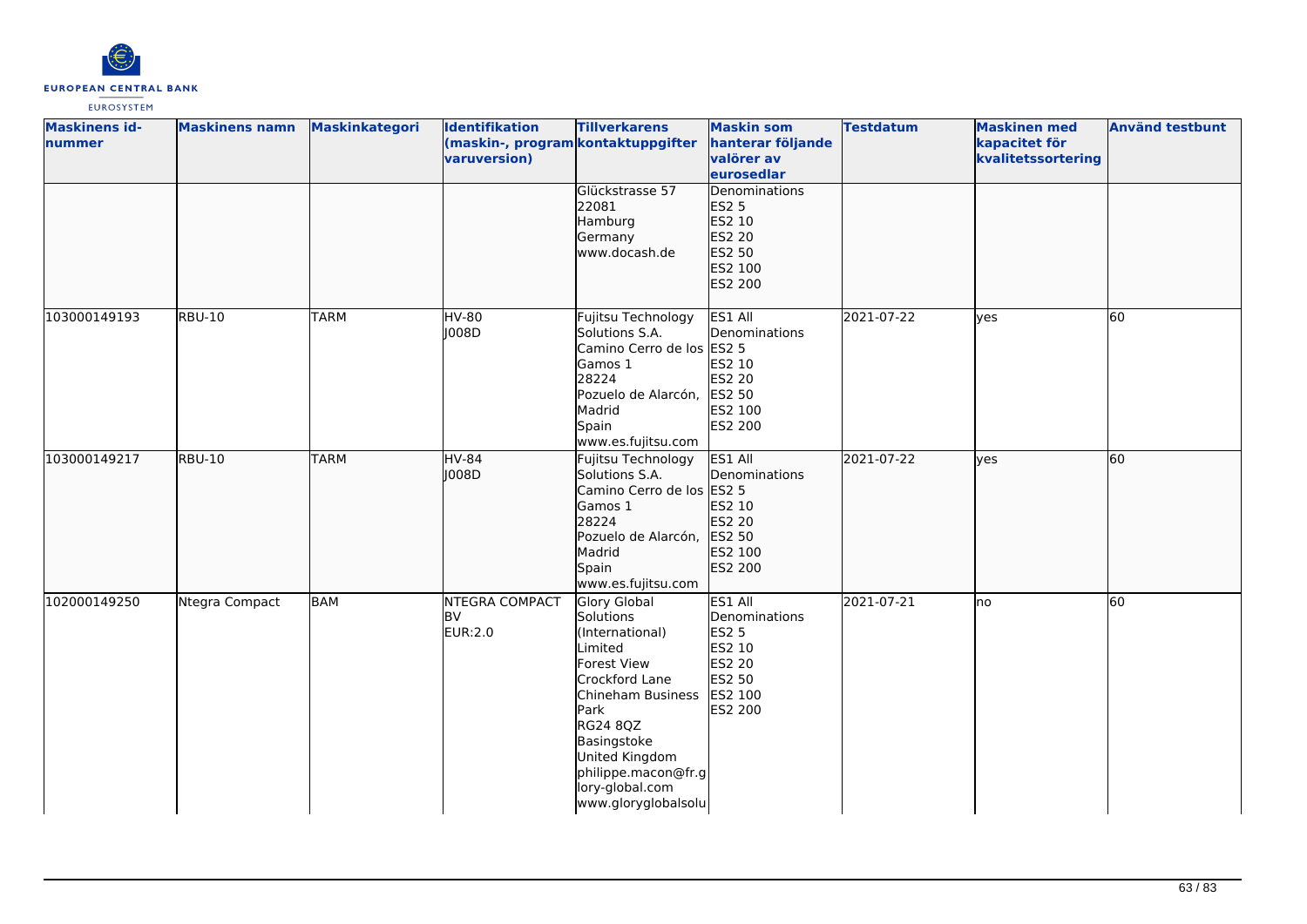

| <b>Maskinens id-</b><br>nummer                               | <b>Maskinens namn</b>                      | Maskinkategori | Identifikation<br>(maskin-, program kontaktuppgifter<br>varuversion)                         | <b>Tillverkarens</b>                                                                                                                                                                                                                             | <b>Maskin som</b><br>hanterar följande<br>valörer av<br>eurosedlar                           | <b>Testdatum</b> | <b>Maskinen med</b><br>kapacitet för<br>kvalitetssortering | <b>Använd testbunt</b> |
|--------------------------------------------------------------|--------------------------------------------|----------------|----------------------------------------------------------------------------------------------|--------------------------------------------------------------------------------------------------------------------------------------------------------------------------------------------------------------------------------------------------|----------------------------------------------------------------------------------------------|------------------|------------------------------------------------------------|------------------------|
|                                                              |                                            |                |                                                                                              | tions.com                                                                                                                                                                                                                                        |                                                                                              |                  |                                                            |                        |
| 101000149362                                                 | Ntegra TS Pro<br>Fitness                   | <b>BPM</b>     | <b>NTEGRA PRO</b><br><b>FITNESS BV</b><br>EUR_F:2.0                                          | Glory Global<br>Solutions<br>(International)<br>Limited<br>Forest View<br>Crockford Lane<br>Chineham Business<br>Park<br>RG24 8QZ<br>Basingstoke<br>United Kingdom<br>philippe.macon@fr.g<br>lory-global.com<br>www.gloryglobalsolu<br>tions.com | ES1 All<br>Denominations<br>ES2 5<br>ES2 10<br><b>ES2 20</b><br>ES2 50<br>ES2 100<br>ES2 200 | 2021-07-21       | lyes                                                       | 60                     |
| 102000149487                                                 | GFS-100                                    | <b>BAM</b>     | GFS-BV<br>3201                                                                               | <b>Glory Global</b><br>Solutions<br>Thomas-Edison-Platz ES2 5<br>63263<br>Neu-Isenburg<br>Germany<br>www.gloryglobalsolu ES2 200<br>tions.com                                                                                                    | ES1 All<br>Denominations<br>ES2 10<br>ES2 20<br>ES2 50<br>ES2 100                            | 2021-07-21       | lno                                                        | 60                     |
| 102000149498<br>102000149502<br>102000149513<br>102000149524 | GFS-120B<br>GFS-110<br>GFS-120<br>GFS-120S | <b>BAM</b>     | GFS-BV+MG<br>3201                                                                            | Glory Global<br>Solutions<br>Thomas-Edison-Platz ES2 5<br>63263<br>Neu-Isenburg<br>Germany<br>www.gloryglobalsolu ES2 200<br>tions.com                                                                                                           | ES1 All<br>Denominations<br>ES2 10<br>ES2 20<br>ES2 50<br><b>ES2 100</b>                     | 2021-07-21       | lno                                                        | 60                     |
| 101000118343                                                 | CPS1800/17/14                              | <b>BPM</b>     | CPS 7.6.74-R-u<br><b>CONF 7.5.4 VME</b><br>7.0.0-c5.1 IDS 1<br>6.15170 IDS 2<br>6.15170 IDSS | Cash Processing<br>Solutions Ltd<br>De La Rue House,<br>Jays Close, Viables,<br>Basingstoke                                                                                                                                                      | ES1 All<br>Denominations<br><b>ES2 5</b><br>ES2 10<br><b>ES2 20</b>                          | 2021-07-20       | yes                                                        | $\overline{60}$        |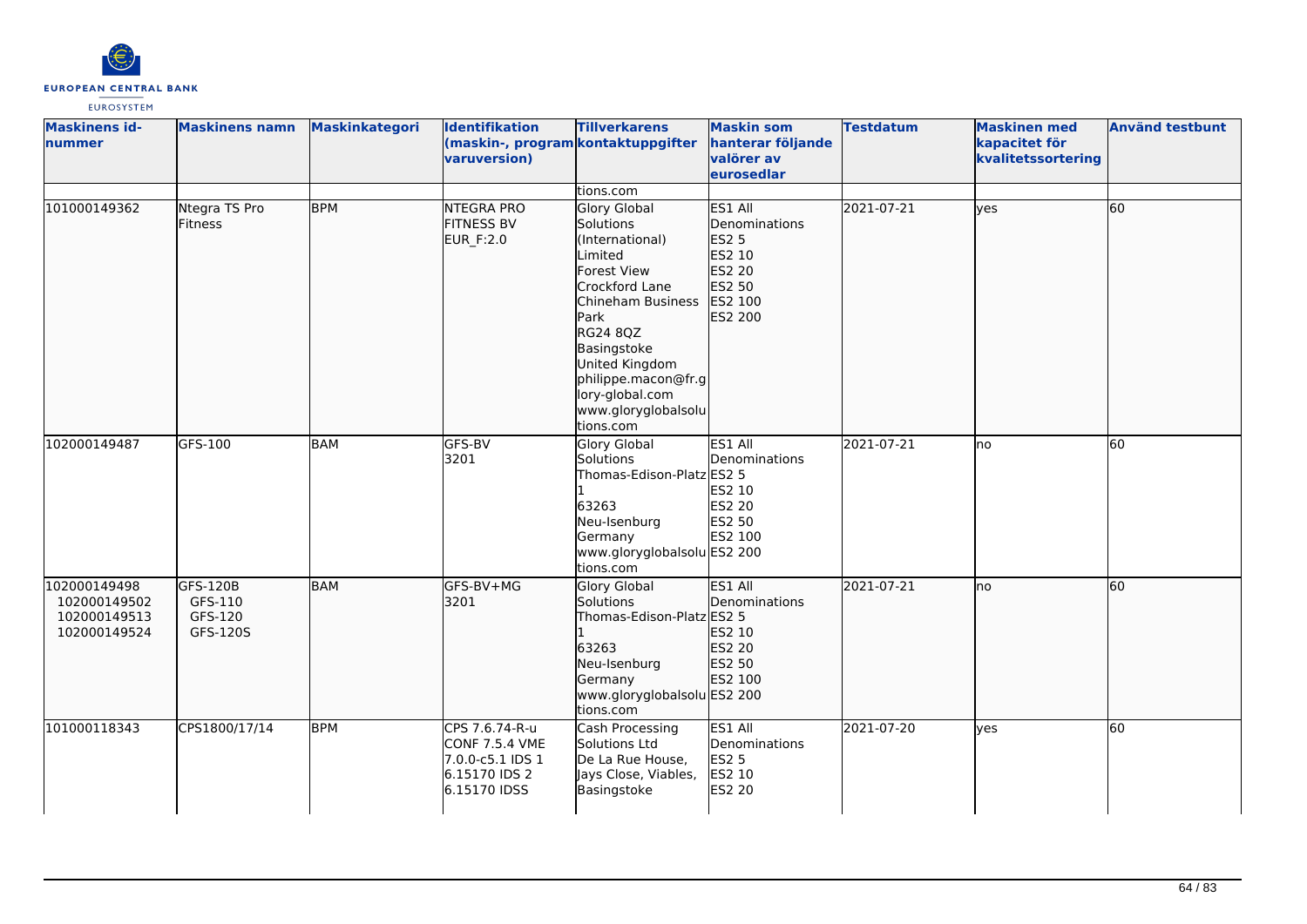

| <b>Maskinens id-</b><br>nummer | <b>Maskinens namn</b> | <b>Maskinkategori</b> | Identifikation<br>(maskin-, program kontaktuppgifter<br>varuversion)<br>6.15170 | <b>Tillverkarens</b><br>Hampshire                                                                                                    | <b>Maskin som</b><br>hanterar följande<br>valörer av<br>eurosedlar<br>ES2 50                     | <b>Testdatum</b> | <b>Maskinen med</b><br>kapacitet för<br>kvalitetssortering | <b>Använd testbunt</b> |
|--------------------------------|-----------------------|-----------------------|---------------------------------------------------------------------------------|--------------------------------------------------------------------------------------------------------------------------------------|--------------------------------------------------------------------------------------------------|------------------|------------------------------------------------------------|------------------------|
|                                |                       |                       |                                                                                 | <b>RG22 4BS</b><br>Viables Kingdom<br>United Kingdom<br>martin.hobhouse@u<br>k.delarue.com<br>www.delarue.com                        | ES2 100<br>ES2 200                                                                               |                  |                                                            |                        |
| 103000148465                   | MONETIK AB3+          | <b>TARM</b>           | HW:1.1<br>V22004A0B2                                                            | Arca Technologies<br>srl<br>Via Statale 17<br>10012<br>Bollengo (TO)<br>Italy<br>www.arca.com                                        | ES1 All<br>Denominations<br>ES2 5<br>ES2 10<br>ES2 20<br>ES2 50<br>ES2 100<br>ES2 200            | 2021-07-19       | lves                                                       | 60                     |
| 102000148943                   | <b>BPS B1</b>         | <b>BAM</b>            | EUR_002.118                                                                     | Giesecke+Devrient<br>Currency<br>Technology GmbH<br>Prinzregentenstraße ES2 10<br>159<br>81677<br>Munich<br>Germany<br>www.gi-de.com | ES1 All<br>Denominations<br><b>ES2 5</b><br><b>ES2 20</b><br>ES2 50<br>ES2 100<br><b>ES2 200</b> | 2021-07-16       | no                                                         | 60                     |
| 101000149204                   | Numeron F             | <b>BPM</b>            | EUR V5.11. F                                                                    | Giesecke+Devrient<br>Currency<br>Technology GmbH<br>Prinzregentenstraße ES2 10<br>159<br>81677<br>Munich<br>Germany<br>www.gi-de.com | ES1 All<br>Denominations<br><b>ES2 5</b><br>ES2 20<br>ES2 50<br>ES2 100<br>ES2 200               | 2021-07-16       | lves                                                       | 60                     |
| 101000148851                   | BPS C1                | <b>BPM</b>            | HW Rel. 3.0<br>$(19$ -track<br>mechanical<br>Thickness Sensor)<br>EUR_F02.110   | Giesecke+Devrient<br>Currency<br>Technology GmbH<br>Prinzregentenstraße ES2 10<br>159                                                | ES1 All<br>Denominations<br><b>ES2 5</b><br>ES2 20                                               | 2021-07-15       | <b>ves</b>                                                 | $\overline{60}$        |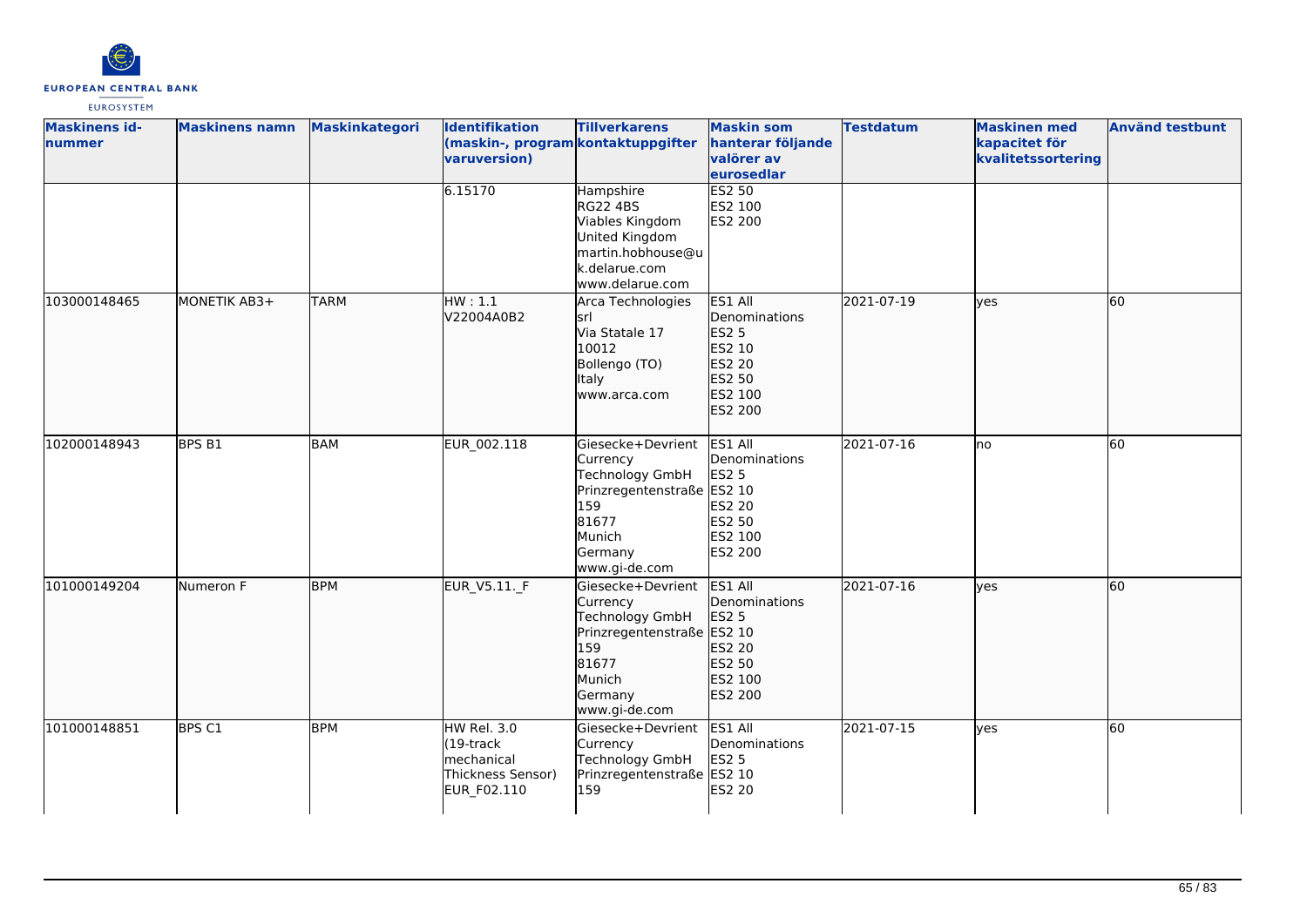

| <b>Maskinens id-</b><br>nummer | <b>Maskinens namn</b>                   | Maskinkategori | Identifikation<br>(maskin-, program kontaktuppgifter<br>varuversion) | <b>Tillverkarens</b>                                                                                                                 | <b>Maskin som</b><br>hanterar följande<br>valörer av<br>eurosedlar                           | <b>Testdatum</b> | <b>Maskinen</b> med<br>kapacitet för<br>kvalitetssortering | <b>Använd testbunt</b> |
|--------------------------------|-----------------------------------------|----------------|----------------------------------------------------------------------|--------------------------------------------------------------------------------------------------------------------------------------|----------------------------------------------------------------------------------------------|------------------|------------------------------------------------------------|------------------------|
|                                |                                         |                |                                                                      | 81677<br>Munich<br>Germany<br>www.gi-de.com                                                                                          | <b>ES2 50</b><br>ES2 100<br>ES2 200                                                          |                  |                                                            |                        |
| 101000148862<br>101000148873   | BPS C5<br>BPS C2                        | <b>BPM</b>     | EUR Version :<br>20.12.000                                           | Giesecke+Devrient<br>Currency<br>Technology GmbH<br>Prinzregentenstraße<br>159<br>81677<br>Munich<br>Germany<br>www.gi-de.com        | ES1 All<br>Denominations<br><b>ES2 5</b><br>ES2 10<br>ES2 20<br>ES2 50<br>ES2 100<br>ES2 200 | 2021-07-15       | lyes                                                       | 60                     |
| 102000148885                   | Numeron TU                              | <b>BAM</b>     | <b>EUR_V5.11._TU</b>                                                 | Giesecke+Devrient<br>Currency<br>Technology GmbH<br>Prinzregentenstraße ES2 10<br>159<br>81677<br>Munich<br>Germany<br>www.gi-de.com | ES1 All<br>Denominations<br><b>ES2 5</b><br>ES2 20<br>ES2 50<br>ES2 100<br>ES2 200           | 2021-07-15       | no                                                         | 60                     |
| 101000148383<br>101000153392   | ProNote 1.5F<br>Procoin ProNote<br>1.5F | <b>BPM</b>     | EUR V3.031                                                           | Giesecke+Devrient<br>Currency<br>Technology GmbH<br>Prinzregentenstraße<br>159<br>81677<br>Munich<br>Germany<br>www.gi-de.com        | ES1 All<br>Denominations<br>ES2 5<br>ES2 10<br>ES2 20<br>ES2 50<br>ES2 100<br>ES2 200        | 2021-07-14       | lyes                                                       | 60                     |
| 102000148453                   | DV 1825                                 | <b>BAM</b>     | PCB board<br>2104.19.01                                              | DV UVIRMA Ltd<br>2 Kaufmann street,<br>Textile Centre 14F1<br>6801294<br>Tel Aviv<br>Israel<br>niklaus@digital-<br>verification.com  | ES1 All<br>Denominations<br><b>ES2 5</b><br>ES2 10<br>ES2 20<br>ES2 50<br>ES2 100<br>ES2 200 | 2021-07-14       | lno                                                        | 60                     |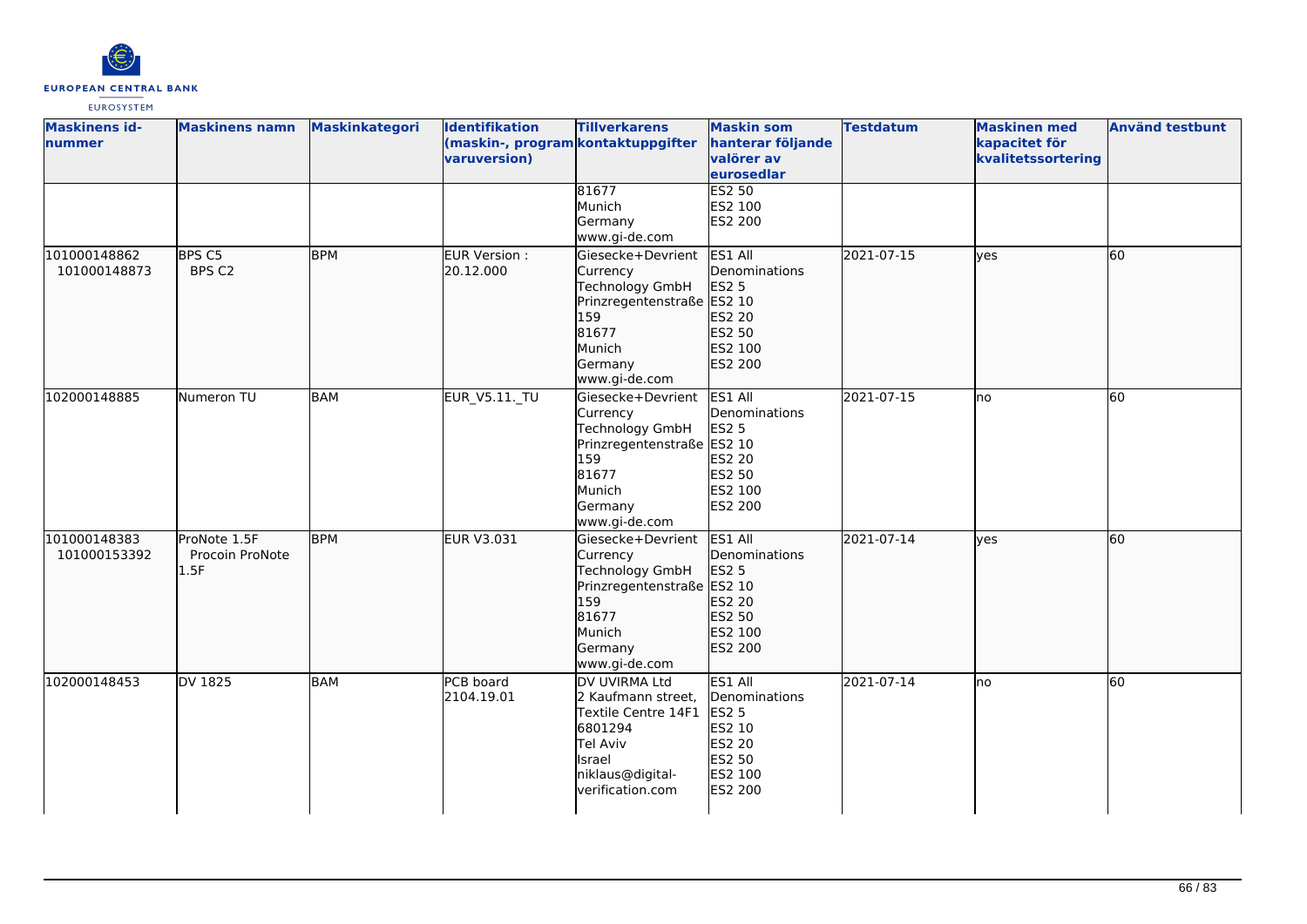

| <b>Maskinens id-</b><br>nummer | <b>Maskinens namn</b> | <b>Maskinkategori</b> | <b>Identifikation</b><br>(maskin-, program kontaktuppgifter<br>varuversion) | <b>Tillverkarens</b>                                                                                                                 | <b>Maskin som</b><br>hanterar följande<br>valörer av<br>eurosedlar                 | <b>Testdatum</b> | <b>Maskinen med</b><br>kapacitet för<br>kvalitetssortering | <b>Använd testbunt</b> |
|--------------------------------|-----------------------|-----------------------|-----------------------------------------------------------------------------|--------------------------------------------------------------------------------------------------------------------------------------|------------------------------------------------------------------------------------|------------------|------------------------------------------------------------|------------------------|
|                                |                       |                       |                                                                             | www.uvirma.com                                                                                                                       |                                                                                    |                  |                                                            |                        |
| 101000148577                   | <b>BPS 200</b>        | <b>BPM</b>            | EUR_V3.62.09                                                                | Giesecke+Devrient<br>Currency<br>Technology GmbH<br>Prinzregentenstraße ES2 10<br>159<br>81677<br>Munich<br>Germany<br>www.gi-de.com | ES1 All<br>Denominations<br>ES2 5<br>ES2 20<br>ES2 50<br>ES2 100<br>ES2 200        | 2021-07-14       | lyes                                                       | 60                     |
| 101000148588                   | <b>BPS 200</b>        | <b>BPM</b>            | EUR_V3.62.59                                                                | Giesecke+Devrient<br>Currency<br>Technology GmbH<br>Prinzregentenstraße ES2 10<br>159<br>81677<br>Munich<br>Germany<br>www.gi-de.com | ES1 All<br>Denominations<br><b>ES2 5</b><br>ES2 20<br>ES2 50<br>ES2 100<br>ES2 200 | 2021-07-14       | <b>ves</b>                                                 | 60                     |
| 101000148599                   | BPS C1                | <b>BPM</b>            | HW Rel. 2.3<br>(12-track<br>mechanical<br>Thickness Sensor)<br>EUR_F02.110  | Giesecke+Devrient<br>Currency<br>Technology GmbH<br>Prinzregentenstraße ES2 10<br>159<br>81677<br>Munich<br>Germany<br>www.gi-de.com | ES1 All<br>Denominations<br><b>ES2 5</b><br>ES2 20<br>ES2 50<br>ES2 100<br>ES2 200 | 2021-07-14       | lyes                                                       | 60                     |
| 101000148602                   | BPS <sub>C4</sub>     | <b>BPM</b>            | EUR 1.36.209                                                                | Giesecke+Devrient<br>Currency<br>Technology GmbH<br>Prinzregentenstraße ES2 10<br>159<br>81677<br>Munich<br>Germany<br>www.gi-de.com | ES1 All<br>Denominations<br><b>ES2 5</b><br>ES2 20<br>ES2 50<br>ES2 100<br>ES2 200 | 2021-07-14       | <b>l</b> ves                                               | 60                     |
| 101000148613                   | BPS <sub>C4</sub>     | <b>BPM</b>            | EUR 1.36.259                                                                | Giesecke+Devrient<br>Currency                                                                                                        | ES1 All<br>Denominations                                                           | 2021-07-14       | lves                                                       | 60                     |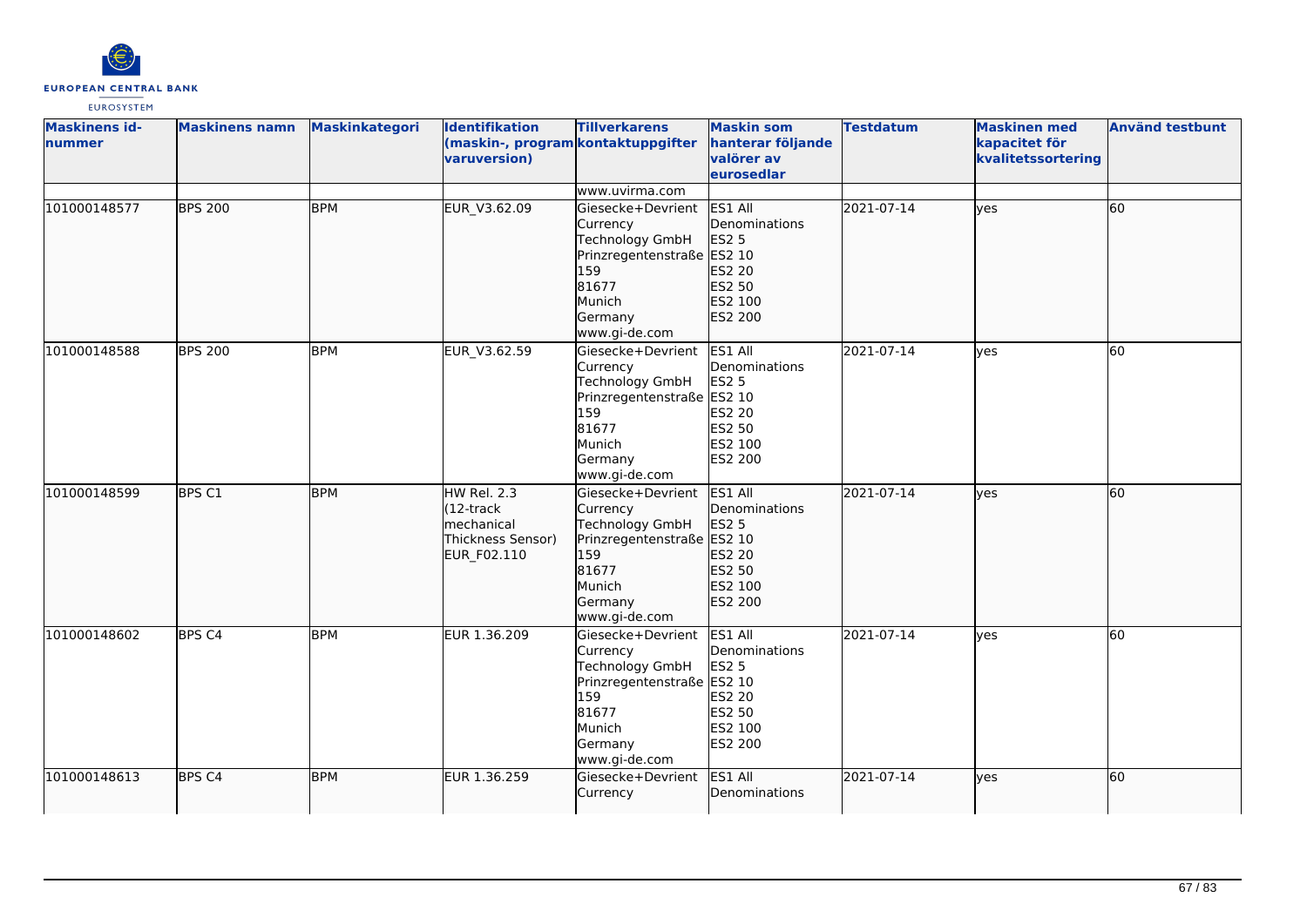

| <b>Maskinens id-</b><br>nummer | <b>Maskinens namn</b>                                 | <b>Maskinkategori</b> | Identifikation<br>(maskin-, program kontaktuppgifter<br>varuversion) | <b>Tillverkarens</b>                                                                                                                 | <b>Maskin som</b><br>hanterar följande<br>valörer av<br>eurosedlar                           | <b>Testdatum</b> | <b>Maskinen med</b><br>kapacitet för<br>kvalitetssortering | <b>Använd testbunt</b> |
|--------------------------------|-------------------------------------------------------|-----------------------|----------------------------------------------------------------------|--------------------------------------------------------------------------------------------------------------------------------------|----------------------------------------------------------------------------------------------|------------------|------------------------------------------------------------|------------------------|
|                                |                                                       |                       |                                                                      | <b>Technology GmbH</b><br>Prinzregentenstraße ES2 10<br>159<br>81677<br>Munich<br>Germany<br>www.gi-de.com                           | ES2 <sub>5</sub><br>ES2 20<br>ES2 50<br>ES2 100<br>ES2 200                                   |                  |                                                            |                        |
| 103000148249                   | <b>NCR Self Service</b><br>Cash Tender Module<br>7362 | <b>TARM</b>           | GSR50 Note<br>Recycler<br>EU0129                                     | <b>NCR Financial</b><br>Solutions Group Ltd<br>3 Fulton Road<br>DD2 4SW Tayside<br>Dundee<br>United Kingdom<br>www.ncr.com           | ES1 All<br>Denominations<br><b>ES2 5</b><br>ES2 10<br>ES2 20<br>ES2 50<br>ES2 100<br>ES2 200 | 2021-07-13       | lves                                                       | 60                     |
| 101000148429                   | BPS 1000 - 20<br>BN/sec.                              | <b>BPM</b>            | <b>EUR_V2.51</b>                                                     | Giesecke+Devrient<br>Currency<br>Technology GmbH<br>Prinzregentenstraße ES2 10<br>159<br>81677<br>Munich<br>Germany<br>www.gi-de.com | ES1 All<br>Denominations<br>ES2 5<br>ES2 20<br>ES2 50<br>ES2 100<br>ES2 200                  | 2021-07-13       | lves                                                       | 60                     |
| 101000148430                   | BPS 1000 - 30<br>BN/sec.                              | <b>BPM</b>            | EUR_V2.51                                                            | Giesecke+Devrient<br>Currency<br>Technology GmbH<br>Prinzregentenstraße ES2 10<br>159<br>81677<br>Munich<br>Germany<br>www.gi-de.com | ES1 All<br>Denominations<br><b>ES2 5</b><br>ES2 20<br>ES2 50<br>ES2 100<br><b>ES2 200</b>    | 2021-07-13       | lyes                                                       | 60                     |
| 101000148441                   | BPS M3                                                | <b>BPM</b>            | BPS M3<br>Euro_02.03                                                 | Giesecke+Devrient<br>Currency<br>Technology GmbH<br>Prinzregentenstraße ES2 10<br>159                                                | ES1 All<br>Denominations<br>ES2 5<br>ES2 20                                                  | 2021-07-13       | lves                                                       | 60                     |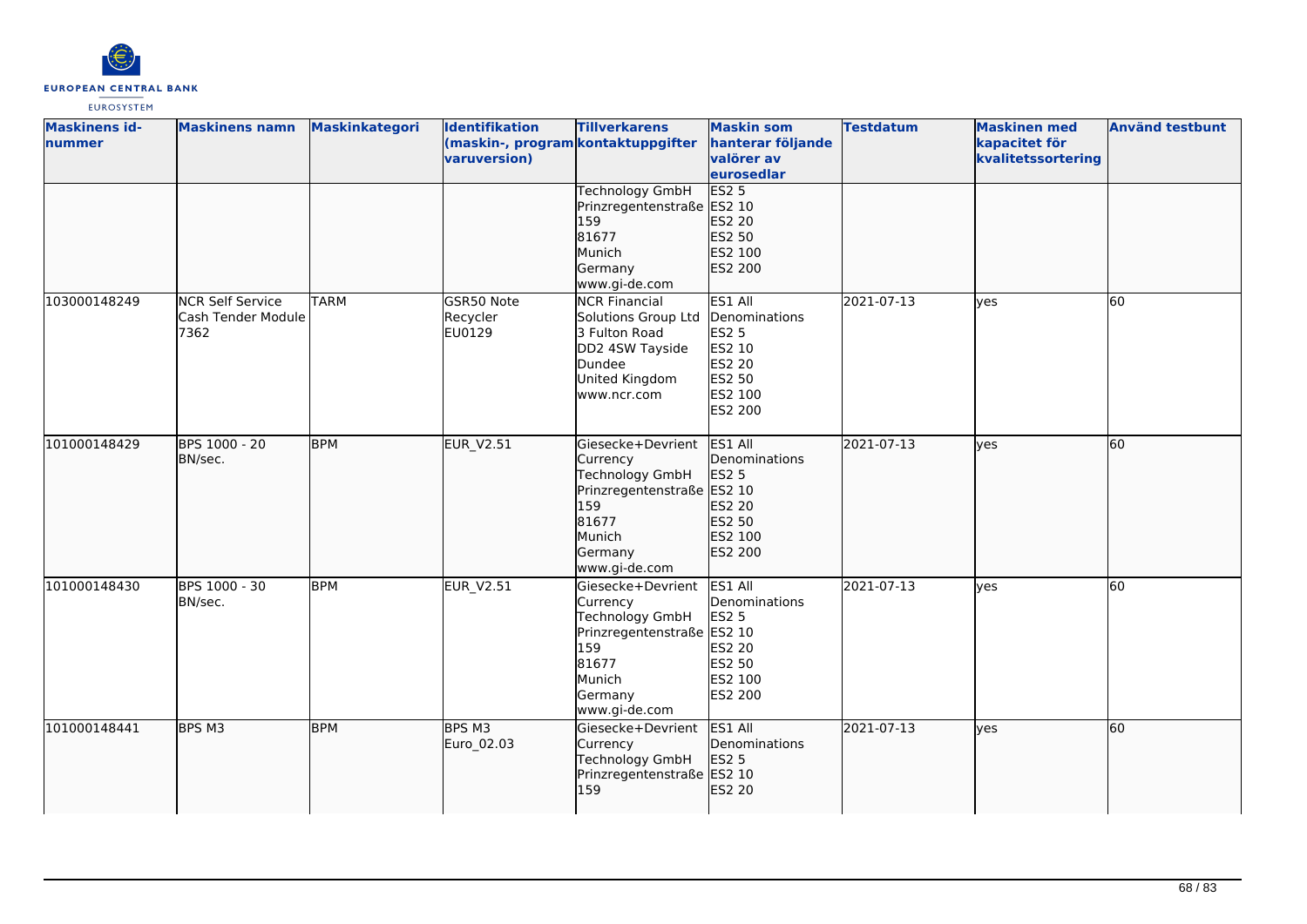

| <b>Maskinens id-</b><br>nummer                                                                                                                                                               | <b>Maskinens namn</b>                                                                                                                                                                  | <b>Maskinkategori</b> | Identifikation<br>(maskin-, program kontaktuppgifter<br>varuversion) | <b>Tillverkarens</b>                                                                                     | <b>Maskin som</b><br>hanterar följande<br>valörer av                                                | <b>Testdatum</b> | <b>Maskinen med</b><br>kapacitet för<br>kvalitetssortering | <b>Använd testbunt</b> |
|----------------------------------------------------------------------------------------------------------------------------------------------------------------------------------------------|----------------------------------------------------------------------------------------------------------------------------------------------------------------------------------------|-----------------------|----------------------------------------------------------------------|----------------------------------------------------------------------------------------------------------|-----------------------------------------------------------------------------------------------------|------------------|------------------------------------------------------------|------------------------|
|                                                                                                                                                                                              |                                                                                                                                                                                        |                       |                                                                      | 81677<br>Munich<br>Germany<br>www.gi-de.com                                                              | eurosedlar<br>ES2 50<br>ES2 100<br>ES2 200                                                          |                  |                                                            |                        |
| 102000147806<br>102000147817<br>102000147828<br>102000147839<br>102000147840<br>102000147851<br>102000147862<br>102000147873                                                                 | <b>CDS707C</b><br>CDS707<br>CDS707CB<br><b>CDS707W</b><br>CDS707WB<br>CDS707H<br>CDS707HB<br>CDS707S                                                                                   | <b>BAM</b>            | CashRay 90<br>013-08-07                                              | Cima S.p.A.<br>Via di Mezzo 2/4<br>41037<br>Mirandola (MO)<br>Italy<br>info@cimaspa.it<br>www.cimaspa.it | ES1 All<br>Denominations<br><b>ES2 5</b><br><b>ES2 10</b><br>ES2 20<br>ES2 50<br>ES2 100<br>ES2 200 | 2021-07-09       | lno                                                        | 60                     |
| 102000147884<br>102000147895<br>102000147908<br>102000147919<br>102000147920<br>102000147931<br>102000147942<br>102000147953                                                                 | <b>CDS707C</b><br>CDS707<br>CDS707CB<br><b>CDS707W</b><br>CDS707WB<br><b>CDS707H</b><br>CDS707HB<br>CDS707S                                                                            | <b>BAM</b>            | CashRay 90<br>141-98-04                                              | Cima S.p.A.<br>Via di Mezzo 2/4<br>41037<br>Mirandola (MO)<br>Italy<br>info@cimaspa.it<br>www.cimaspa.it | ES1 All<br>Denominations<br>ES2 5<br>ES2 10<br>ES2 20<br>ES2 50<br>ES2 100<br>ES2 200               | 2021-07-09       | lno                                                        | 60                     |
| 104000147966<br>104000147977<br>104000147988<br>104000147999<br>104000148002<br>104000148013<br>104000148024<br>104000148035<br>104000148046<br>104000148057<br>104000148068<br>104000148079 | AST7000NT-R5<br><b>AST7000NT</b><br>AST7000-FT<br><b>AST7000-FT ER</b><br>AST7016<br>AST7008W<br><b>AST7008WB</b><br>AST7008C<br><b>AST7008CB</b><br>AST7008H<br>AST7008HB<br>AST7008S | <b>TAM</b>            | CashRay 90<br>013-08-07                                              | Cima S.p.A.<br>Via di Mezzo 2/4<br>41037<br>Mirandola (MO)<br>Italy<br>info@cimaspa.it<br>www.cimaspa.it | ES1 All<br>Denominations<br><b>ES2 5</b><br>ES2 10<br>ES2 20<br>ES2 50<br>ES2 100<br>ES2 200        | 2021-07-09       | lno                                                        | 60                     |
| 104000148080<br>104000148091<br>104000148104<br>104000148115<br>104000148126                                                                                                                 | AST7000NT-R5<br>AST7000NT<br>AST7000-FT<br><b>AST7000-FT ER</b><br>AST7016                                                                                                             | <b>TAM</b>            | CashRay 90<br>141-98-04                                              | Cima S.p.A.<br>Via di Mezzo 2/4<br>41037<br>Mirandola (MO)<br>Italy                                      | ES1 All<br>Denominations<br><b>ES2 5</b><br>ES2 10<br>ES2 20                                        | 2021-07-09       | lno                                                        | 60                     |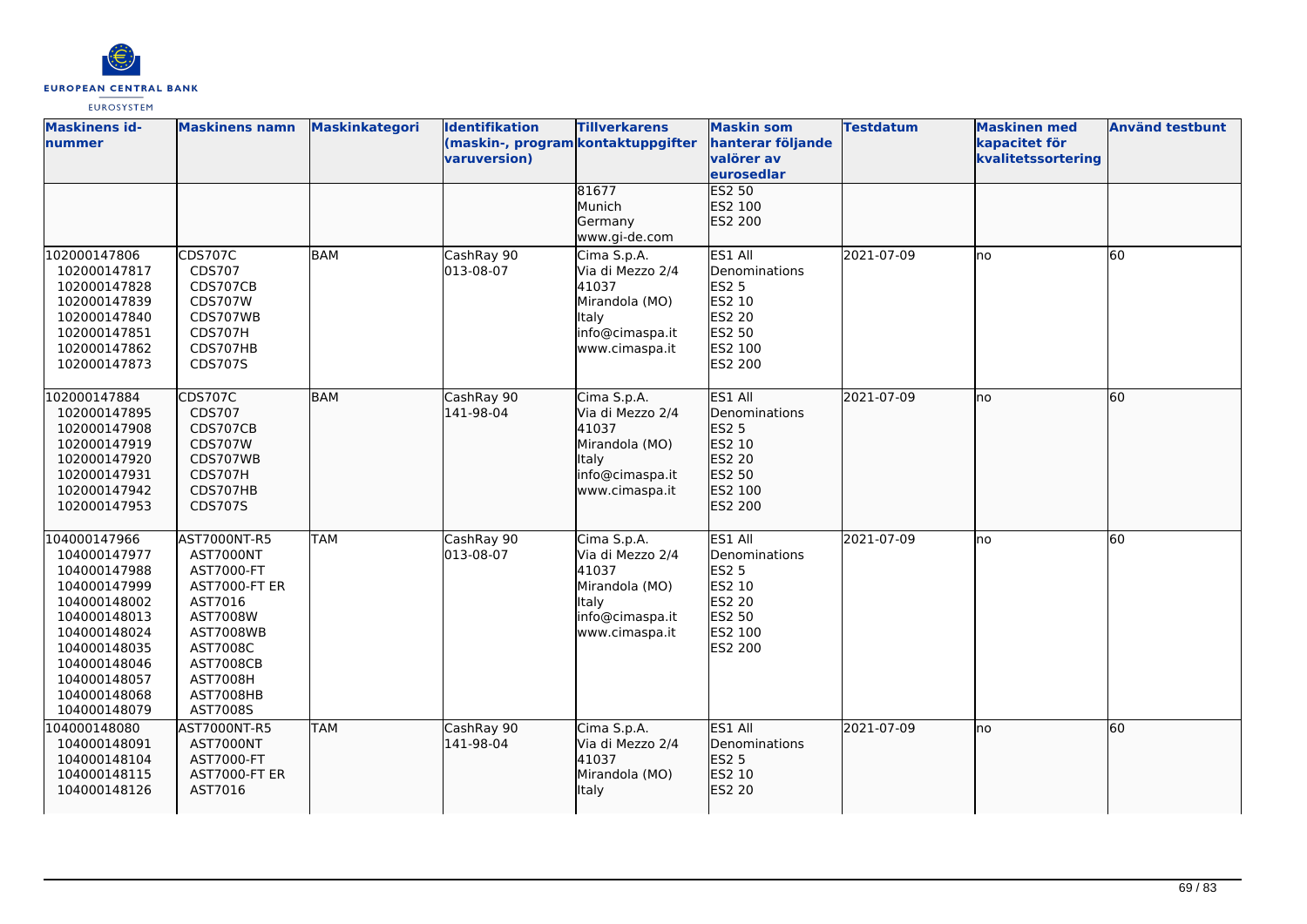

| <b>Maskinens id-</b>         | <b>Maskinens namn</b> | <b>Maskinkategori</b> | <b>Identifikation</b>              | <b>Tillverkarens</b> | <b>Maskin som</b>  | <b>Testdatum</b> | <b>Maskinen med</b> | <b>Använd testbunt</b> |
|------------------------------|-----------------------|-----------------------|------------------------------------|----------------------|--------------------|------------------|---------------------|------------------------|
| nummer                       |                       |                       | (maskin-, program kontaktuppgifter |                      | hanterar följande  |                  | kapacitet för       |                        |
|                              |                       |                       | varuversion)                       |                      | <u>lvalörer av</u> |                  | kvalitetssortering  |                        |
|                              |                       |                       |                                    |                      | eurosedlar         |                  |                     |                        |
| 104000148137                 | <b>AST7008W</b>       |                       |                                    | info@cimaspa.it      | <b>ES2 50</b>      |                  |                     |                        |
| 104000148148                 | <b>AST7008WB</b>      |                       |                                    | www.cimaspa.it       | ES2 100            |                  |                     |                        |
| 104000148159                 | AST7008C              |                       |                                    |                      | ES2 200            |                  |                     |                        |
| 104000148160                 | <b>AST7008CB</b>      |                       |                                    |                      |                    |                  |                     |                        |
| 104000148171                 | <b>AST7008H</b>       |                       |                                    |                      |                    |                  |                     |                        |
| 104000148182                 | AST7008HB             |                       |                                    |                      |                    |                  |                     |                        |
| 104000148193                 | AST7008S              |                       |                                    |                      |                    |                  |                     |                        |
| 103000113248                 | AST7000NT-R5          | <b>TARM</b>           | <b>RS12</b>                        | Cima S.p.A.          | ES1 All            | 2021-07-08       | lves                | $\overline{60}$        |
| 103000113259                 | <b>AST7000NT</b>      |                       | HFCM8005-EUN028.                   | Via di Mezzo 2/4     | Denominations      |                  |                     |                        |
| 103000113260                 | AST7000-FT            |                       | 18                                 | 41037                | ES2 5              |                  |                     |                        |
| 103000113271                 | <b>AST7000-FT ER</b>  |                       |                                    | Mirandola (MO)       | ES2 10             |                  |                     |                        |
| 103000113282                 | AST7016               |                       |                                    | <b>Italy</b>         | ES2 20             |                  |                     |                        |
| 103000113293                 | AST7008W              |                       |                                    | info@cimaspa.it      | ES2 50             |                  |                     |                        |
| 103000113306                 | <b>AST7008WB</b>      |                       |                                    | www.cimaspa.it       | ES2 100            |                  |                     |                        |
| 103000113317                 | AST7008C              |                       |                                    |                      | ES2 200            |                  |                     |                        |
| 103000113328                 | <b>AST7008CB</b>      |                       |                                    |                      |                    |                  |                     |                        |
| 103000113339                 | <b>AST7008H</b>       |                       |                                    |                      |                    |                  |                     |                        |
| 103000113340                 | AST7008HB             |                       |                                    |                      |                    |                  |                     |                        |
| 102000135276                 | SDM500C               | <b>BAM</b>            | BV5000                             | Cima S.p.A.          | ES1 All            | 2021-07-08       | lno                 | 60                     |
| 102000135287                 | <b>SDM500</b>         |                       | BVCM115-EUR11700 Via di Mezzo 2/4  |                      | Denominations      |                  |                     |                        |
| 102000135298                 | <b>SDM500W</b>        |                       |                                    | 41037                | ES2 5              |                  |                     |                        |
| 102000135301                 | SDM500H               |                       |                                    | Mirandola (MO)       | ES2 10             |                  |                     |                        |
| 102000135312                 | SDM500CB              |                       |                                    | <b>Italy</b>         | ES2 20             |                  |                     |                        |
| 102000135323                 | SDM500WB              |                       |                                    | info@cimaspa.it      | ES2 50             |                  |                     |                        |
| 102000135334                 | SDM500HB              |                       |                                    | www.cimaspa.it       | ES2 100            |                  |                     |                        |
| 102000135345                 | SDM500WM              |                       |                                    |                      | ES2 200            |                  |                     |                        |
| 102000135356                 | SDM500HM              |                       |                                    |                      |                    |                  |                     |                        |
| 102000135367                 | <b>SDM500S</b>        |                       |                                    |                      |                    |                  |                     |                        |
| 102000135378                 | SDM500CL              |                       |                                    |                      |                    |                  |                     |                        |
| 102000135389                 | SDM500WL              |                       |                                    |                      |                    |                  |                     |                        |
| 102000135390                 | SDM500HL              |                       |                                    |                      |                    |                  |                     |                        |
| 102000135403<br>102000135414 | SDM500SL<br>SDM500WML |                       |                                    |                      |                    |                  |                     |                        |
|                              |                       |                       |                                    |                      |                    |                  |                     |                        |
| 102000135425                 | SDM500HML             |                       |                                    |                      |                    |                  |                     |                        |
| 103000135437                 | AST7000NT-R5          | <b>TARM</b>           | <b>BV5000</b>                      | Cima S.p.A.          | ES1 All            | 2021-07-08       | lves                | 60                     |
| 103000135448                 | AST7000NT             |                       | BVCM115-EUR11700 Via di Mezzo 2/4  |                      | Denominations      |                  |                     |                        |
| 103000135459                 | AST7000-FT            |                       |                                    | 41037                | <b>ES2 5</b>       |                  |                     |                        |
| 103000135460                 | <b>AST7000-FT ER</b>  |                       |                                    | Mirandola (MO)       | ES2 10             |                  |                     |                        |
| 103000135471                 | AST7016               |                       |                                    | <b>Italy</b>         | ES2 20             |                  |                     |                        |
| 103000135482                 | AST7008W              |                       |                                    | info@cimaspa.it      | ES2 50             |                  |                     |                        |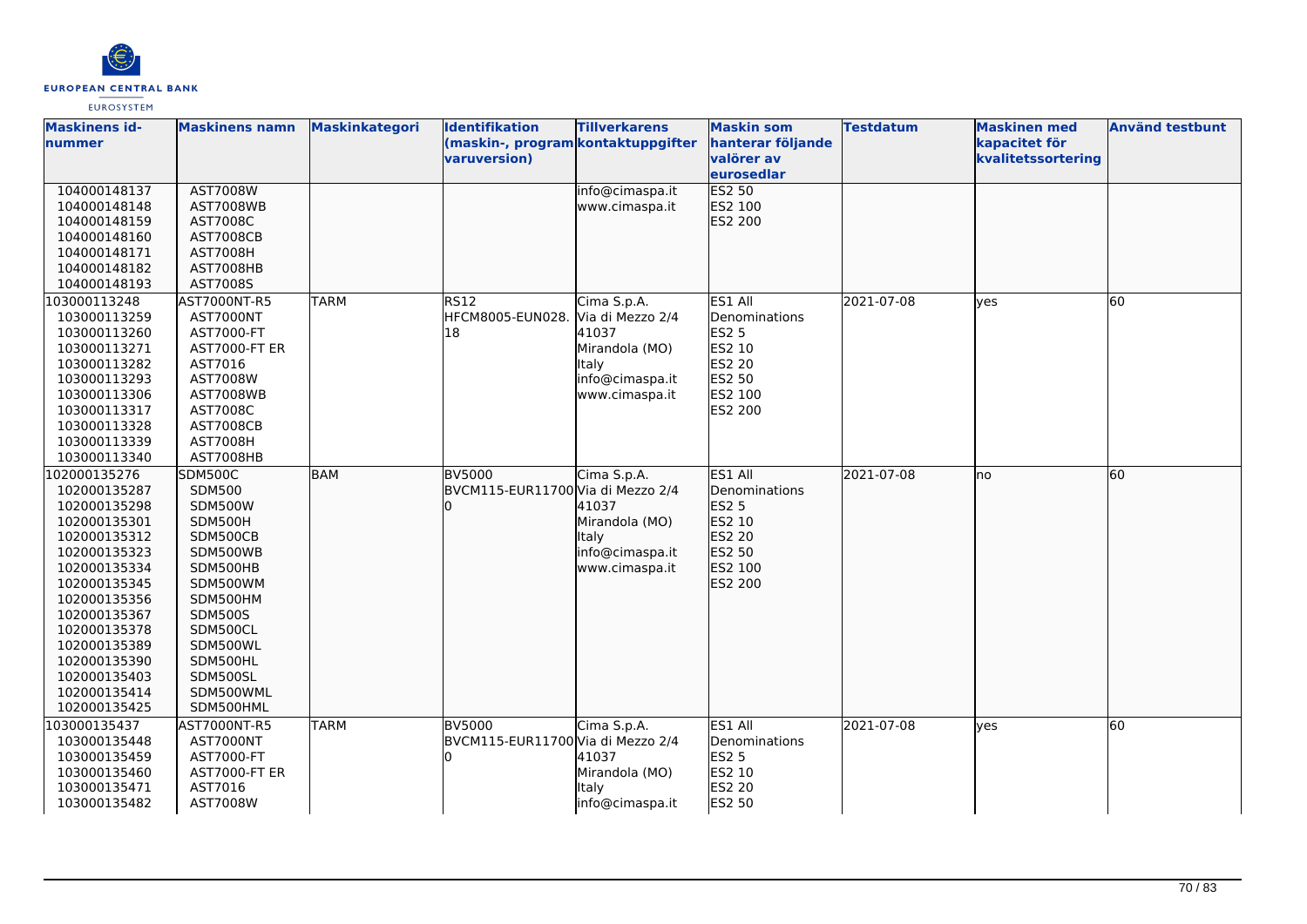

| <b>Maskinens id-</b><br>nummer | <b>Maskinens namn</b>                | <b>Maskinkategori</b> | <b>Identifikation</b><br>(maskin-, program kontaktuppgifter<br>varuversion) | <b>Tillverkarens</b>       | <b>Maskin som</b><br>hanterar följande<br>valörer av | <b>Testdatum</b> | <b>Maskinen med</b><br>kapacitet för<br>kvalitetssortering | <b>Använd testbunt</b> |
|--------------------------------|--------------------------------------|-----------------------|-----------------------------------------------------------------------------|----------------------------|------------------------------------------------------|------------------|------------------------------------------------------------|------------------------|
|                                |                                      |                       |                                                                             |                            | eurosedlar                                           |                  |                                                            |                        |
| 103000135493                   | <b>AST7008WB</b>                     |                       |                                                                             | www.cimaspa.it             | ES2 100                                              |                  |                                                            |                        |
| 103000135507                   | AST7008C                             |                       |                                                                             |                            | ES2 200                                              |                  |                                                            |                        |
| 103000135518                   | <b>AST7008CB</b>                     |                       |                                                                             |                            |                                                      |                  |                                                            |                        |
| 103000135529                   | <b>AST7008H</b>                      |                       |                                                                             |                            |                                                      |                  |                                                            |                        |
| 103000135530                   | AST7008HB                            |                       |                                                                             |                            |                                                      |                  |                                                            |                        |
| 103000135541<br>103000147077   | AST7008S<br>AST7000NT-R5             | TARM                  | CashRay 90 F                                                                | Cima S.p.A.                | ES1 All                                              | 2021-07-08       | lves                                                       | 60                     |
| 103000147088                   | <b>AST7000NT</b>                     |                       | 013-08-06                                                                   | Via di Mezzo 2/4           | Denominations                                        |                  |                                                            |                        |
| 103000147099                   | AST7000-FT                           |                       |                                                                             | 41037                      | ES2 5                                                |                  |                                                            |                        |
| 103000147102                   | AST7000-FT-ER                        |                       |                                                                             | Mirandola (MO)             | ES2 10                                               |                  |                                                            |                        |
| 103000147113                   | AST7016                              |                       |                                                                             | <b>Italy</b>               | ES2 20                                               |                  |                                                            |                        |
| 103000147124                   | AST7008W                             |                       |                                                                             | info@cimaspa.it            | ES2 50                                               |                  |                                                            |                        |
| 103000147135                   | AST7008C                             |                       |                                                                             | www.cimaspa.it             | ES2 100                                              |                  |                                                            |                        |
| 103000147146                   | AST7008WB                            |                       |                                                                             |                            | ES2 200                                              |                  |                                                            |                        |
| 103000147157                   | <b>AST7008CB</b>                     |                       |                                                                             |                            |                                                      |                  |                                                            |                        |
| 103000147168                   | <b>AST7008H</b>                      |                       |                                                                             |                            |                                                      |                  |                                                            |                        |
| 103000147179                   | AST7008HB                            |                       |                                                                             |                            |                                                      |                  |                                                            |                        |
| 103000147180                   | AST7008S                             |                       |                                                                             |                            |                                                      |                  |                                                            |                        |
| 103000147317                   | AST7000NT-R5                         | <b>TARM</b>           | CashRay 90 F                                                                | Cima S.p.A.                | ES1 All                                              | 2021-07-08       | lves                                                       | 60                     |
| 103000147328                   | <b>AST7000NT</b>                     |                       | 141-98-03                                                                   | Via di Mezzo 2/4           | Denominations                                        |                  |                                                            |                        |
| 103000147339                   | AST7000-FT                           |                       |                                                                             | 41037                      | <b>ES2 5</b>                                         |                  |                                                            |                        |
| 103000147340                   | <b>AST7000-FT ER</b>                 |                       |                                                                             | Mirandola (MO)             | ES2 10                                               |                  |                                                            |                        |
| 103000147351                   | AST7016                              |                       |                                                                             | lltaly                     | ES2 20                                               |                  |                                                            |                        |
| 103000147362                   | AST7008W                             |                       |                                                                             | info@cimaspa.it            | <b>ES2 50</b>                                        |                  |                                                            |                        |
| 103000147373                   | AST7008C                             |                       |                                                                             | www.cimaspa.it             | ES2 100<br><b>ES2 200</b>                            |                  |                                                            |                        |
| 103000147384<br>103000147395   | <b>AST7008WB</b><br><b>AST7008CB</b> |                       |                                                                             |                            |                                                      |                  |                                                            |                        |
| 103000147408                   | <b>AST7008H</b>                      |                       |                                                                             |                            |                                                      |                  |                                                            |                        |
| 103000147419                   | AST7008HB                            |                       |                                                                             |                            |                                                      |                  |                                                            |                        |
| 103000147420                   | AST7008S                             |                       |                                                                             |                            |                                                      |                  |                                                            |                        |
| 102000147760                   | JL206V                               | <b>BAM</b>            | 206V2101                                                                    | Julong Europe GmbH ES1 All |                                                      | 2021-07-08       | Ino                                                        | 60                     |
|                                |                                      |                       | V206V.21.01                                                                 | Friedrich-Ebert-           | Denominations                                        |                  |                                                            |                        |
|                                |                                      |                       |                                                                             | Anlage 36                  | <b>ES2 5</b>                                         |                  |                                                            |                        |
|                                |                                      |                       |                                                                             | 60325                      | ES2 10                                               |                  |                                                            |                        |
|                                |                                      |                       |                                                                             | Frankfurt                  | ES2 20                                               |                  |                                                            |                        |
|                                |                                      |                       |                                                                             | Germany                    | ES2 50                                               |                  |                                                            |                        |
|                                |                                      |                       |                                                                             |                            | ES2 100                                              |                  |                                                            |                        |
|                                |                                      |                       |                                                                             |                            | ES2 200                                              |                  |                                                            |                        |
|                                |                                      |                       |                                                                             |                            |                                                      |                  |                                                            |                        |
|                                |                                      |                       |                                                                             |                            |                                                      |                  |                                                            |                        |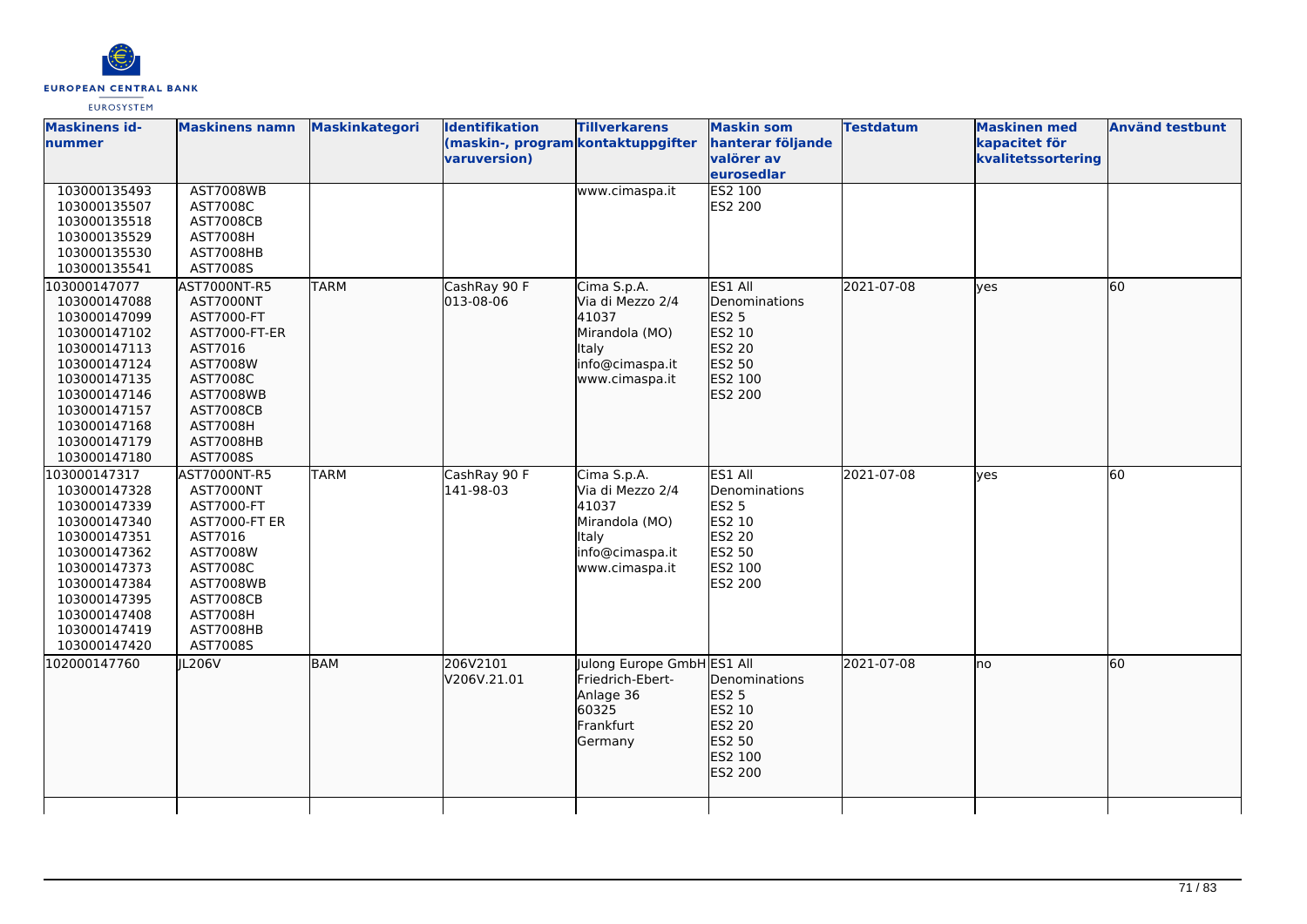

| <b>Maskinens id-</b><br>nummer | <b>Maskinens namn</b>   | <b>Maskinkategori</b> | Identifikation<br>(maskin-, program kontaktuppgifter<br>varuversion) | <b>Tillverkarens</b>                                                                         | <b>Maskin som</b><br>hanterar följande<br>valörer av<br>eurosedlar                | <b>Testdatum</b> | <b>Maskinen med</b><br>kapacitet för<br>kvalitetssortering | <b>Använd testbunt</b> |
|--------------------------------|-------------------------|-----------------------|----------------------------------------------------------------------|----------------------------------------------------------------------------------------------|-----------------------------------------------------------------------------------|------------------|------------------------------------------------------------|------------------------|
| 101000147770                   | JL303                   | <b>BPM</b>            | 3032101<br>V303.21.01                                                | Julong Europe GmbH ES1 All<br>Friedrich-Ebert-<br>Anlage 36<br>60325<br>Frankfurt<br>Germany | Denominations<br><b>ES2 5</b><br>ES2 10<br>ES2 20<br>ES2 50<br>ES2 100<br>ES2 200 | 2021-07-08       | yes                                                        | 60                     |
| 101000147781                   | JL305K                  | <b>BPM</b>            | 305K2101<br>V305K.21.01                                              | Julong Europe GmbH ES1 All<br>Friedrich-Ebert-<br>Anlage 36<br>60325<br>Frankfurt<br>Germany | Denominations<br><b>ES2 5</b><br>ES2 10<br>ES2 20<br>ES2 50<br>ES2 100<br>ES2 200 | 2021-07-08       | lyes                                                       | 60                     |
| 101000147792                   | JL3031                  | <b>BPM</b>            | 30312101<br>V3031.21.01                                              | Julong Europe GmbH ES1 All<br>Friedrich-Ebert-<br>Anlage 36<br>60325<br>Frankfurt<br>Germany | Denominations<br><b>ES2 5</b><br>ES2 10<br>ES2 20<br>ES2 50<br>ES2 100<br>ES2 200 | 2021-07-08       | yes                                                        | 60                     |
| 101000148203                   | IL5010                  | <b>BPM</b>            | 50102101<br>V5010.21.01                                              | Julong Europe GmbH ES1 All<br>Friedrich-Ebert-<br>Anlage 36<br>60325<br>Frankfurt<br>Germany | Denominations<br>ES2 5<br>ES2 10<br>ES2 20<br>ES2 50<br>ES2 100<br>ES2 200        | 2021-07-08       | lyes                                                       | 60                     |
| 103000148216                   | Cashphenix THR 250 TARM |                       | Librería: EUR 22062 Hart Monetic SA<br>1 IU1<br>Fw: 6A0.30           | Adva Camino de<br>Locortao 34                                                                | ES1 All<br>Denominations<br><b>ES2 5</b>                                          | 2021-07-08       | ves                                                        | $\overline{60}$        |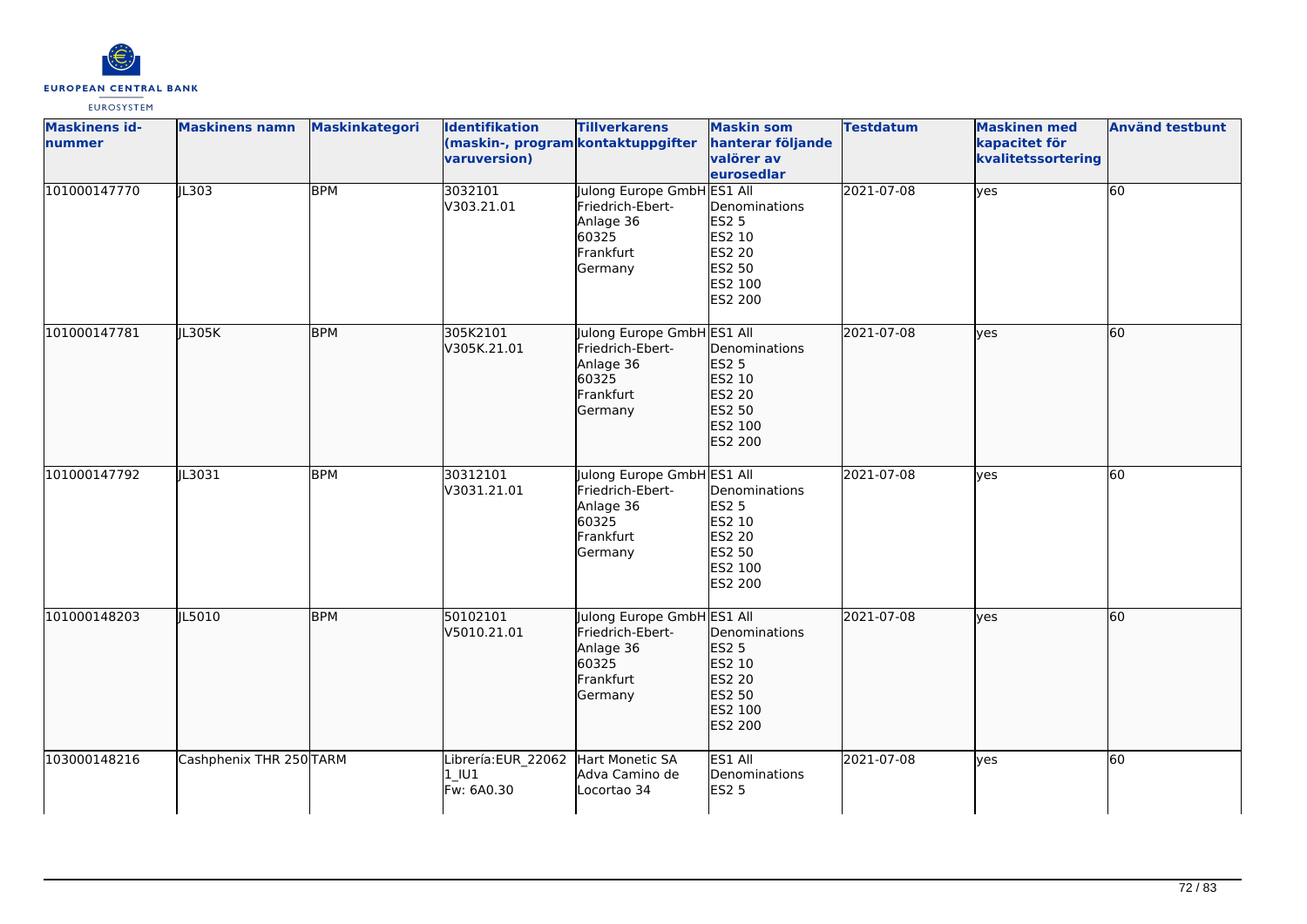

| <b>Maskinens id-</b><br>nummer                               | <b>Maskinens namn</b>                                                                             | <b>Maskinkategori</b> | Identifikation<br>(maskin-, program kontaktuppgifter<br>varuversion)                | <b>Tillverkarens</b>                                                                                                       | <b>Maskin som</b><br>hanterar följande<br>valörer av<br>eurosedlar                                  | <b>Testdatum</b> | <b>Maskinen</b> med<br>kapacitet för<br>kvalitetssortering | <b>Använd testbunt</b> |
|--------------------------------------------------------------|---------------------------------------------------------------------------------------------------|-----------------------|-------------------------------------------------------------------------------------|----------------------------------------------------------------------------------------------------------------------------|-----------------------------------------------------------------------------------------------------|------------------|------------------------------------------------------------|------------------------|
|                                                              |                                                                                                   |                       | Sw: 7V00.75                                                                         | 28700<br>San Sebastián de los ES2 20<br>Reyes (Madrid)<br>Spain<br>www.hartmonetic.co ES2 200<br>lm                        | ES2 10<br>ES2 50<br>ES2 100                                                                         |                  |                                                            |                        |
| 104000148320<br>104000148397<br>104000148400                 | <b>CASH RECYCLER</b><br>16611<br><b>CASH RECYCLER</b><br>6610<br><b>CASH RECYCLER</b><br>PRO 6610 | <b>TAM</b>            | CashRay 90<br>013-08-07                                                             | <b>NCR Financial</b><br>Solutions Group Ltd<br>3 Fulton Road<br>DD2 4SW Tayside<br>Dundee<br>United Kingdom<br>www.ncr.com | ES1 All<br>Denominations<br>ES2 5<br>ES2 10<br>ES2 20<br>ES2 50<br>ES2 100<br>ES2 200               | 2021-07-08       | Ino                                                        | 60                     |
| 103000148352<br>103000148363<br>103000148374                 | <b>CASH RECYCLER</b><br>6611<br><b>CASH RECYCLER</b><br>PRO 6610<br><b>CASH RECYCLER</b><br>6610  | <b>TARM</b>           | CashRay 90 F<br>013-08-06                                                           | <b>NCR Financial</b><br>Solutions Group Ltd<br>3 Fulton Road<br>DD2 4SW Tayside<br>Dundee<br>United Kingdom<br>www.ncr.com | ES1 All<br>Denominations<br><b>ES2 5</b><br>ES2 10<br>ES2 20<br><b>ES2 50</b><br>ES2 100<br>ES2 200 | 2021-07-08       | lves                                                       | 60                     |
| 101000137120<br>101000137131<br>101000137142<br>101000137153 | Scancoin RCS500<br><b>RCS 900</b><br>HCM N11<br>HCM N12                                           | <b>BPM</b>            | HOTS BV5A<br>BVZ22EUT V000018 NL. B.V. / Suzohapp                                   | Suzo international<br>Rijnzathe 12<br>3454PV<br>De Meern<br>Netherlands<br>info@suzohapp.nl<br>eu.suzohapp.com             | ES1 All<br>Denominations<br>ES2 5<br>ES2 10<br>ES2 20<br>ES2 50<br>ES2 100<br>ES2 200               | 2021-07-06       | lyes                                                       | 60                     |
| 103000146759                                                 | Vertera 6G                                                                                        | <b>TARM</b>           | SDA II Advanced<br>Fitness Sorting<br>Compliant<br>Model Package:<br>536-87-0978 v2 | <b>Glory Global</b><br>Solutions<br>Thomas-Edison-Platz ES2 5<br>63263<br>Neu-Isenburg                                     | ES1 All<br>Denominations<br>ES2 10<br><b>ES2 20</b><br>ES2 50                                       | 2021-07-06       | yes                                                        | 60                     |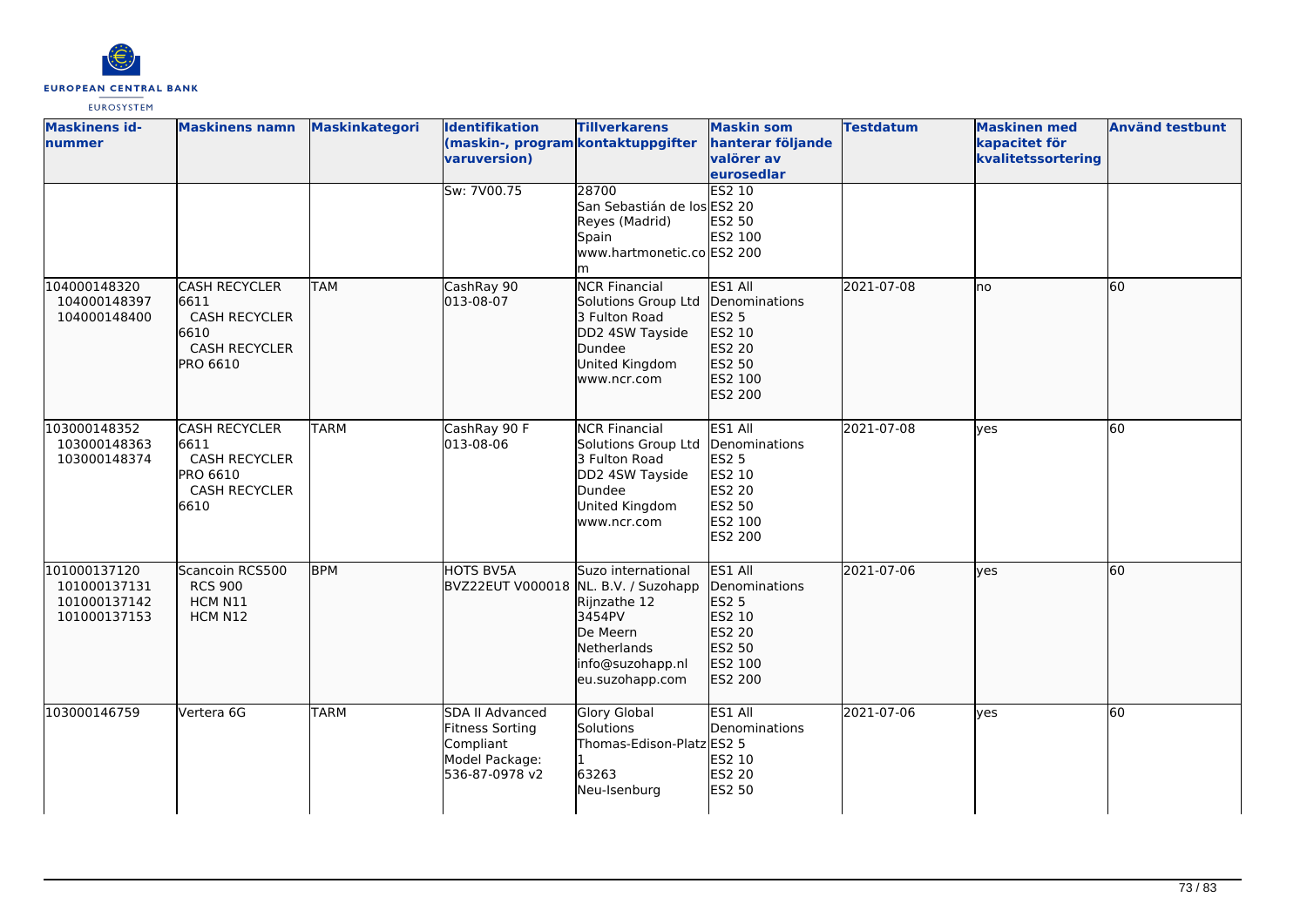

| <b>Maskinens id-</b><br><b>nummer</b> | <b>Maskinens namn</b> | Maskinkategori | Identifikation<br>(maskin-, program kontaktuppgifter<br>varuversion) | <b>Tillverkarens</b><br>Germany                                                                                                               | <b>Maskin som</b><br>hanterar följande<br>valörer av<br>eurosedlar<br><b>ES2 100</b> | <b>Testdatum</b> | <b>Maskinen med</b><br>kapacitet för<br>kvalitetssortering | <b>Använd testbunt</b> |
|---------------------------------------|-----------------------|----------------|----------------------------------------------------------------------|-----------------------------------------------------------------------------------------------------------------------------------------------|--------------------------------------------------------------------------------------|------------------|------------------------------------------------------------|------------------------|
|                                       |                       |                |                                                                      | www.gloryglobalsolu ES2 200<br>tions.com                                                                                                      |                                                                                      |                  |                                                            |                        |
| 102000147704                          | GFS-100               | <b>BAM</b>     | GFS-BV<br>3101                                                       | Glory Global<br>Solutions<br>Thomas-Edison-Platz ES2 5<br>63263<br>Neu-Isenburg<br>Germany<br>www.gloryglobalsolu ES2 200<br>tions.com        | ES1 All<br><b>Denominations</b><br>ES2 10<br>ES2 20<br>ES2 50<br>ES2 100             | 2021-07-06       | no                                                         | 60                     |
| 102000147715                          | GFS-100               | <b>BAM</b>     | GFS-BV<br>3121                                                       | Glory Global<br>Solutions<br>Thomas-Edison-Platz ES2 5<br>63263<br>Neu-Isenburg<br>Germany<br>www.gloryglobalsolu ES2 200<br>tions.com        | ES1 All<br>Denominations<br>ES2 10<br><b>ES2 20</b><br>ES2 50<br>ES2 100             | 2021-07-06       | lno                                                        | 60                     |
| 102000147726                          | GFS-120B              | <b>BAM</b>     | GFS-BV+MG<br>3101                                                    | <b>Glory Global</b><br>Solutions<br>Thomas-Edison-Platz ES2 5<br>63263<br>Neu-Isenburg<br>Germany<br>www.gloryglobalsolu ES2 200<br>tions.com | ES1 All<br>Denominations<br>ES2 10<br><b>ES2 20</b><br>ES2 50<br>ES2 100             | 2021-07-06       | no                                                         | 60                     |
| 102000147737                          | GFS-120B              | <b>BAM</b>     | GFS-BV+MG<br>3121                                                    | Glory Global<br>Solutions<br>Thomas-Edison-Platz ES2 5<br>63263<br>Neu-Isenburg<br>Germany<br>www.gloryglobalsolu ES2 200<br>tions.com        | ES1 All<br>Denominations<br>ES2 10<br><b>ES2 20</b><br>ES2 50<br>ES2 100             | 2021-07-06       | no                                                         | 60                     |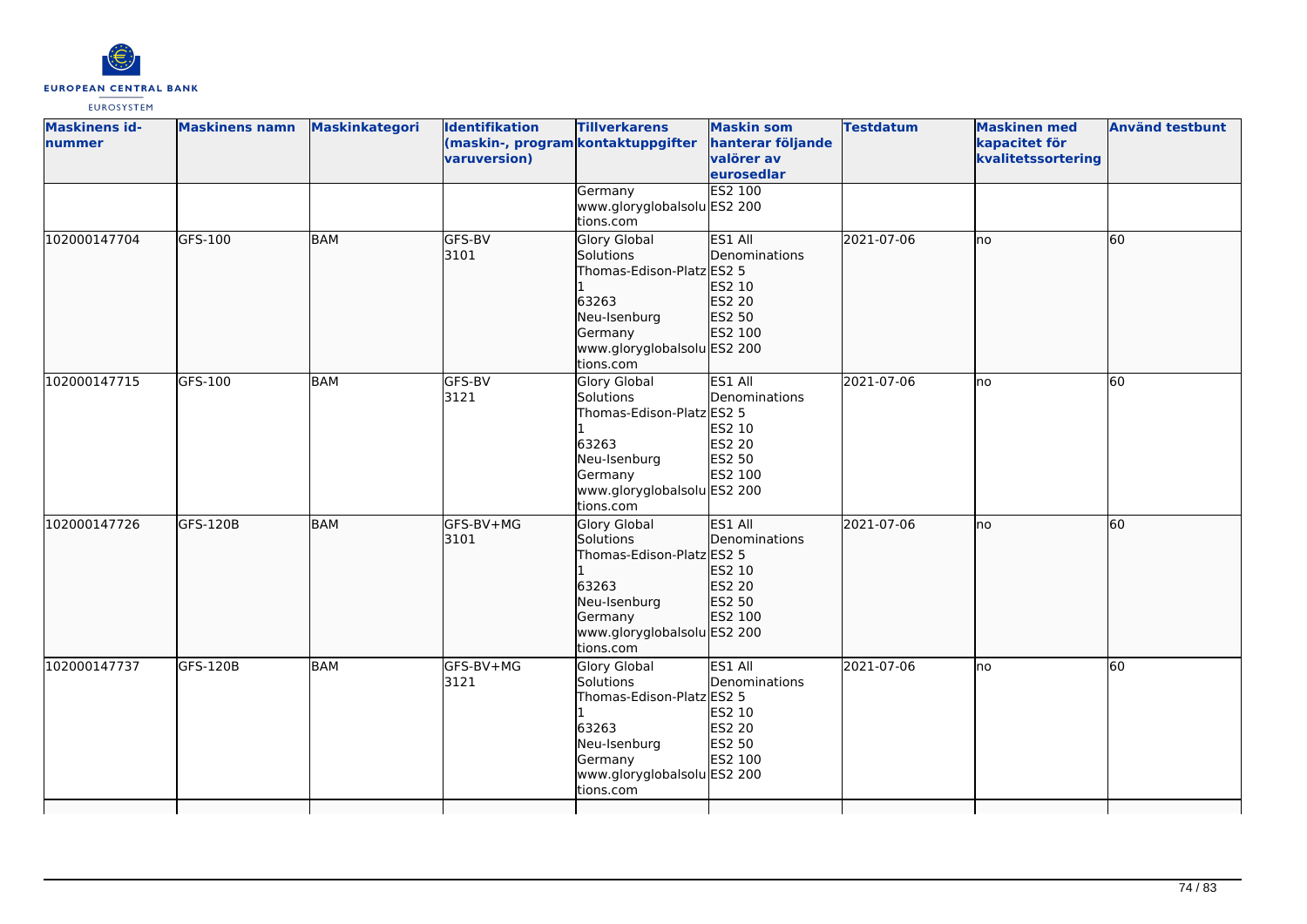

| <b>Maskinens id-</b><br>nummer               | <b>Maskinens namn</b>               | <b>Maskinkategori</b> | Identifikation<br>(maskin-, program kontaktuppgifter<br>varuversion) | <b>Tillverkarens</b>                                                                                                  | <b>Maskin som</b><br>hanterar följande<br>valörer av<br>eurosedlar                | <b>Testdatum</b> | <b>Maskinen med</b><br>kapacitet för<br>kvalitetssortering | <b>Använd testbunt</b> |
|----------------------------------------------|-------------------------------------|-----------------------|----------------------------------------------------------------------|-----------------------------------------------------------------------------------------------------------------------|-----------------------------------------------------------------------------------|------------------|------------------------------------------------------------|------------------------|
| 102000146213                                 | Rapidcount X 500                    | <b>BAM</b>            | 3.3.0.0                                                              | Ratiotec GmbH & Co ES1 All<br><b>KG</b><br>Max Keith Strasse<br>66<br>D-45136<br>Essen<br>Germany<br>www.ratio-tec.de | Denominations<br><b>ES2 5</b><br>ES2 10<br>ES2 20<br>ES2 50<br>ES2 100<br>ES2 200 | 2021-07-05       | lno                                                        | 60                     |
| 101000147565                                 | JL206F                              | <b>BPM</b>            | 206F2101<br>V206F.21.01                                              | Julong Europe GmbH ES1 All<br>Friedrich-Ebert-<br>Anlage 36<br>60325<br>Frankfurt<br>Germany                          | Denominations<br><b>ES2 5</b><br>ES2 10<br>ES2 20<br>ES2 50<br>ES2 100<br>ES2 200 | 2021-07-05       | ves                                                        | 60                     |
| 101000147612<br>101000147623<br>101000147634 | JL206GFF<br>JL206<br><b>JL206GA</b> | <b>BPM</b>            | 206GFF2101<br>V206GFF.21.01                                          | Julong Europe GmbH ES1 All<br>Friedrich-Ebert-<br>Anlage 36<br>60325<br>Frankfurt<br>Germany                          | Denominations<br><b>ES2 5</b><br>ES2 10<br>ES2 20<br>ES2 50<br>ES2 100<br>ES2 200 | 2021-07-05       | lves                                                       | 60                     |
| 102000147668                                 | IL206GV                             | <b>BAM</b>            | 206GV2101<br>V206GV.21.01                                            | Julong Europe GmbH ES1 All<br>Friedrich-Ebert-<br>Anlage 36<br>60325<br>Frankfurt<br>Germany                          | Denominations<br>ES2 5<br>ES2 10<br><b>ES2 20</b><br>ES2 50<br>ES2 100<br>ES2 200 | 2021-07-05       | lno                                                        | $\overline{60}$        |
| 101000147678                                 | JL305E                              | <b>BPM</b>            | 305E2101<br>V305E.21.01                                              | Julong Europe GmbH ES1 All<br>Friedrich-Ebert-<br>Anlage 36                                                           | Denominations<br><b>ES2 5</b>                                                     | 2021-07-05       | lyes                                                       | 60                     |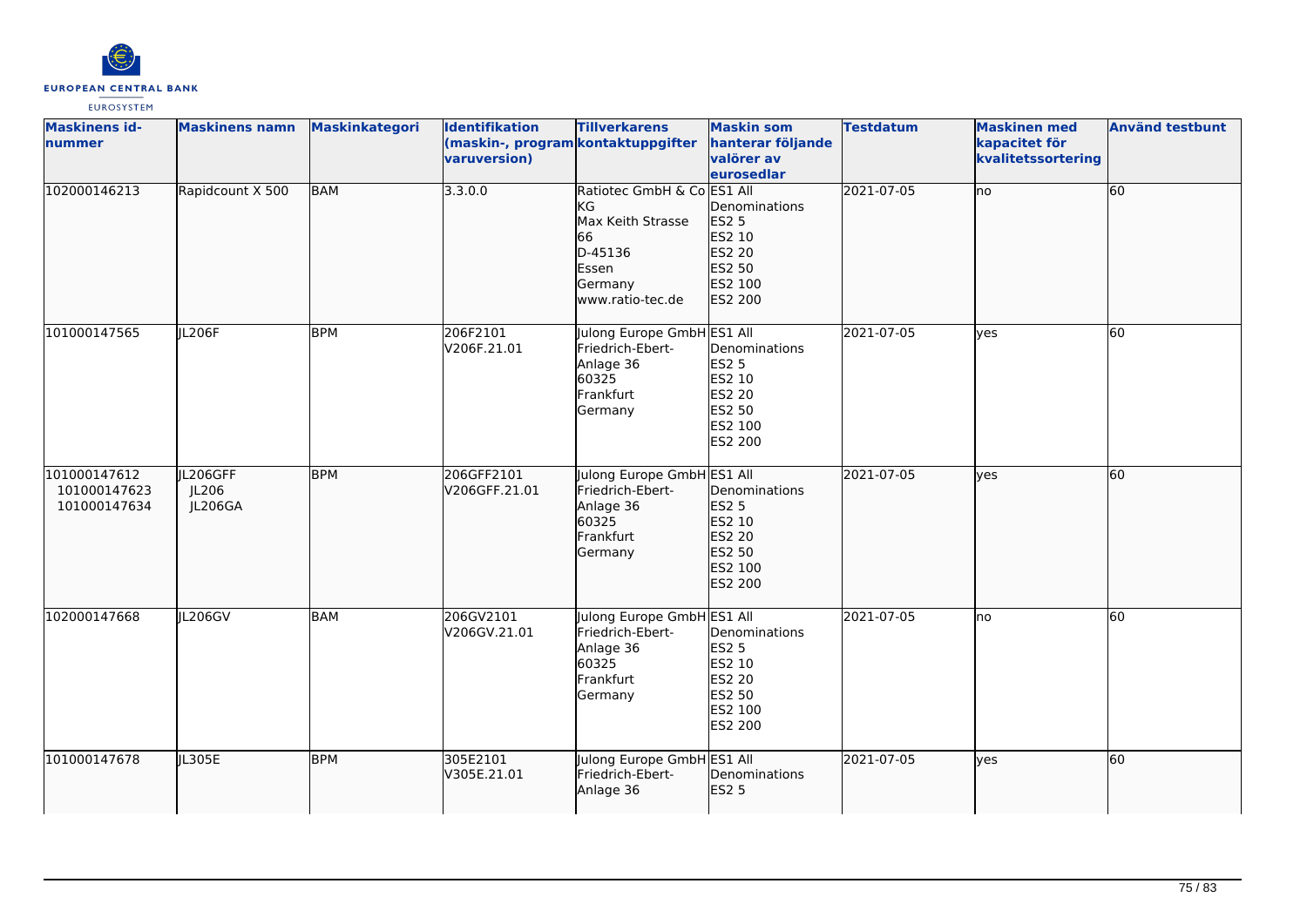

| <b>Maskinens id-</b><br>nummer | <b>Maskinens namn</b> | <b>Maskinkategori</b> | <b>Identifikation</b><br>(maskin-, program kontaktuppgifter<br>varuversion)                                        | <b>Tillverkarens</b>                                                                                                                                                                                                       | <b>Maskin som</b><br>hanterar följande<br>valörer av<br>eurosedlar                                  | <b>Testdatum</b> | <b>Maskinen med</b><br>kapacitet för<br>kvalitetssortering | <b>Använd testbunt</b> |
|--------------------------------|-----------------------|-----------------------|--------------------------------------------------------------------------------------------------------------------|----------------------------------------------------------------------------------------------------------------------------------------------------------------------------------------------------------------------------|-----------------------------------------------------------------------------------------------------|------------------|------------------------------------------------------------|------------------------|
|                                |                       |                       |                                                                                                                    | 60325<br>Frankfurt<br>Germany                                                                                                                                                                                              | ES2 10<br>ES2 20<br>ES2 50<br>ES2 100<br>ES2 200                                                    |                  |                                                            |                        |
| 101000132136                   | DLR7000/17/14         | <b>BPM</b>            | <b>ECM Console</b><br>02.02.850 7000<br>Console 03.06.850<br>IDS1 6.15170000<br>IDS2 6.15170000<br>IDSS 6.15170000 | Cash Processing<br>Solutions Ltd<br>De La Rue House,<br>Jays Close, Viables,<br>Basingstoke<br>Hampshire<br>RG22 4BS<br>Viables Kingdom<br>United Kingdom<br>martin.hobhouse@u<br>k.delarue.com<br>www.delarue.com         | ES1 All<br>Denominations<br><b>ES2 5</b><br>ES2 10<br><b>ES2 20</b><br>ES2 50<br>ES2 100<br>ES2 200 | 2021-07-01       | ves                                                        | 60                     |
| 101000118753                   | <b>IBS-1000</b>       | <b>BPM</b>            | CM-1501<br>APL DB:100102.EUR 1-1, Shibauru<br>DMAN FM:1.1.3.0                                                      | Toshiba Corporation ES1 All<br>1-chrome, Minato-ku ES2 5<br>105-8001<br>Tokio<br>Japan<br>www.toshiba.co.jp                                                                                                                | Denominations<br>ES2 10<br>ES2 20<br>ES2 50<br>ES2 100<br>ES2 200                                   | 2021-06-29       | lyes                                                       | 60                     |
| 101000146791                   | Ntegra Pro Fitness    | <b>BPM</b>            | <b>NTEGRA PRO</b><br><b>FITNESS BV</b><br>EUR_F: 2.0                                                               | <b>Glory Global</b><br>Solutions<br>(International)<br>Limited<br><b>Forest View</b><br>Crockford Lane<br>Chineham Business<br>Park<br>RG24 8QZ<br>Basingstoke<br>United Kingdom<br>philippe.macon@fr.g<br>lory-global.com | ES1 All<br>Denominations<br><b>ES2 5</b><br>ES2 10<br><b>ES2 20</b><br>ES2 50<br>ES2 100<br>ES2 200 | 2021-06-24       | <b>ves</b>                                                 | 60                     |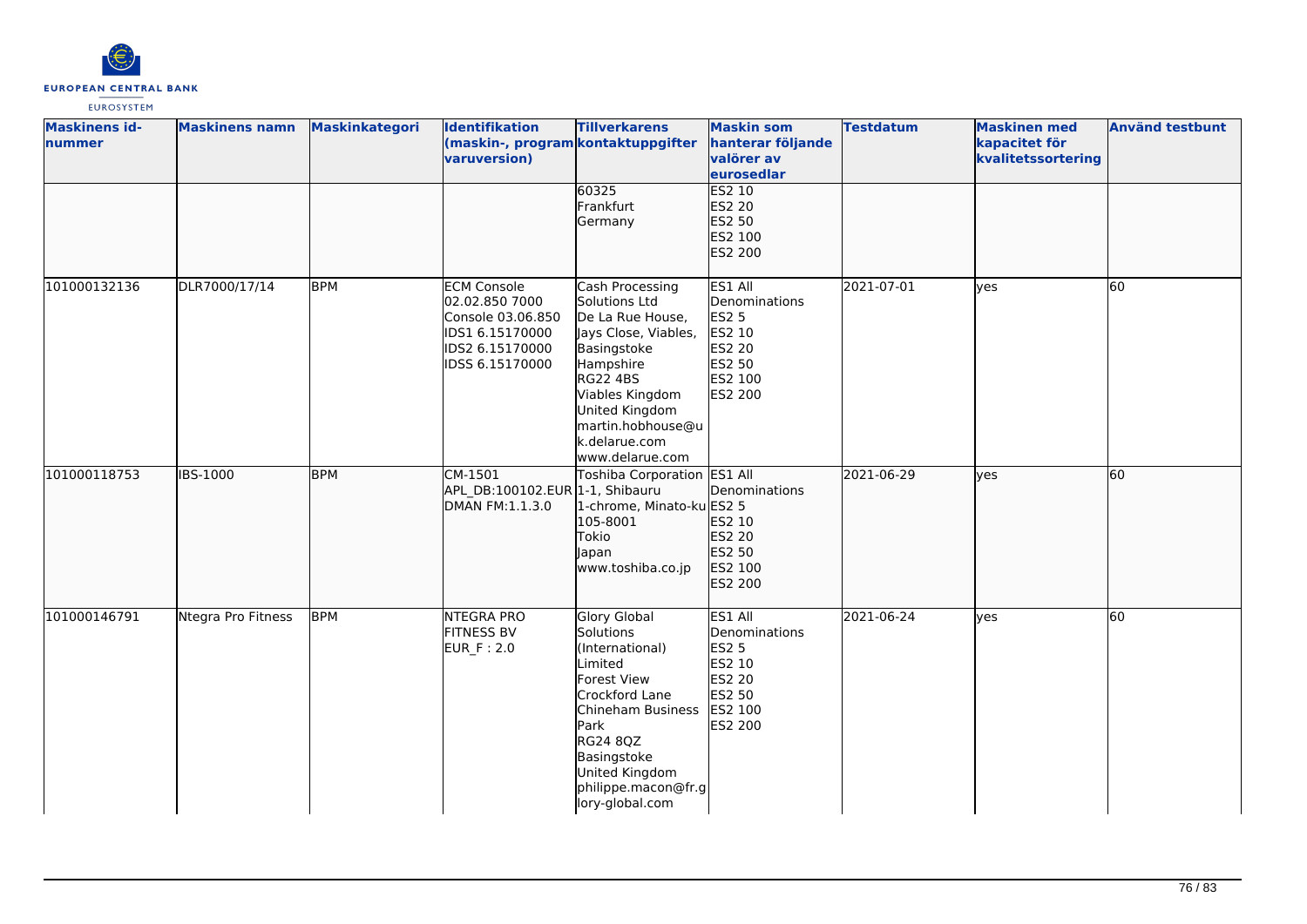

| <b>Maskinens id-</b><br>nummer | <b>Maskinens namn</b>  | Maskinkategori | <b>Identifikation</b><br>(maskin-, program kontaktuppgifter<br>varuversion) | <b>Tillverkarens</b>                                                                                                                                                                                                                                    | <b>Maskin som</b><br>hanterar följande<br>valörer av<br>eurosedlar                                  | <b>Testdatum</b> | <b>Maskinen med</b><br>kapacitet för<br>kvalitetssortering | <b>Använd testbunt</b> |
|--------------------------------|------------------------|----------------|-----------------------------------------------------------------------------|---------------------------------------------------------------------------------------------------------------------------------------------------------------------------------------------------------------------------------------------------------|-----------------------------------------------------------------------------------------------------|------------------|------------------------------------------------------------|------------------------|
|                                |                        |                |                                                                             | www.gloryglobalsolu<br>tions.com                                                                                                                                                                                                                        |                                                                                                     |                  |                                                            |                        |
| 101000146804                   | Ntegra Plus Fitness    | <b>BPM</b>     | <b>NTEGRA PLUS</b><br><b>FITNESS BV</b><br><b>EUR F: 2.0</b>                | <b>Glory Global</b><br>Solutions<br>(International)<br>Limited<br>Forest View<br>Crockford Lane<br>Chineham Business<br>Park<br>RG24 8QZ<br>Basingstoke<br>United Kingdom<br>philippe.macon@fr.g<br>lory-global.com<br>www.gloryglobalsolu<br>tions.com | ES1 All<br>Denominations<br>ES2 5<br>ES2 10<br><b>ES2 20</b><br>ES2 50<br>ES2 100<br>ES2 200        | 2021-06-24       | lyes                                                       | 60                     |
| 102000146781                   | Ntegra Plus            | <b>BAM</b>     | <b>NTEGRA PLUS STD</b><br><b>B</b> V<br>EUR: 2.0                            | Glory Global<br>Solutions<br>(International)<br>Limited<br>Forest View<br>Crockford Lane<br>Chineham Business<br>Park<br>RG24 8QZ<br>Basingstoke<br>United Kingdom<br>philippe.macon@fr.g<br>lory-global.com<br>www.gloryglobalsolu<br>tions.com        | ES1 All<br>Denominations<br><b>ES2 5</b><br>ES2 10<br><b>ES2 20</b><br>ES2 50<br>ES2 100<br>ES2 200 | 2021-06-23       | lno                                                        | 60                     |
| 103000146873<br>103000146884   | RZ-100<br><b>RZ-50</b> | <b>TARM</b>    | HVC-40<br>EUR51                                                             | <b>Glory Global</b><br>Solutions<br>Thomas-Edison-Platz ES2 5<br>63263<br>Neu-Isenburg<br>Germany<br>www.gloryglobalsolu ES2 200                                                                                                                        | ES1 All<br>Denominations<br>ES2 10<br>ES2 20<br>ES2 50<br>ES2 100                                   | 2021-06-23       | lves                                                       | 60                     |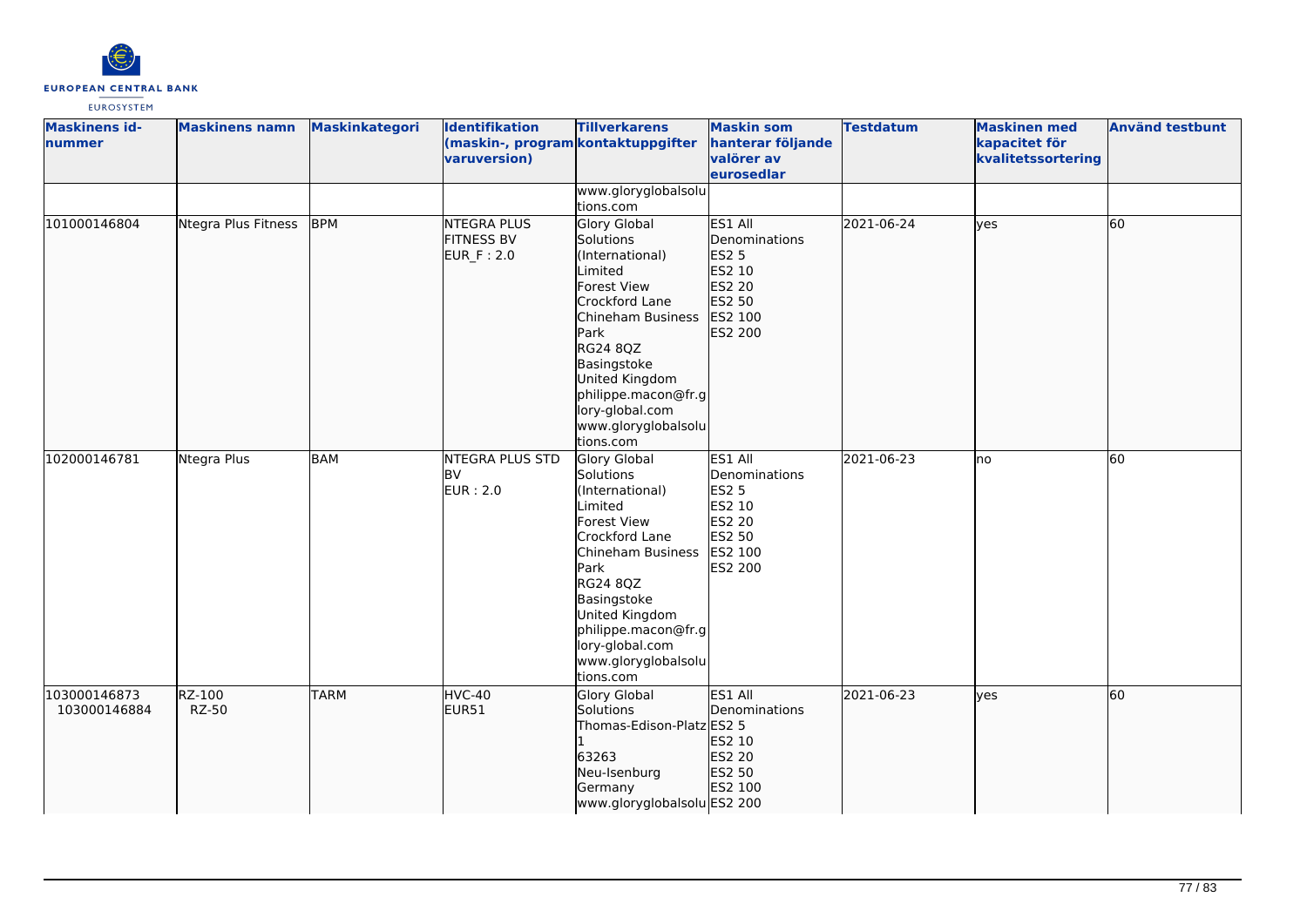

| <b>Maskinens id-</b><br>lnummer                                                                                                                              | <b>Maskinens namn</b>                                                                                                                                                         | Maskinkategori | <b>Identifikation</b><br>(maskin-, program kontaktuppgifter<br>varuversion) | <b>Tillverkarens</b>                                                                                                                                             | <b>Maskin som</b><br>hanterar följande<br>valörer av<br>eurosedlar                                         | <b>Testdatum</b> | <b>Maskinen med</b><br>kapacitet för<br>kvalitetssortering | <b>Använd testbunt</b> |
|--------------------------------------------------------------------------------------------------------------------------------------------------------------|-------------------------------------------------------------------------------------------------------------------------------------------------------------------------------|----------------|-----------------------------------------------------------------------------|------------------------------------------------------------------------------------------------------------------------------------------------------------------|------------------------------------------------------------------------------------------------------------|------------------|------------------------------------------------------------|------------------------|
|                                                                                                                                                              |                                                                                                                                                                               |                |                                                                             | tions.com                                                                                                                                                        |                                                                                                            |                  |                                                            |                        |
| 103000146032                                                                                                                                                 | Z1 HRCE                                                                                                                                                                       | <b>TARM</b>    | <b>IDU-65</b><br>EUR:AA08                                                   | Sigma S.p.A.<br>Via Po 14<br>63017<br>Altidona (FM)<br>Italy<br>www.sigmaspa.com                                                                                 | ES1 All<br>Denominations<br><b>ES2 5</b><br>ES2 10<br><b>ES2 20</b><br>ES2 50<br>ES2 100<br><b>ES2 200</b> | 2021-06-21       | yes                                                        | 60                     |
| 104000146647                                                                                                                                                 | RBW-10A                                                                                                                                                                       | <b>TAM</b>     | HVC-40B<br>EUR96                                                            | <b>Glory Global</b><br>Solutions<br>Thomas-Edison-Platz ES2 5<br>63263<br>Neu-Isenburg<br>Germany<br>www.gloryglobalsolu ES2 200<br>tions.com                    | ES1 All<br>Denominations<br>ES2 10<br>ES2 20<br>ES2 50<br>ES2 100                                          | 2021-06-17       | lno                                                        | 60                     |
| 103000146429<br>103000146430<br>103000146441<br>103000146452<br>103000146463<br>103000146474<br>103000146485<br>103000146496<br>103000146500<br>103000146511 | CINEO C6040<br><b>CINEO C6020</b><br>CS 6020<br><b>CINEO C6030</b><br>CS 6030<br><b>CINEO C6040</b><br>Compact<br>CS 6040<br>CS 6040 Compact<br><b>CINEO C6050</b><br>CS 6050 | <b>TARM</b>    | MOVE AWAA<br>MOVE_AWAA_EUR_1<br>047                                         | Diebold Nixdorf<br>Systems GmbH<br>Heinz-Nixdorf-Ring 1<br>33106<br>Paderborn<br>Germany<br>info.de@dieboldnixd ES2 100<br>orf.com<br>www.dieboldnixdorf.<br>com | ES1 All<br>Denominations<br><b>ES2 5</b><br>ES2 10<br>ES2 20<br>ES2 50<br><b>ES2 200</b>                   | 2021-06-09       | <b>ves</b>                                                 | 60                     |
| 103000146522<br>103000146533<br>103000146544<br>103000146555<br>103000146566<br>103000146577<br>103000146588<br>103000146599<br>103000146602                 | <b>CINEO C6040</b><br><b>CINEO C6020</b><br>CS 6020<br><b>CINEO C6030</b><br>CS 6030<br><b>CINEO C6040</b><br>Compact<br>CS 6040<br>CS 6040 Compact                           | <b>TARM</b>    | MOVE AWCA<br>MOVE_AWAA_EUR_1 Systems GmbH<br>047                            | Diebold Nixdorf<br>Heinz-Nixdorf-Ring 1<br>33106<br>Paderborn<br>Germany<br>info.de@dieboldnixd ES2 100<br>orf.com<br>www.dieboldnixdorf.                        | ES1 All<br>Denominations<br>ES2 5<br>ES2 10<br>ES2 20<br>ES2 50<br>ES2 200                                 | 2021-06-09       | lyes                                                       | 60                     |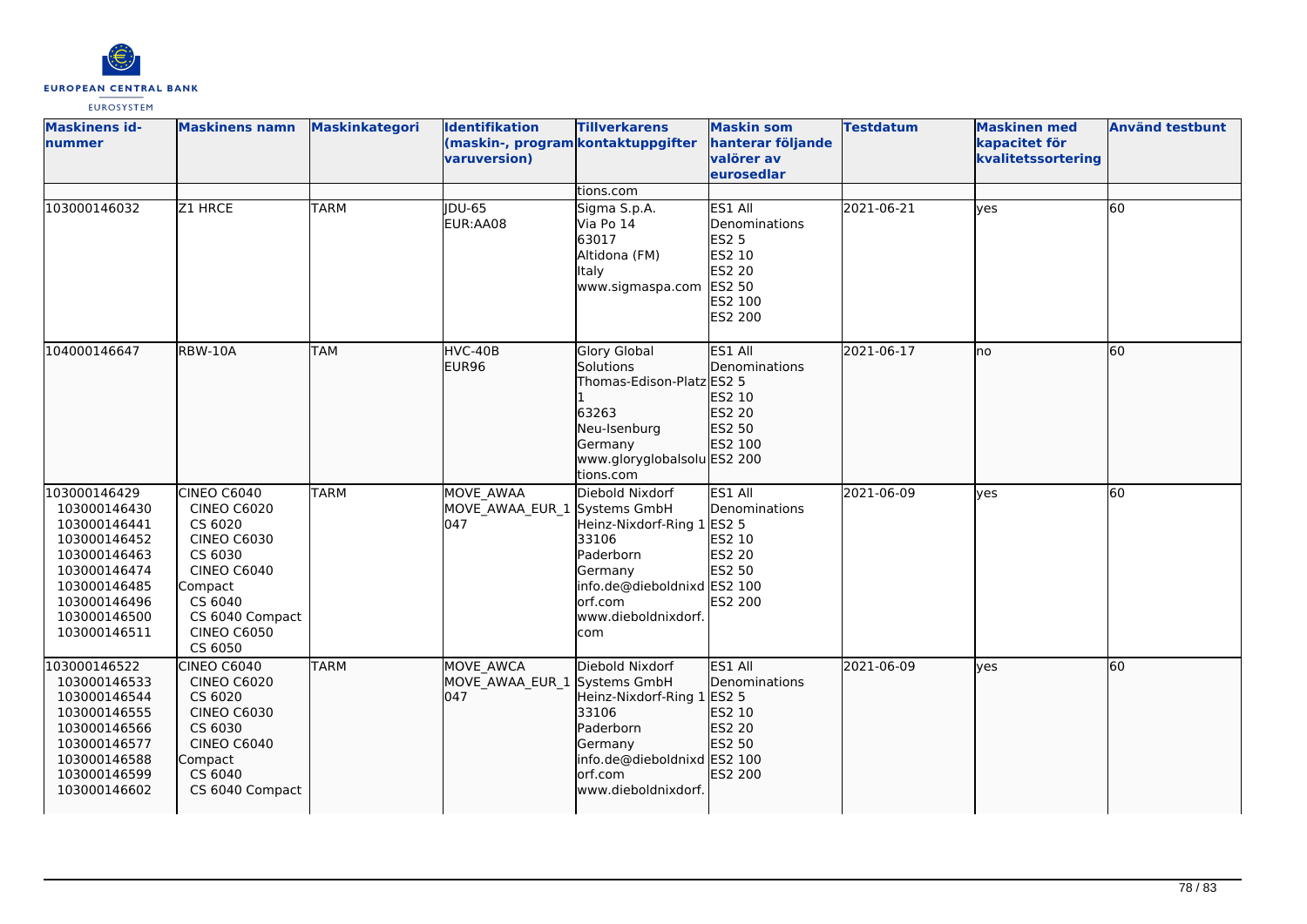

| <b>Maskinens id-</b><br>nummer | <b>Maskinens namn</b>         | <b>Maskinkategori</b> | <b>Identifikation</b><br>(maskin-, program kontaktuppgifter<br>varuversion) | <b>Tillverkarens</b>                                                                                                                              | <b>Maskin som</b><br>hanterar följande<br>valörer av<br>eurosedlar                                  | <b>Testdatum</b> | <b>Maskinen med</b><br>kapacitet för<br>kvalitetssortering | <b>Använd testbunt</b> |
|--------------------------------|-------------------------------|-----------------------|-----------------------------------------------------------------------------|---------------------------------------------------------------------------------------------------------------------------------------------------|-----------------------------------------------------------------------------------------------------|------------------|------------------------------------------------------------|------------------------|
| 103000146613                   | <b>CINEO C6050</b><br>CS 6050 |                       |                                                                             | com                                                                                                                                               |                                                                                                     |                  |                                                            |                        |
| 103000115898                   | <b>THR 150</b>                | <b>TARM</b>           | Hart-CPU-Key<br>40F-20S                                                     | Hart Monetic SA<br>Adva Camino de<br>Locortao 34<br>28700<br>San Sebastián de los ES2 20<br>Reyes (Madrid)<br>Spain<br>www.hartmonetic.co ES2 200 | ES1 All<br>Denominations<br><b>ES2 5</b><br>ES2 10<br><b>ES2 50</b><br>ES2 100                      | 2021-06-01       | yes                                                        | 60                     |
| 104000145463<br>104000145474   | RZ-100<br><b>RZ-50</b>        | <b>TAM</b>            | HVC-40<br>EUR96                                                             | <b>Glory Global</b><br>Solutions<br>Thomas-Edison-Platz ES2 5<br>63263<br>Neu-Isenburg<br>Germany<br>www.gloryglobalsolu ES2 200<br>tions.com     | ES1 All<br><b>Denominations</b><br>ES2 10<br>ES2 20<br>ES2 50<br>ES2 100                            | 2021-05-28       | Ino                                                        | 60                     |
| 101000146245                   | Safescan 2995-SX<br>G3        | <b>BPM</b>            | 2995SXG3-G01                                                                | Safescan B.V.<br>Heliumstraat 14<br>2718 SL<br>Zoetermeer<br>Holland<br>info@safescan.com<br>www.safescan.com                                     | ES1 All<br>Denominations<br><b>ES2 5</b><br>ES2 10<br><b>ES2 20</b><br>ES2 50<br>ES2 100<br>ES2 200 | 2021-05-27       | <b>ves</b>                                                 | 60                     |
| 103000145144<br>103000145155   | <b>RBG-200</b><br>RZ-200      | <b>TARM</b>           | <b>HVD-210</b><br>0612                                                      | Glory Global<br>Solutions<br>Thomas-Edison-Platz ES2 5<br>11.<br>63263<br>Neu-Isenburg<br>Germany<br>www.gloryglobalsolu ES2 200<br>tions.com     | ES1 All<br>Denominations<br>ES2 10<br>ES2 20<br>ES2 50<br>ES2 100                                   | 2021-05-21       | lves                                                       | 60                     |
| 103000145268                   | <b>RBG-200</b>                | <b>TARM</b>           | <b>HVD-200</b>                                                              | <b>Glory Global</b>                                                                                                                               | ES1 All                                                                                             | 2021-05-21       | lyes                                                       | 60                     |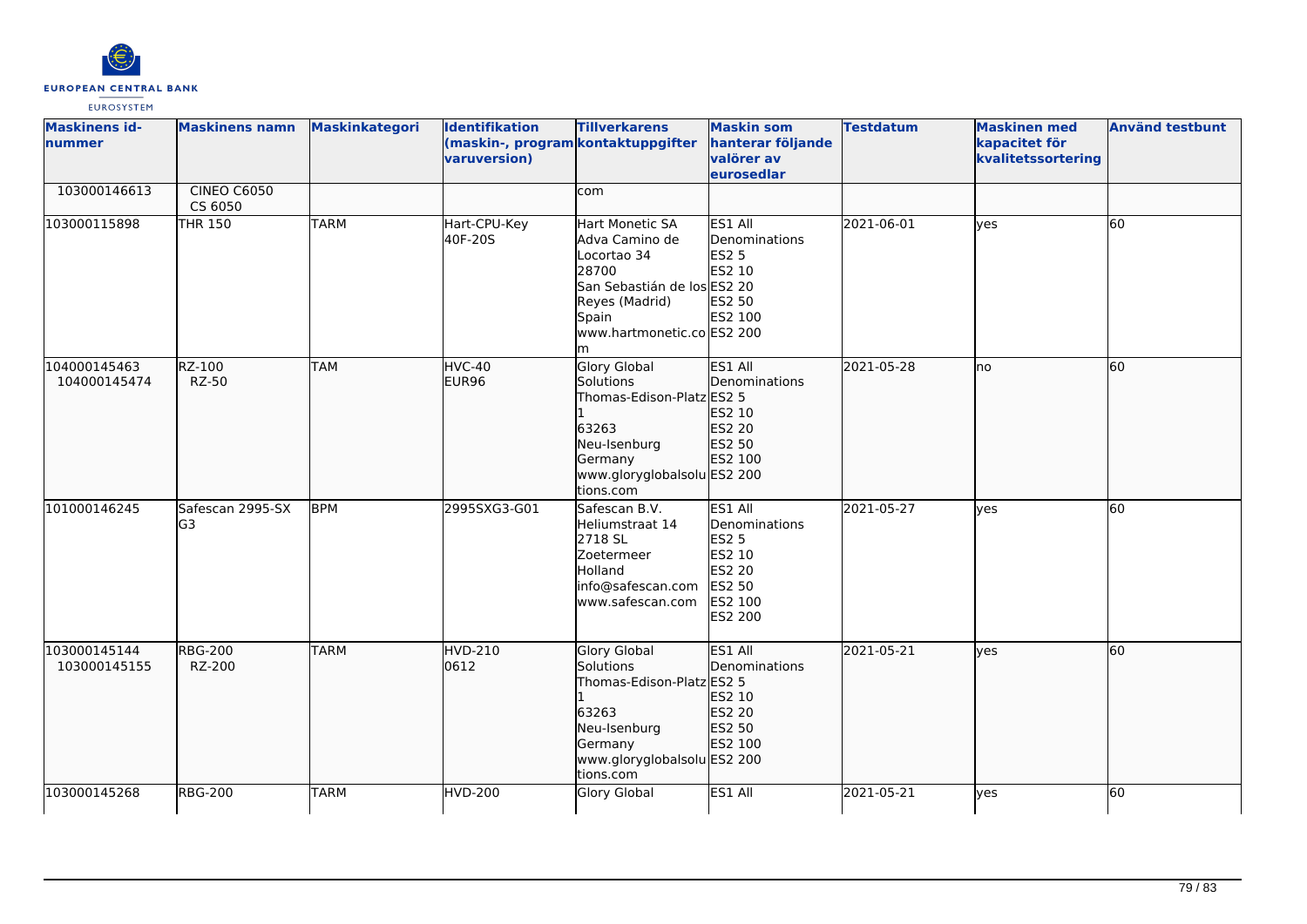

| <b>Maskinens id-</b><br>nummer                               | <b>Maskinens namn</b>                                                  | <b>Maskinkategori</b> | Identifikation<br>(maskin-, program kontaktuppgifter<br>varuversion) | <b>Tillverkarens</b>                                                                                                                          | <b>Maskin som</b><br>hanterar följande<br>valörer av                     | <b>Testdatum</b> | <b>Maskinen med</b><br>kapacitet för<br>kvalitetssortering | <b>Använd testbunt</b> |
|--------------------------------------------------------------|------------------------------------------------------------------------|-----------------------|----------------------------------------------------------------------|-----------------------------------------------------------------------------------------------------------------------------------------------|--------------------------------------------------------------------------|------------------|------------------------------------------------------------|------------------------|
|                                                              |                                                                        |                       |                                                                      |                                                                                                                                               | eurosedlar                                                               |                  |                                                            |                        |
| 103000145279                                                 | RZ-200                                                                 |                       | 0612                                                                 | <b>Solutions</b><br>Thomas-Edison-Platz ES2 5<br>63263<br>Neu-Isenburg<br>Germany<br>www.gloryglobalsolu ES2 200<br>tions.com                 | Denominations<br>ES2 10<br>ES2 20<br>ES2 50<br>ES2 100                   |                  |                                                            |                        |
| 103000145304<br>103000145315<br>103000145326                 | CI-100B_SDRB-100<br>CI-10B RBW-100<br><b>HVE-100</b><br>RZ-100 HVE-100 | <b>TARM</b>           | HVE-100<br>lbd.                                                      | Glory Global<br>Solutions<br>Thomas-Edison-Platz ES2 5<br>63263<br>Neu-Isenburg<br>Germany<br>www.gloryglobalsolu ES2 200<br>tions.com        | ES1 All<br>Denominations<br>ES2 10<br><b>ES2 20</b><br>ES2 50<br>ES2 100 | 2021-05-20       | ves                                                        | 60                     |
| 104000145429<br>104000145430                                 | CI-100B SDRB-100<br>CI-10B RBW-100<br><b>HVE-100</b>                   | <b>TAM</b>            | <b>HVE-100</b><br><b>BD</b>                                          | <b>Glory Global</b><br>Solutions<br>Thomas-Edison-Platz ES2 5<br>63263<br>Neu-Isenburg<br>Germany<br>www.gloryglobalsolu ES2 200<br>tions.com | ES1 All<br>Denominations<br>ES2 10<br><b>ES2 20</b><br>ES2 50<br>ES2 100 | 2021-05-20       | lno                                                        | 60                     |
| 103000145348<br>103000145359<br>103000145360<br>103000145371 | CI-50 RBW-15X<br>CI-100B SDRB-100<br>CI-10B RBW-100<br>CI-5B_RBW-50    | <b>TARM</b>           | HVE-2XX<br>0901                                                      | <b>Glory Global</b><br>Solutions<br>Thomas-Edison-Platz ES2 5<br>63263<br>Neu-Isenburg<br>Germany<br>www.gloryglobalsolu ES2 200<br>tions.com | ES1 All<br>Denominations<br>ES2 10<br><b>ES2 20</b><br>ES2 50<br>ES2 100 | 2021-05-18       | lves                                                       | 60                     |
| 102000144051<br>102000144062                                 | MIB-9<br>MultiCash MIB-9                                               | <b>BAM</b>            | 01.02                                                                | Hyundai MIB<br>International Co.<br>Ltd.<br>3301, A Bld, 17,                                                                                  | ES1 All<br>Denominations<br><b>ES2 5</b><br>ES2 10                       | 2021-05-17       | no                                                         | 60                     |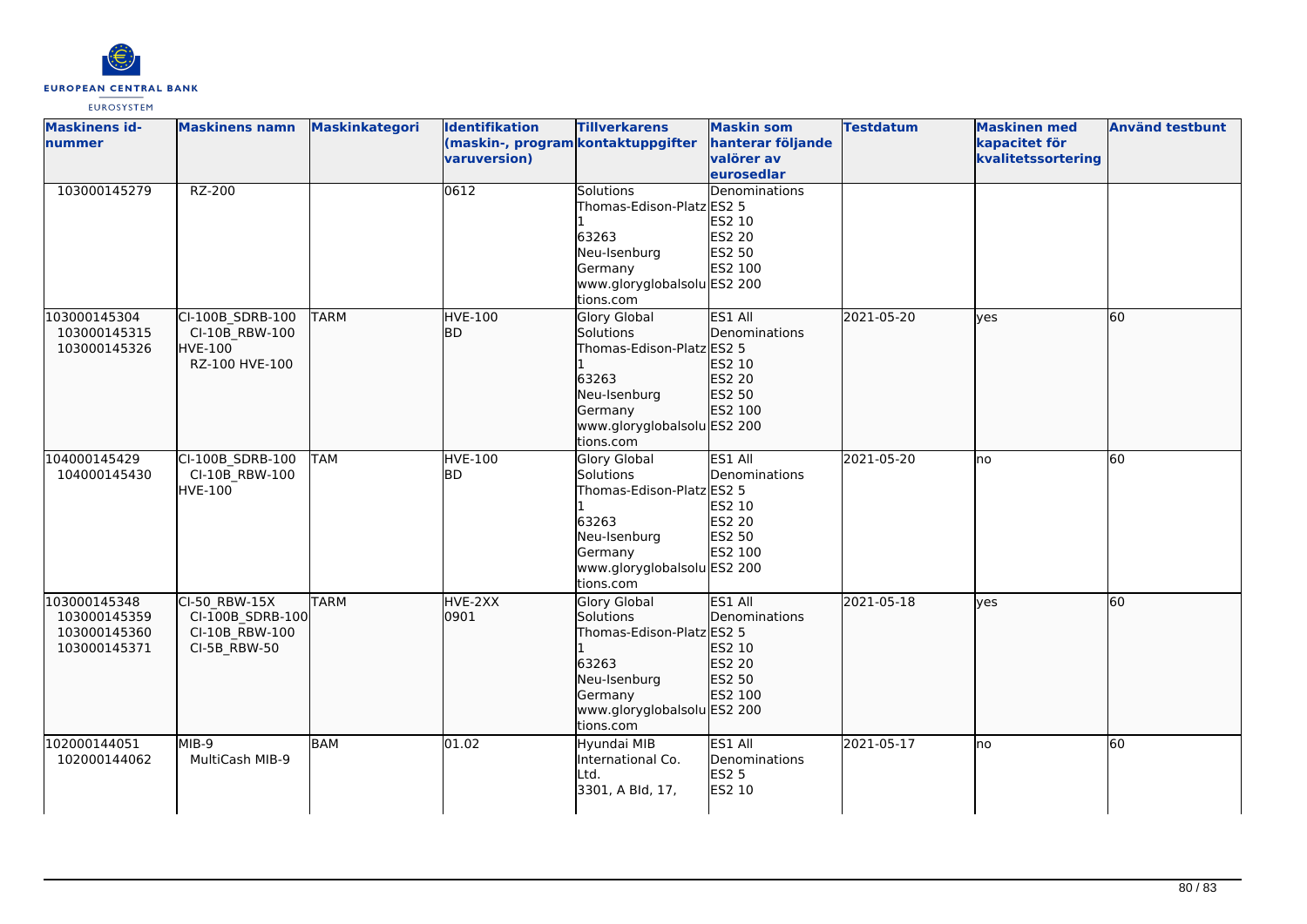

| <b>Maskinens id-</b><br>nummer | <b>Maskinens namn</b>    | Maskinkategori | Identifikation<br>(maskin-, program kontaktuppgifter<br>varuversion) | <b>Tillverkarens</b>                                                                                                                                                             | <b>Maskin som</b><br>hanterar följande<br>valörer av<br>eurosedlar                           | <b>Testdatum</b> | <b>Maskinen med</b><br>kapacitet för<br>kvalitetssortering | <b>Använd testbunt</b> |
|--------------------------------|--------------------------|----------------|----------------------------------------------------------------------|----------------------------------------------------------------------------------------------------------------------------------------------------------------------------------|----------------------------------------------------------------------------------------------|------------------|------------------------------------------------------------|------------------------|
|                                |                          |                |                                                                      | Gosan-ro 148beon-<br>gil<br>15850<br>Gunpo-si, Gyeonggi-<br>do, 15850, Gunpo<br>City<br>KOREA (Republic)<br>sjpark5423@hyunda<br>imib.com<br>www.hyundaimib.co<br>m              | <b>ES2 20</b><br><b>ES2 50</b><br>ES2 100<br>ES2 200                                         |                  |                                                            |                        |
| 103000145042<br>103000145053   | <b>RBG-200</b><br>RZ-200 | <b>TARM</b>    | <b>HVD-210</b><br>0509                                               | <b>Glory Global</b><br>Solutions<br>Thomas-Edison-Platz ES2 5<br>63263<br>Neu-Isenburg<br>Germany<br>www.gloryglobalsolu ES2 200<br>tions.com                                    | ES1 All<br>Denominations<br>ES2 10<br>ES2 20<br>ES2 50<br>ES2 100                            | 2021-05-17       | lyes                                                       | 60                     |
| 103000145064<br>103000145075   | <b>RBG-200</b><br>RZ-200 | <b>TARM</b>    | <b>HVD-200</b><br>0509                                               | <b>Glory Global</b><br>Solutions<br>Thomas-Edison-Platz ES2 5<br>63263<br>Neu-Isenburg<br>Germany<br>www.gloryglobalsolu ES2 200<br>tions.com                                    | ES1 All<br>Denominations<br>ES2 10<br>ES2 20<br>ES2 50<br>ES2 100                            | 2021-05-17       | ves                                                        | 60                     |
| 101000143970                   | GFS-220F                 | <b>BPM</b>     | GFS220F BV<br>0.4.3                                                  | <b>Glory Global</b><br>Solutions<br>(International)<br>Limited<br>Forest View<br>Crockford Lane<br>Chineham Business<br>Park<br><b>RG24 8QZ</b><br>Basingstoke<br>United Kingdom | ES1 All<br>Denominations<br><b>ES2 5</b><br>ES2 10<br>ES2 20<br>ES2 50<br>ES2 100<br>ES2 200 | 2021-05-07       | yes                                                        | 60                     |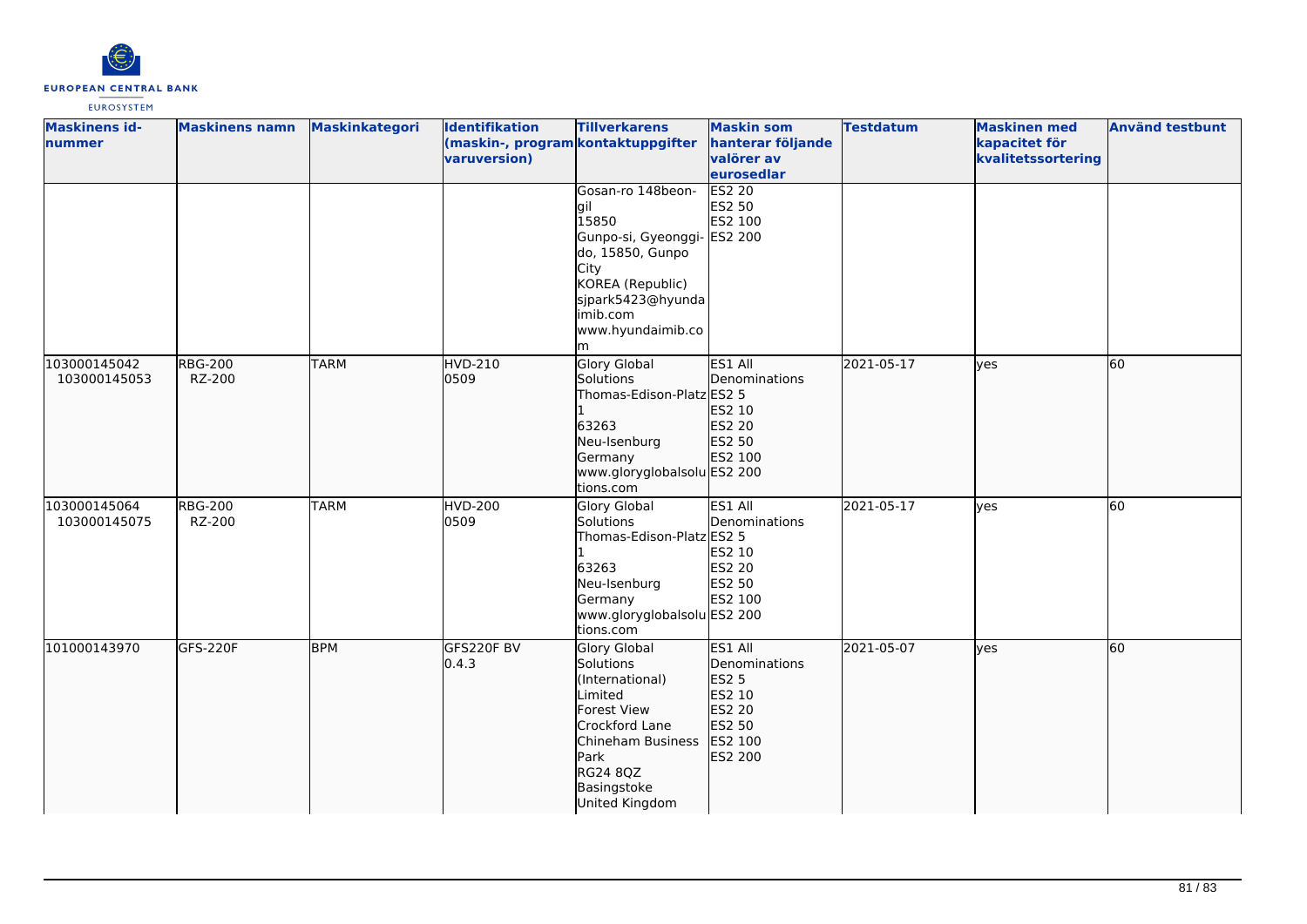

| <b>Maskinens id-</b><br>nummer                               | <b>Maskinens namn</b>                      | <b>Maskinkategori</b> | <b>Identifikation</b><br>(maskin-, program kontaktuppgifter<br>varuversion) | <b>Tillverkarens</b>                                                                                                                                                                                                                           | <b>Maskin som</b><br>hanterar följande<br>valörer av<br>eurosedlar                       | <b>Testdatum</b> | <b>Maskinen med</b><br>kapacitet för<br>kvalitetssortering | <b>Använd testbunt</b> |
|--------------------------------------------------------------|--------------------------------------------|-----------------------|-----------------------------------------------------------------------------|------------------------------------------------------------------------------------------------------------------------------------------------------------------------------------------------------------------------------------------------|------------------------------------------------------------------------------------------|------------------|------------------------------------------------------------|------------------------|
|                                                              |                                            |                       |                                                                             | philippe.macon@fr.g<br>lory-global.com<br>www.gloryglobalsolu<br>tions.com                                                                                                                                                                     |                                                                                          |                  |                                                            |                        |
| 102000143562<br>102000143573                                 | MIB-9<br>MultiCash MIB-9                   | <b>BAM</b>            | 01.01                                                                       | Hyundai MIB<br>International Co.<br>Ltd.<br>3301, A Bld, 17,<br>Gosan-ro 148beon-<br>lait<br>15850<br>Gunpo-si, Gyeonggi- ES2 200<br>do, 15850, Gunpo<br>City<br>KOREA (Republic)<br>sjpark5423@hyunda<br>limib.com<br>www.hyundaimib.co<br>lm | ES1 All<br>Denominations<br><b>ES2 5</b><br>ES2 10<br><b>ES2 20</b><br>ES2 50<br>ES2 100 | 2021-05-06       | lno                                                        | 60                     |
| 102000143926                                                 | GFS-100                                    | BAM                   | GFS-BV<br>3005                                                              | <b>Glory Global</b><br>Solutions<br>Thomas-Edison-Platz ES2 5<br>63263<br>Neu-Isenburg<br>Germany<br>www.gloryglobalsolu ES2 200<br>tions.com                                                                                                  | ES1 All<br>Denominations<br>ES2 10<br>ES2 20<br>ES2 50<br>ES2 100                        | 2021-05-06       | Ino                                                        | 60                     |
| 102000143937<br>102000143948<br>102000143959<br>102000144039 | GFS-120B<br>GFS-110<br>GFS-120S<br>GFS-120 | BAM                   | GFS-BV+MG<br>3005                                                           | Glory Global<br>Solutions<br>Thomas-Edison-Platz ES2 5<br>63263<br>Neu-Isenburg<br>Germany<br>www.gloryglobalsolu ES2 200<br>tions.com                                                                                                         | ES1 All<br>Denominations<br>ES2 10<br><b>ES2 20</b><br><b>ES2 50</b><br>ES2 100          | 2021-05-06       | no                                                         | 60                     |
| 102000143960                                                 | Ntegra STD                                 | BAM                   | <b>NTEGRA STD BV</b><br>EUR:5.1                                             | <b>Glory Global</b><br>Solutions                                                                                                                                                                                                               | ES15<br>ES1 10                                                                           | 2021-05-06       | Ino                                                        | 60                     |